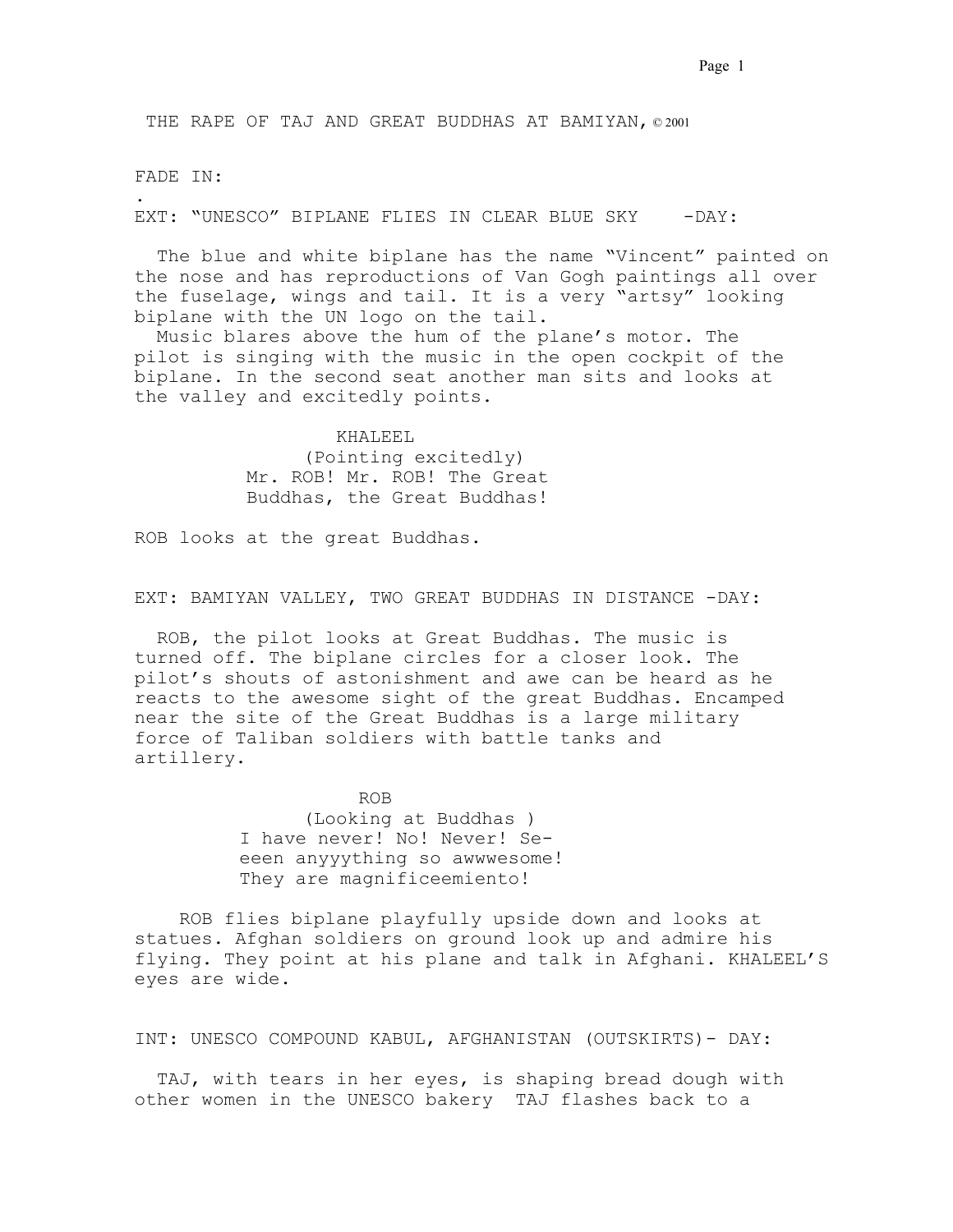### INT: KABUL (OUTSKIRTS), UNESCO COMPOUND- DAY:

 While TAJ flashes back, she is shaping traditional round flat bread with other women in the UNESCO bakery. They hear a biplane motor, then see the biplane as it circles the UNESCO compound. They watch it land with curiosity. The pilot cuts a dashing figure wearing leathers and a white silk scarf as he steps out of the plane and walks toward bakery. His passenger (Interpretor), KHALEEL, is more conservatively dressed, like an Afghani man in robes..

ROB. . . . . .

(waves at women) Good afternoon ladies. I'm Robert Blake and this is KHALEEL, my interpretor. Who is in charge here?

None of the ladies react, except with smiles (they don't speak English, which ROB does not seem to realize). They continue making bread.

INT: UNESCO BAKERY  $---$  DAY:

TAJ, smiling, steps forth.

 TAJ (wiping flour, extends hand) Good afternoon, Mr. Blake. I am TAJ PARZULI. We have been looking forward to your visit. How was your trip?

. . . . . . . . . . . . . . . . . . . . . . .

ROB handshakes and gazes with stunned interest on TAJ's beauty.

 ROB. . . (Smiles, but is stunned & distracted by TAJ's beauty). It was ... spectacular! We flew by the Buddhas at Bamiyan before coming here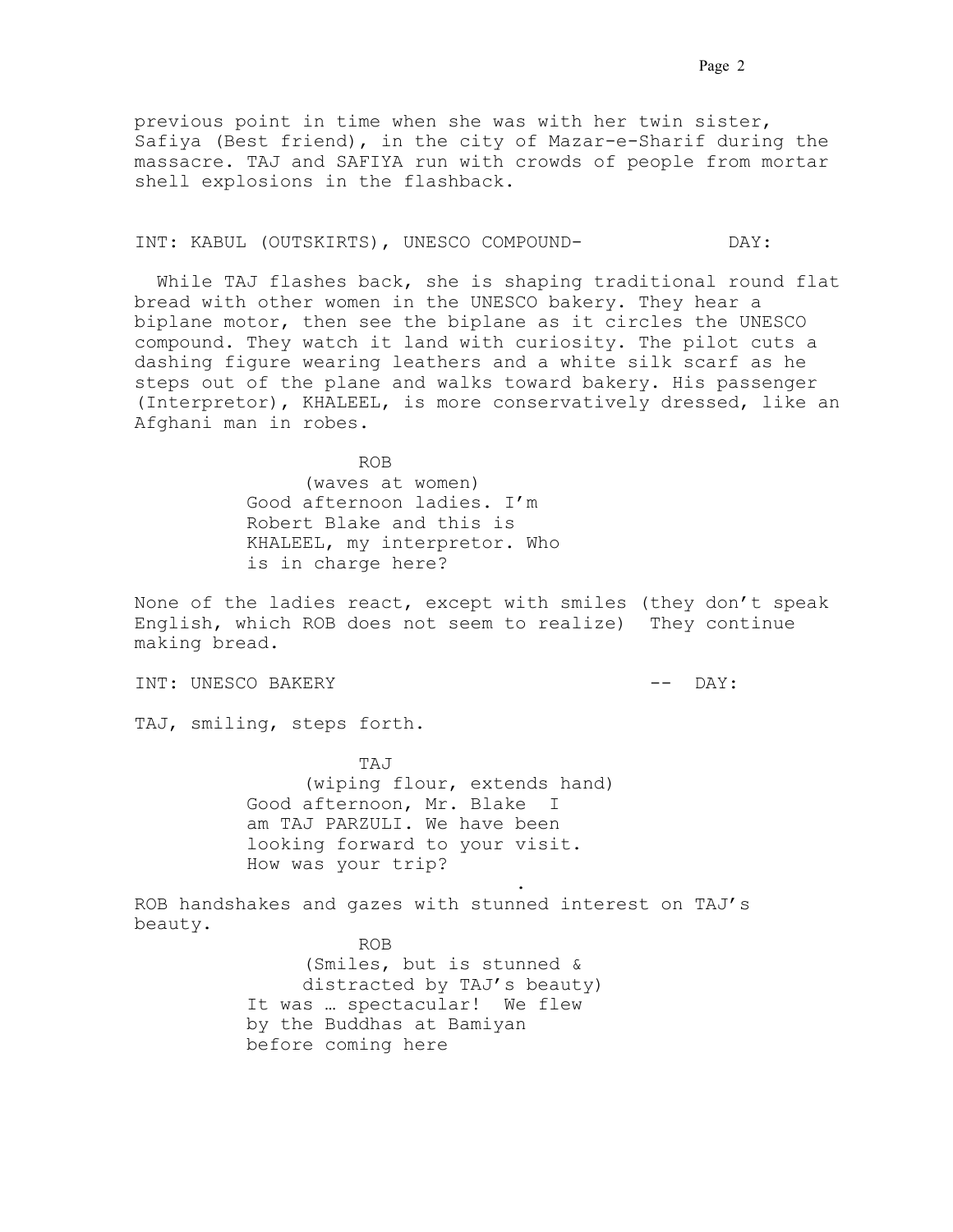TAJ (TAJ looks at ROB. She is likewise attracted to him) They are just amazing, aren't they?

## ROB. . . . . . .

(Gestures toward KHALEEL) I said the same thing to KHALEEL while we flew over. I have never seen any art so awesome as the Great Buddhas at Bamiyan. I do hope we can persuade the Taliban not to destroy them.

## TAJ. .

(Gestures) I wish you success. But, I'm afraid the Taliban are going to be difficult. I will show you gentlemen to your rooms. Would you like some coffee, first?

 ROB. . . . . . Yes, thank you, TAJ.

ROB & KHALEEL follow TAJ to the kitchen.

. . . . . . . . . . . . . . . . . .

 TAJ. Mr. Blake, these ladies are the bakery staff. This is Widad, Lateefa, Taroob, Salma, and Rafa..

 ROB. . . (Greets the bakery ladies) Glad to know you, ladies

INT: UNESCO BAKERY, LATER, SAME CONVERSATIONN -- DAY: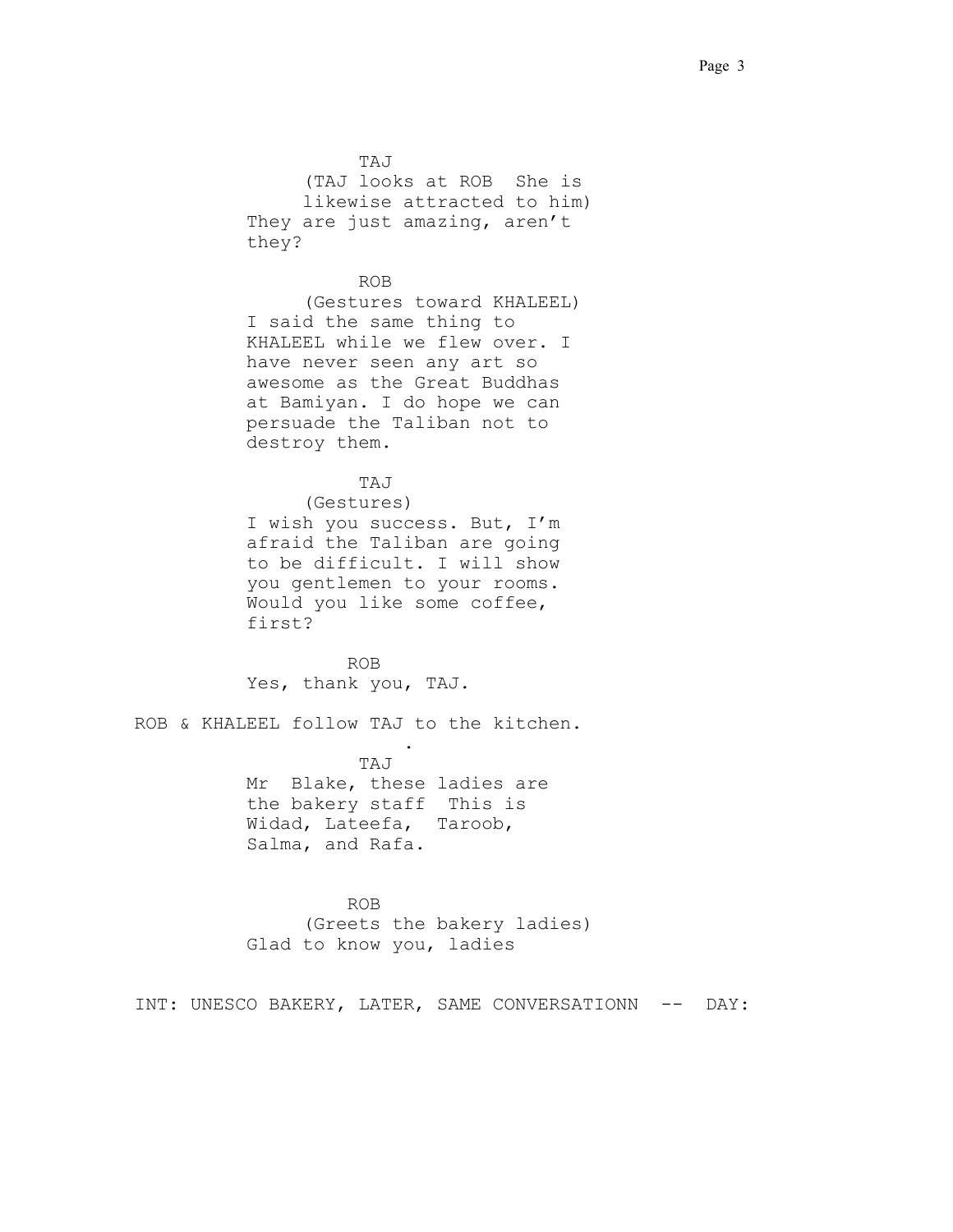TAJ .

 The Taliban have already smashed many of the ancient clay Buddhas and Greek marble statues in the Kabul museum. The Greek statues were so alive and beautiful.

## ROB

Yes. I know. The beautiful winged Psyche of Milos was smashed yesterday. The UN sanctions against Afghanistan for its refusal surrender the terrorist, Ussama Bin Ladin, is who started all this statue smashing.

## TAJ  $T$

Perhaps, But, the Mullah say all statues, ancient Greek in museums, even Great Buddha statues of Bamiyan are an offense; and, scripture says they must be destroyed. Even television sets are outlawed.

#### **KHALEEL**

(Shakes head) A verry big shame.

INT: UNESCO, KITCHEN. LATER IN SAME CONVERSATION -- DAY:

. . . . . . . . . . . . . . . . . . . . . . . . . . . . . .

#### ROB

You quit your job as a copilot with Skylane airlines and took this position with UNESCO World food relief because it gave you a way to return to Afghanistan, help the starving Afghanis, and look for your twin sister, Safiya..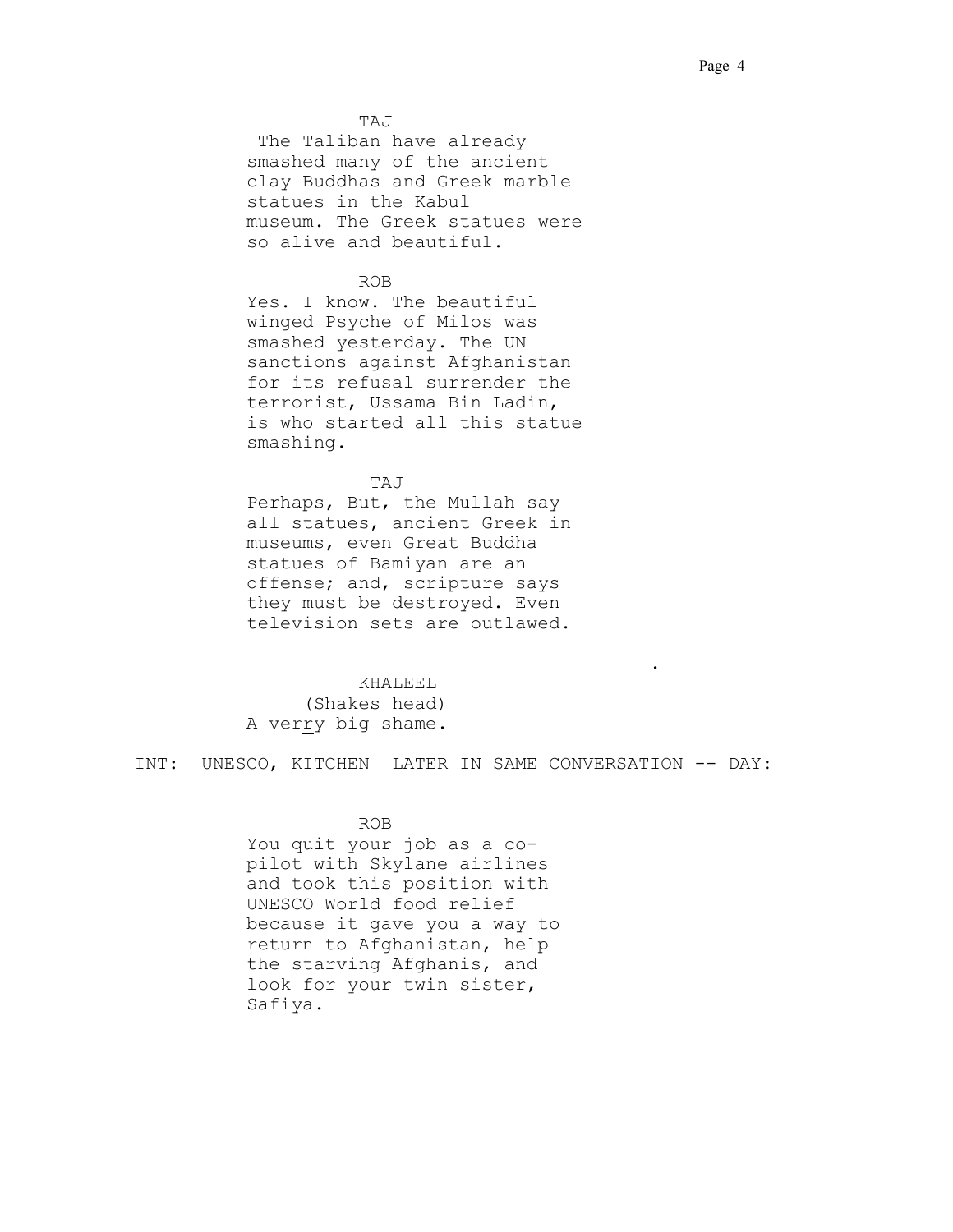$TAJ$ (Nods) Safiya's name means "best friend," like Khaleel's means "friend." We did find each other for a short while but became lost after the fighting in Mazar-e-Sharif last year. I feel in my heart SAFIYA is here. But, Kabul has a million people. . . . . . . . . . . . . . . . . . . . . . . . . . . . . . . .

 ROB. . . Why do you think she would become a prostitute in a Kabul Bordello?

## TAJ. . .

She has children to feed. Women and children are homeless and dying from starvation all over Afghanistan because of Taliban laws prohibiting women from work. Begging and prostitution are the only ways for women to make money!

### ROB.

I do not mean to imply that you exaggerate, but this prohibition of women from any sort of work or employment which drives them to prostitution or starvation is astonishing to my ears.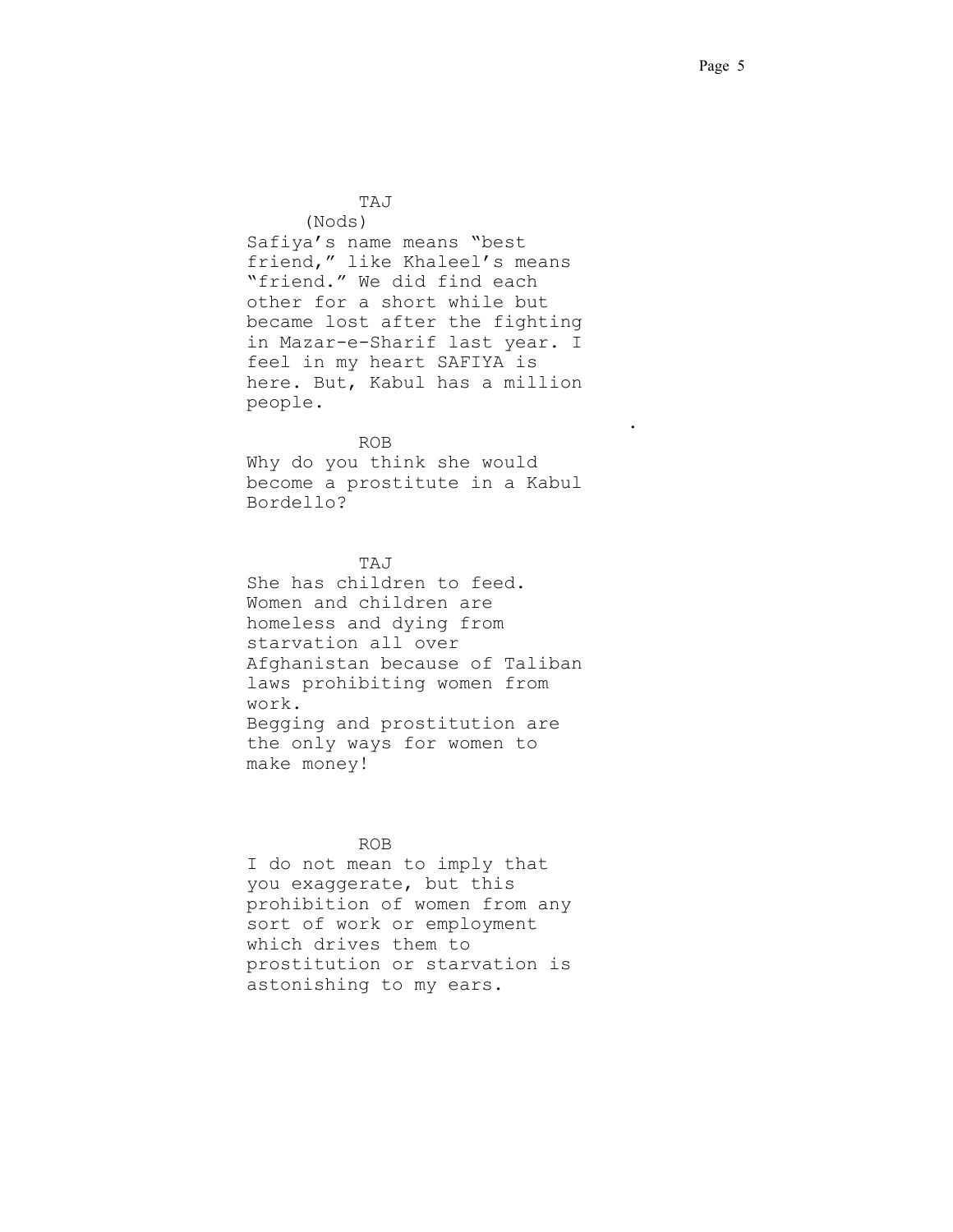## TAJ. . .

(Surprised and defensive at male ignorance and is emotional) Why?! Safiya's husband was killed by the Taliban when a rocket blew-up their home. She lost her teacher's job when all schools for girls were closed. She was driven by starvation to begging and prostitution to feed her children.

### $ROB$

. . . . . . . . . . . . . . . . . . . . . . . .

(Chagrined, but attitudinal) I would like to know more about all this.

## TAJ. . .

(Defensively) It's simple. Women are barred from working and studying and must cover their heads, faces and bodies when they walk the streets. They must beg or be prostitutes for food. What more do you need to know?

## ROB. . .

(Caught off guard) Um . . . It is astonishing that the Taliban could be so indifferent to the suffering of women that they would allow them to starve in the streets of Afghanistan. .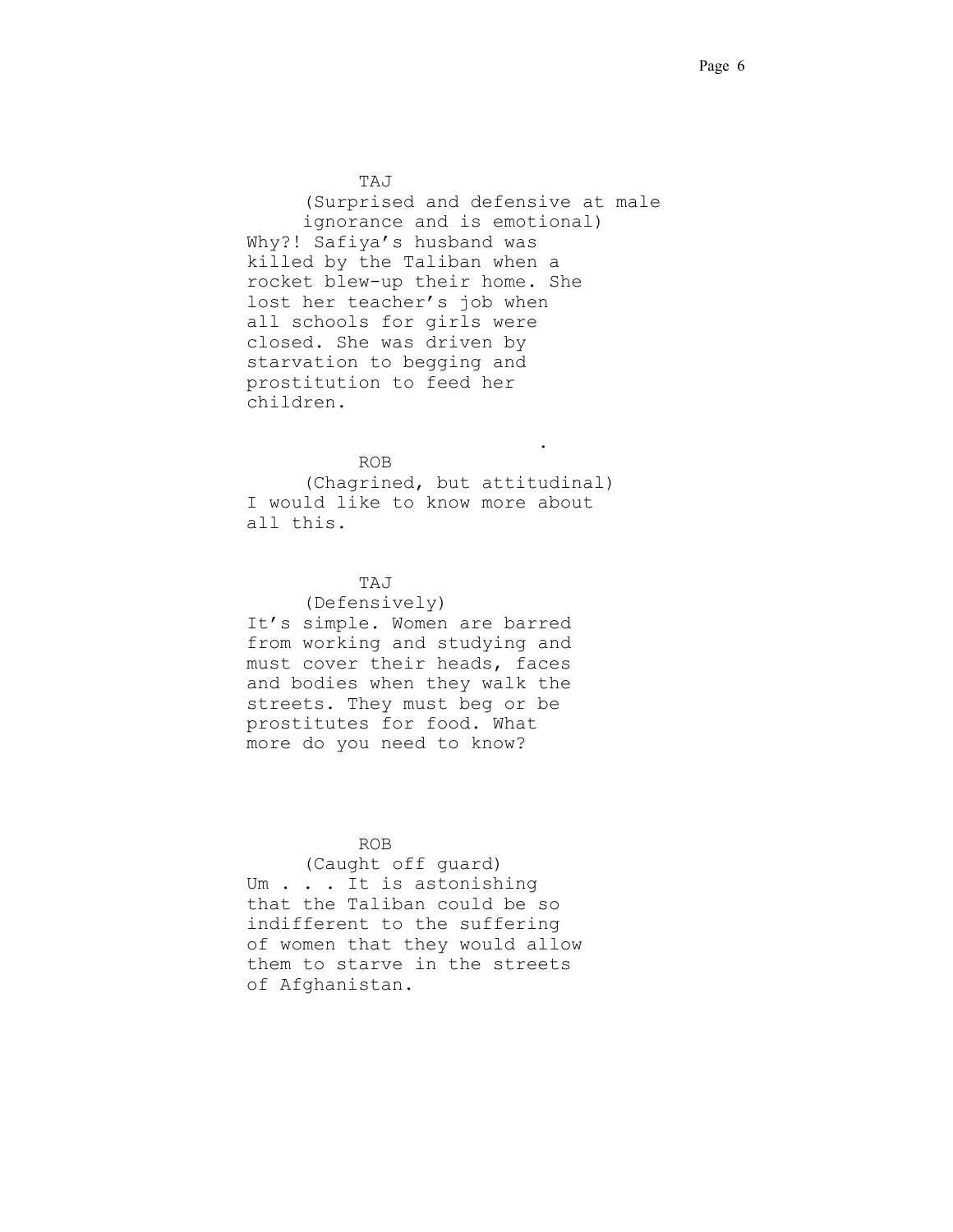TAJ. . . (Frustrated) Just because you never saw an atrocity, does not mean it did not happen! Women and children are homeless and dying from starvation all over Afghanistan from Taliban laws prohibiting women to work!

TAJ is feeling the universal frustration which women recognize is the consequence of male ignorance.

. . . . . . . . . . . . . . . . . . . . . ROB. . . (Chagrined) I'm just trying to know what is going on!

## TAJ. . .

(Eyes wet. Takes Lateefa's hand) Lateefa's husband died in the war, last year. Lateefa was suddenly alone, without money to feed her four children. She defied the Taliban's work ban and washed clothing for the more fortunate. It wasn't enough. Her children, suffering malnutrition, lost ability to walk. One died. Last month, Lateefa started work here. She receives five loaves of bread and one dollar, each day.

Lateefa's eyes wet with tears

 ROB. . . (Uncomfortable) Oh, I ... Um, I'm sorry to hear this.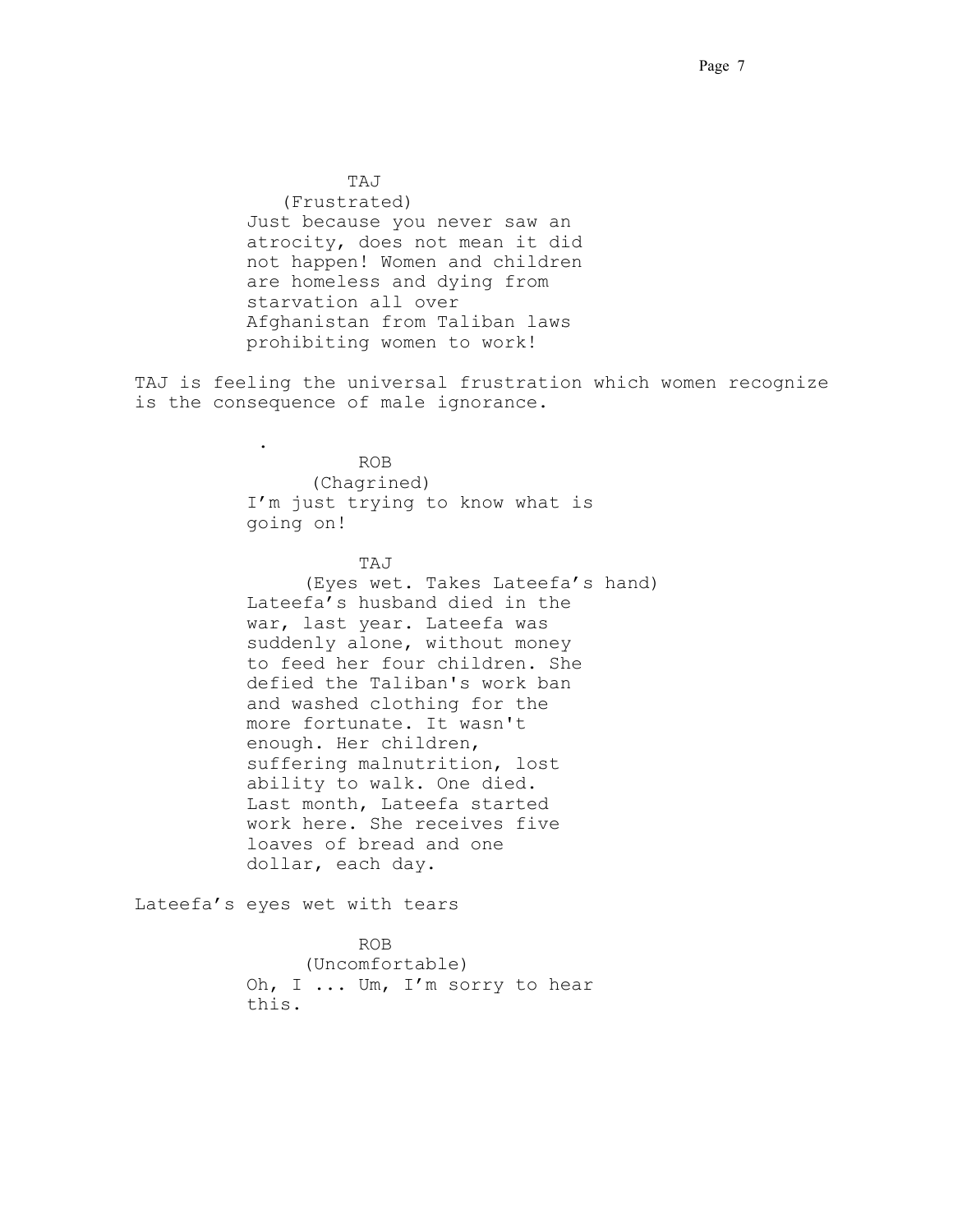$TAJ$ (Her frustration is barely visible, yet is apparent) Tomorrow, I will take you into Kabul while I distribute bread. One in every eight families is headed by a widow. You will see thirty-thousand starving women and children beg for food with your own eyes.

TAJ gets up from the table she is sharing with ROB and KHALEEL.

. . .. . . . . . . . . . . . . . . . . . . . . . . . . .

 TAJ. . . (Cool annoyance ) Excuse me. I must help these ladies bake the bread we deliver to Kabul, tommorrow. .

ROB and KHALEEL look at each other, raise eyebrows slightly, and say nothing.

INT: KABUL BORDELLO, SAFIYA WITH SICK CHILD.-- TWILIGHT:

A woman who is recognizable as TAJ's twin sister, Safiya, is in a run-down Afghani Bordello, crying over her child on a ragged bed. There is banging on the room door.

> Bordello Madam Now! You come now! Do not keep customers waiting! Or, I throw you out!

 SAFIYA puts the child on the bed, next to another child who is asleep. She leaves the room and enters the Bordello living room. Like TAJ, SAFIYA is beautiful. The rough life has taken its toll. But, she is still beautiful. Taliban soldiers and Kabul men are gathered in the sparse Bordello main reception room and several stare at her worn beauty.

 The Bordello Madam takes her arm and guides her to sit in a chair next to a well dressed man who sits with some Taliban soldiers. The well-dressed man gestures to her and she gets coffee for him and the soldiers..

 Soldiers eye her with lust. She sends the young five year old errand boy (Tariq) for coffee. He returns with the coffee and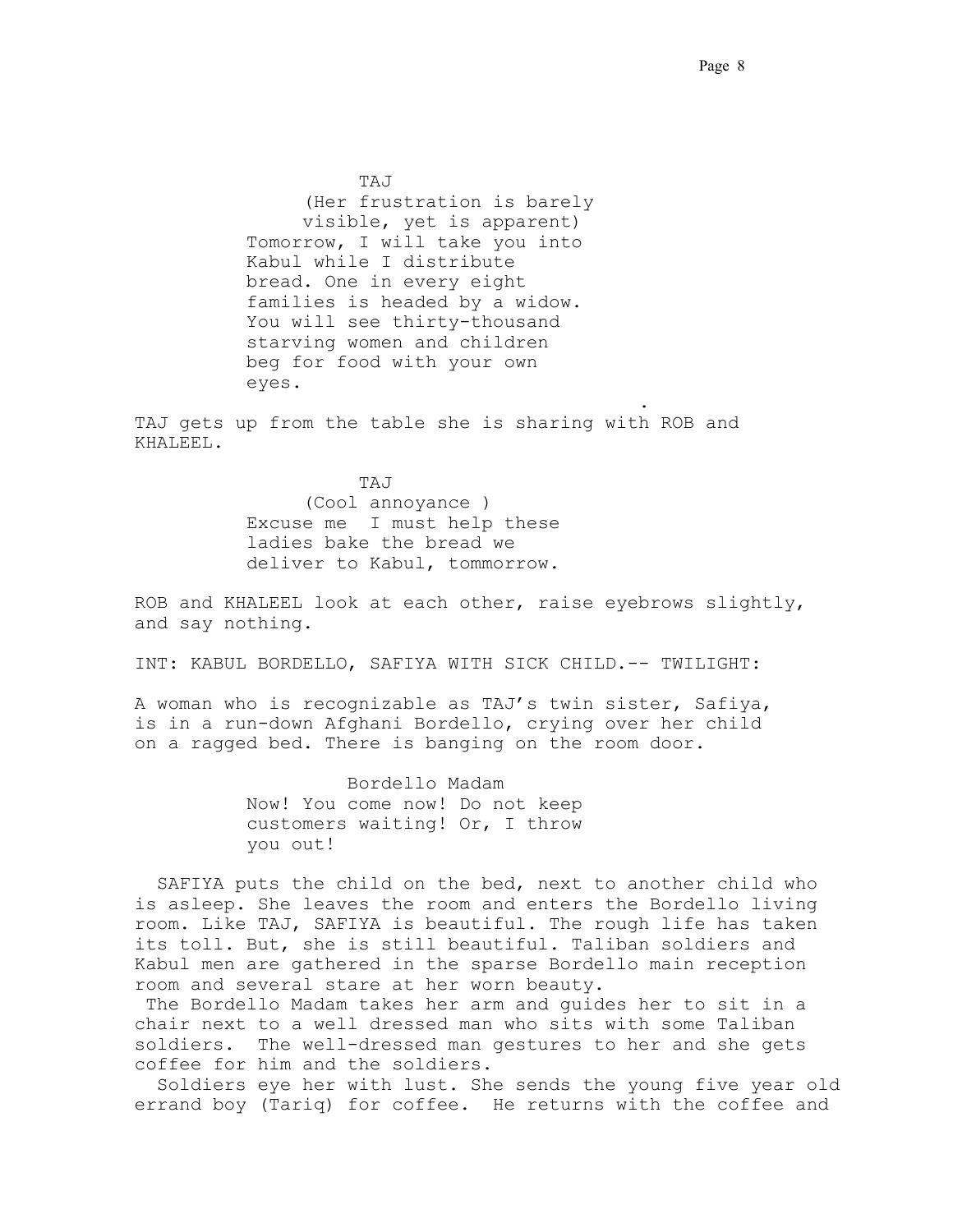serves it to them. The well-dressed man grabs SAFIYA and pulls her to him. He fondles her. She is passive and listless as if spiritually depressed.

EXT: UNESCO TRUCK IN KABUL, TAJ IS DRIVING -- DAY:

 TAJ wears a traditional Burka and veil. Children are living on the streets. They wander the city, hands outstretched asking for money. Near parked cars and outside stores, small children ask passerbys for food.

TAJ The street children don't get enough to eat. Most are homeless. The religious groups drove the Marxists from power. Then they turned their guns on each other. Now, in Kabul, fifty thousand dead, thousands maimed, and starvation.

 Warning signs are frequently posted. Some areas are cordoned off with barbed wire. Small red flags are planted. Occasionally an unexploded six foot long rocket dud can be seen lying in the street with barbed wire and flags around it. Some unexploded rockets are simply marked with red or white paint warnings painted on the ground nearby. Charred and war ruined buildings are everywhere. Bullet riddled car wrecks and an occasional blasted military vehicle are seen.

> ROB What do the red flags mean?

 TAJ. . . Landmines. Never drive or walk in the areas where you see red flags or barbed wire.

EXT: KABUL, AFGHANISTAN'S CAPITOL CITY, NETHERWORLD -DAY:

 ROB's group passes by broken video and audio cassettes and smashed Television sets hanging in trees, which evoke a surrealistic landscape on almost every street corner. Entire neighborhoods are littered with land mines and unexploded rockets and artillery shells. Fly-covered bodies lay in groups of three and more in a row or in piles.

 Some hang rotting from trees or lamp posts. Bones show through on some bodies that have decayed extensively.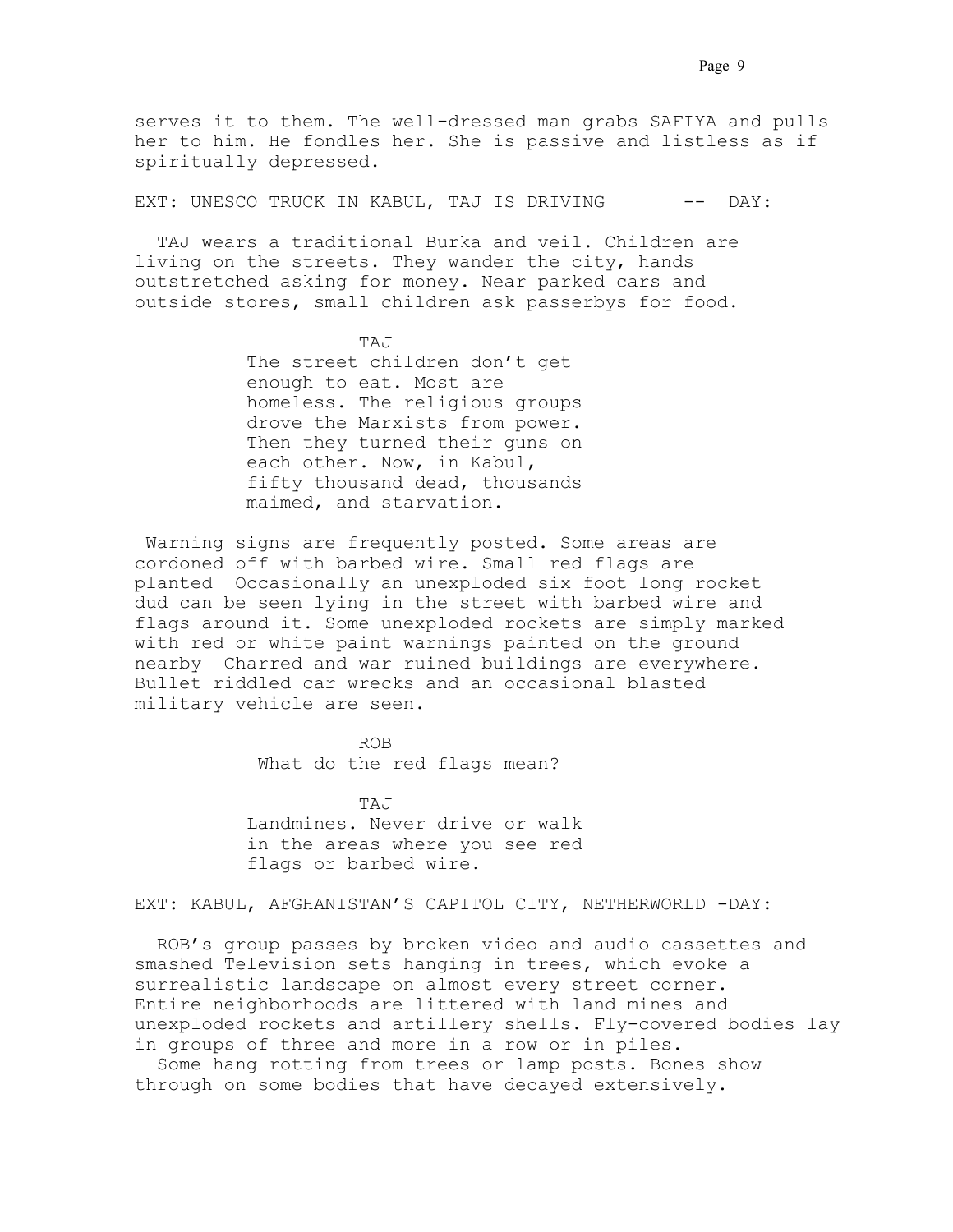The flies buzz around ROB's and TAJ's and KHALEEL's faces inside the truck. TAJ passes out handkerchiefs to tie around their noses and mouths to block the stench. They tie the handkerchiefs.

EXT: NEAR FIRKAUF, CENTRAL JAIL IN KABUL. -- DAY:

On the way they pass the 11th Houza (Police station). In front of the main gate of the police station a few Taliban with long hair and beards, while leaning their rifles against the wall, are lounging on the chairs they have brought out of the offices, and are watching the people with their blood red eyes.

EXT: POSTER WALL, KABUL. TAJ PASTES CIRCULARS -- DAY:

 ROB. . . TAJ, why don't you just put a photo of yourself on the poster, so anyone who sees your twin sister will recognize her from your photo?

 TAJ. . . I already tried that. Images are prohibited, ROB. The morality police from the Department of Virtue tore them all down.

EXT: TAJ RE-ENTERS UNESCO TRUCK -- DAY:

EXT: KABUL ALLEY, GARBAGE, BOYS KNEEL MUDDY CARPET -DAY:

ROB, TAJ, and ROB's interpretor, KHALEEL, drive in the UNESCO truck to an alley in Kabul to distribute bread to some boys who are known to TAJ. The boys work in a muddy garbage filled alley with flies. They kneel on a muddy wet carpet, weaving strand after strand of wool, their feet wrapped in rags and mud-caked shoes. TAJ passes out the bread to the boys while they talk.

 TAJ. . . BAASIM is from the TAJikistan people and can not read or write proficiently. He was in school about three years when the Communists were in power.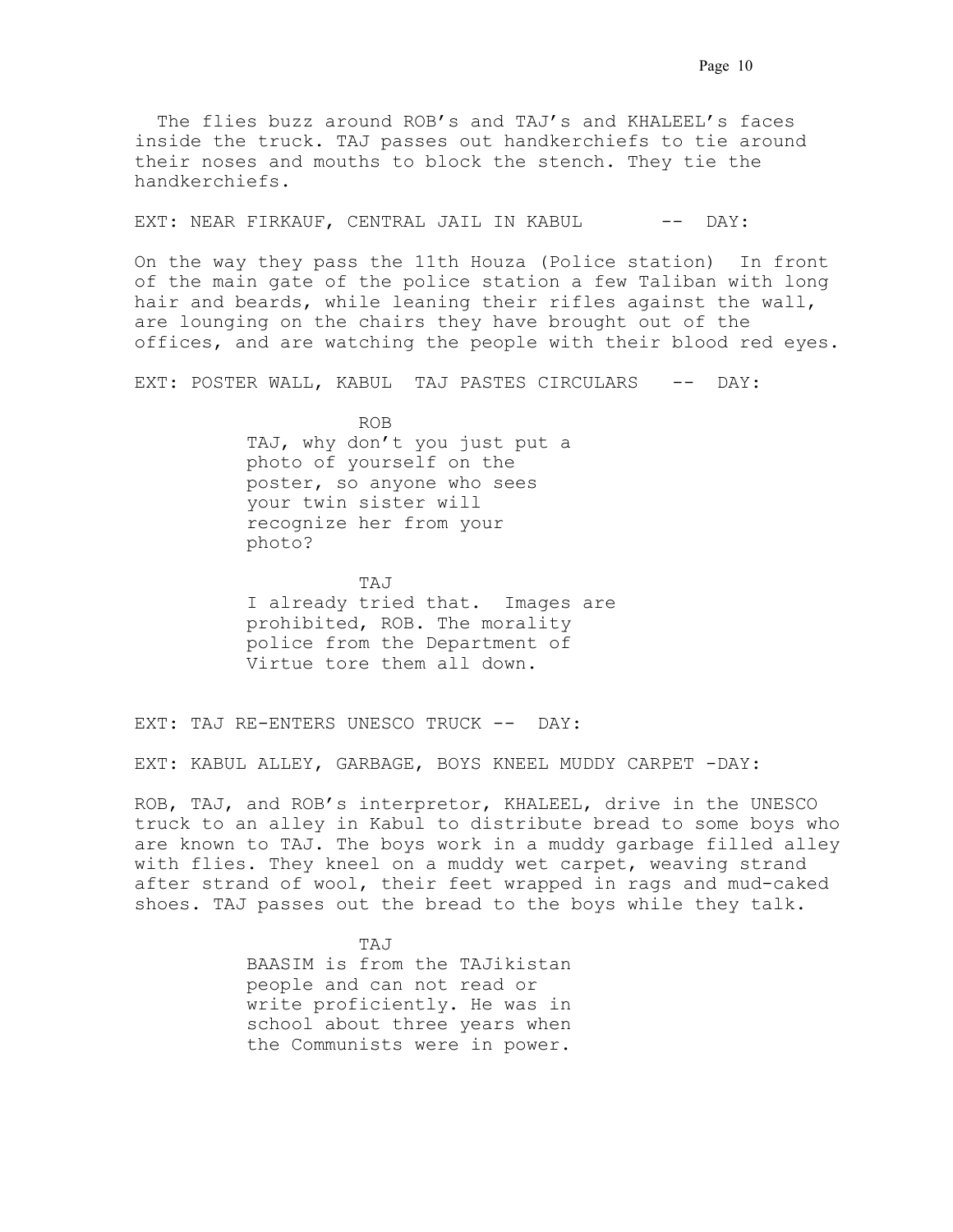ROB. . . (Shakes hands) Hello BAASIM

 TAJ. . . AYMAN wants to be a doctor.

. . . . . . . . . . . . . . . . . . . . . . . . . . . . . .

 ROB. . . (Shakes hands) Hello AYMAN.

## TAJ. . .

(kisses TARIQ) This is TARIQ. Look at his hands, they are raw. He has been working 15 days and can only be paid when the rug dealer pays BAASIM. Tariq says he would like to stop working and go to school, but his father was killed and he must support his mother who is too old and too sick to work.

 ROB. . . (Shakes hands) Hello TARIQ.

> BAASIM (Smiling)) "This country is always at war.

 ROB. . . How long have you been in the carpet business?

### BAASIM

(WEAVING) Three years. I started when I was eight. My father taught me, but he was killed by the Hazara.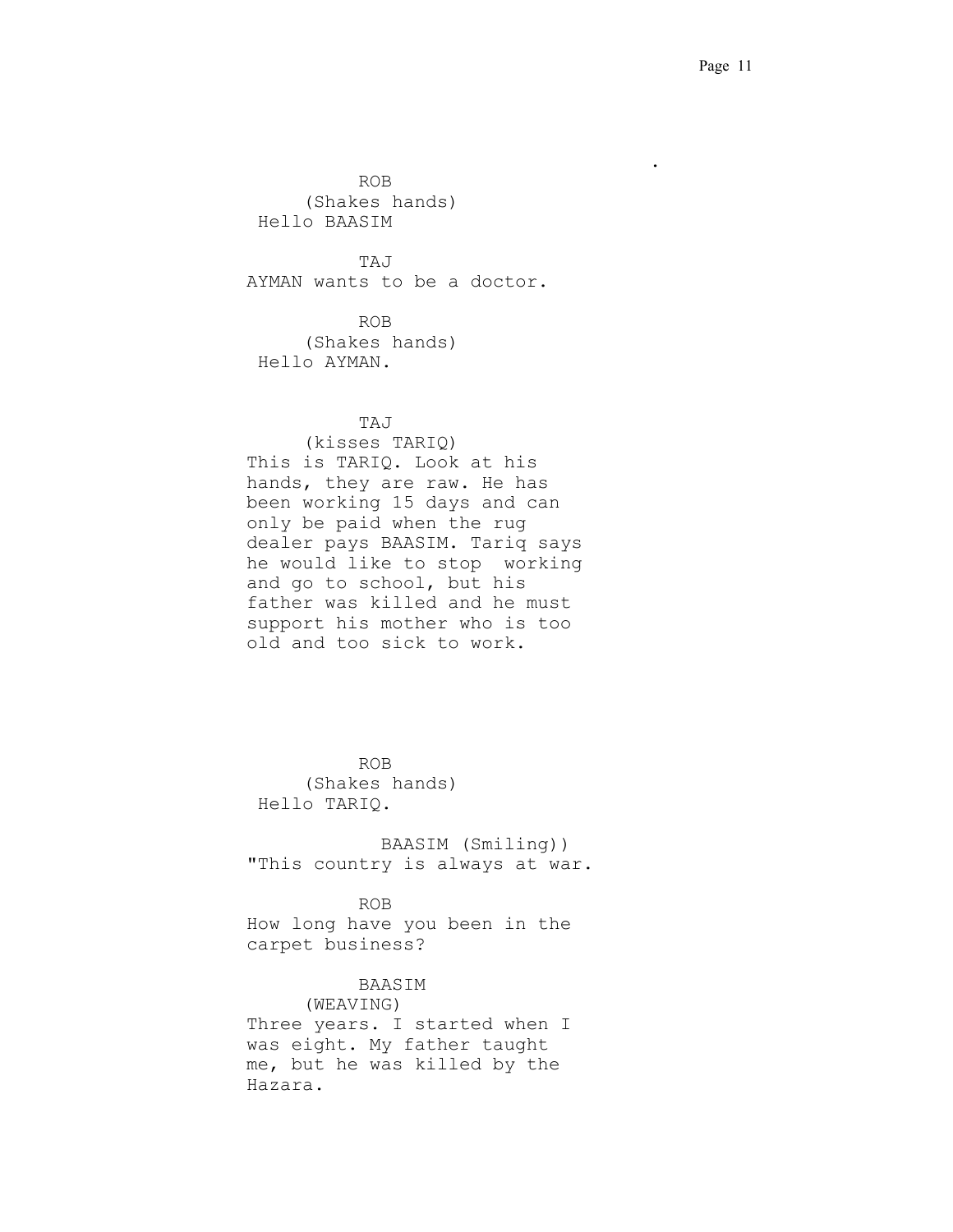TAJ. . . (EXPLAINING) BAASIM earns 290,000 Afghanis for every yard of carpet his men weave. About \$10 per yard. From that he pays the weavers They can weave about one yard every two days.

EXT:UNESCO TRUCK IN KABUL DISTRIBUTING BREAD -- DAY:

 ROB, TAJ, and KHALEEL, drive in the UNESCO truck to an abandoned girls school in Kabul to distribute bread. They pass out the bread to starving women and children, mostly. A patrol of Taliban from the Department of Virtue silently

watches the bread distribution with red eyes.

TAJ. . .

(handing out bread) The Taliban shut the schools after they seized Kabul because they were not in keeping with strict religious teaching. They allowed some schools for boys to reopen. But, girls are banished from school and women teachers have been forced off the job.

. . . . .. . . . . . . . . . . . . . . . . . . . . . . .

ROB. . .

(SHAKING HEAD) Things are much worse than I have heard.

TAJ. . .

(NODDING HEAD) At least thirty thousand children are living on the streets of Kabul. In the middle of civil war, they try to make a living, but can't get enough to eat. The children are malnourished, weak, catch pneumonia and die.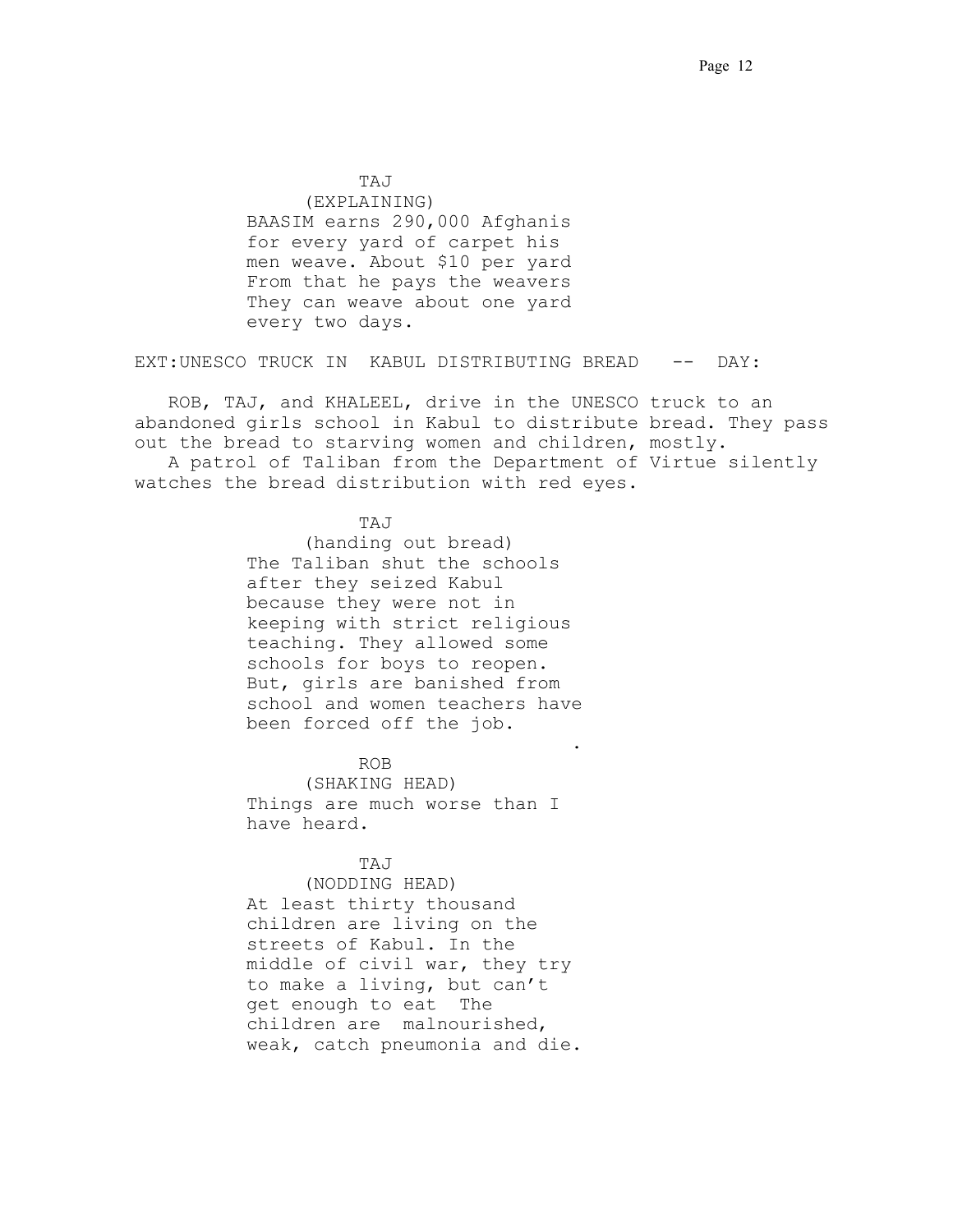Some distance away, in the school courtyard from TAJ and ROB passing-out bread to the starving Afghanis, is KHALEEL, who kneels & prays.

EXT: IN DISTANCE SEVERAL MEN PRAY ON SMALL RUGS- DAY:

Only men are praying. Further away, over a public loudspeaker, a prayer chant plays, but mostly audible static noise is heard.

EXT: TAJ RE-ENTERS TRUCK, EXPLOSION ONE BLOCK AWAY -DAY:

 ROB. . . (VERY ALERT) That might have been a rocket!

 TAJ. . . (Shaking head) Landmine! I've heard so many. I know the sound. .

TAJ is driving in direction of the explosion. They round a corner and a small group of children come into view. A small badly blasted child, missing a leg, lies on the dirt road semi-conscious. Another child, riddled with shrapnel, trembles and whimpers, nearby. Other children stand back some distance and watch, fearful to tread near the two injured children. Children shout and wave at the UNESCO truck. TAJ stops some distance from the injured as if momentarily deciding.

 ROB. . . (VERY INTENSE) TAJ, You and KHALEEL can get out here. Let me drive in and pick them up.

 TAJ. . . (Drives toward injured children) I will drive, You and KHALEEL can pick them up.

TAJ parks next to one injured child. ROB picks him up and KHALEEL places him in the back of the truck and tries to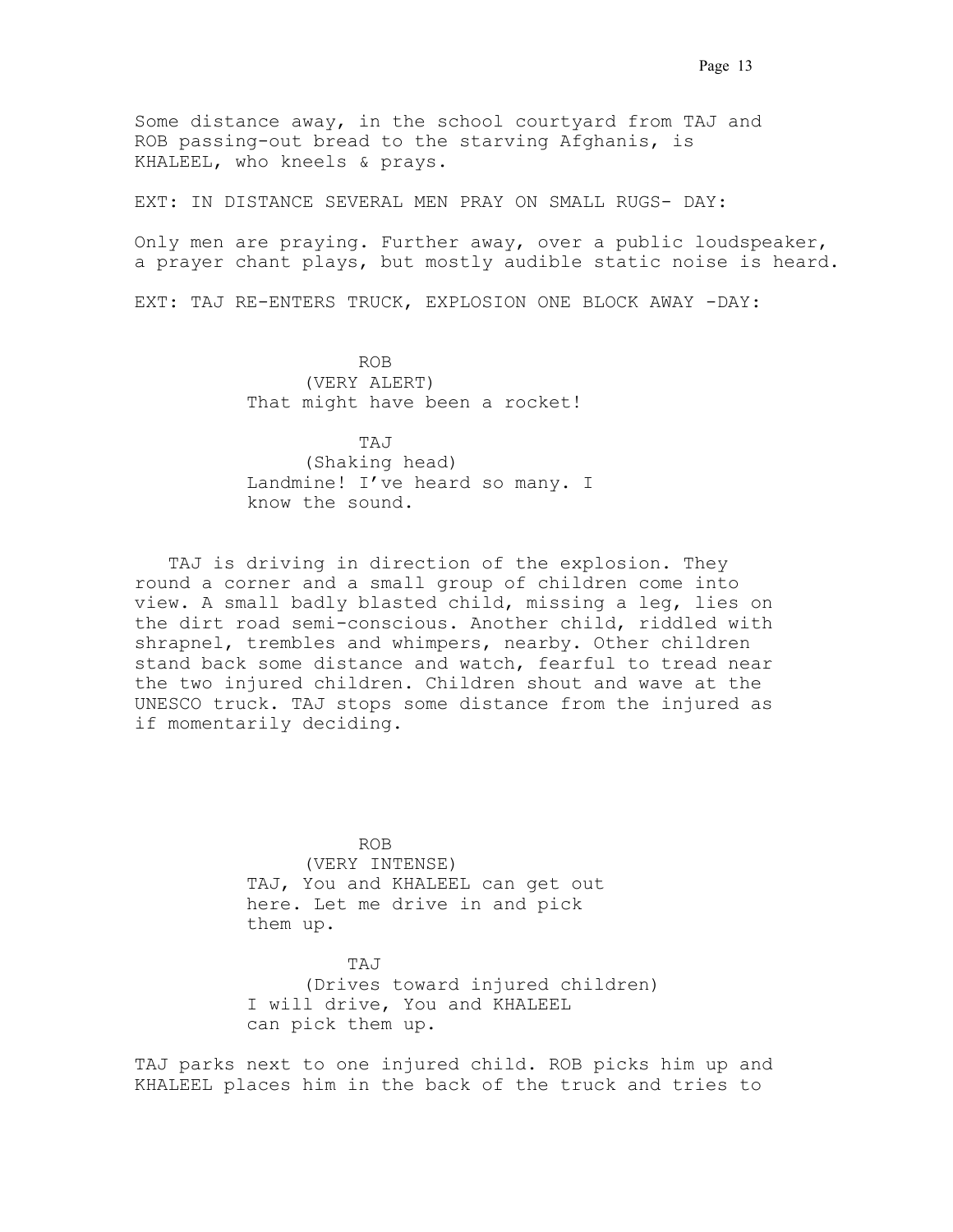stop the horrific spurting blood from the child's missing leg stump.

 TAJ. . . (Eyes cry, recognizes Tariq) Ohhh, TARIQ! Ohhhh!

TAJ, sobbing, manuevers and parks next to the second child and ROB repeats the rescue. TAJ reverses at high speed and stops momentarily by the other children while she and ROB scrutinze them quickly for injuries.

 TAJ. . . (Eyes looking wildly)

 ROB. . . (TENSE) Is anyone else hurt?

 TAJ. . . (Sobs and drives) Ohhhh!

EXT: KABUL HOSPITAL, UNESCO TRUCK ARRIVES FAST -DAY:

Dr. Labeeb, a good Afghani doctor at the Hospital in Kabul, who is a friend of TAJ, sees the UNESCO truck, realizes it is urgent, and runs toward UNESCO truck.

> Dr. Labeeb (Emotional ) TAJ! What has happened?

 TAJ. . . (Points at the injured boys) They stepped on a landmine!

> Dr. Labeeb. (Opens Truck door) Ohhhh!

 ROB. . . (Helping remove injured) They stepped on a land mine.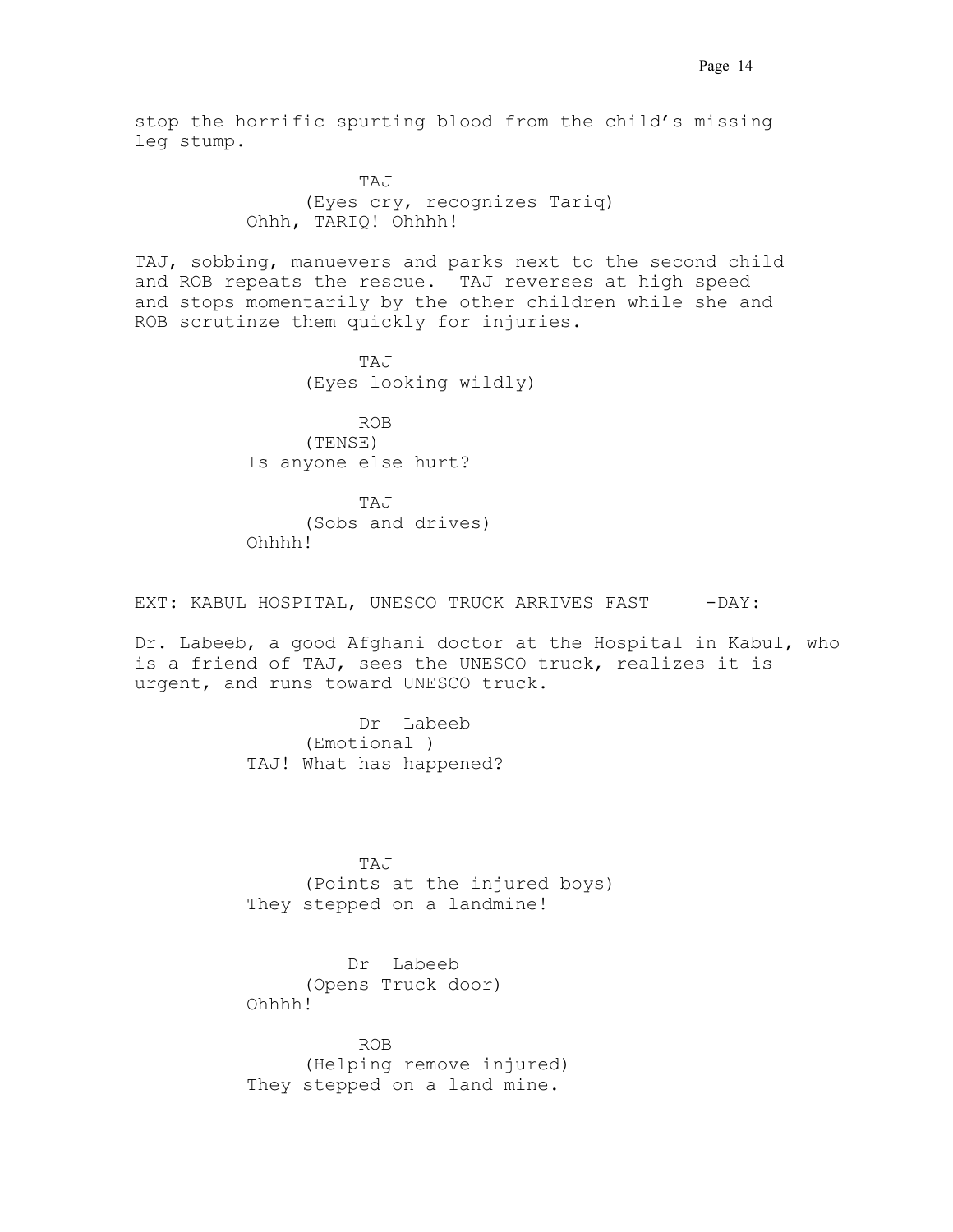The injured children are removed from the UNESCO truck and given medical care. TAJ runs to TARIQ. Dr. Labeeb works over him.

TAJ  $T_A$ (Distraught) Will he live, Labeeb?

> Dr. Labeeb (Stressed) TAJ, I am very concerned for Tariq. I,  $\ldots$  I  $\ldots$  .

Dr Labeeb (Stressed) TARIQ has no pulse, TAJ. I am sorry. He's dead.

 TAJ. . . (Sobbing) He has no pulse? We had just given him bread for his family! Please check him, again, LABEEB!

> Dr. Labeeb (Stressed. Checking again) TARIQ has absolutely no pulse, TAJ, He has lost too much blood.. I am sorry; he is dead. I am sorry, TAJ.

Dr. Labeeb pulls sheet over TARIQ's torn body and turns to help Dr. William North at next table.

> DR. WILLIAM NORTH (Checking vitals of child) .I am sorry. This child is dead.

Dr. Labeeb checks vitals of child.

Dr. Labeeb (Stressed. Checking again) He is dead.

Dr. Labeeb walks into next room and explains to TAJ and ROB.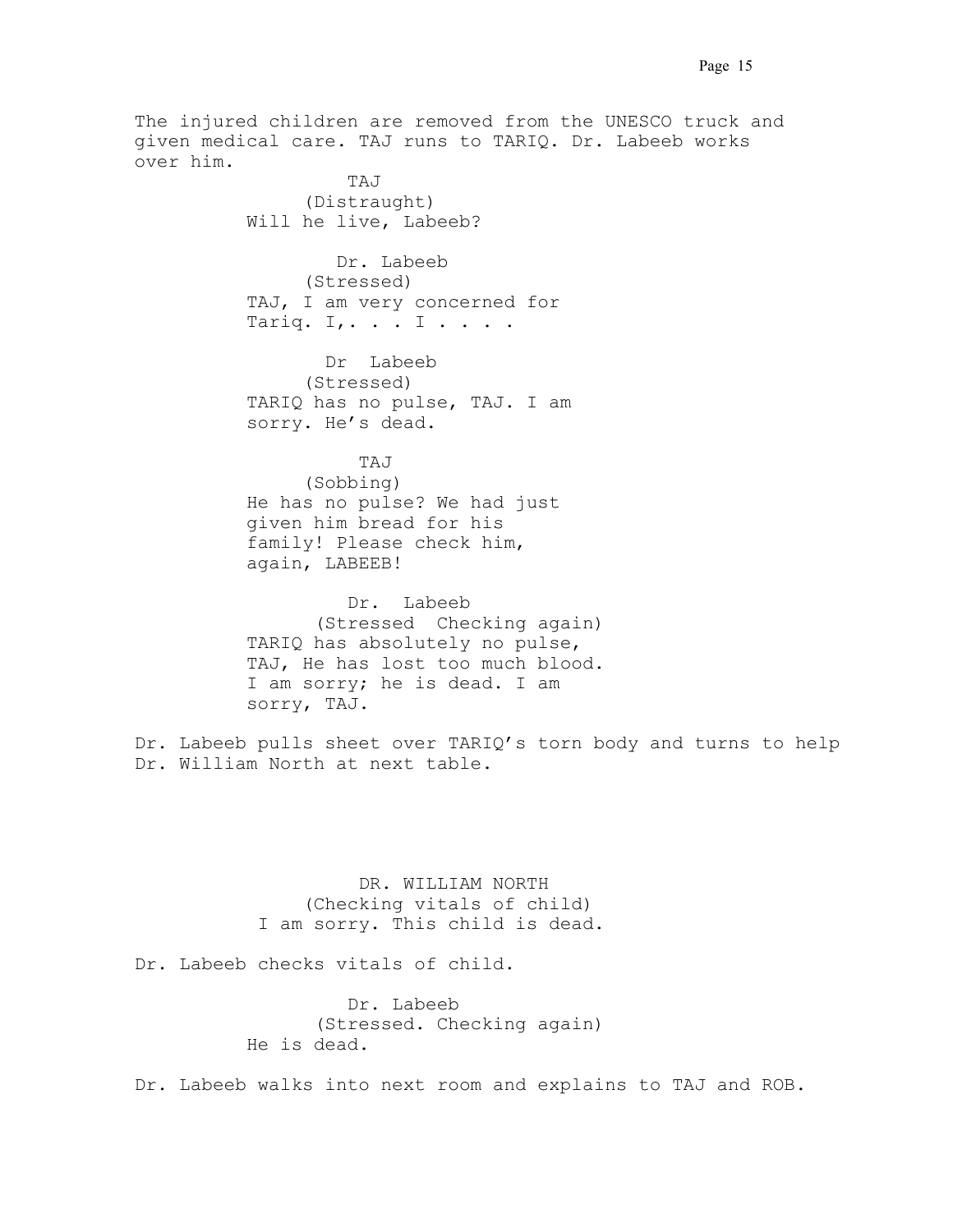Dr Labeeb (Stressed) I am doubtful that we could have saved them. We simply do not have enough medical supplies. Death, perhaps, was merciful for them. Do you know how to find their families?

 TAJ. . . (Looks distraught) No. I know some of their friends, who will find their families.

EXT: UNESCO TRUCK IN KABUL ALLEY, TAJ DRIVING -- DAY:

 Baasim's alley rug weaving business comes into view. TAJ. parks truck and gets out with ROB. Out of earshot of audience, TAJ informs Baasim. He then hurriedly collects his loom and takes it inside a small apartment. He then enters the UNESCO truck with TAJ and ROB. TAJ drives away.

EXT: UNESCO TRUCK IN KABUL, TAJ DRIVES -- DAY:

 A poor and rundown neighborhood comes into view. Baasim taps TAJ on the shoulder and points to a woman, TARIQ's mother, hanging clothes on a clothesline. TAJ parks and exits truck with Baasim. They approach the woman. ROB and KHALEEL stand by the truck and try not to stare at TARIQ's mother who has stopped hanging clothes and is hesitantly walking toward BAASIM and TAJ. They are out of earshot. BAASIM gestures toward TAJ and speaks, then he bursts into tears and both he and TAJ speak to TARIQ's mother. She screams and sinks to her knees crying. TAJ and Baasim hold her and try to comfort her.

INT: UNESCO COMPOUND, KABUL OUTSKIRTS, BAKERY -- DAY:

 TAJ. . . (SITS AT TABLE, tired, wipes a tear) We must try to find the family of the dead boy tomorrow. More bread to pass out. I am so tired. Do you gentlemen want to come with me in the morning?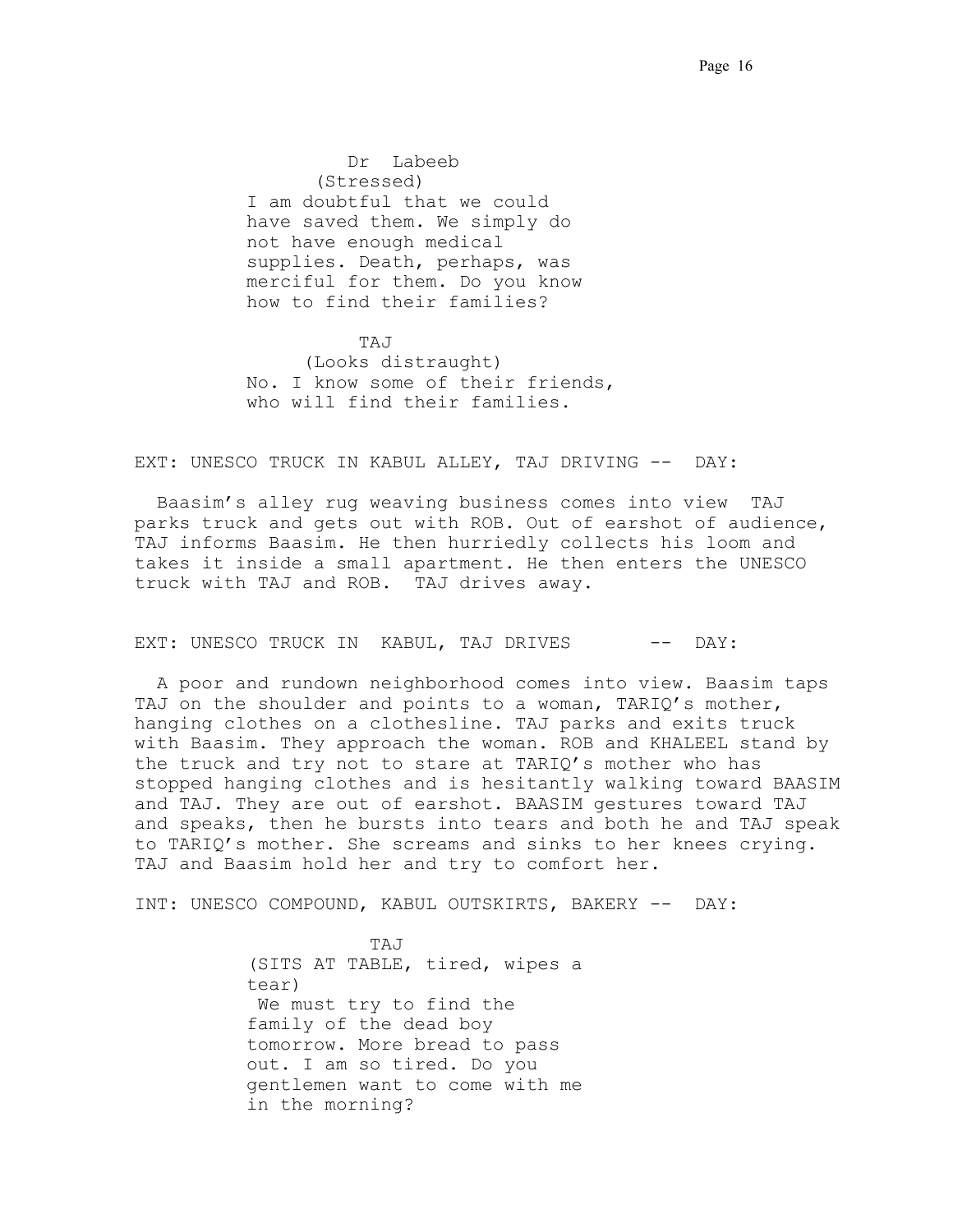ROB. . . (LOOKS AT TAJ ) Yes. Of course we do. We want to help all that we can. TAJ. . . The Buddhas? ROB (GRIMACES) The Buddhas, we will negotiate about the Buddhas after we find the boy's family. TAJ. . . (LOOKS INTENSELY AT ROB) You are kind. I will see you in the morning. Good night. Everyone heads for his room

INT: UNESCO COMPOUND, KABUL BAKERY -- MORNING:

ROB and KHALEEL assist TAJ and the ladies as they load bread on the UNESCO truck.

 TAJ. . . (LOADING BREAD. EMOTIONAL VOICE) When we arrive in Kabul, we must find the mother of Najm Udeen before we do anything else.

 ROB. . . (LOADING BREAD) Was that the name of the other dead boy?

 TAJ. . . (LOADING BREAD) Yes, Najm Udeen means "Star of the Faith."

> ROB. (LOADING BREAD) It is the law that he be buried within twenty four hours of death?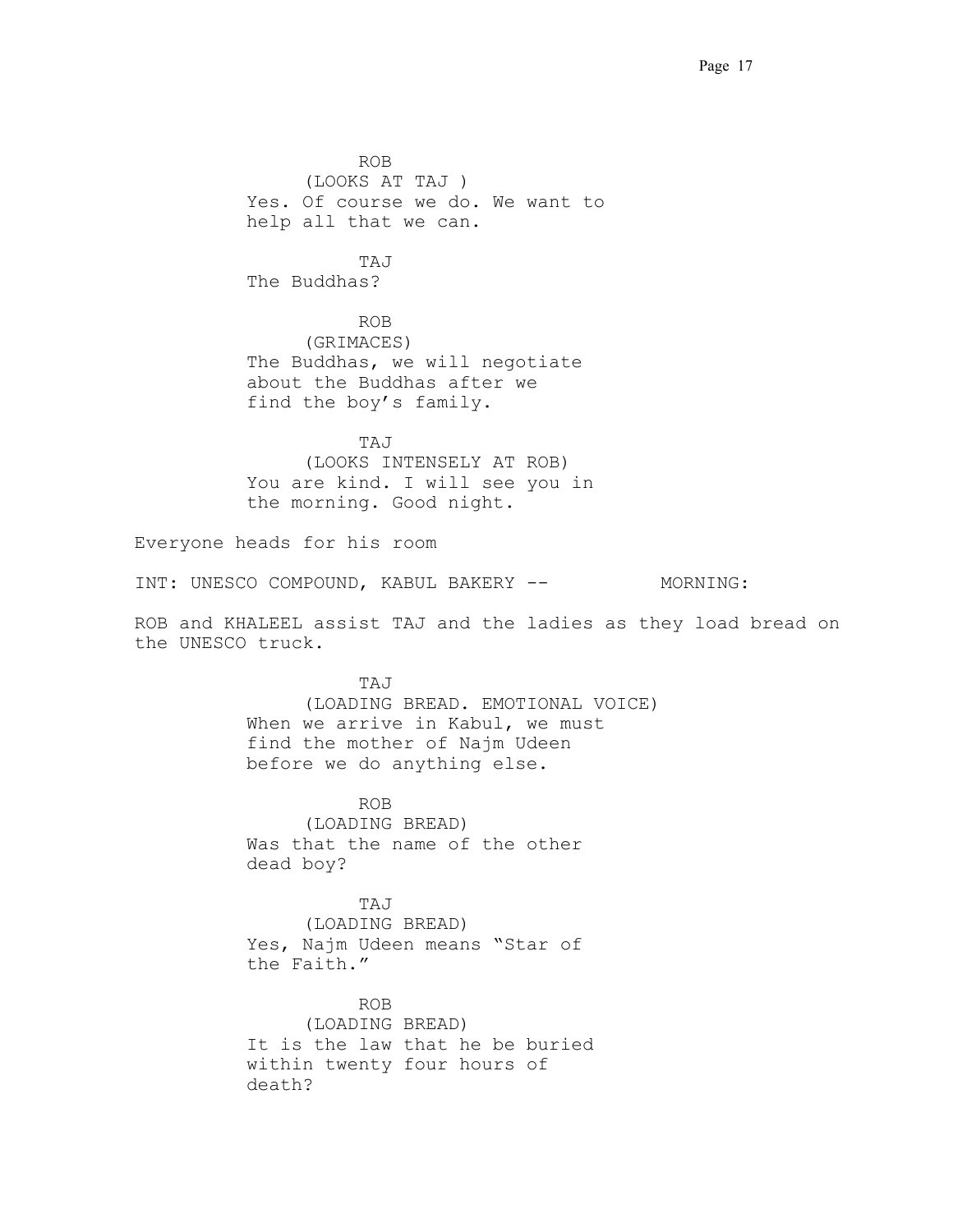TAJ . (LOADING BREAD. EMOTIONAL) Yes. ROB (LOADING BREAD) Are you member of a religion, TAJ? TAJ. (LOADING BREAD) No. I am not a member of any religion because Mullahs and priests build religion-walls between people and God. It's simple: I love God and God loves everybody. ROB. (Smiling) I agree. The biggest question is what religion does God call himself? TAJ (Smiling) We share the same opinions. But, be careful what you say to Taliban. Blasphemy is punishable by death if the Taliban don't like what you say. ROB . (.LOADING BREAD) Some say if you speak against the Taliban, they will accuse you of Blasphemy. TAJ. (LOADING BREAD) Afghanistan is at war with many enemies who want control.

ROB.

(LOADING BREAD) Ussama Bin Ladin's Nuclear Landmines can be placed anywhere to (cont'd)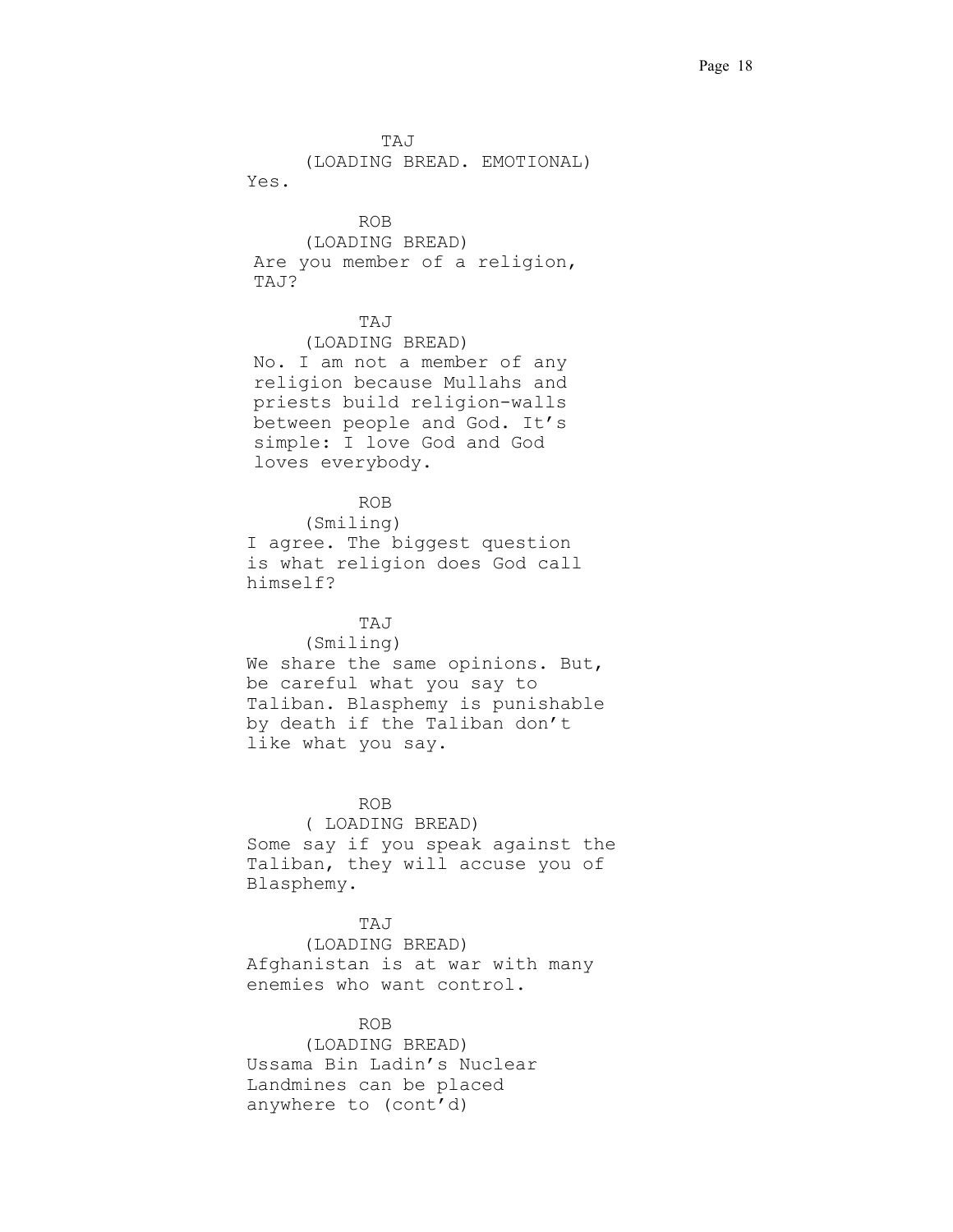protect Afghanistan. This is why Afghanistan will not surrender Bin Ladin.

TAJ I do not think in terms of politics like you. But, what you say sounds logical.

### ROB

I did not realize that you bake so much bread here, TAJ.

## TAJ. . .

(.LOADING BREAD) The United States donates five hundred tons of wheat per month to Afghanistan. We receive fifteen tons, which we bake into bread for the starving of Kabul. Two thousand loaves per day.

 ROB. . . (MOVES BREAD) This is "good" work, TAJ

## TAJ. . .

(MOVES BREAD) More satisfaction than being a commercial airline pilot.

## .ROB

(Smiles)

I'm sure. When you work from the heart, it is usually very rewarding. But, even so, "All work and no play makes for a dull life." What do you do for recreation around here?

## $TAJ$

(SMILING) I will fly your Vincent Van Gogh if you let me.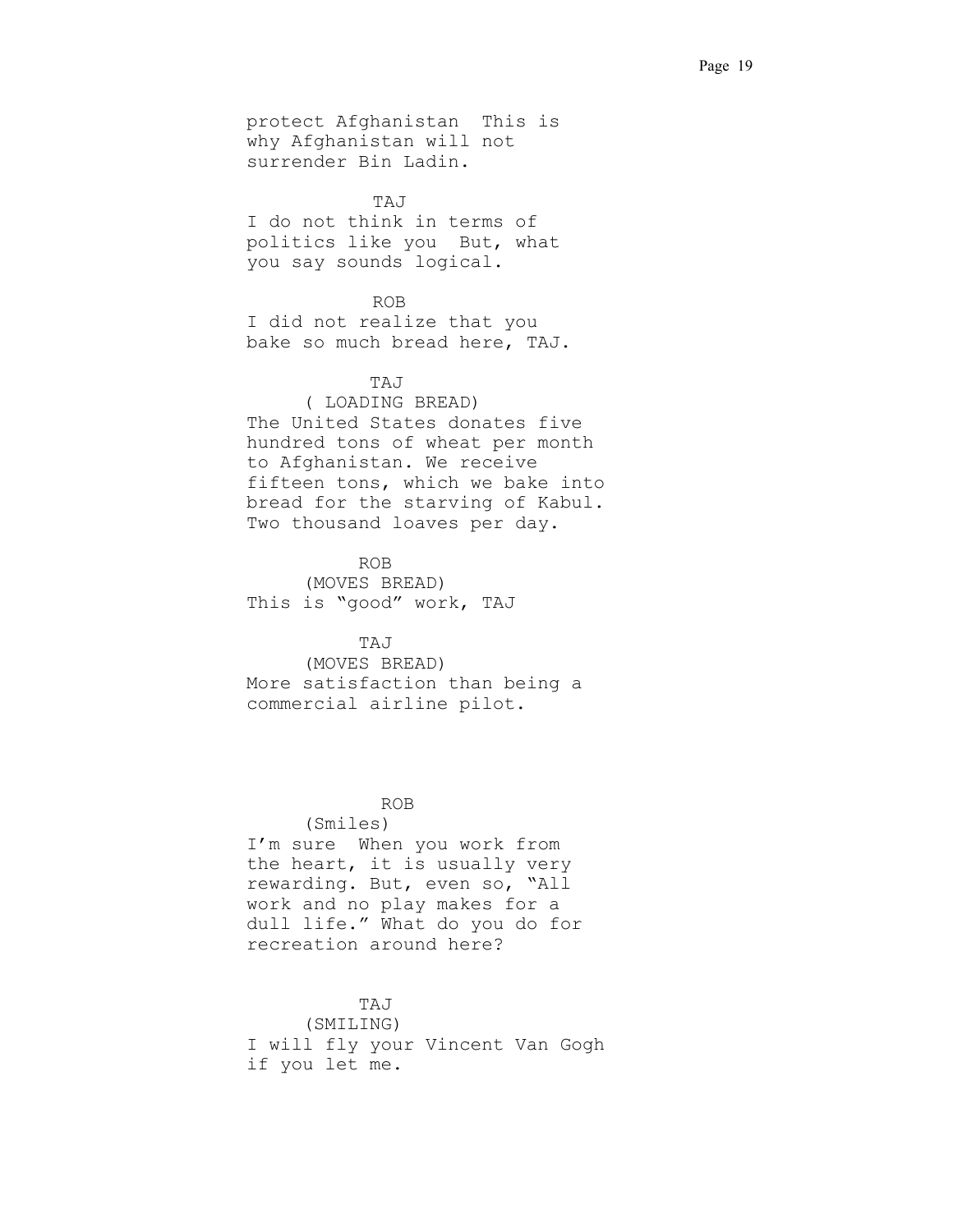ROB. . . (Laughs) .Of course you can fly my Vincent Van Gogh, anytime you want. Did you ever fly a biplane?

# . TAJ. . .

(EXPLAINING) I have flown almost every biplane ever made -- Like your WACO, and Stardusters, Pitts, and Spads. Etcetera..

**ROB.** ROB. (EYEBROWS RAISED ADMIRINGLY) That's a few more than I've flown. I'm going to take you to dinner in my biplane, sometime; and, you'll show me what you can  $d\circ$ .

 TAJ . (SMILES) I like that plan.

EXT: DOWNTOWN KABUL, ROB DRIVES UNESCO TRUCK -- DAY:

ROB, TAJ, and ROB's interpreter, KHALEEL, drive in the UNESCO truck to the surreal landscape of downtown Kabul. Searching the neighborhood where Najm Udeen ("Star of the Faith") was killed by the landmine. TAJ speaks with some children and their parents, then explains to ROB.

TAJ (GESTURING AHEAD) Najm Udeen's mother has been informed of his death. She lives on the next street.

EXT: ROB DRIVES TRUCK TO HOUSE OF NAJM'S MOTHER -- DAY:

He parks TAJ exits and knocks on house door, out of earshot. Najm's mother opens door. TAJ speaks. Najm's mother cries. TAJ comforts her for a time. They walk to the UNESCO truck and enter together.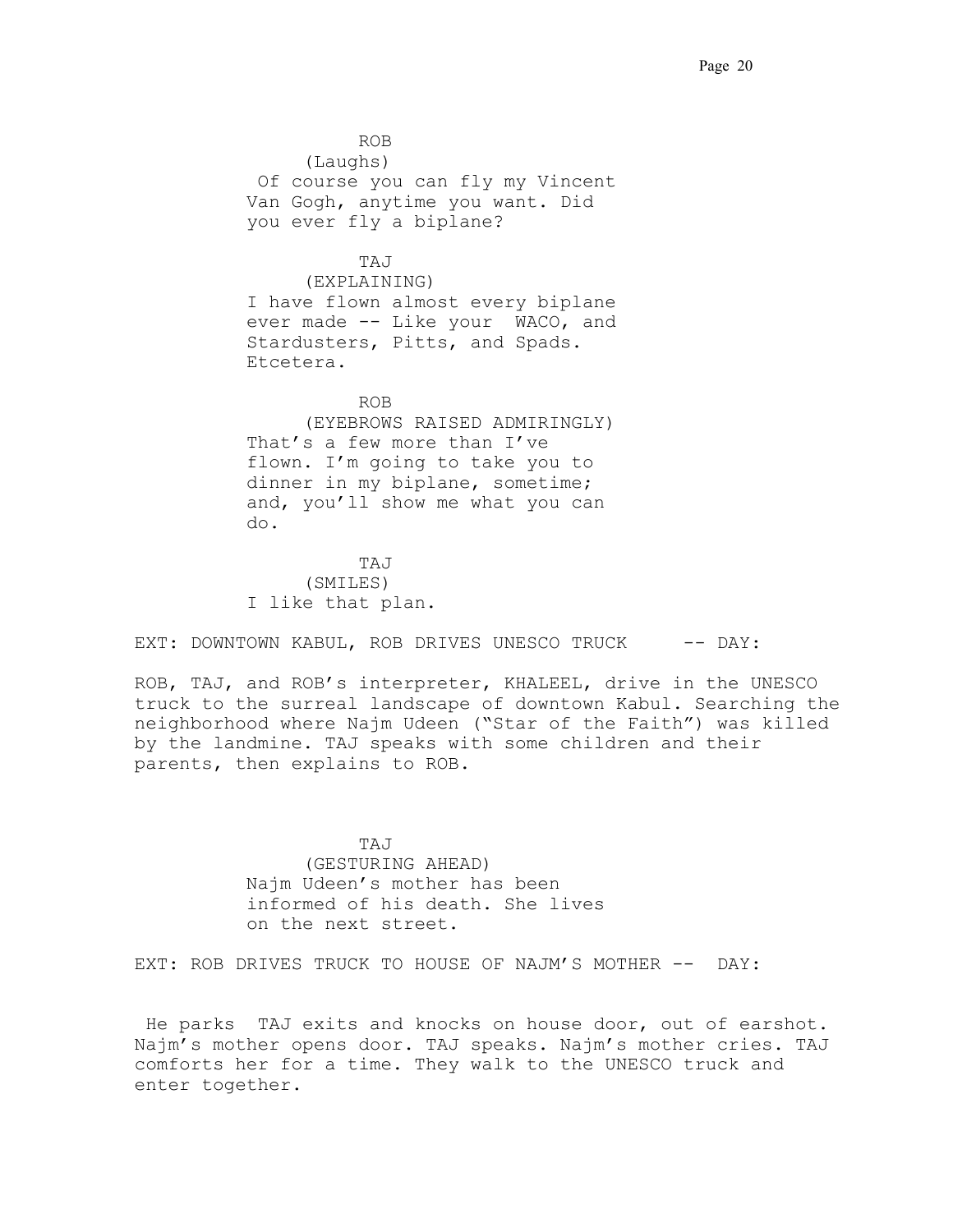EXT: ROB DRIVES TRUCK IN KABUL HOSPITAL ENTRANCE -- DAY:

INT: KABUL HOSPITAL, NAJM'S MOTHER CRIES OVER NAJM - DAY:

 In another room, ROB & TAJ and Doctors North & Labeeb converse.

 TAJ. . . (teary eyed) Children are dying, who should not be dying for lack of food and medicine. .

## Dr. Labeeb.

(weary)

We see as many as seven to eight children die each day. Babies die because we have no working incubators or oxygen. Our broken incubators were bought from England more than thirty years ago.

## ROB. . .

(MATTER-OF-FACTLY) One of your big problems is lack of money.

## DR. LABEEB

(PESSIMISTIC)

Depression has reached emergency levels among women. Mrs. ZAHIR, the mother of TARIQ, was brought in this morning because she has had a nervous collapse. Perhaps you could say a few words to her.

 TAJ. . . Oh, of course I will.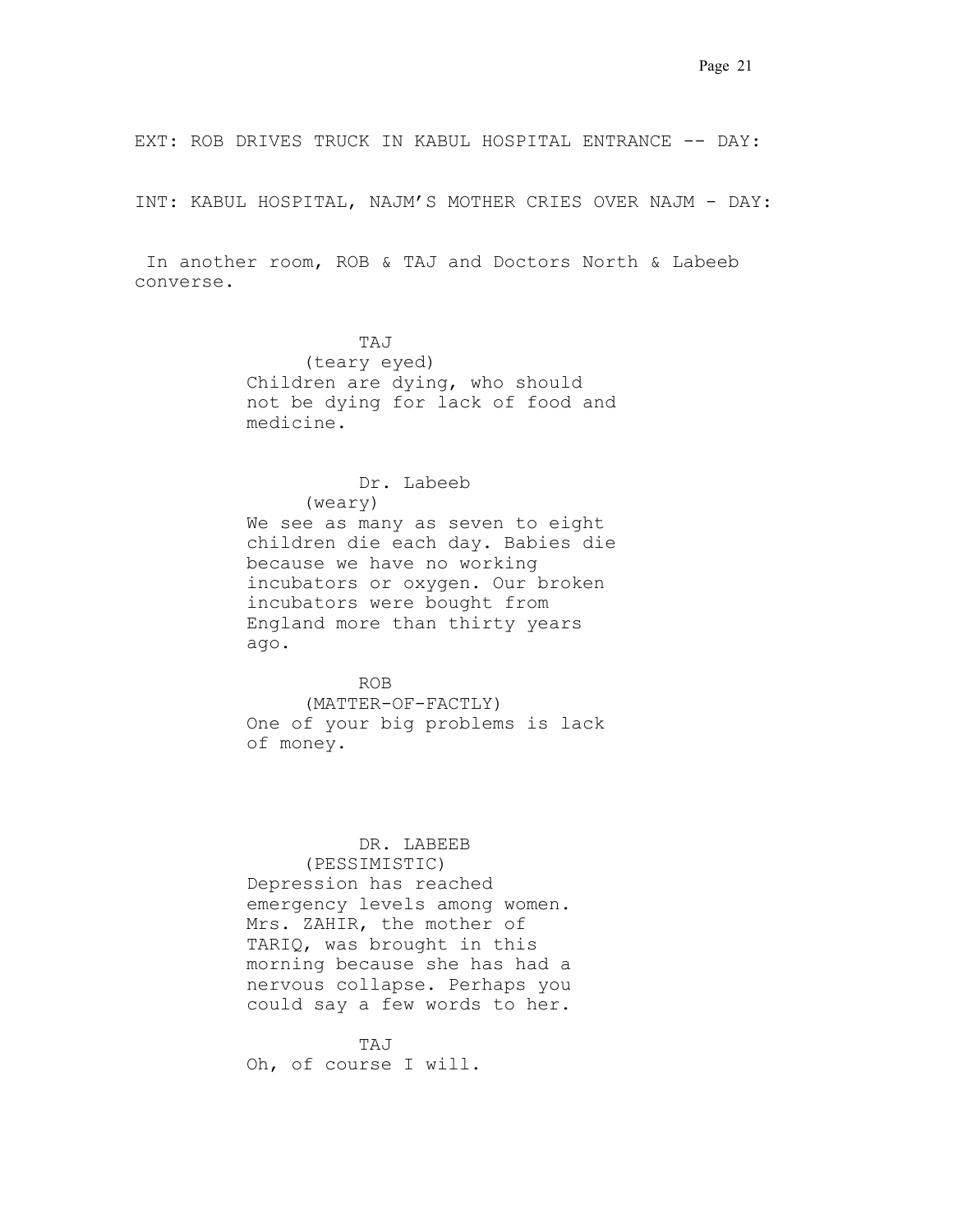Dr Labeeb (Hands white smock to ROB) I would like you to observe Mr. BLAKE. You must wear this and please say nothing. We will visit the woman's wing escorted by Doctor NASIHA.

Dr. knocks on office door. It is opened by Doctor NASIHA wearing a white burka.

> DR. LABEEB. (GREETING) Good morning, Dr. Nashia, This is ROBert Blake and TAJ Parzuli from UNESCO to visit Aadab ZAHIR.

 Doctor NASIHA (Smiles and nods) Pleasure to meet you Mr. BLAKE. Hello again, TAJ. I hope everything at the wonderful UNESCO bakery is well.

 TAJ. . . As well as can be expected, NASIHA. Nice to see you again

 ROB. . . (looking in silence)

#### Doctor NASIHA

(SYMPATHETIC) Every day, I treat at least four or five women who attempt suicide. Those who cannot find proper medication and treatment for severe depression and illness would rather take their lives than live in such conditions. The suicide rate among women must be extraordinarily high in Kabul.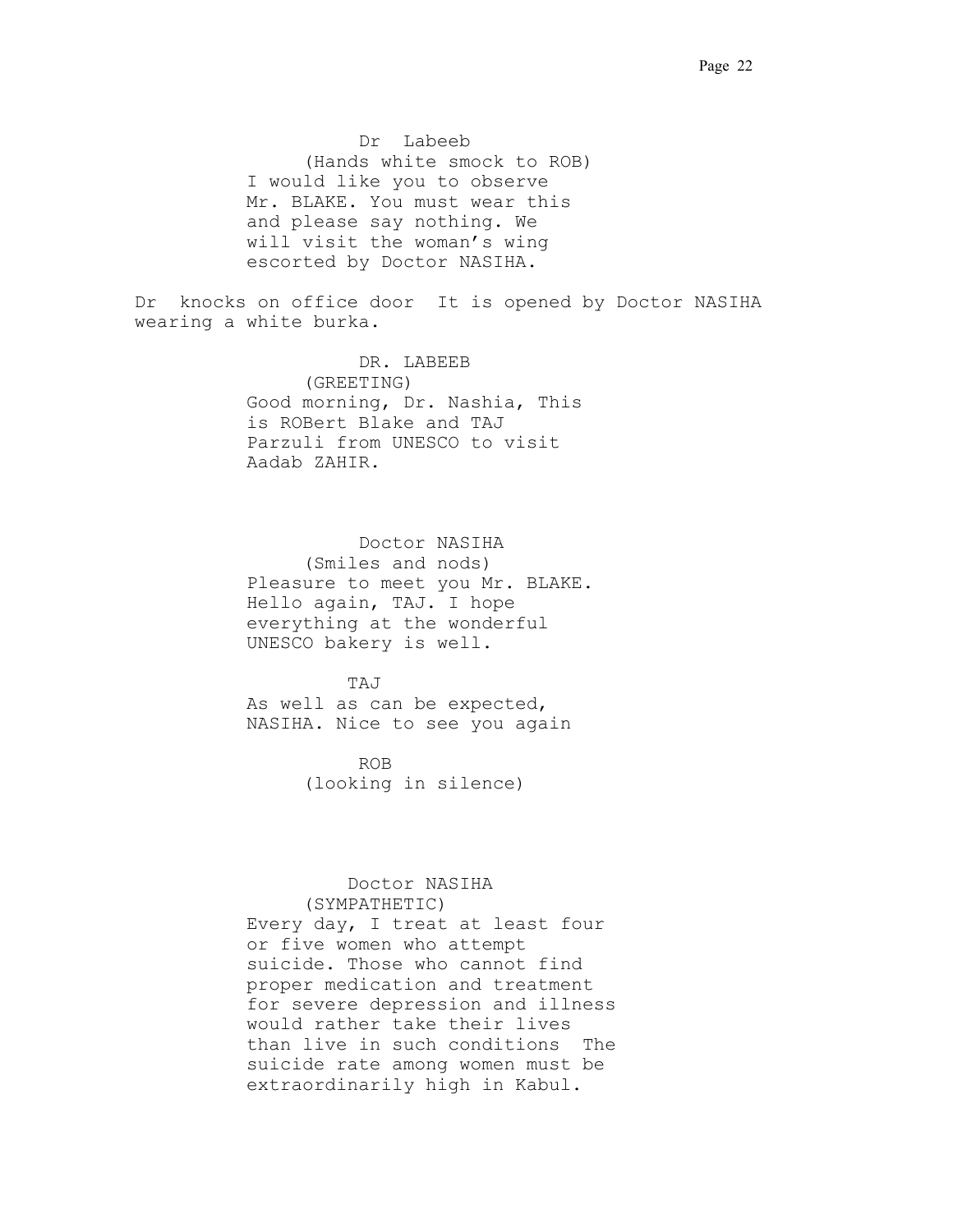Women are lying motionless on their beds, wrapped in their burka. They are silent and unwilling to speak, they refuse food, and many appear to be listless and slowly wasting away. A few of the women appear to have gone mad and are crouching and rocking back and forth in corners. Many cry and sob quietly. Lifeless sobbing bodies.. TAJ has found Aadab ZAHIR, TARIQ'S mother, sitting in a corner,

and is attempting to comfort her. ROB continues to walk the ward with Doctor NASIHA.

EXT: DOWNTOWN KABUL, ROB DRIVES UNESCO TRUCK -- DAY:

TAJ Every day people step on the landmines, mostly children. This hospital is filled with children missing legs.

EXT: SURREALISTIC KABUL, MARIAM HIGH SCHOOL - DAY:

 As ROB, TAJ, and KHALEEL, drive in the UNESCO truck, they see starving children and women scavenging garbage heaps in Kabul. They stop and pass-out bread to the scavengers. Mariam high school is nearby; broken video and audio cassettes and televisions are hanging from trees.

 TAJ (Tired voice) All schools for girls older than eight years old have been closed. This girls high school was closed by the Taliban and is now the busiest market in the city, where women and girls go for their shopping. .

In the market of Mariam high school an ice cream seller is seen selling ice cream to women and girls. Suddenly, several soldiers from the Department of Virtue, driving by, see this transaction, and then beat the Ice Cream vendor for selling ice cream to women and girls. His ice cream operation is smashed. The Department of Virtue soldiers then whip and beat the girls who drop their ice cream and run screaming.

EXT: DOWNTOWN KABUL, ROB DRIVES UNESCO TRUCK -- DAY: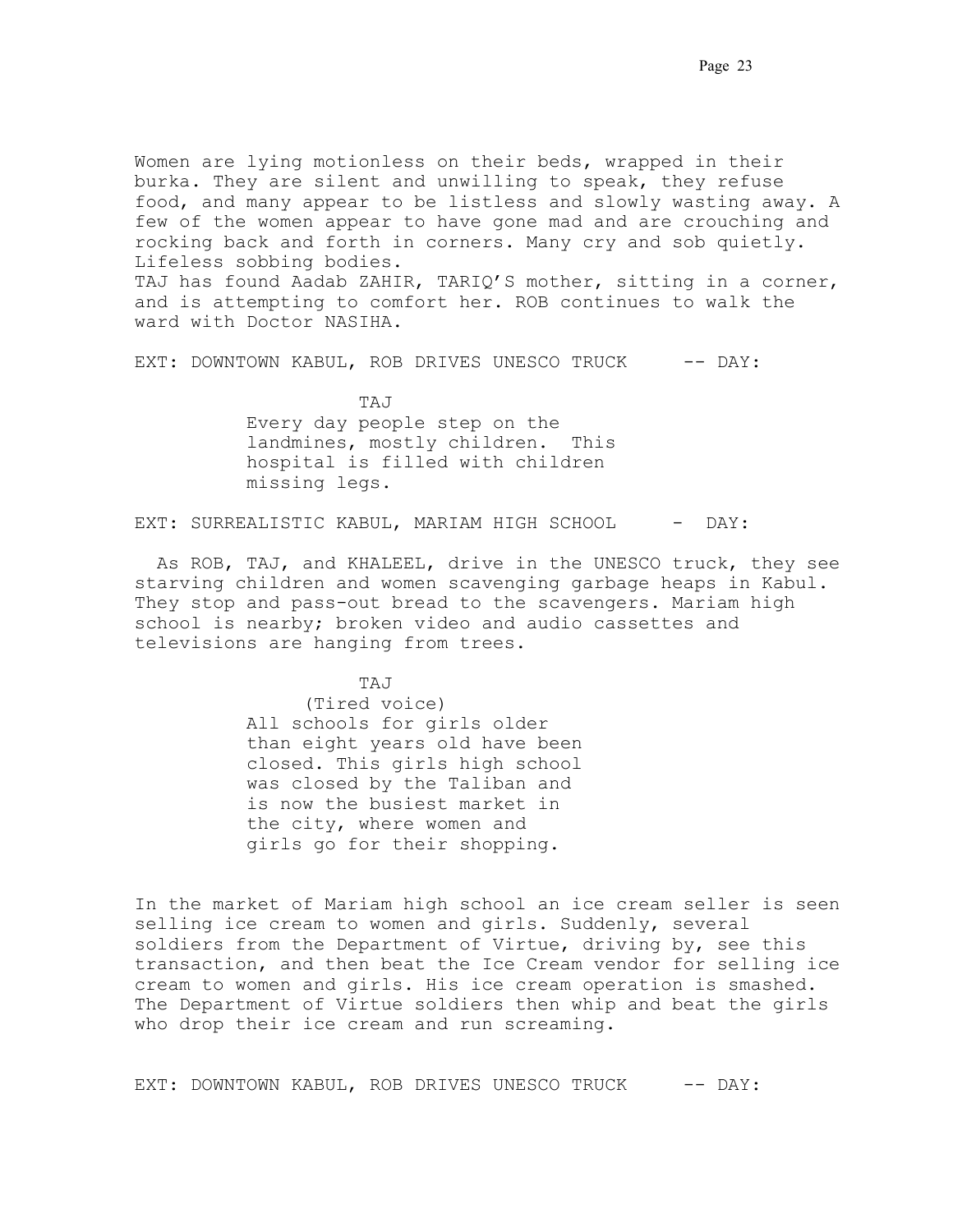.TAJ . (PUZZLED) It is now forbidden by Taliban to eat ice crème, but no one knows why. It was not forbidden before the Taliban came. One is not arrested for this offense, simply beaten on the spot by the soldiers from The Department of Virtue.

EXT: Taliban patrol in military trucks -- DAY:

Taliban with long hair and beards, carrying rifles patrol in military trucks and with their reddened eyes watch the people.

EXT: NEAR DISTANCE, SEVERAL TALIBAN PRAY ON SMALL RUGS- DAY:

 Only men are praying. Further away, over a public loudspeaker, a prayer chant plays with audible static noise **.** 

EXT: ROB, TAJ, AND KHALEEL, DRIVE IN UNESCO TRUCK -DAY:

 They drive by bodies of fly-covered dead men laying in groups of four or five on the street or in vacant lots with signs erected nearby. Cockroaches feed. Vultures sit on roof tops. Occasionally, they pass by a corpse of a man or woman hanging from a lightpost or tree with a placard attached explaining the crime of the deceased "criminal." TAJ explains they were shot by the soldiers for Treason and other crimes. Several times, they pass by a man who was "skinned." His skin "hide" is next to him.

> TAJ (points at hanging bodies) Those men were hanged for treason and sedition against Afghanistan. That man was skinned. They are Hazara and Tajik.

KHALEEL. (Very emotional & terrified) It is wrong to hang men or skin them because they are Hazara or Tajiks. In this, the Pashtuns and Uzbeks, as majority in (cont'd)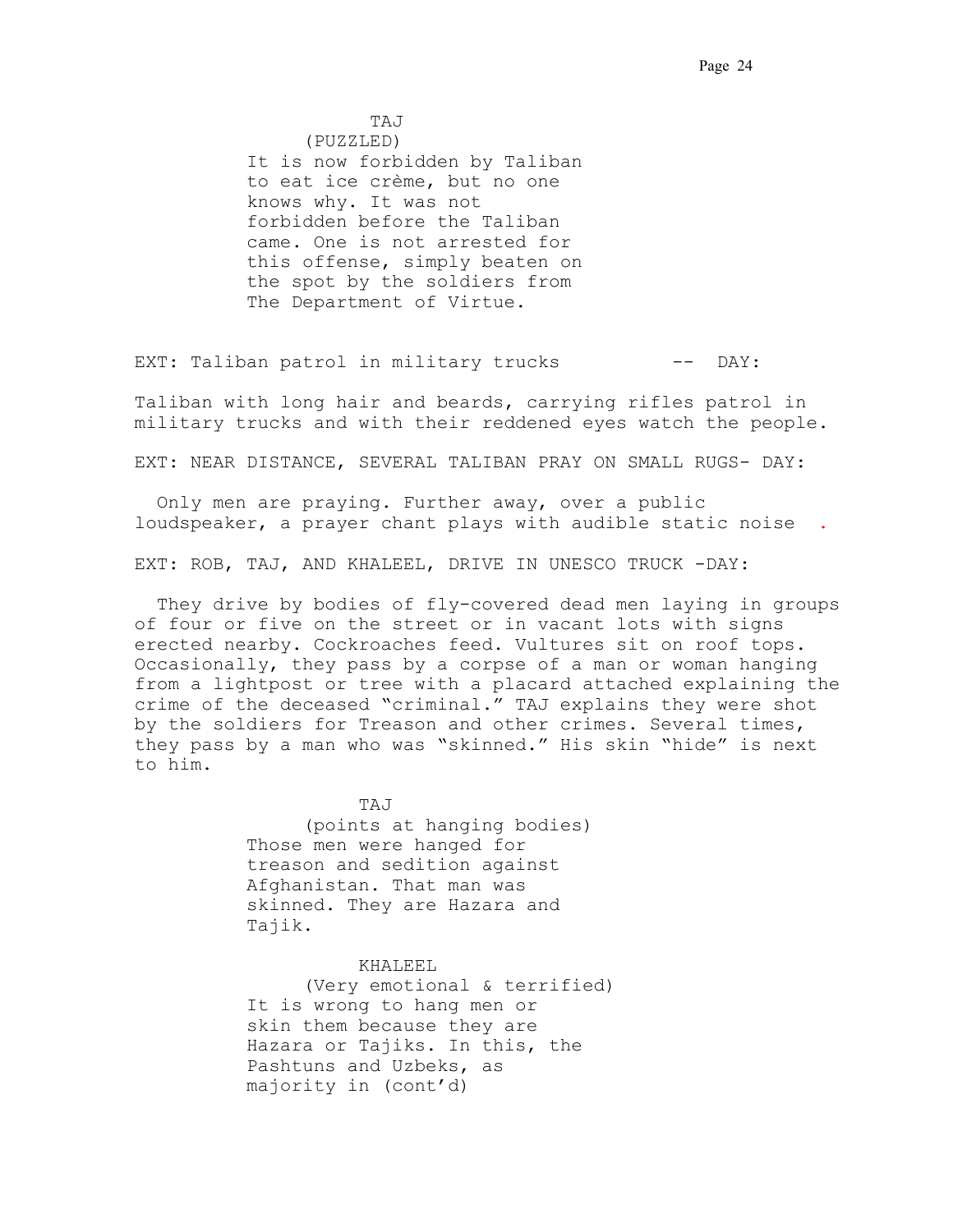Afghanistan, are very wrong. I must say..

EXT: ROB, TAJ, and KHALEEL, HALTED IN UNESCO TRUCK -DAY:

They are "halted" near a mosque by the Mosque "Roll Caller." The public loudspeaker plays a prayer chant with audible static noise.**.**

> MOSQUE ROLL CALLER (Holding Roll Book with pen) If any of you live within four kilometres of this Mosque, I must write your presence at this Mosque in this roll book, five times each day for prayer. I must have your names and see identification cards.

 TAJ. . . (Gestures to bread loaves) We work for the United Nations World Food program to give bread to the hungry in Kabul. United Nations workers are not required to pray at Mosques..

ROB's group shows their UNESCO identification and passports. MOSQUE ROLL CALLER, holding Roll Book with pen, examines cards and truck, sees bread.

> MOSQUE ROLL CALLER (Looks at bread and at truck) Ah yes! UNESCO! Very good to give bread. (Waves them to pass) You pass. Pass!

EXT: KABUL, A HOUSE  $-$  DAY:

 Decomposing bodies covered with flies are in a yard outside a house. The public loudspeaker plays a prayer chant with audible static noise**.** In distance, men pray on rugs.

EXT: KABUL, STREET. WOMEN-CHILDREN EAT FROM GARBAGE DUMPS DAY: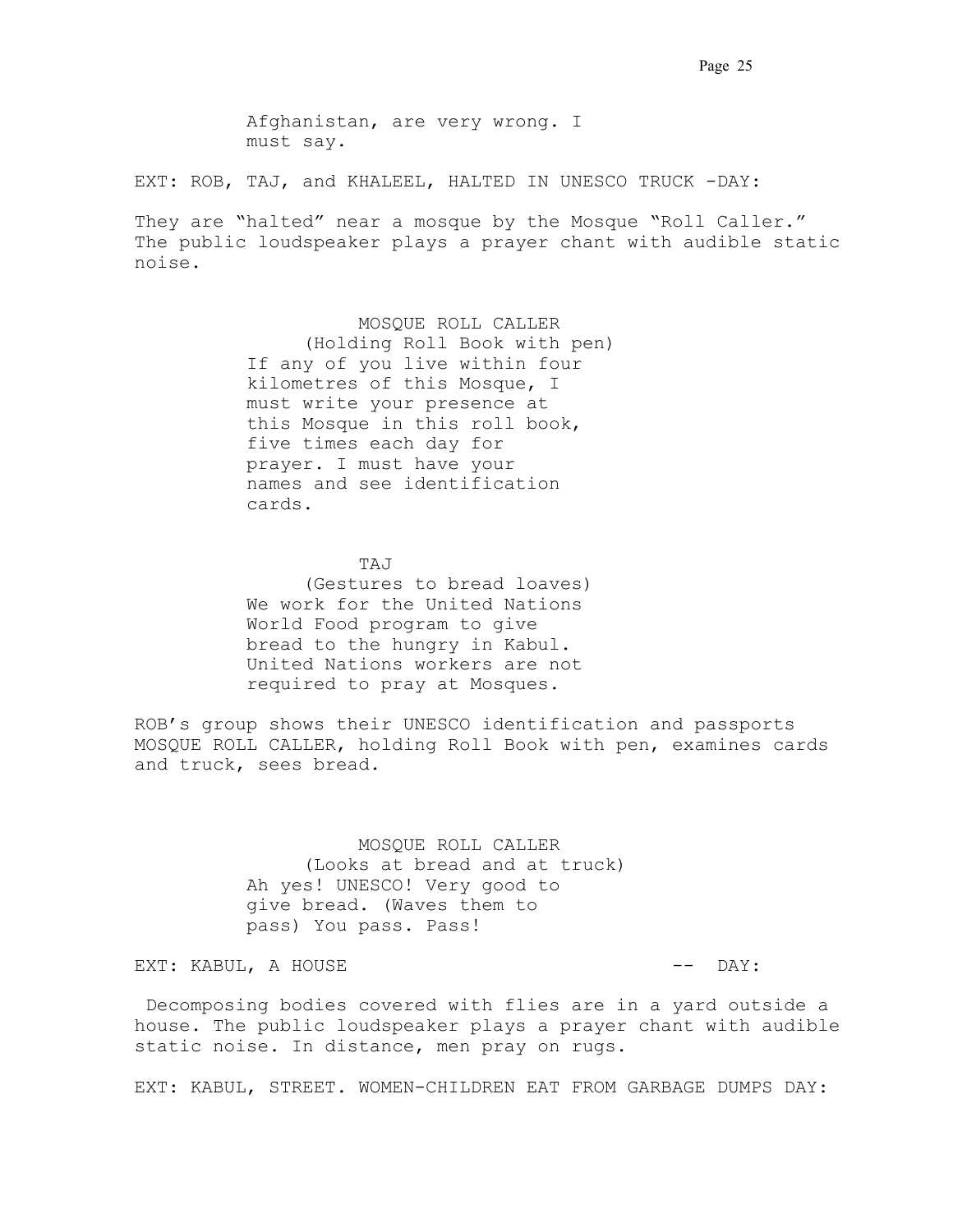Women and children accost TAJ & ROB and beg, making gestures toward their mouths. TAJ, ROB and KHALEEL pass out bread. The public loudspeaker plays a prayer chant with static noise.**.**

EXT: ROB, TAJ, AND KHALEEL, IN UNESCO TRUCK - TWILIGHT:

ROB (To KHALEEL) KHALEEL, you can drive this truck Correct?

the contract of the contract of the contract of the contract of the contract of

 KHALEEL. (To ROB ) Oh yes, most correct, Mr. ROB. I can drive many lorries

 ROB. (To KHALEEL ) Perfectisimo, KHALEEL! Tomorrow, you drive the bread route. You can tell BAASIM, I will hire him to be your help for the day. TAJ and I are going flying tomorrow.

 KHALEEL. (To ROB ) Very good, very good

..

EXT: "UNESCO" BLUE BIPLANE FLIES IN BLUE SKY -- DAY:

 Music heard above the hum of the plane motor. TAJ & ROB are together. TAJ pilots the biplane and ROB sits in the seat behind her. We can hear them singing to music in the open cockpit of the biplane. They laugh and joke.

. . . . . .

**ROB.** ROB. (POINTING to mountain meadow) Look TAJ, another meadow. Lots of room to land and take off. Let's have dinner.

 ROB glides in and lands biplane in high, remote mountain meadow. No civilization and enchanted, only they, alone, share it with each other. They marvel at the Van Gogh paintings on the WACO biplane and share bread and champagne as they picnic near a stream. TAJ sheds her Burka and, nude, swims with ROB in a quiet pool of water. Later, they kiss and make passionate  $\texttt{love.}$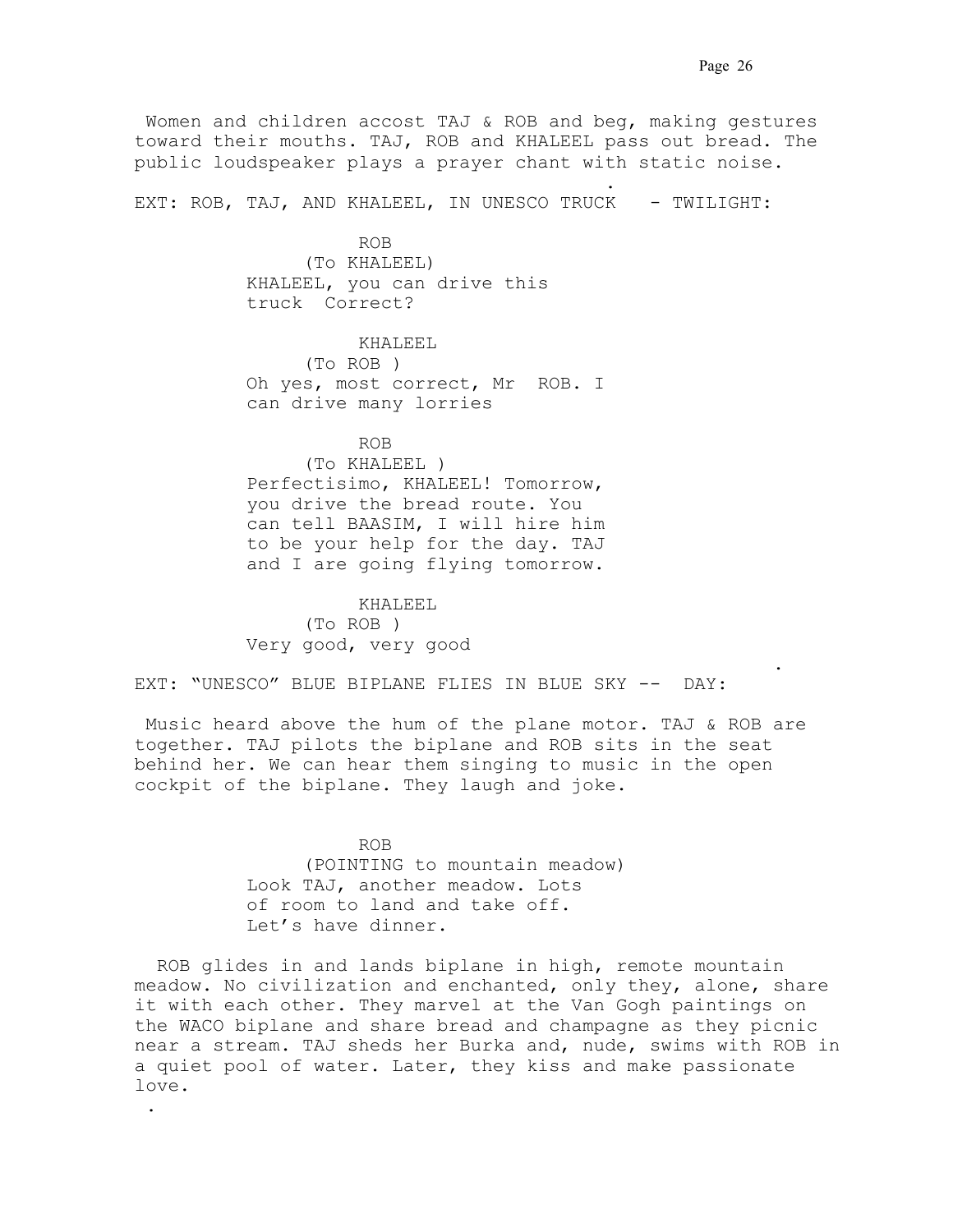EXT: KABUL, TAJ & ROB AT MUSEUM OF ART BACK YARD DAY:

 A beautiful ANCIENT white marble Greek statue is seen standing in the courtyard. A large sledge hammer suddenly impacts the face and shatters it into pieces. Another blow shatters the torso of the Greek marble. Ancient Greek statues are placed all over the courtyard, awaiting the same fate. TAJ and ROB watch while ROB attempts to negotiate with the Kabul museum curator, ABUL KHAYR.

 ROB. . . (To TAJ) What is his name again, TAJ?

 TAJ. . . (Smiling) ABUL KHAYR. It means "One who does good."

ROB: Stares at TAJ as if in disbelief. Then speaks to ABUL KHAYR.

## ROB. . .

 Mr. KHAYR, We could have paid the government of Afghanistan more than one million dollars for that beautiful twentythree-hundred year old Greek statue which the Taliban just now smashed. How many people would one million dollars feed?

### ABUL KHAYR.

(STRESSED AT STATUE RUBBLE) Mr. Blake I have relayed your offers to the Mullah Abdul-Raafi' and to the Minister of Virtue, Qudratullah Jamal. They have said that to sell the statues is a violation of the will of Allah, rather than to smash them. They emphasize the scripture is very clear. They must be smashed, not sold. "Smashed," Mr. Blake. "Smashed!"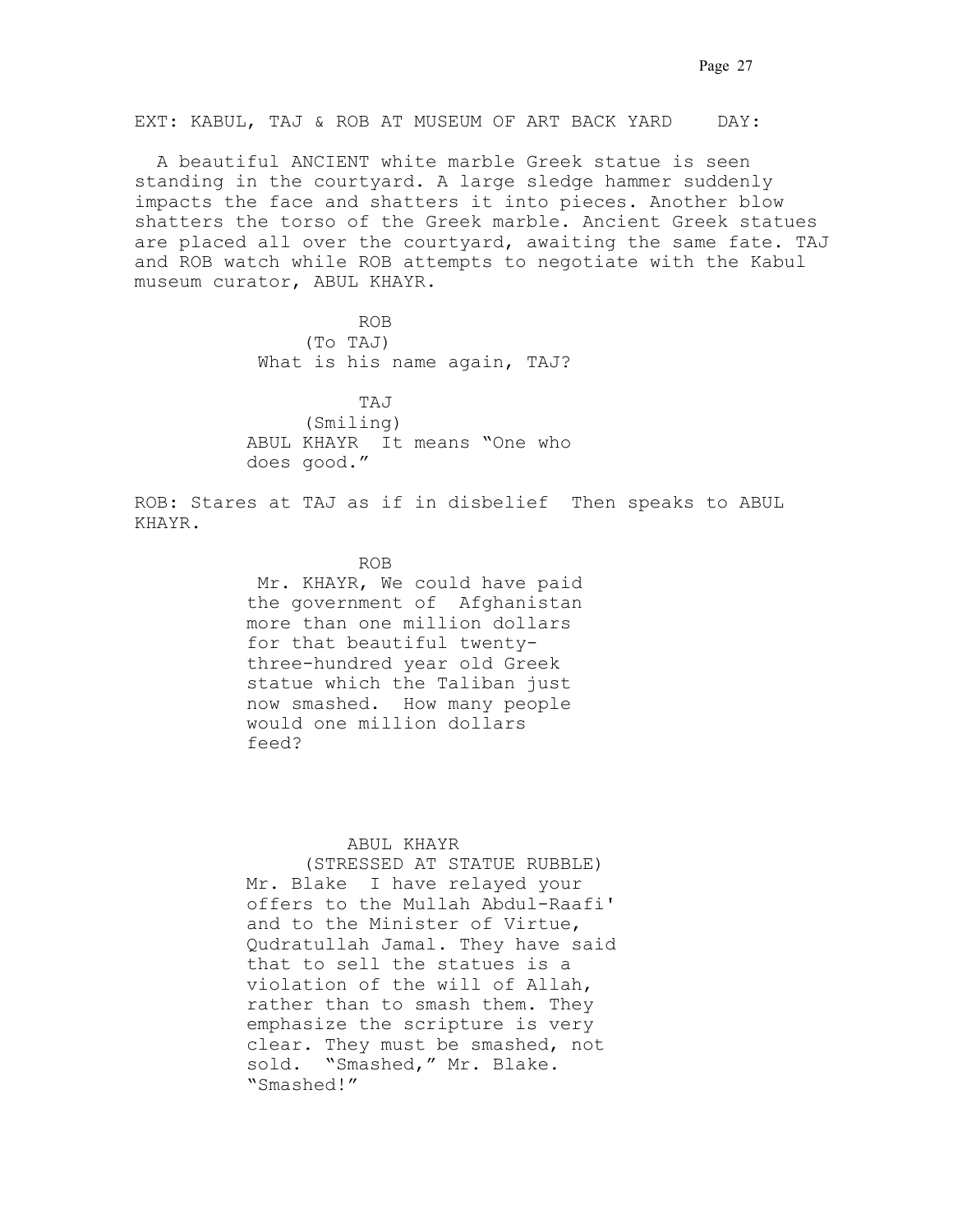While KHAYR speaks, Taliban "Volunteers" smash ancient Greek vases by the hundreds.

 .ROB . (DISGUSTED) .Well, Mr. KHAYR, Allah's will shall be done! Good afternoon, Sir!

ROB leaves museum with TAJ. They step over rubble of smashed Greek marbles in museum rooms on way out. Dented and battered Bronze Greek statues lay on the floors.

**ROB.** ROB. (To TAJ) Did you hear him? "A violation of the will of Allah." They all presume to speak for Allah!

> TAJ. (Puts finger to her lips) Shhhh!

EXT: KABUL, DEPARTMENT OF VIRTUE, NEWS CONFERENCE -- DAY:

 High ranking Afghani men and News reporters are assembled in the ministry palace briefing room. ROB and TAJ are mingling in with the news correspondent crowd to hear what is the verdict. Taliban Information and Culture Minister Qudratullah Jamal tells Reuters News Service that it has not been easy to demolish the two giant Buddha statues at Bamiyan...

> Qudratullah Jamal (Smiling and nodding) "The destruction work is not as easy as people would think. You can't knock down the Buddha statues by dynamite or shelling as both of them have been carved in a cliff; they are firmly attached to the mountain.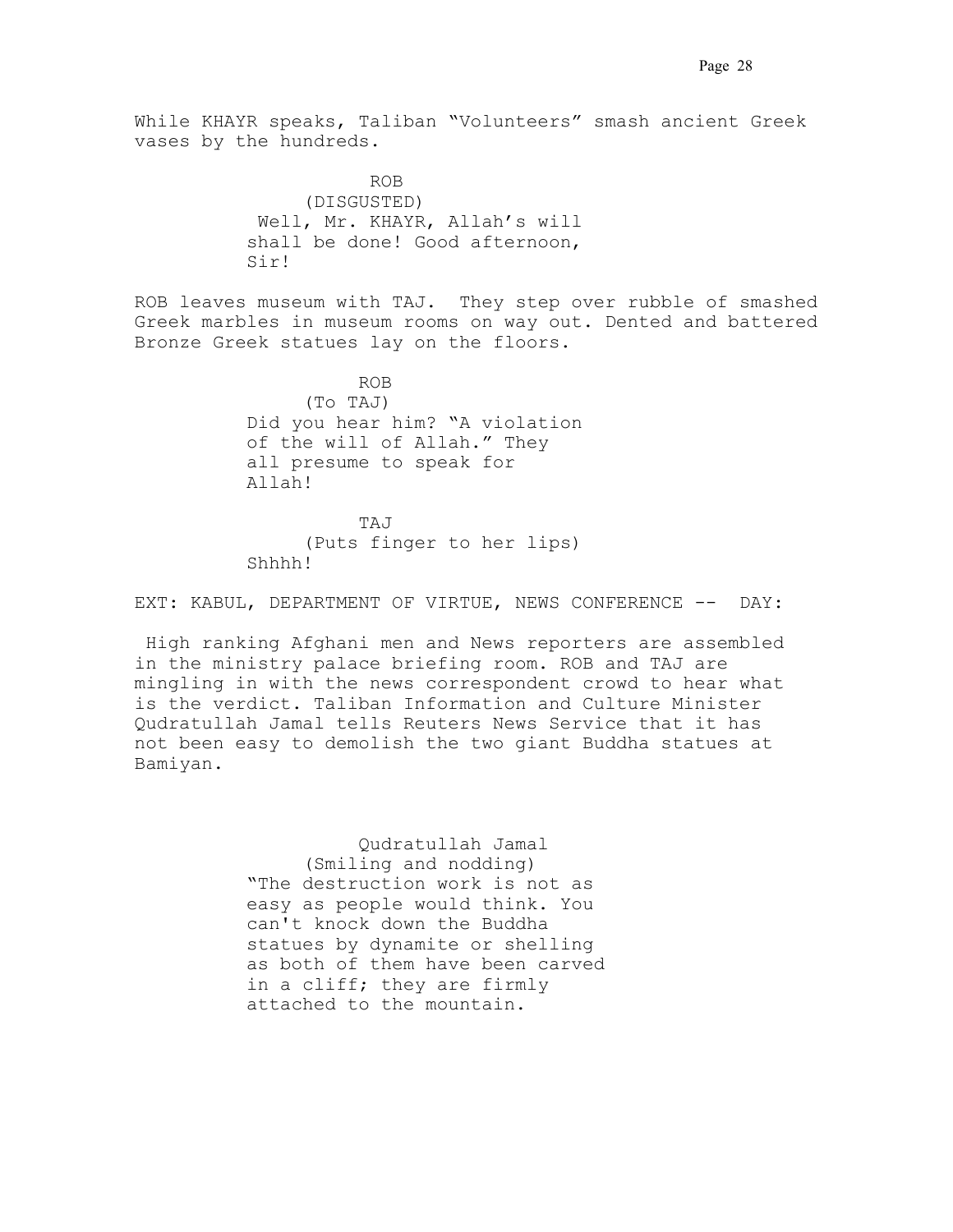INDIA REPORTER #1 (Matter-of-Factly) Is the 'real' reason the Taliban want to destroy the Buddhas at Bamiyan because the UN has imposed sanctions against Afghanistan for harboring Ussama Bin Ladin who is accused of bombing the U.S. Embassies in Kenya and Tanzania?

# INDIA REPORTER #2

(EXCITEDLY) Is Ussama Bin Ladin reputed to have his stolen Russian Nuclear weapons stored on Afghani soil and Afghanistan is being paid to allow Bin Ladin to stay in Afghanistan?

 Qudratullah Jamal (Smiling and shaking head) This fantasy, no doubt, was manufactured by the enemies of Afghanistan to attack the government here, a government the courageous Taliban soldiers have given their lives to defend..

# BRITISH REPORTER #2

(writing fast) Mr. JAMAL, Did Ussama Bin Ladin have a dream of the Great Buddhas walking across the valley toward Kabul; and, Did this dream influence the decision to destroy all the ancient statues in Afghanistan?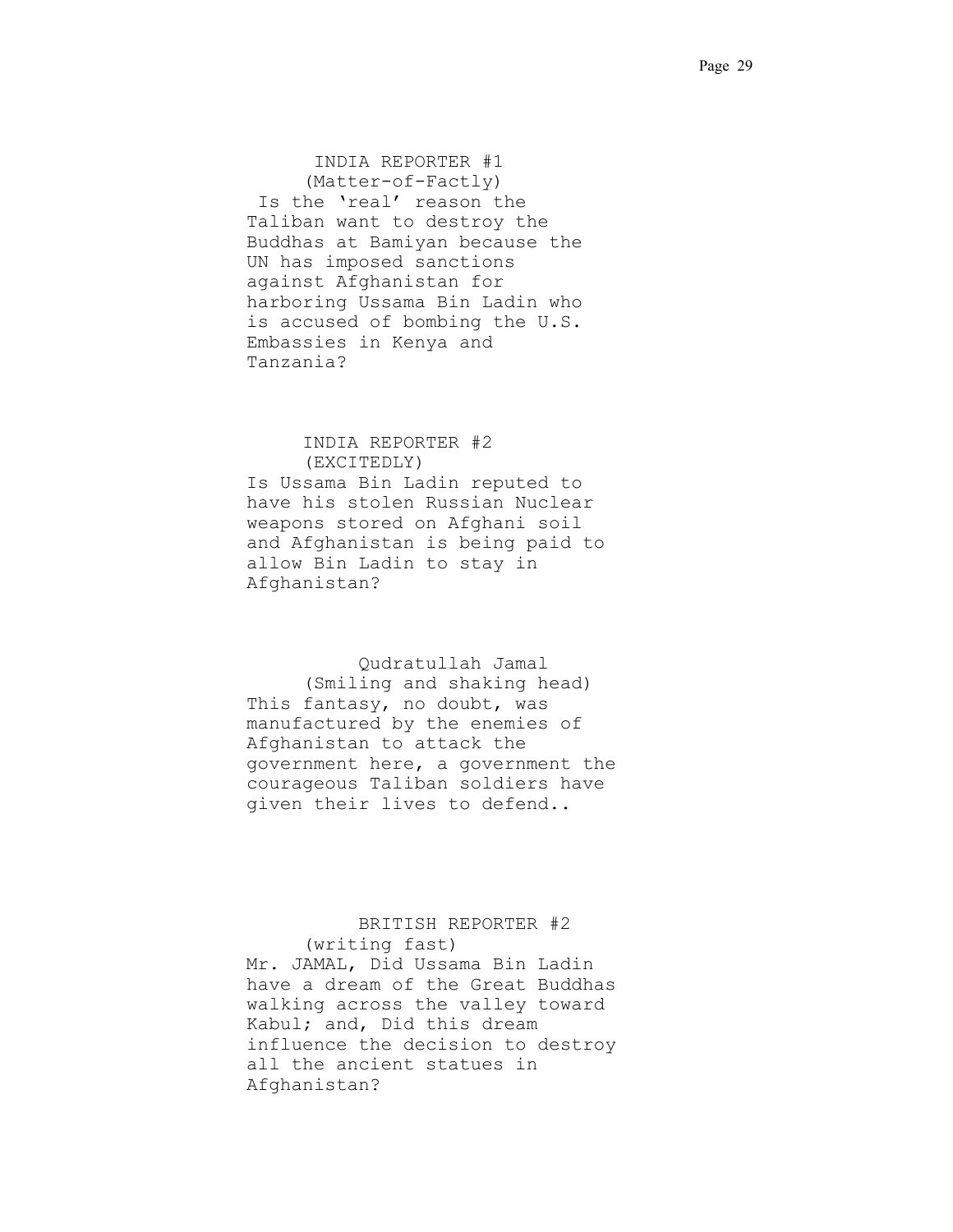Qudratullah Jamal (Laughs and shakes head) The decision to smash the statues in Afghanistan is based on the teachings from the Scripture. We cannot rewrite the Scripture. And, we must heed its mandate to smash the statues.

 .INDIA REPORTER (Politely) Can you tell us of the other statues in the Kabul museum?

. Qudratullah Jamal (Smiling and nodding) The breaking of the statues in the Kabul museum and elsewhere in Afghanistan is proceeding as planned. We've smashed almost all the Greek marble statues, pottery and vases. The ancient Greek bronzes from the time of Alexander have been difficult to destroy, but we are almost finished flattening them as well. Thank you for your consideration, gentlemen.

Minister Qudratullah Jamal turns to leave. More journalists try to ask questions; but, he leaves. ROB looks at TAJ.

 ROB. . (Sarcasticly) Bad day for art I don't think the Taliban admire the same kind of art as the rest of us.

 TAJ. . . (Matter-of-factly) A bad day for Art and UNESCO. I have just been told the UNESCO wheat shipment has been seized for taxes and is held by the warlord, ABDUL-WADOOD, at Bamiyan.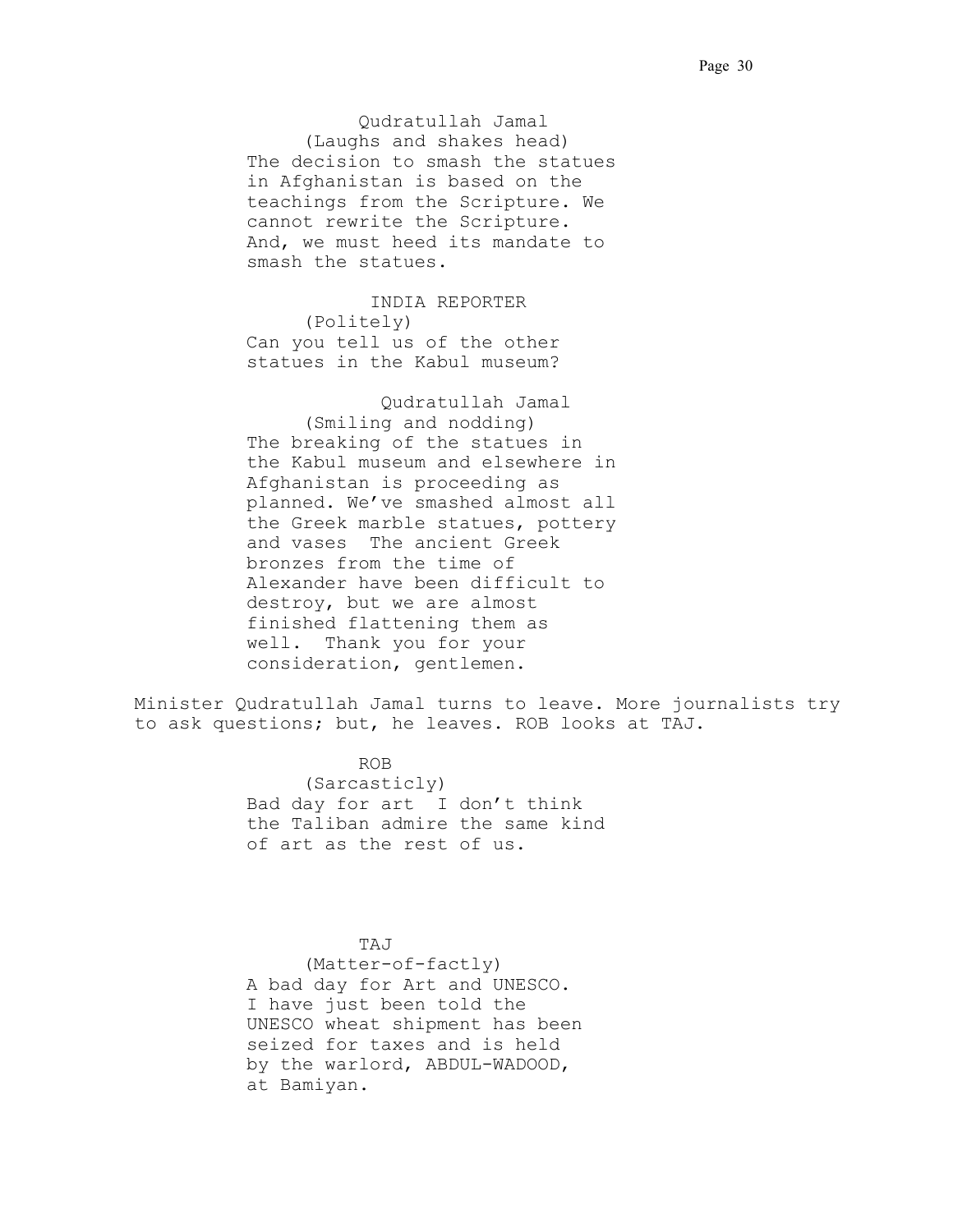EXT: ROB, TAJ, AND KHALEEL, DRIVE IN TRUCK -- TWILIGHT:

 As they round a corner, they see a crowd watching a woman pour gasoline on herself.. ROB stops the truck and runs to stop her, but is too late. She burns herself to death in a fiery suicide.

EXT: ROB, TAJ, AND KHALEEL, IN UNESCO TRUCK - TWILIGHT:

TAJ bends over and turns her head. KHALEEL turns away. ROB avoids looking and drives away from the scene. They are all stunned and shaken. The smoke cloud atmosphere is surreal.

 TAJ. . . (EMOTIONNAL TREMBLING VOICE) Every day, a woman burns herself in fire suicide to protest the Taliban government oppression of women in Afghanistan. Every day!.

 ROB. . . (Soft voice) How tragic.

.

 TAJ. . . (STARES AS IF SAD) .I must deliver bread to BAASIM, my rug weaver. I'm told he has a message for me.

EXT: BAASIM'S HOME, TAJ DRIVES UNESCO TRUCK IN ALLEY -DAY:

 TAJ & ROB exit truck, deliver bread to BAASIM and talk with him.

### . BAASIM .

(WEAVING) Only one hour before he was killed by the landmine, Tariq told me that he was very confused because you appeared as if you were two women. I laughed and thought nothing of it. . . . . .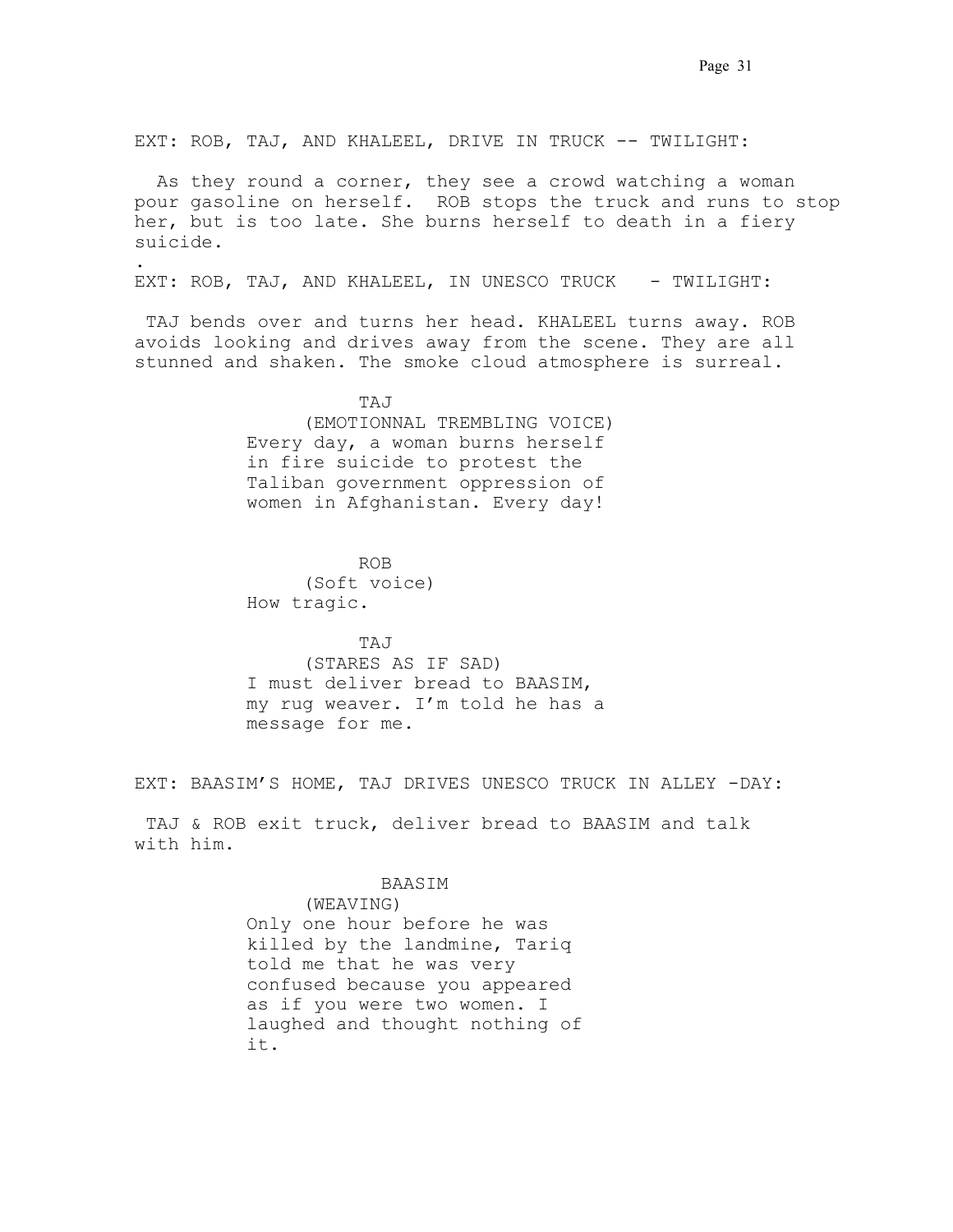EXT: BAASIM'S HOME, TAJ SPEAKS TO BAASIM IN ALLEY -DAY:

 .TAJ. . (PUZZLED) Two women?

#### .BAASIM. .

(WEAVING) Yes, TARIQ said that he sometimes worked in a place called KOKO's where he delivered coffee and food.. And, he said that he did not know how TAJ could be in two places at the same time. On the same day, he saw you at KoKo's and later saw you here giving the bread.

BAASIM's report of TARIQ's comments electifies TAJ. She senses that TARIQ saw her sister, SAFIYA, and TAJ becomes very emotional. She puts her hand on BAASIM's shoulder.

> .TAJ. (EMOTIONALLY) Oh BAASIM! BAASIM! What is this place KoKo's? Did Tariq tell you where?

### BAASIM .

(INTENSE) I do not know, TAJ. I am explaining, now, because I read your poster on the public wall last night; and, I have thought that possibly TARIQ described your sister.

 .TAJ. (IN TEARS) Yes! BAASIM! YES!

### . BAASIM .

(STANDS) I do not know of this KoKo's place, TAJ. TARIQ said it is a place where men and women visit together; and, the women dance for the men. But, it (cont'd)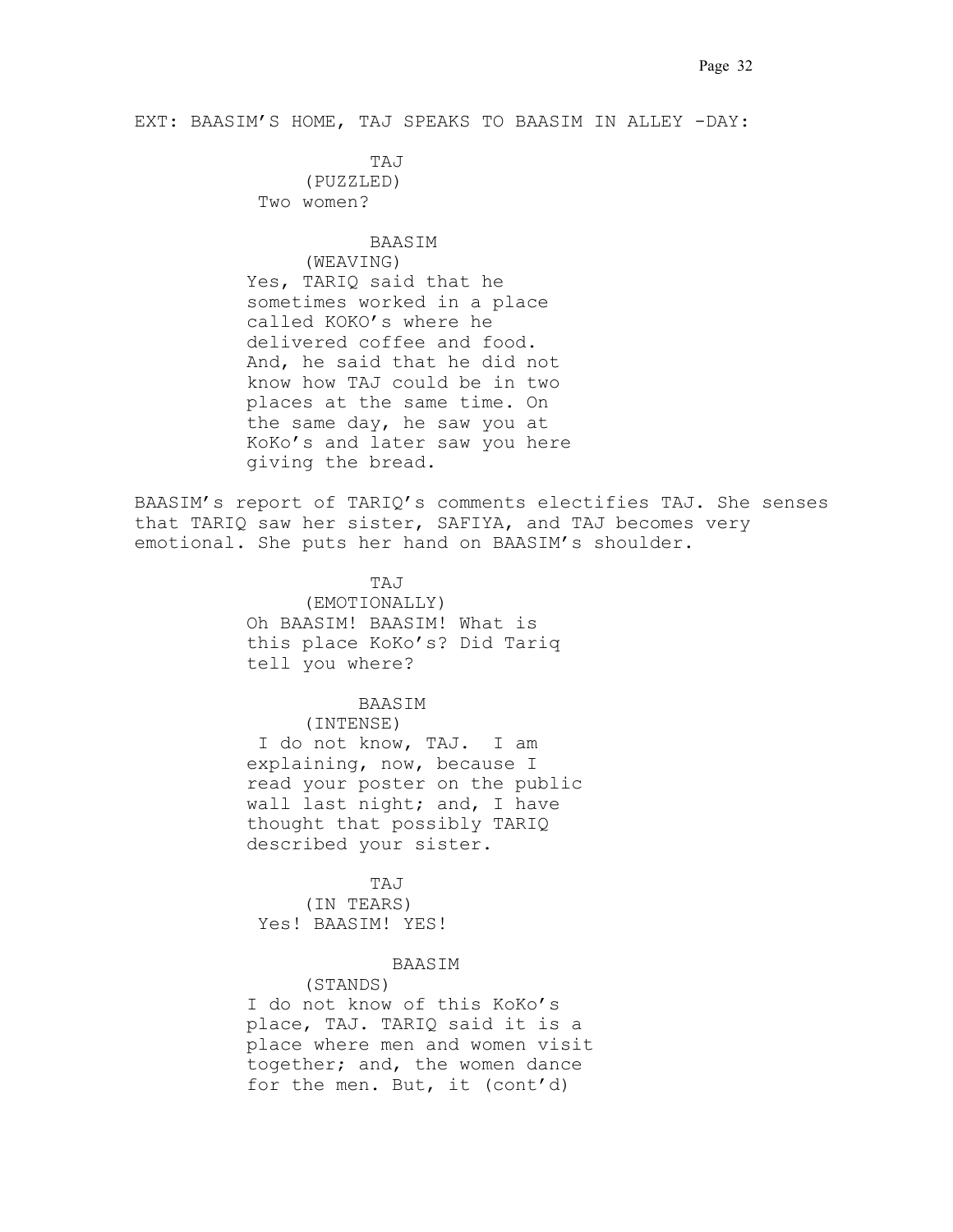cannot be too far from the home of TARIQ. I will help you find it.. . . .

 .TAJ. (SMILING IN TEARS) Yes! BAASIM! I agree Please guide us. I will pay you.

 .BAASIM . (SMILING) .I am most happy to guide you without pay, TAJ.

EXT: TAJ, ROB, BAASIM IN UNESCO TRUCK, -- DAY: . TAJ, ROB, KHALEEL, BAASIM drive through TARIQ's neighborhood. They stop and ask pedestrians, but have no luck. BAASIM sees several young boys in a group. BAASIM motions to TAJ to stop. BAASIM gets out of truck. He converses with the boys and one of them follows BAASIM to the truck.

 . BAASIM. (Gestures toward the boy) Mahdy will take us to KoKo's.

EXT: TAJ, ROB, KHALEEL IN UNESCO TRUCK - DAY:

 TAJ. (Places some Afghani currency into Mahdy's hand. Opens door for him to enter truck) Thank you Mahdy.

EXT: UNESCO TRUCK, MAHDY GUIDES TO KoKo's BORDELLO -DAY: The UNESCO truck arrives at KoKo's Bordello. Mahdy exits truck, bids farewell, and departs.

> ROB. (TO BAASIM) BAASIM. I suggest that you go inside and ask for SAFIYA as if you are her brother and TAJ is waiting outside. TAJ and I will wait here around the corner.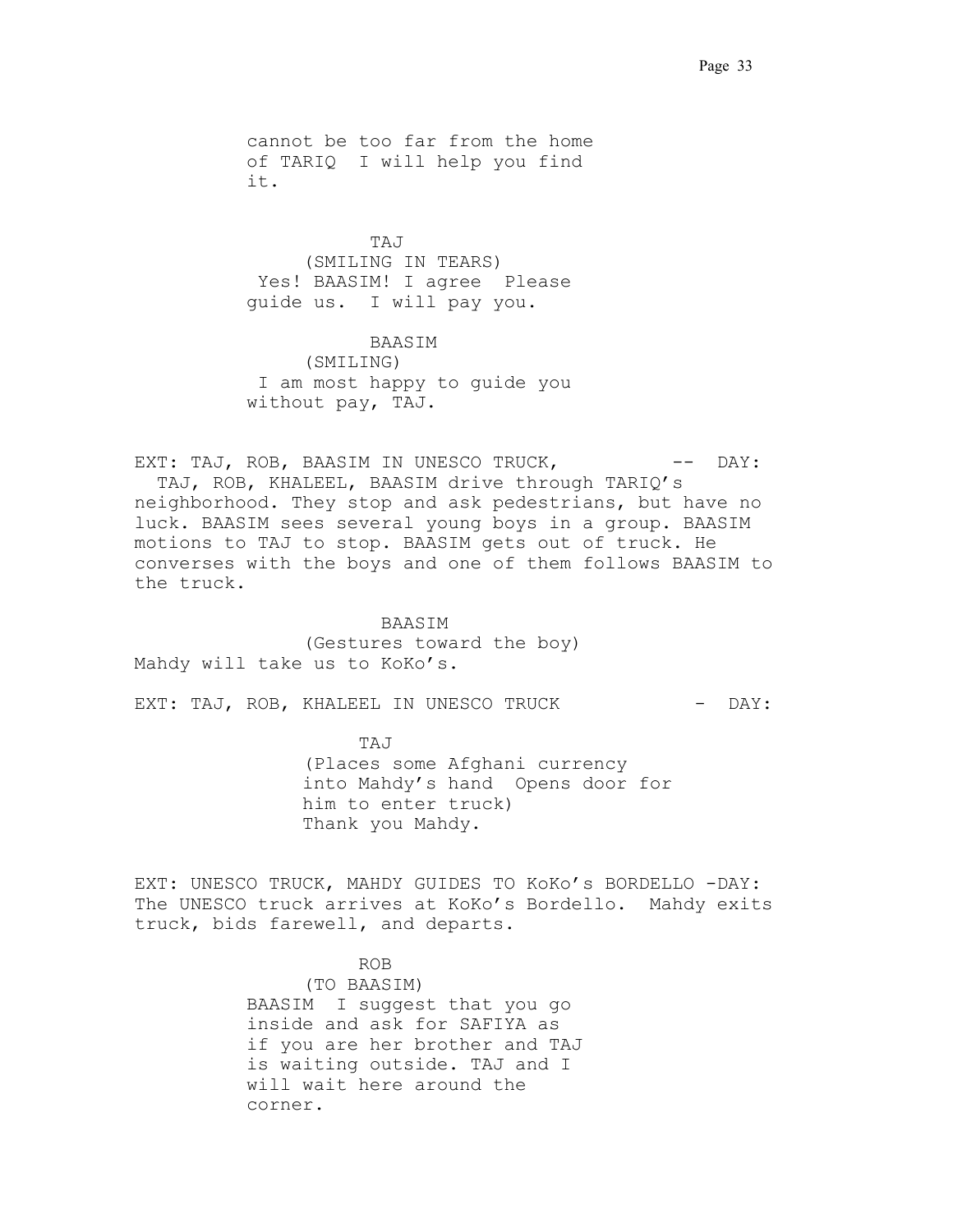INT: KOKO'S MAIN PARLOR ROOM THE SERVICE OF PAY:

BAASIM walks around corner to KoKo's & enters. He is greeted by, NU'MAN, the fat male Afghani owner of KoKo's..

> NU'MAN: (STARES) Do you look for a woman?

 . BAASIM: . (LOOKS ERNEST) Yes, I seek my sister, SAFIYA. My sister TAJ and I bring food for her and her children.

 NU'MAN, KoKo's OWNER (MOTIONS TO ERRAND BOY) .Tell SAFIYA that her brother and sister, TAJ, are here with food.

ERRAND BOY runs to SAFIYA's room. He knocks on her door and explains. SAFIYA gives a cry of surprise, grabs her children, and follows the errand boy toward BAASIM.. She looks at BAASIM and before she can say anything, BAASIM hugs her and whispers TAJ's name in her ear.

### .BAASIM .

(WHISPERS IN SAFIYA'S EAR) TAJ is outside. I am BAASIM. Hug me like I am your brother..

 . SAFIYA. (THEY HUG) . BAASIM, my brother! Oh! I am happy to see you. Where is TAJ?

SAFIYA runs back to her room and brings her children

EXT: STREET IN FRONT OF KoKo's  $---$  DAY:

BAASIM takes SAFIYA's arm and leads her outside. NU'MAN, KoKo's owner follows as if SAFIYA is his property. He watches..BAASIM leads SAFIYA around corner and she and TAJ see each other, simultaneously. They scream and run to each other and embrace in tears. NU'MAN watches from the front of KoKo's. When TAJ leads SAFIYA into the UNESCO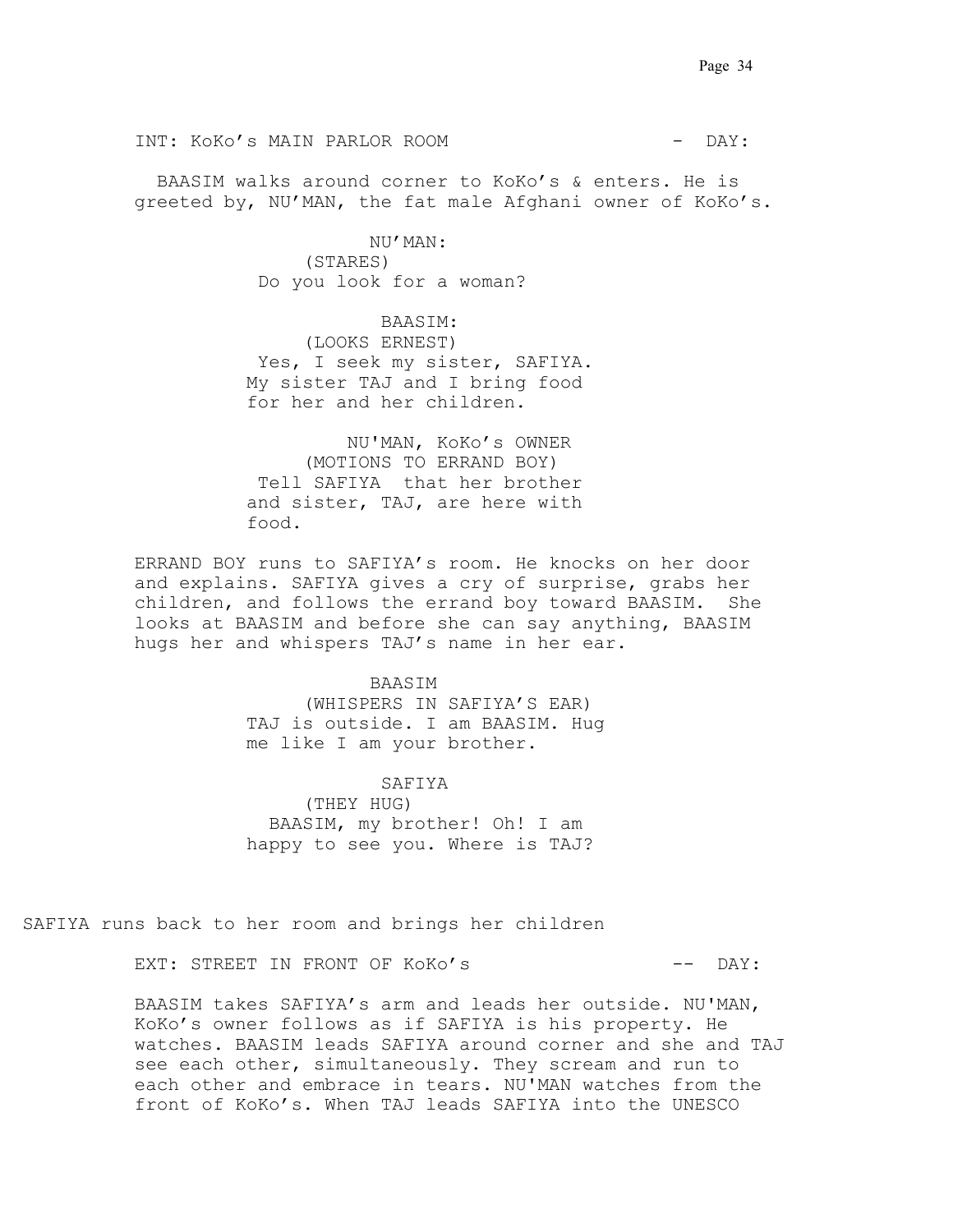truck with her children, he shouts and runs after the truck as ROB drives away with TAJ, BAASIM, KHALEEL, SAFIYA and her children. NU'MAN is angered as if he has just been robbed of a piece of his coveted property. He runs furiously for some distance in a very great rage before he is too exhausted to continue. He is furious.

> NU'MAN, KoKo's owner (SHOUTS IN RAGE) Stop! She owes me money! Stop!

EXT: UNESCO COMPOUND, BAKERY LATER.  $---$  DAY:

 TAJ AND SAFIYA and SAFIYA's children sit at a table and talk. ROB and KHALEEL work on the biplane.

> . SAFIYA. (SPEAKING TO TAJ & HOLDING HER YOUNG CHILDREN) Omar coughs too much. I am concerned he is not well. .Fortunately, Basma is not ill..

They all hug. Safiya and taj dab tears from their eyes and embrace, again.

> .TAJ. (TOUCHING SAFIYA'S FACE) SAFIYA, you and the children will live with me, here, at the UNESCO compound. There is no more Bordello in your life. (THEY EMBRACE AGAIN IN TEARS).

The children embrace them both. Much embracing.

EXT: UNESCO COMPOUND, NU'MAN, KoKo's OWNER SHOUTS. DAY: NU'MAN, KoKo's OWNER, drives into the UNESCO compound and demands SAFIYA be returned to him.

> NU'MAN, KoKo's OWNER (SHOUTS ANGRILY AT TAJ) If she refuses to return to me, the Department of Virtue will arrest your sister and hang her with the other Whores.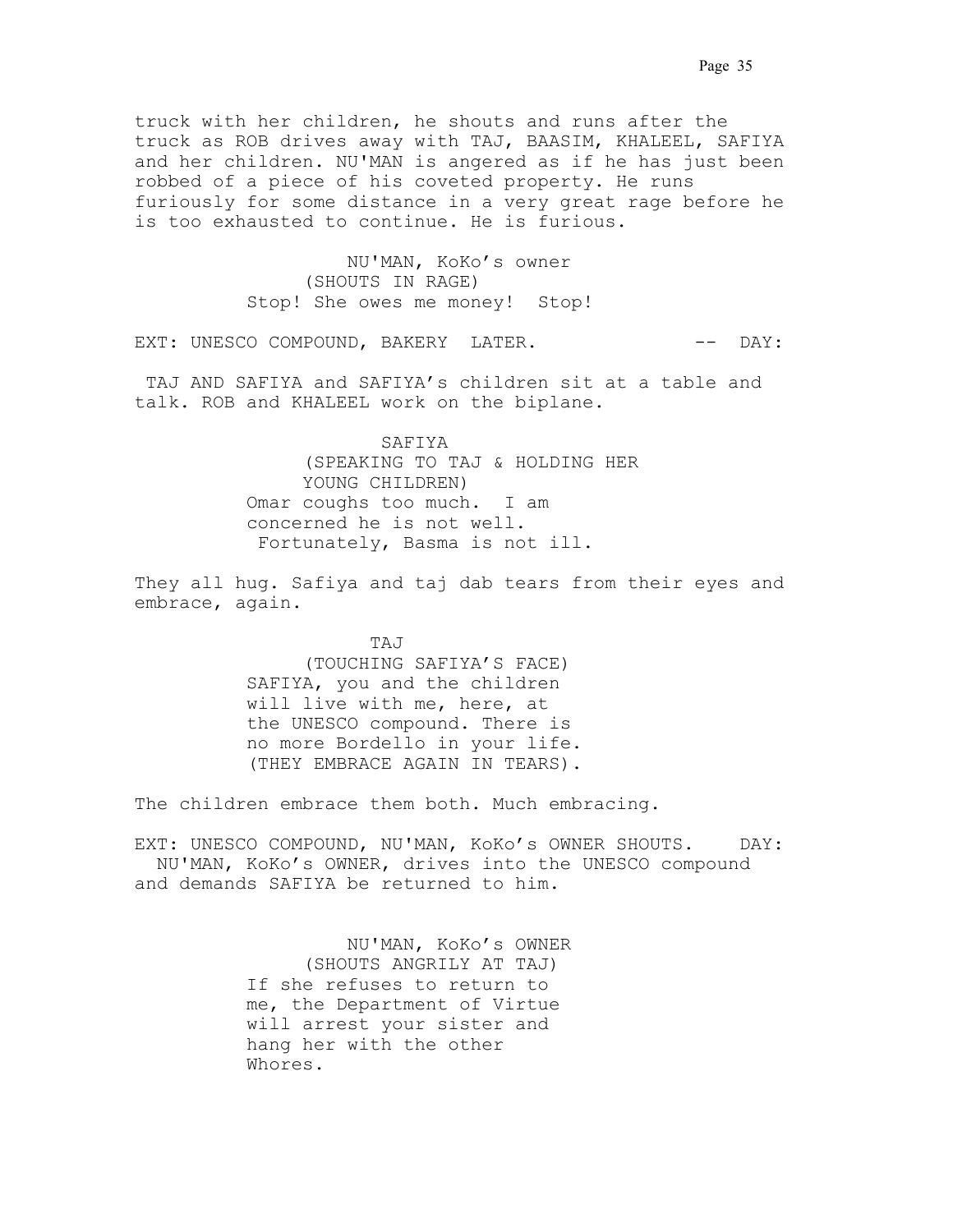NU'MAN, KoKo's OWNER, puts his car in gear and angrily drives  $\alpha$ way.

 .ROB. (WALKS OVER TO TAJ) He actually believes he owns Safiya, like she is a farm animal.

INT: UNESCO BAKERY, LATER, THE SERIES OF LAY: ROB, TAJ, KHALEEL, and SAFIYA sit at a Bakery table.

## ROB. . .

(To TAJ) .I must fulfill my promise to the museums to try to persuade the warlord, ABDUL-WADOOD, at Bamiyan, to sell the Buddhas to the museum association. While I offer on the Great Buddhas, I can try to negotiate the return of the UNESCO wheat shipment.

## TAJ

(Puts arms around ROB) I want to come with you to negotiate with the warlord, WADOOD, about the UNESCO wheat shipment. People will starve to death here if the wheat is not delivered soon. I also want to see the Buddhas with you.

## ROB. .

(Looks at TAJ) No! I don't know how safe it is in Bamiyan for a woman.

 TAJ. (Looks at ROB) It is pROBably one thousand times safer in Bamiyan than in KABUL. I am safer with you than here in Kabul, by myself.

EXT: BIPLANE, TAJ PILOTS, PASSENGERS ROB & KHALEEL - DAY: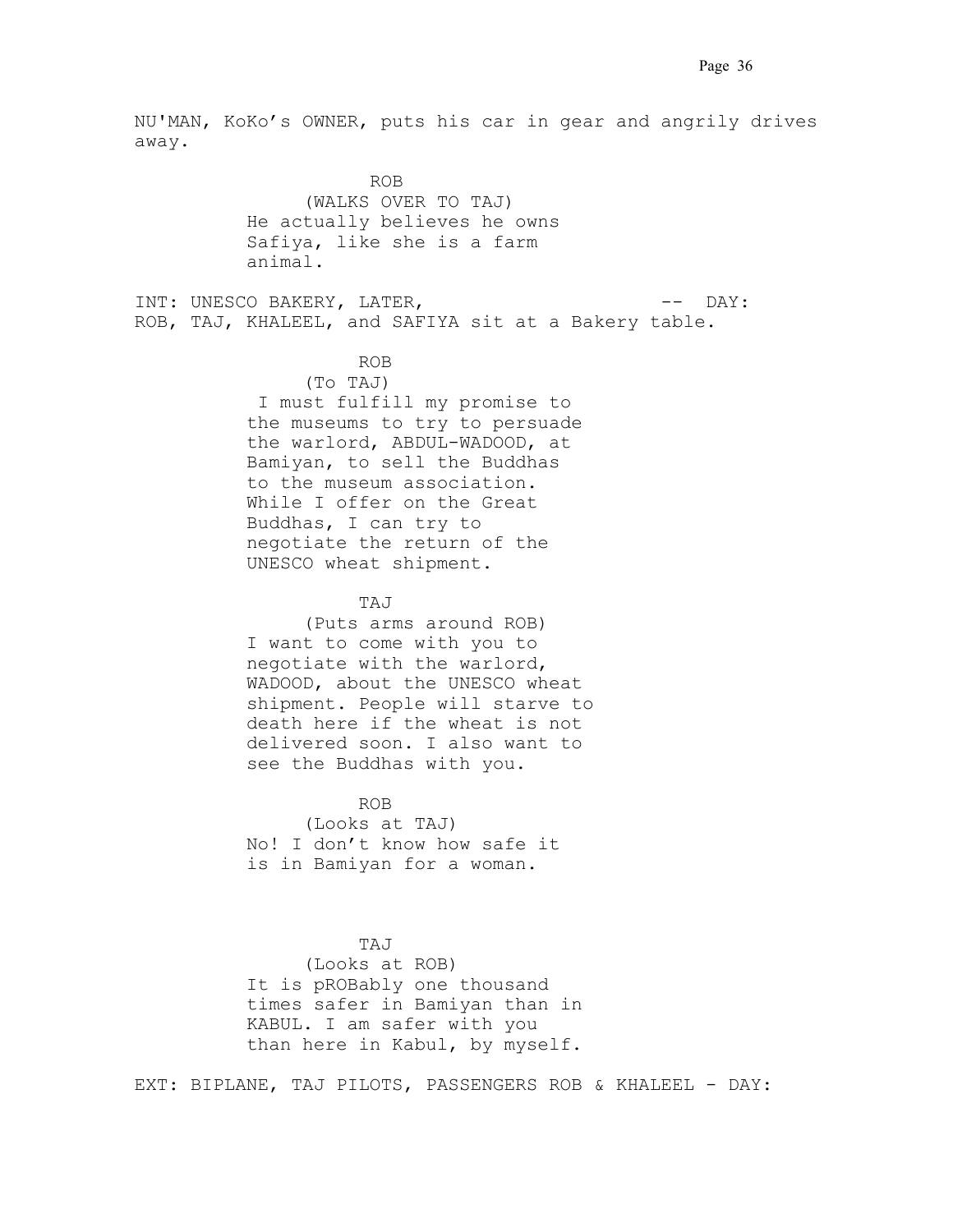They circle the Great Buddhas of Bamiyan. Below are Taliban soldiers with artillery and tanks They look up at the biplane

 .TAJ . (Operating controls) It handles beautifully.

> ROB Because the beautiful pilot flies beautifully.

 TAJ . (Smiles and flies)

TAJ performs a few loops and aerobatic rolls. The Taliban below watch with binoculars and exclaim in amazement as if they are witnessing the impossible..

EXT: Some Tanks and Artillery guns shoot Buddhas - DAY:

The artillery shells seem to only gouge shallow holes in the hard stone surfaces of the great Buddhas The damage seems small and is progressing at a slow rate.

> TALIBAN #1 (In amazed tones) It is a woman pilot!

Several Taliban are gathered in a group and very animatedly converse about the fact that the biplane is being flown by a  $w$ oman.

> TALIBAN #2 . (Grabs binoculars, looks in amazed tones) It is a woman pilot! On my life! It is a woman or a man wearing a veil! On my life!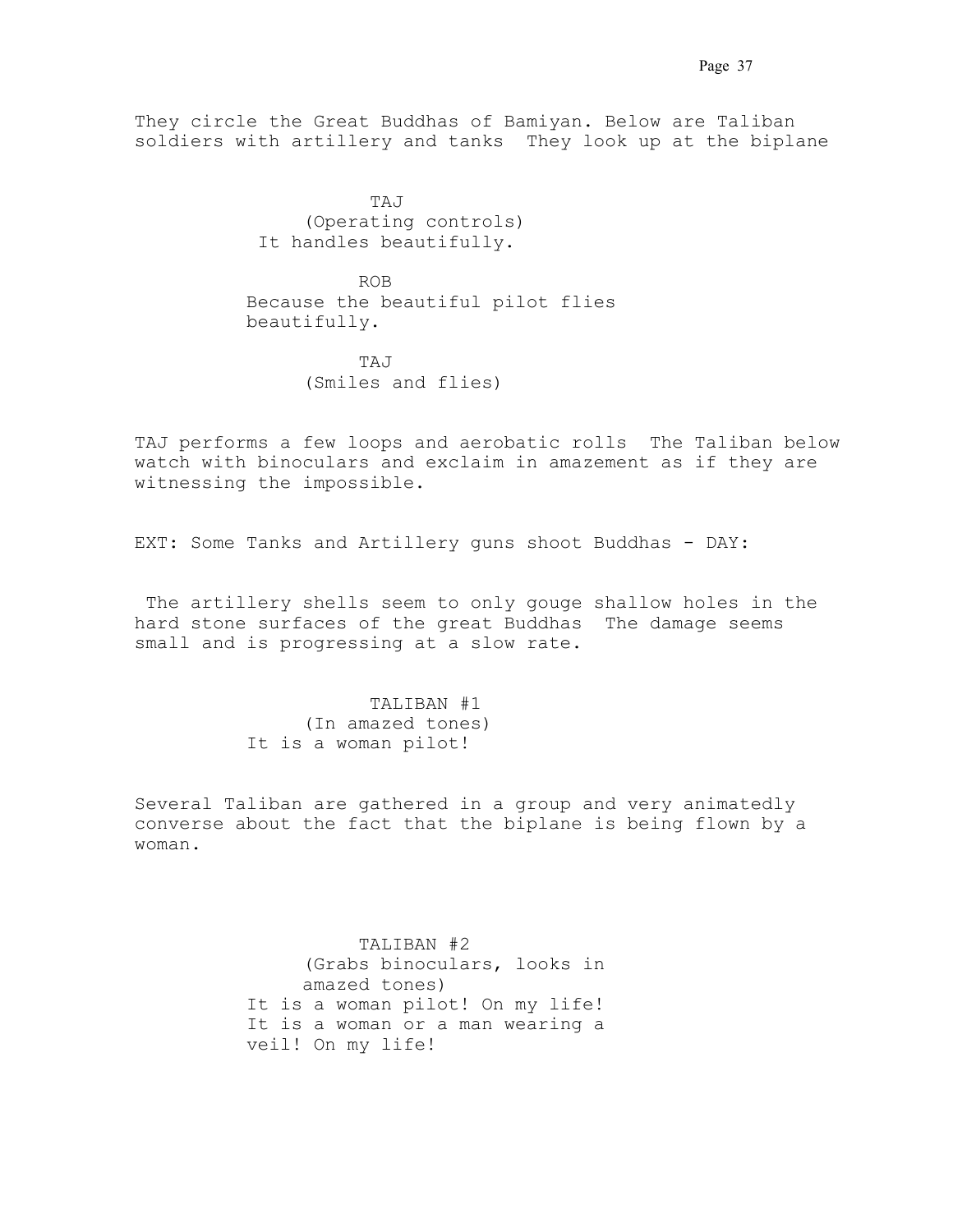TALIBAN #2 . (Grabs binoculars, looks on and exclaims in amazed tones) It is indeed a woman pilot!

 TALIBAN GROUP (Looking at plane) Ahuuunnhh!

TAJ levels off and lands on the flat dry lake bed in front of the Great Bhuddhas where the Taliban are assembled with tanks and artillery. Their eyes follow TAJ as she gets out of the biplane very carefully to not expose herself.

> KHALEEL. (ASKING TALIBAN) We seek an audience with Abdul-Wadood.

Meanwhile, Some Tanks and Artillery guns shoot Buddhas and inflict pock-mark damage. One of the legs is damaged extensively.

TALIBAN #1.

(Amid a group of Taliban) Why do you wish to speak with him?. . . . . . . . . . . . . .

**KHALEEL** 

 My friend, ROBERT BLAKE, is prepared to pay Abdul-Wadood and the nation of Afghanistan a great sum of money to buy the great Buddhas and remove them from Afghanistan.

 TALIBAN #1. (Amid a group of Taliban) The Buddhas are to be destroyed. But, we will inform Abdul-Wadood that you wish to buy them. .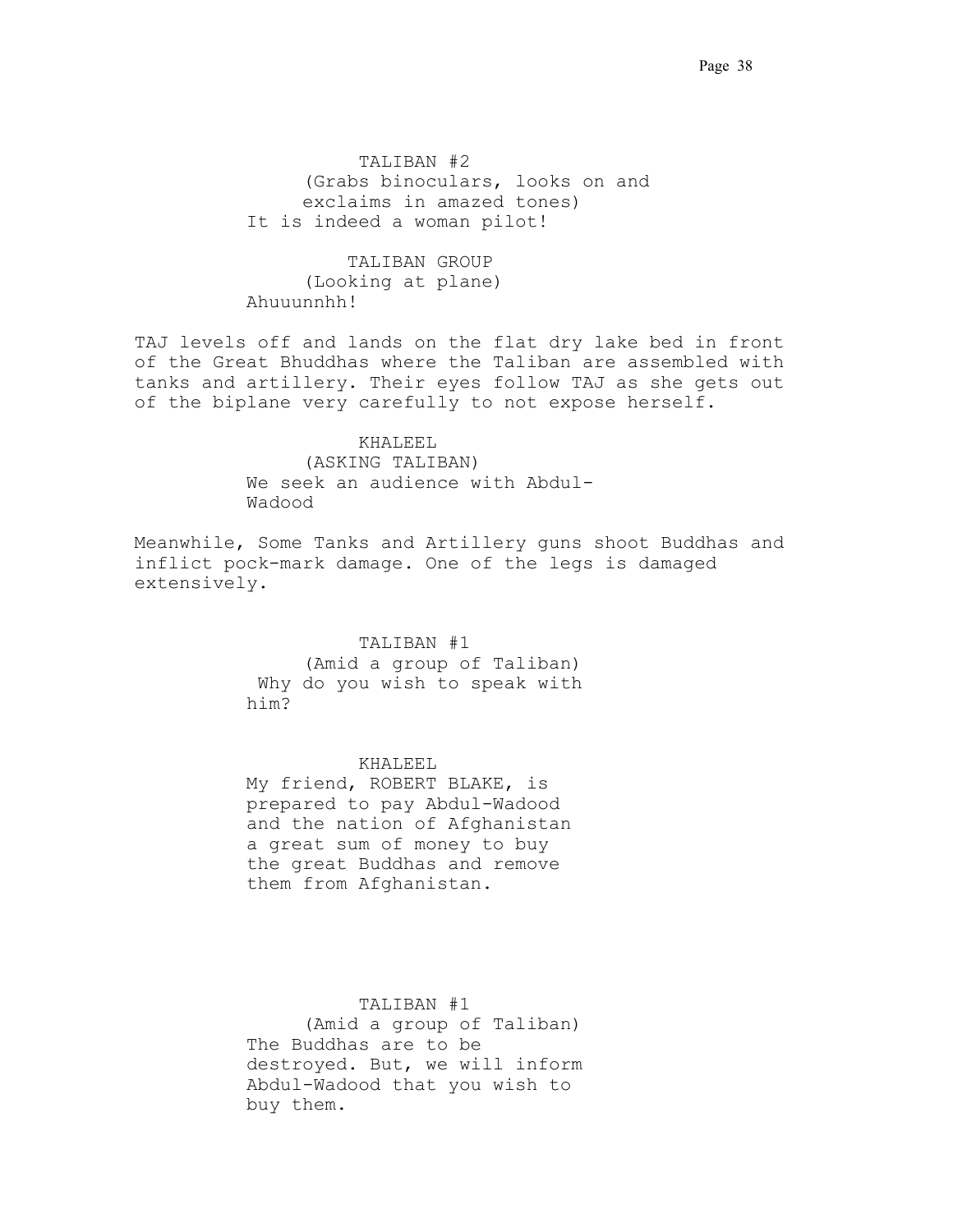EXT: Tanks and Artillery guns traverse barrel aim - DAY:

 The Tanks and Artillery guns suddenly stop firing at the Buddhas and they traverse barrels, aim, and correct for elevation and azmuth on a distant target, miles away. Several guns open fire. Their crews communicate by radio to forward "spotters," miles away.

Suddenly, in the distance is Col. Sayf Udeen, in a very big hurry. He walks fast and also jogs toward ROB, TAJ, and KHALEEL. Col.. Sayf Udeen ("Sword of Faith") walks to ROB.

> Col.. Sayf Udeen. (Wears a large sword) My name is Col. Sayf Udeen You will fly my man in your plane over the Hazara military convoy North of here. Your friends will be our guests until you return. (Introduces Taliban soldier while pointing skyward) This is Abdul-Salaam, Servant of Peace. You take him up, now. Fly now. Please.

**ROB.** ROB. (Salutes in casual military style) Yes Sir! "Fly now, pay later "

> COL. SAYF UDEEN. (Col.. "Sword of the Faith" Points up impatiently)

Now! .

COL. SAYF UDEEN shows map & points to location.

 COL. SAYF UDEEN. You fly seven miles, North.

ROB communicates with TAJ while he climbs aboard the Biplane..

 ROB. (Puzzled) What does this guy's name mean?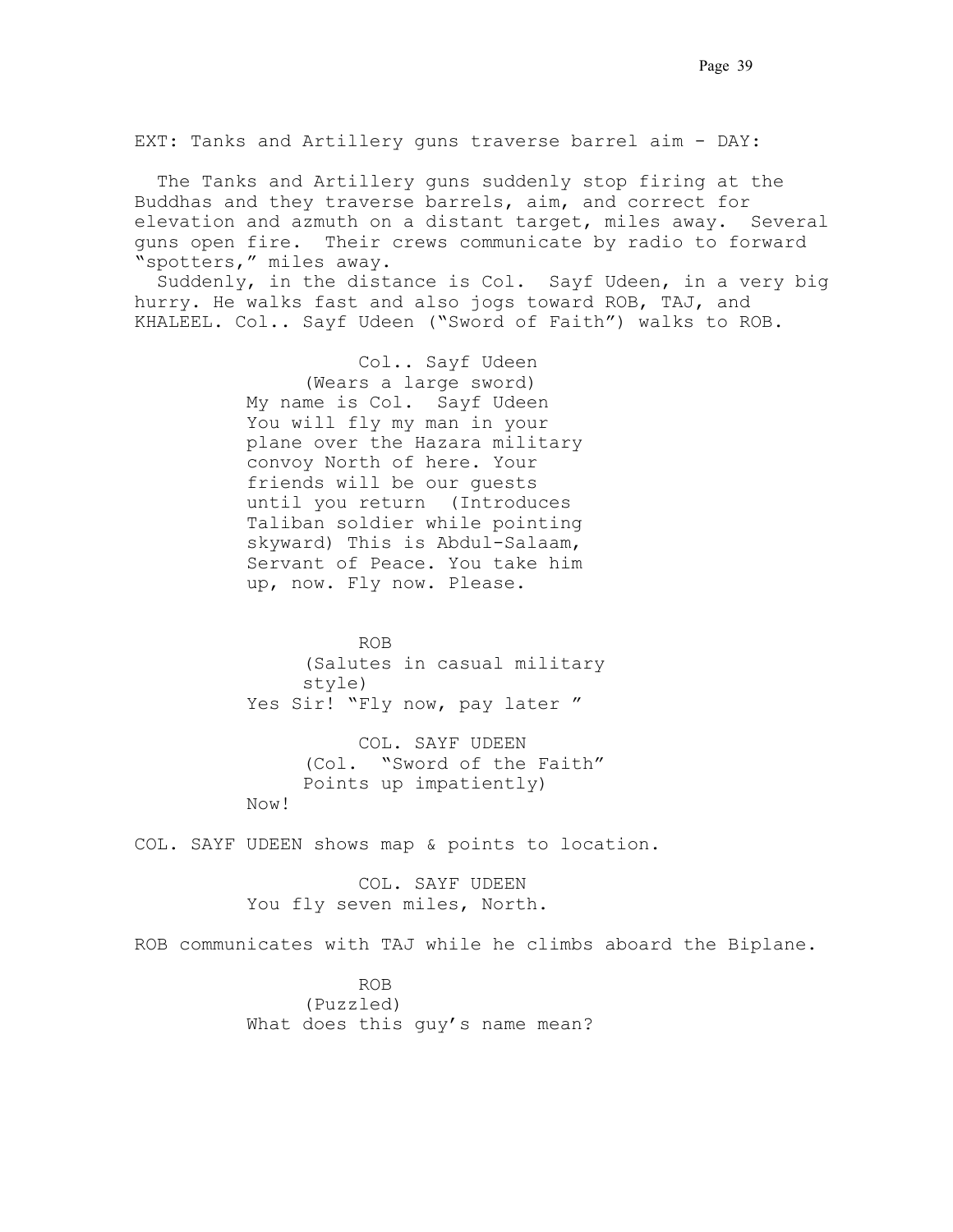. TAJ . . . . . (Looks at ROB with concern) The Colonel's name means "Sword of the Faith" The soldier's name means "Servant of Peace"

 ROB. . . (TRYING TO BE LIGHTHEARTED) Oh! TAJ! "I shall return." I love you, TAJ.

 ROB enters biplane with Abdul-Salaam, Servant of Peace. They mutually consult maps. ROB, then, takes off, becoming airborne very quickly.

EXT: TAJ AND KHALEEL SIGHTSEE NEAR THE BUDDHAS - DAY:

 After the biplane is out of sight, TAJ and KHALEEL wander over to the Buddhas. They sightsee. TAJ walks close to the Buddhas and looks up.

EXT: IN DISTANCE, SEVERAL TALIBAN PRAY ON SMALL RUGS- DAY: Some static noise is heard.

 KHALEEL walks on the road toward the second Buddha, some distance from TAJ by himself. He sees a military knife and military transceiver radio package laying in the road dust. He pretends not to notice but as he walks near he quickly dips down and picks up the package in a swift furtive movement. He is being watched by Taliban using binoculars and who see him pick up the knife and military transceiver radio pack. The Taliban note KHALEEL's move.

> Taliban #2. (LOOKING WITH BINOCULARS) Ahhhh! The Hazara is a thief!

 Taliban #3. (LOOKING WITH BINOCULARS) The Hazara must pay hand AND foot for his crime.

EXT: BIPLANE, ROB & Abdul-Salaam, Servant of Peace - DAY: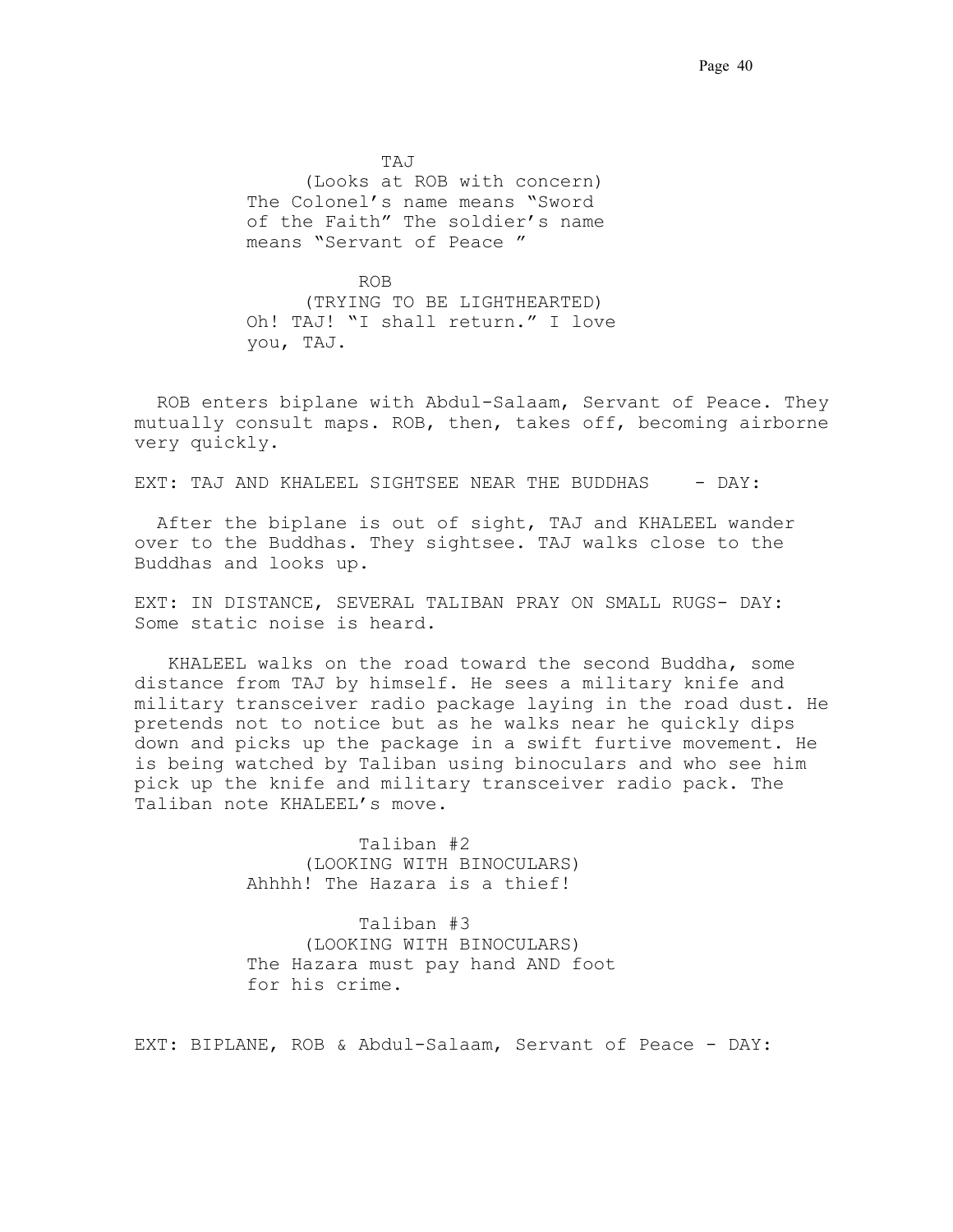ROB. . . (Singing in biplane, cassette plays music) I shall return,… shall return... Bella Mio. (reconciles his satellite GPS with his map & with Abdul-Salaam's map.). EXT: BIPLANE, ROB & Abdul-Salaam, Servant of Peace - DAY: **ROB.** ROB. Hey Abdul-Salaam, Servant of Peace. Hazara? (Points down makes cut motion on throat) Hazara? (then to self) Gotta save TAJ. .Abdul-Salaam. (Nods in agreement) Yes! Yes! ROB motions for Abdul'smap. Abdul hands map.. ROB. (Looks at Abdul's map) This is a U.S. Military Grid-coordinate map. You "Berry-Berry luckee," Abdul! (starts singing again) "I shall return, . . . shall return. Bella Mio" (ROB sees the Hazara convoy in distance, starts climbing) No takee chancee! Climb away from "stingers." No die today. Abdul, you very lucky. I was Marine pilot. Know this boom-boom by heart (Puts on Oxygen mask and shows ABDUL how)

ABDUL dons oxygen mask as they climb.

EXT: BUDDHAS AT BAMIYAN, TALIBAN SOLDIER GROUP -DAY:

 Taliban #2 soldier notifies other Taliban soldiers that KHALEEL is a thief. He has observed the "Hazara" steal the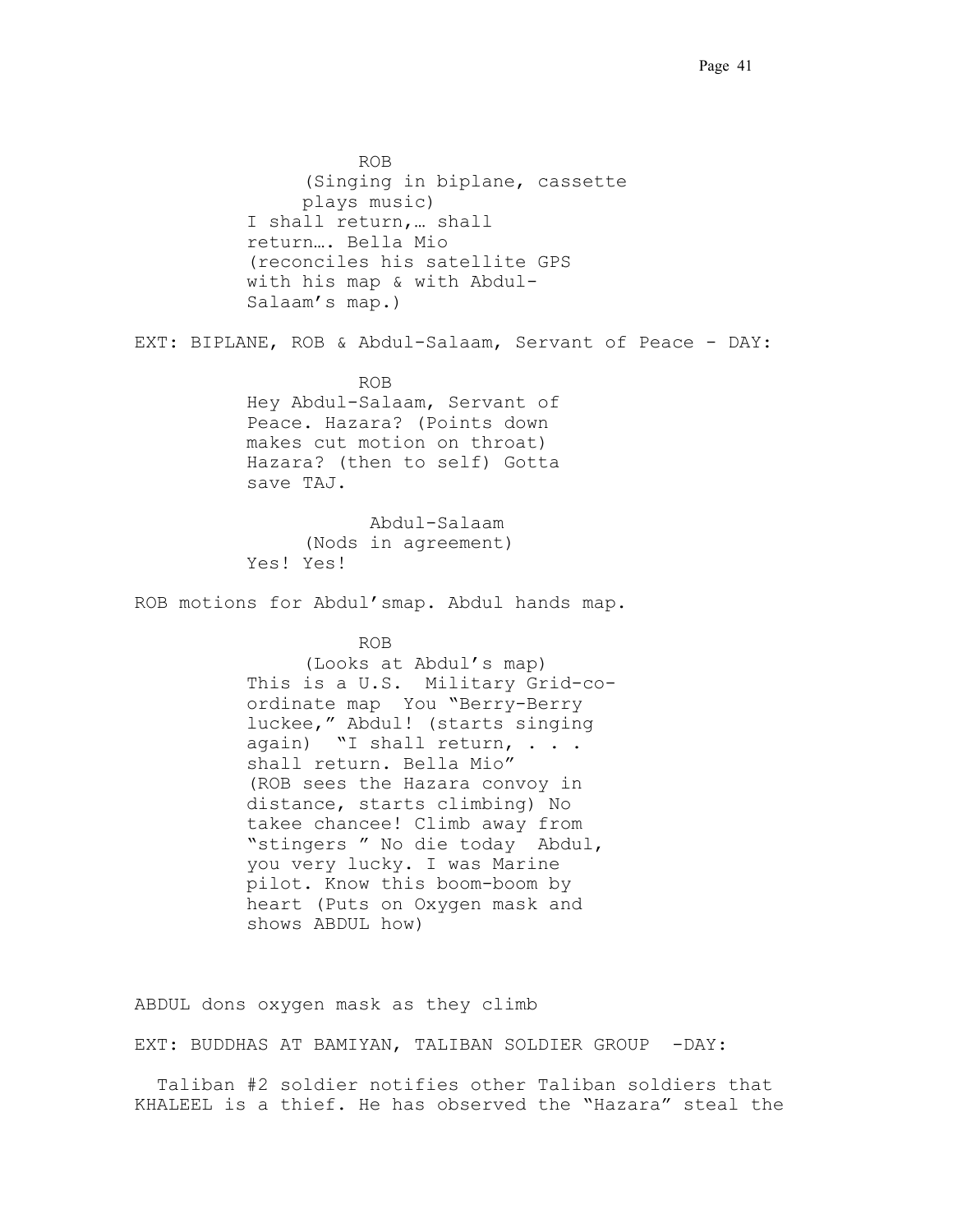bayonet and military transceiver radio pack and hide it under his robe.

> TALIBAN SOLDIERS (stand up and gather) The "Hazara" thief has stolen property on the open road!

 TALIBAN #3. (Points out KHALEEL walking) The Hazara thief must pay for his crime.

The Taliban soldiers see KHALEEL As they begin to fan out and walk toward KHALEEL, TALIBAN #2 and TALIBAN #3 commence running toward the Buddhas.. At first KHALEEL does not quite understand they might be after him because they are running toward Buddhas. Suddenly, KHALEEL realizes that the Taliban may intend to be after him and he remembers the bayonet and radio transceiver pack under his ROBe. A look of mortal terror crosses KHALEEL's face because he knows the penalty is loss of one hand and one foot for theft on the open road. He frantically begins to reach under his robe to produce the bayonet and military transceiver radio pack. But, it is too late.

> TALIBAN #2. (Points & shouts at KHALEEL) Thief! Thief! Thief!

> TALIBAN #3. (Points & shouts at KHALEEL) Thief! Thief! Thief!

 TALIBAN SOLDIERS (stand up and gather) Theft on the open road! (Chanting) Thief! Thief! Thief!

 In terror, KHALEEL has frantically pulled the bayonet and military transceiver radio pack from under his robe and desperately holds it forth toward the soldiers. His gesture is too late. The soldiers are upon him, convinced of his guilt.. KHALEEL: Holds forth the pack in abject terror & points at ground near Buddhas.

> KHALEEL. No! I found this in the dust! I found this! I did not steal this! You are very wrong! Very wrong!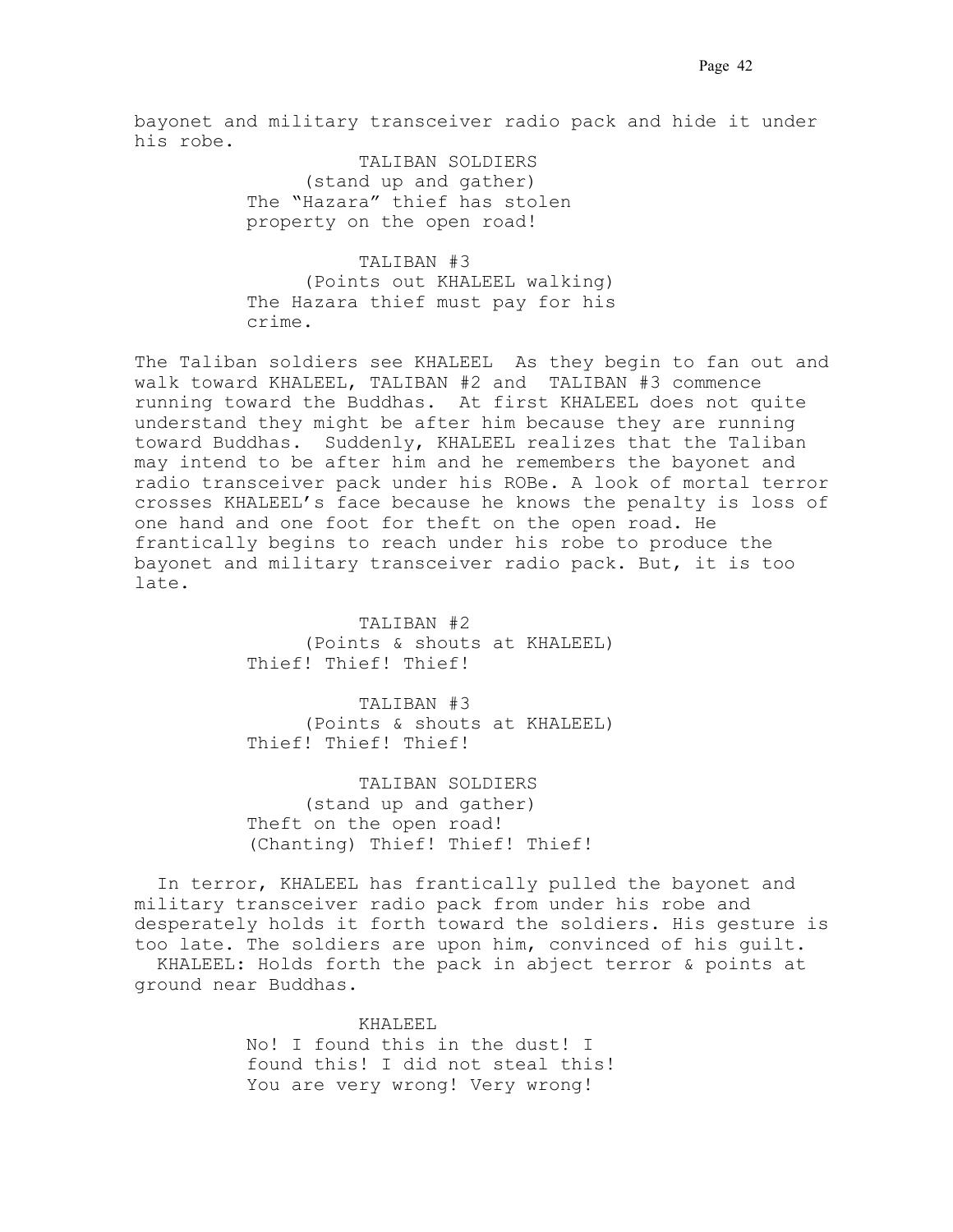TALIBAN SOLDIERS grab KHALEEL and seize the bayonet and military transceiver radio pack from his offering hand.

> TALIBAN SOLDIERS. (Beat KHALEEL) You know the penalty for theft on the open road, Hazara? (They beat him)

 KHALEEL . (GASPS & SHAKES IN TERROR) Allah! Allah!

 TALIBAN SOLDIERS. (Beat KHALEEL) Allah will not save you, Hazara!

EXT: IN DISTANCE, SEVERAL TALIBAN PRAY ON SMALL RUGS- DAY: Some static noise is heard.

EXT: BUDDHAS AT BAMIYAN, TALIBAN SOLDIER GROUP -DAY:

 The Taliban soldiers drag KHALEEL toward COL. SAYF UDEEN, who walks toward a camp table and chair where he sits. The soldiers place the bayonet and military transceiver radio pack "evidence" on the table. COL. SAYF UDEEN Points at several Taliban soldiers to join him as jurists. The several Taliban soldiers grab camp stools and sit at the table. Col. Sayf Udeen motions KHALEEL must sit in a chair. The soldiers provide a chair and push KHALEEL down into it.

> COL. SAYF UDEEN (ORDERS SCRIBES TO RECORD) .Make a record of this court trial.

COL. SAYF UDEEN (writes on paper) State your name and your home for the record. .

KHALEEL.. (TREMBLING) .I am KHALEEL, son of Ghafaar. My home is in Sheberghan. I am of the Hazara people.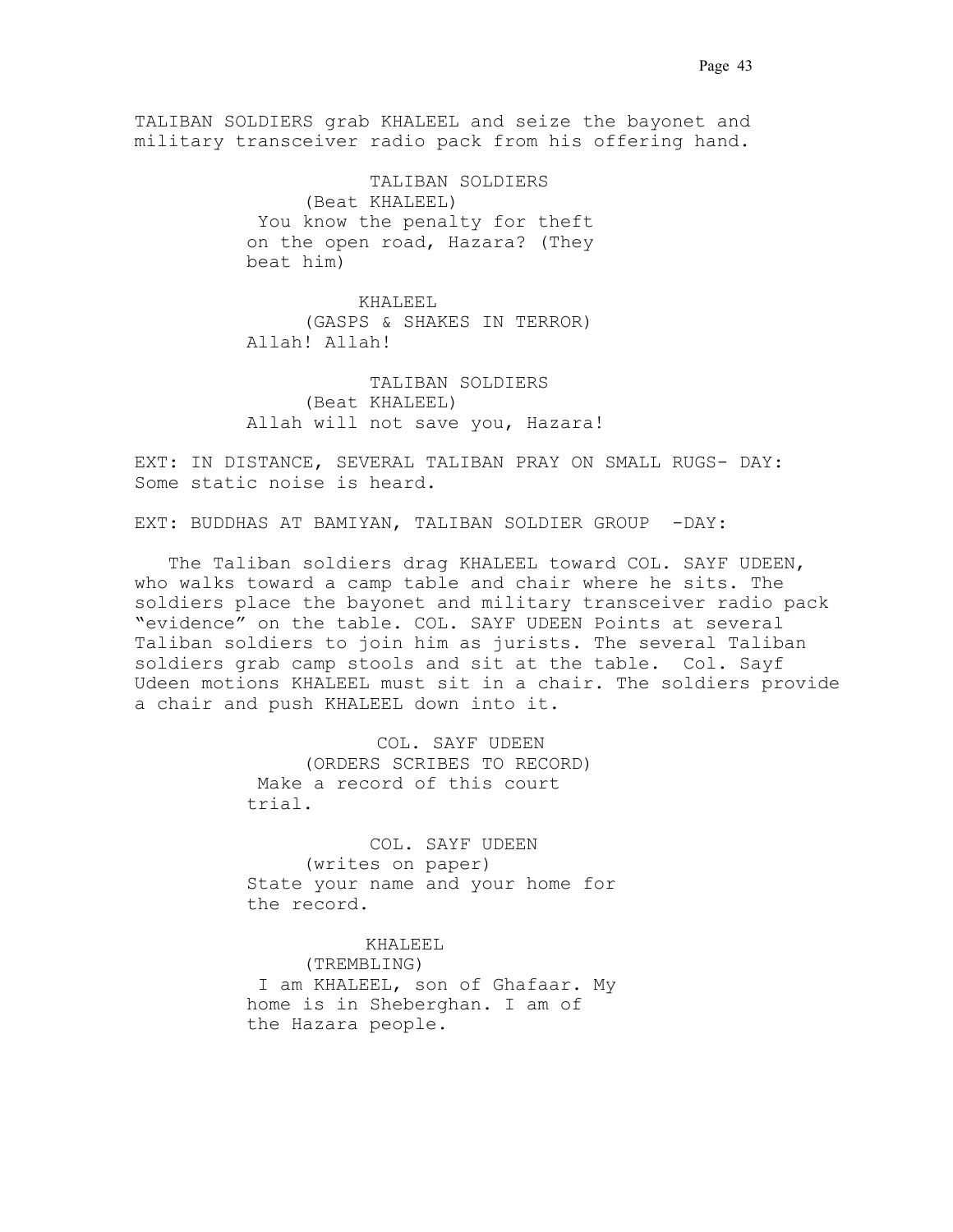Col. Sayf Udeen (picks up bayonet and military transceiver radio pack. Looks at KHALEEL) We know you are Hazara from your speech and your look. Is this your property?

### KHALEEL..

(FEAR IN VOICE) No sir! Oh! No sir! It is a very big mistake. I found this property and was on my way to show it to your soldiers, when they accused me. This accusation is very wrong. Very wrong! I am not a thief!

Col. Sayf Udeen (LEANS BACK IN CHAIR) Why did you conceal this property in your robe if you intended to show it to my soldiers?

## **KHALEEL**

#### (TREMBLING)

Please Sir! I only put it in my robe to carry it. I did not put it in my robe to conceal it.

## COL. SAYF UDEEN

(LEANS FORWARD IN CHAIR) If you did not mean to conceal it in your robe, why did you not just leave this property lying in the dust and report it to my soldiers? It was not necessary for you to even touch it. But, you coveted this property for yourself!

## KHALEEL

(TREMBLING) Ohh no! No! I did not covet this. I intended to return it. Ohh, Please! ALLAH! ALLAH!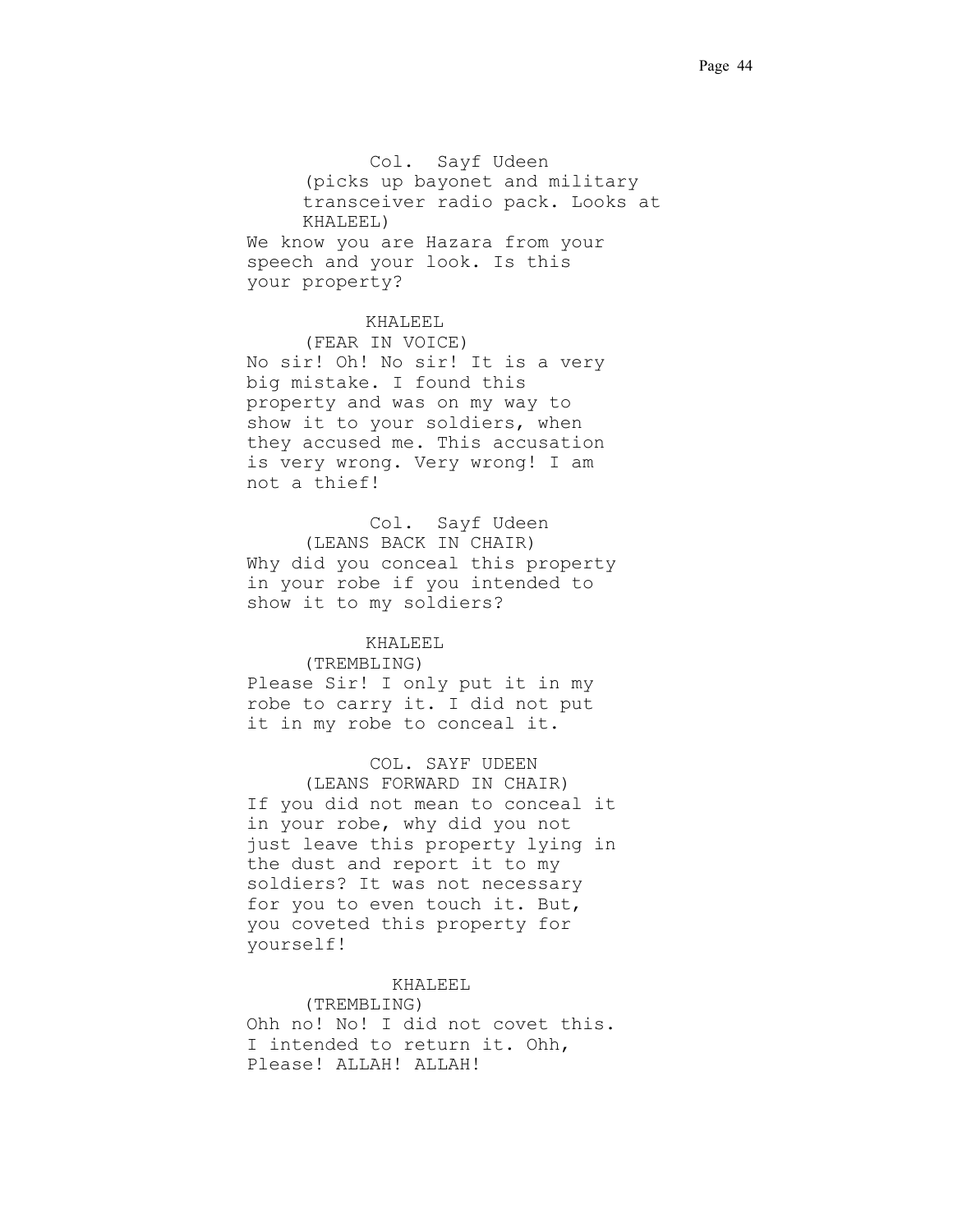Col. Sayf Udeen (LEANS BACK IN CHAIR) In addition to being a thief, are you also a spy for the Hazara?

### KHALEEL..

(TREMBLING & ROCKING) .Ohh no! No sir! Please! I am not a spy..I work for UNESCO! I am an interpretor for Mr. ROB BLAKE of UNESCO!

Col. Sayf Udeen (LEANS BACK IN CHAIR) Ummm!

 TAJ. . . (Stands nearby in fear) May I testify for the accused?

> COL. SAYF UDEEN (PICKS UP BAYONET AND MILITARY TRANSCEIVER RADIO PACK. LOOKS AT TAJ) Speak!

> > TAJ..

(TREMBLING) .I am TAJ PARZULI OF the Pashtune people..I am an American citizen and manage the UNESCO bakery in Kabul, and saw this man, KHALEEL, arrive with Mr. ROBERT BLAKE, three days ago, in the UNESCO biplane which Mr. BLAKE now flies for you. KHALEEL works as Mr Blake's interpreter.

Col. Sayf Udeen picks up bayonet and military transceiver radio pack, looks at TAJ & KHALEEL

> Col. Sayf Udeen At exactly this moment we are at war with the Hazara. We have before us a liar and a thief.. We have caught this Hazara with our military property, (cont'd)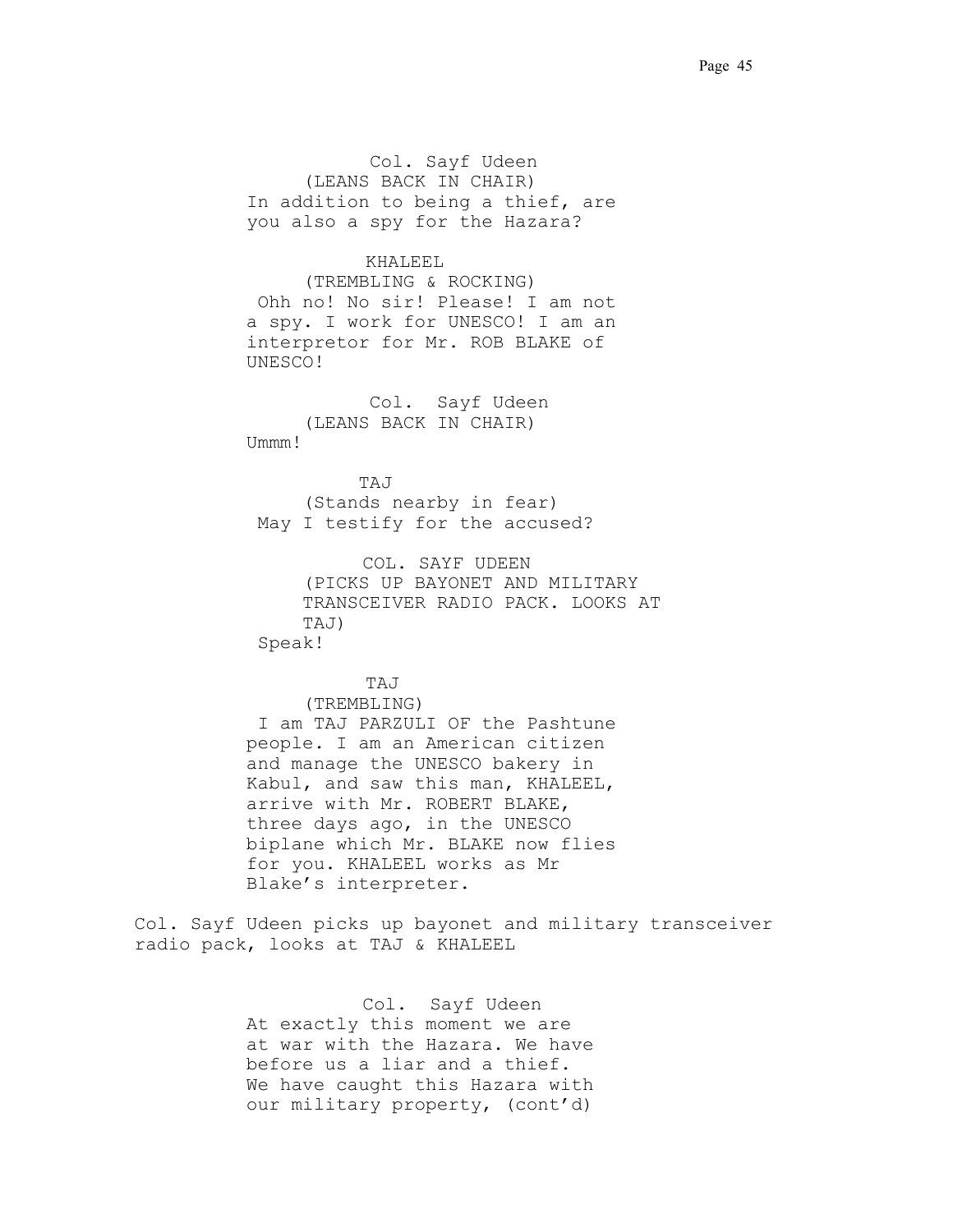which does not belong to him. In fact, it belongs to my soldier Abdul Azeem, Servant of the Mighty.

TAJ.. (TREMBLING) .KHALEEL works as Mr. Blake's interpreter. He is not a spy!

Col. Sayf Udeen (LEANS FORWARD PUSHES BLANK PAPER & PEN AT KHALEEL) Let me see how you write your name. . .

KHALEEL takes the pen in his right hand and writes his name.

COL. SAYF UDEEN (LEANS FORWARD , LOOKS AT KHALEEL'S RIGHT HAND) Do you have anything else to say, Hazara?.

KHALEEL. (TREMBLING) .Please! I am not a spy. I work for UNESCO! I am an interpreter for Mr. ROB of UNESCO!

EXT: IN DISTANCE, SEVERAL TALIBAN PRAY ON SMALL RUGS- DAY: Some static noise is heard.

EXT: BUDDHAS AT BAMIYAN, TALIBAN COURT TRIAL GROUP -DAY:

COL. SAYF UDEEN (LEANS FORWARD WITH PAPER & PEN) We have heard enough. I have decided to be merciful and not try you as a spy. And, I will submit this information with my report of this trial to Kabul. However, I do find you guilty of theft on the public road..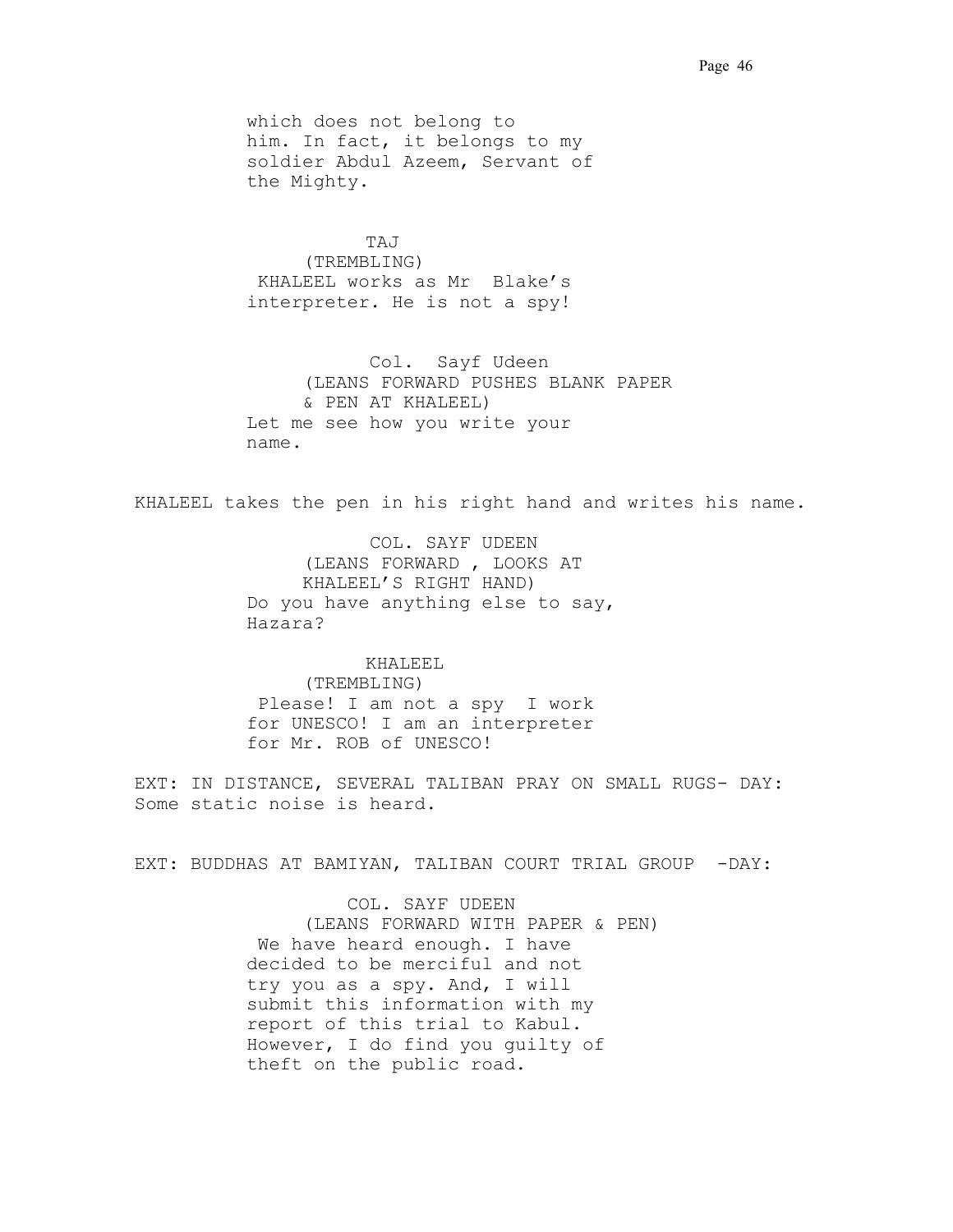**KHALEEL** (TREMBLING) .Ohh Please! Mercy! Ohh!

Turns to taliban soldiers who are jurors and collects their votes on paper. Reads their votes aloud.

> COL. SAYF UDEEN Vote is "guilty," "guilty," is "quilty." The sentence for theft on the public road is you forfeit your right hand and your left foot. You lied, therefore, your right hand will be cut off.

 KHALEEL. (ABJECT TERROR) Mercy! I beg for mercy!

Col. Sayf Udeen (LEANS, COMMANDS SOLDIERS) Carry out the sentence, now.

 KHALEEL. (ABJECT TERROR) Mercy! Please! Mercy

Col. Sayf Udeen (LEANS FORWARD) .I have shown you mercy! I did not skin you. I take only one hand and one foot. (To his soldiers) First, show him the traitor we have skinned and let him see I have been merciful. Carry out the sentence, now.

EXT: IN DISTANCE, SEVERAL TALIBAN PRAY ON SMALL RUGS- DAY: Some static noise is heard.

EXT: BUDDHAS AT BAMIYAN, TALIBAN COURT TRIAL GROUP -DAY:

The Taliban soldiers drag the struggling KHALEEL to a rock outcrop and show him a pile of fly covered bodies. One of the bodies is a man who has been skinned. His skin, like an animal hide, lays on the ground nearby.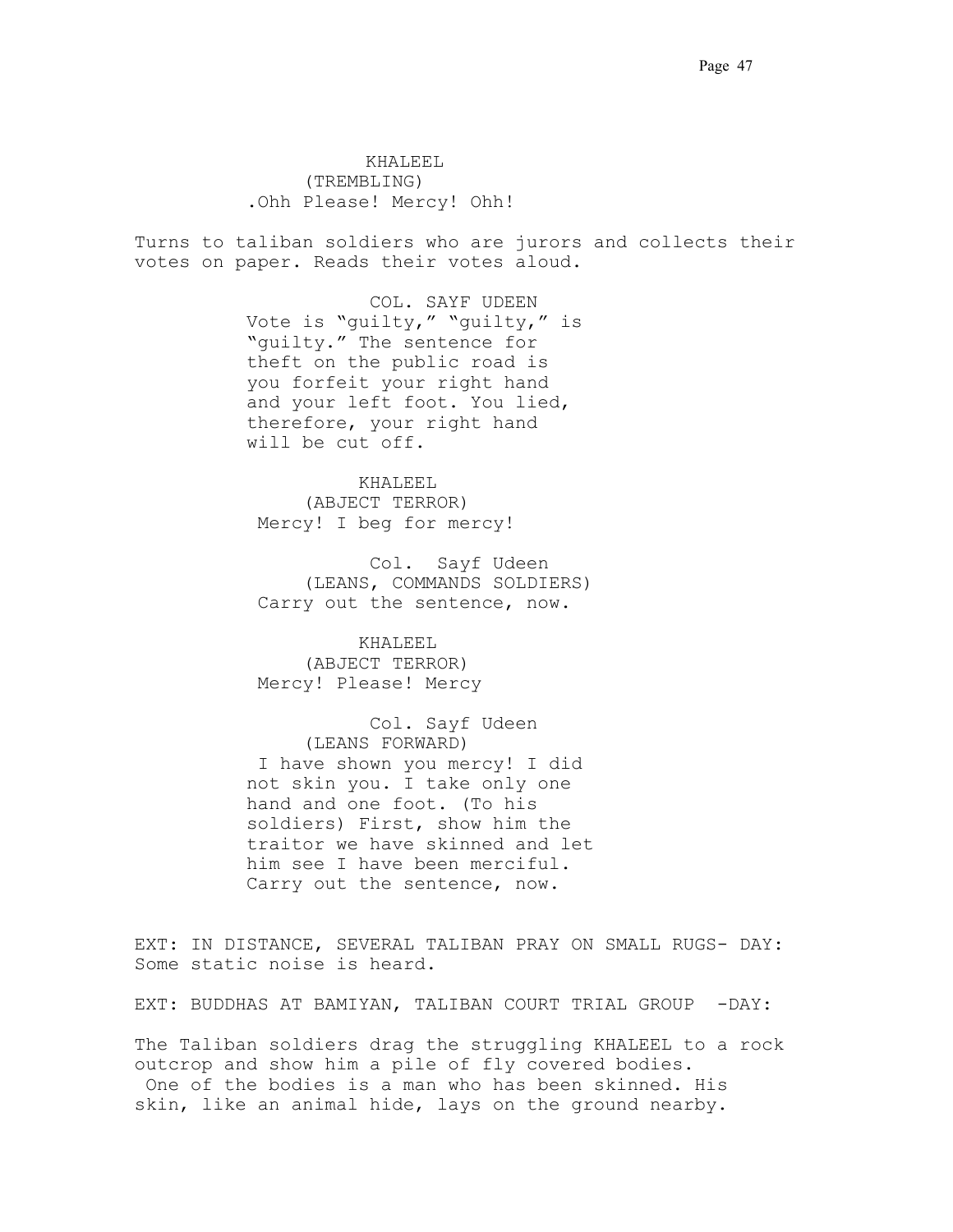The fly covered skinned man is still alive and writhes in agony. He makes inhuman squeeking noises and crawls over his skin hide, in the dust, and reaches toward the Taliban.

> SKINNED MAN: (Reaches in horrific agony) Eeeii, eeeii uhhh

 KHALEEL. (ABJECT TERROR) Allah! Please! Mercy!

 TALIBAN #2 sharpens his bayonet. The soldiers bring some burning logs from the cooking fire over to the rock outcrop. KHALEEL'S left foot is forced down against the rock while KHALEEL stares at it in terror. He struggles.

> TALIBAN #2. (Points & shouts at KHALEEL) Now Hazara! The same knife, which you have stolen, will cut off your evil parts. Thief!

TALIBAN #2 commences to start cutting off KHALEEL'S left foot.

> KHALEEL. (STRUGGLES & CRIES IN TERROR) Allah! (mumbles prayers hysterically) Allah! (mumbles prayers hysterically) Allah!

EXT: BIPLANE, ROB & Abdul-Salaam, Servant of Peace - DAY: Hazara convoy is in the distance

## ROB

(Pats biplane) ROB's Van Gogh biplane has everything, ABDUL. Turbo motor and high altitude oxygen. No Stinger missiles, today. We too high (points up). "Sempre Fi," Abdul. "Sempre Fi!" Tooooo-ooo high.

 ROB points to Hazara convoy and writes grid co-ordinate numbers on a paper. ROB points to location of Hazara convoy on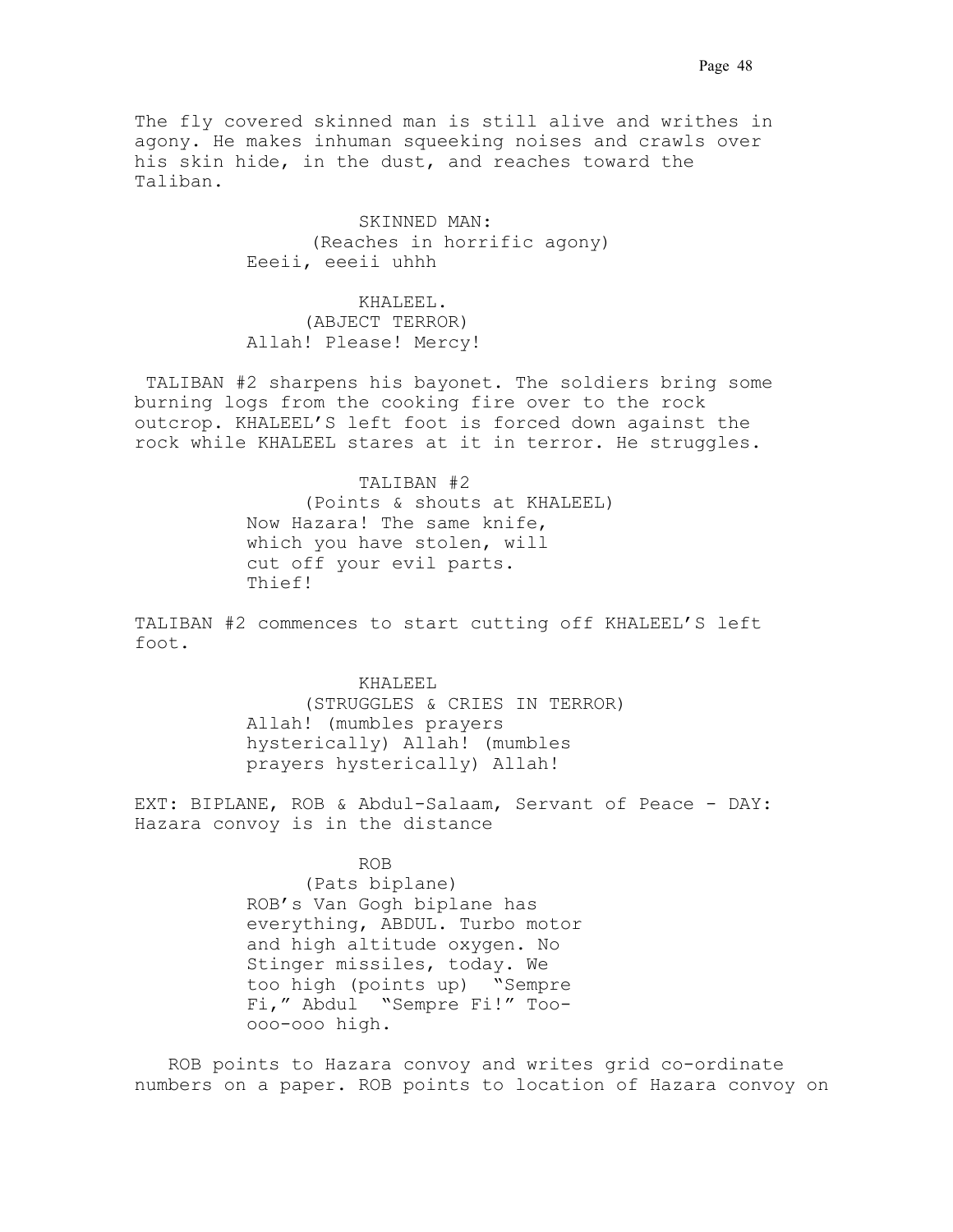map and emphasizes numbers, which Abdul immediately understands and relays to the artillery fire base at Bamiyan.

 Abdul radios grid co-ordinates to Taliban artillery battery at Bamiyan.

> ABDUL. (On radio in Afghani) two 24537 61773

A missile speeds up from the convoy toward the biplane. ROB takes evasive action and the missile streaks by, closely missing the biplane. They look down and see flashes and then tracer bullets whiz by the biplane. ABDUL is terrified as ROB does rolls and loops to escape the Stingers and tracer incendiary bullets.

EXT: BUDDHAS AT BAMIYAN TALIBAN SHOOT ARTILLERY - DAY:

The battery and tanks open fire at the Hazara convoy column miles away. TALIBAN cut KHALEEL's foot off and stuff it in his robe pocket. They cauterize the stump of his leg with a flaming fire log and start cutting his right hand off KHALEEL struggles in abject terror while they cut.

EXT: HAZARA CONVOY COLUMN AS ARTILLERY DESTROYS IT - DAY:

ROB (FLYS EVASIVELY AS ANOTHER MISSILE STREAKS BY) Stinger missiles have improved range. We're not too high (points up). "Sempre Fi," Abdul. We fly more high.

ROB points to Hazara convoy as it is blasted by the Taliban artillery firing from Bamiyan.

EXT: HAZARA CONVOY COLUMN AS ARTILLERY DESTROYS IT - DAY:

 ROB . (FLYS EVASIVELY AS ANOTHER MISSILE STREAKS BY) Not too-ooo-ooo high.

ROB points to Hazara convoy which has been badly damaged.

. The contract of the contract of the contract of the contract of the contract of the contract of the contract of the contract of the contract of the contract of the contract of the contract of the contract of the contrac EXT: HAZARA CONVOY COLUMN AS ARTILLERY DESTROYS IT - DAY: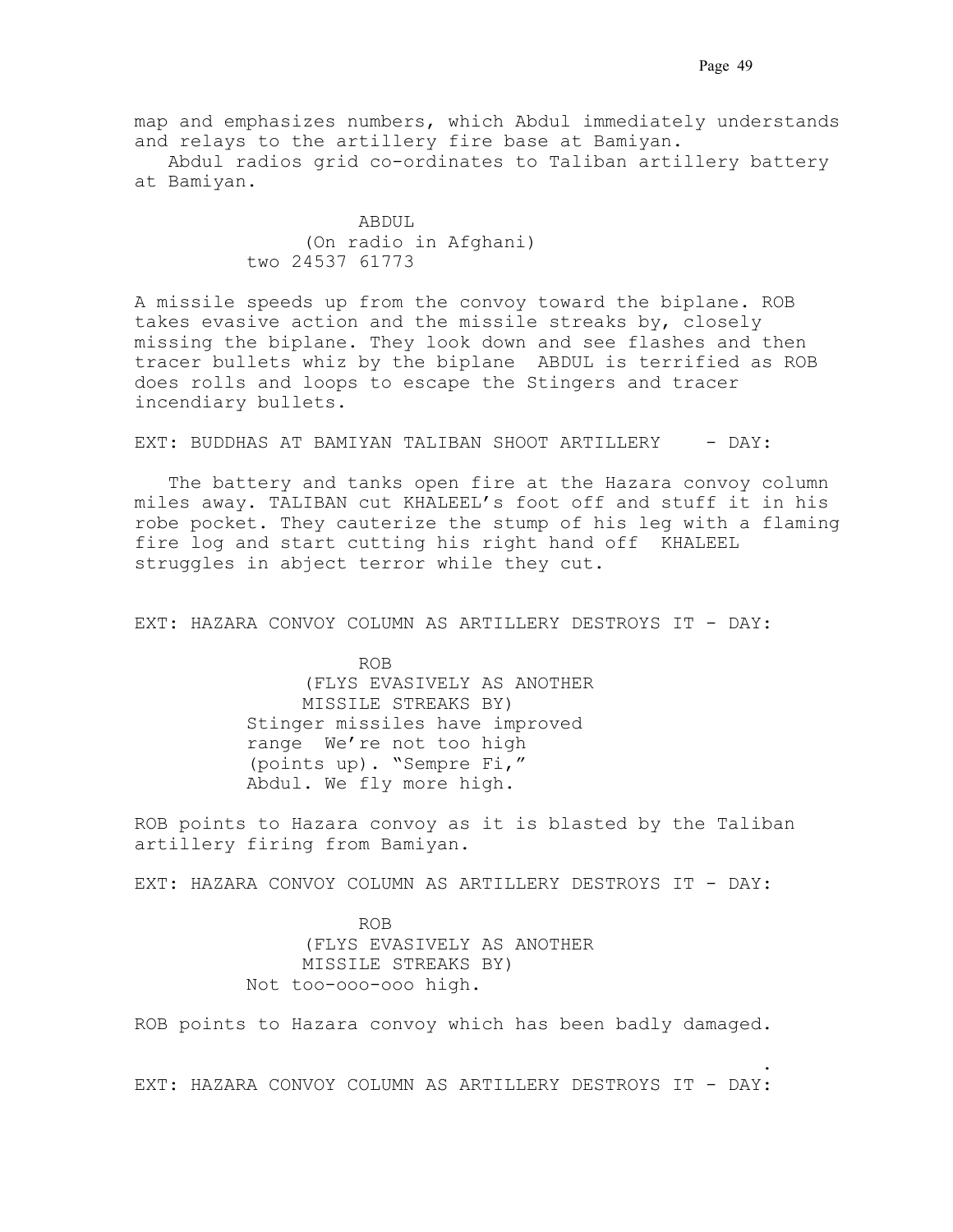EXT: BIPLANE, ROB & Abdul-Salaam, Servant of Peace - DAY:

Hazara convoy is in the distance as smoking wreckage.

ROB (FLYS EVASIVELY AS ANOTHER MISSILE STREAKS BY) Bamiyan? We go home, now? Bamiyan?

 ROB points to Hazara convoy which has been badly damaged and stopped. ABDUL nods enthusiastically and speaks in Afghani on his radio to base camp.

> . ABDUL: . (In Afghani) Bamiyan? We go home, now? Bamiyan?

EXT: BUDDHAS AT BAMIYAN, TALIBAN SOLDIER CAMP, TAJ - DAY:

. TAJ . (SCREAMS AS SHE SEES KHALEEL) Mercy! Mercy!

 Taliban soldiers grab her and force her into a jeep, then drive her to the further reaches of the camp where she cannot hear KHALEEL, but can still see him struggle as he is cut.

> COL. SAYF UDEEN The Hazara is lucky to escape with his life. I could have him skinned.

EXT: BIPLANE, ROB & ABDUL-SALAAM, Servant of Peace - DAY:

 ROB lands biplane at Buddhas of Bamiyan Taliban soldier camp. ROB sees KHALEEL laying on the ground trying to bandage his charred leg and arm stumps. His severed foot and hand lay next to him. TAJ is at the far end of the camp, obviously held hostage by WARLORD ABDUL-WADOOD.

EXT: IN DISTANCE, SEVERAL TALIBAN PRAY ON SMALL RUGS- DAY: EXT: BIPLANE, ROB & ABDUL-SALAAM, Servant of Peace - DAY:.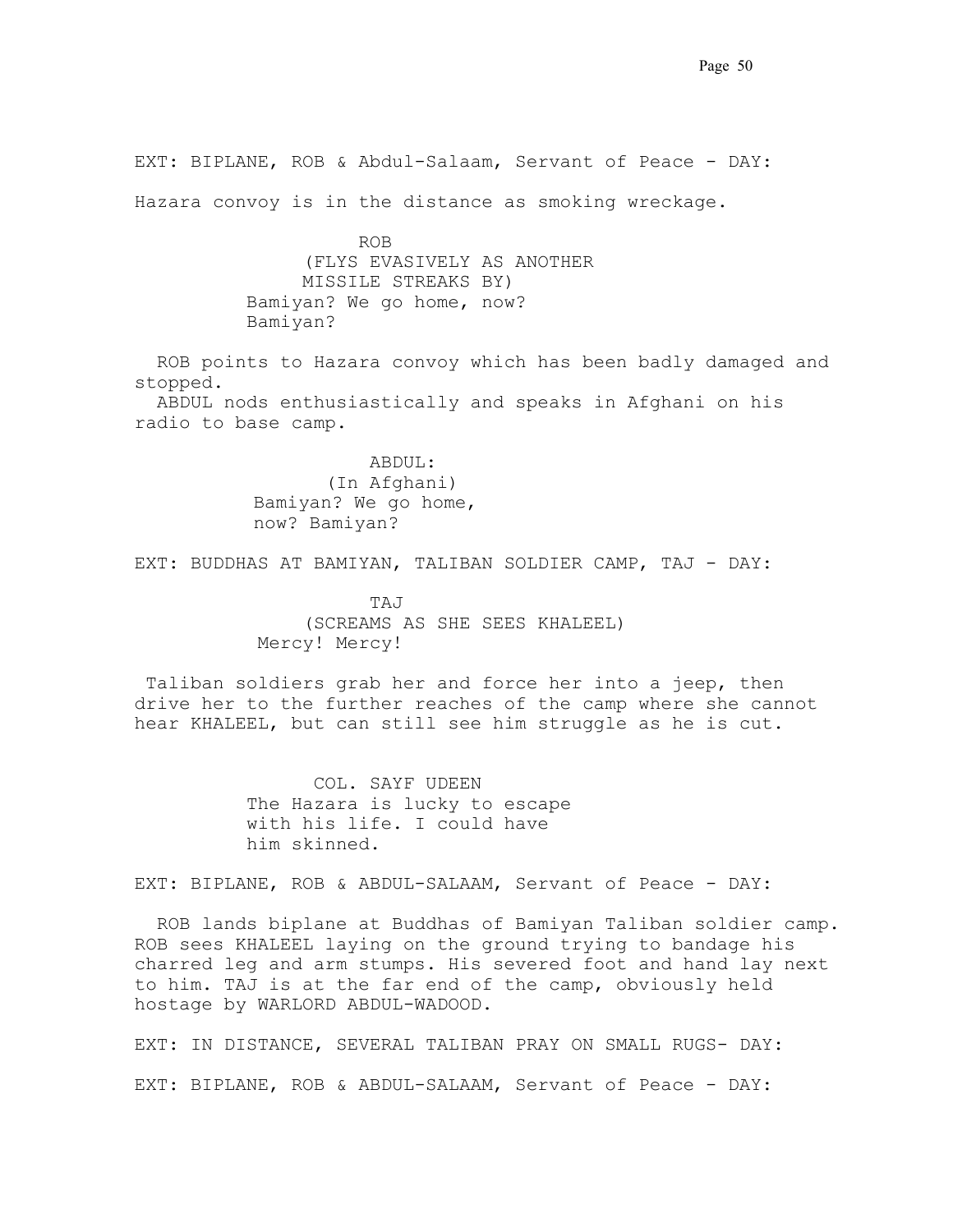The spotter, ABDUL-SALAAM, exits biplane, explains to ABDUL-WADOOD apparently crediting ROB with the success in calculating the artillery fire which destroyed the Hazara convoy. ABDUL-WADOOD appears grateful for ROB's success in the artillery bombardment & ROB appears to have acquired more favor than before.

EXT: BIPLANE, ROB TRYING TO HELP KHALEEL - DAY:

 ROB. . . (Runs to help KHALEEL ) . KHALEEL, I will take you to Kabul hospital. (Quickly wraps KHALEEL's stump leg and runs to biplane).

> KHALEEL (IN DELERIOUS VOICE ) .I am not a thief. I am not a thief!

EXT: IN DISTANCE, SEVERAL TALIBAN PRAY ON SMALL RUGS- DAY:

EXT: BIPLANE, ROB LEAVES KHALEEL TO GO TO TAJ - DAY:.

ROB Jumps in biplane and taxis it to TAJ and WARLORD ABDUL-WADOOD

 ROB. . . TAJ, are you alright?

 TAJ. . . (tearfully) Yes, ROB They have cut dear KHALEEL to pieces and hold our grain trucks for ransom..

 ROB. . . (EXITS BIPLANE) .ABDUL-WADOOD, how much money do you want? (TAJ translates)

 TAJ . (FRIGHTENED) .He wants to know, "How much money can you get?"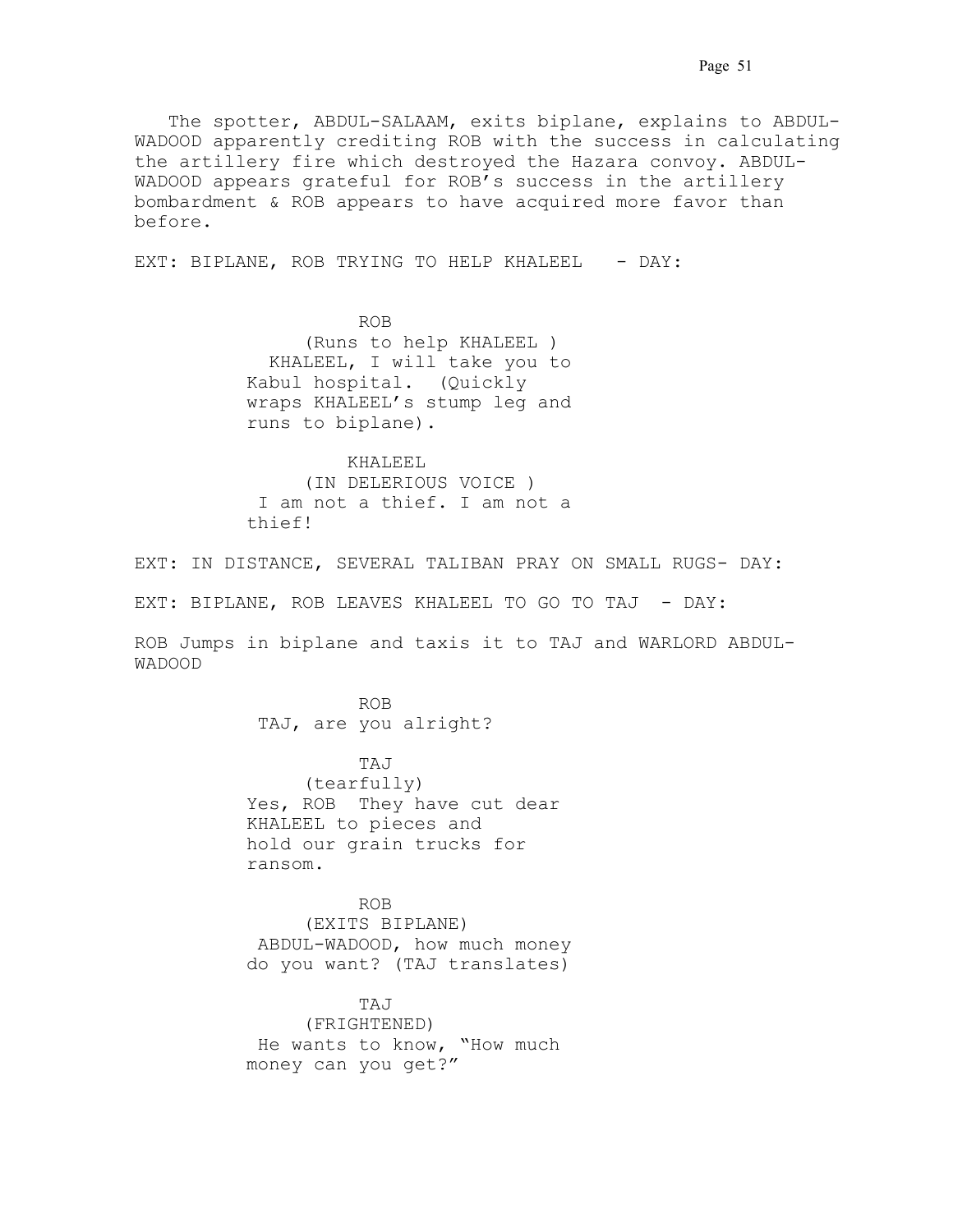ROB. . . (stressed) .I must "borrow" the money from the special UNESCO funds I shall try to get as much as I possibly. . . . . .

ABDUL-WADOOD interrupts & explains to TAJ how much ransom he wants by raising five fingers.

. TAJ. . . (Looks at fingers. ) .He wants five hundred thousand U.S. dollars for TAJ and the grain trucks which feed the starving in Kabul. (TAJ points to the UNESCO wheat grain trucks)

# **ROB.** ROB.

(LOOKS AT TAJ) .TAJ, please explain I must fly to Kabul and to get the money from the bank. I must wait on the bank's time table.

TAJ. . .

(explains to ABDUL-WADOOD) .He says return quickly with the money. Also, he says take KHALEEL with you, now, before the Taliban cut off more of his parts.

. ROB. . . (CLIMBS INTO BIPLANE) .Please explain I will return quickly. I will be back as fast as I can, TAJ.

ROB taxis biplane to KHALEEL and helps him inside. ROB takes off for Kabul. KHALEEL languishes in back seat. His severed hand and foot lay on the ground. COL. SAYF UDEEN and some of his "Officers" arrive in a jeep to the place where TAJ is standing.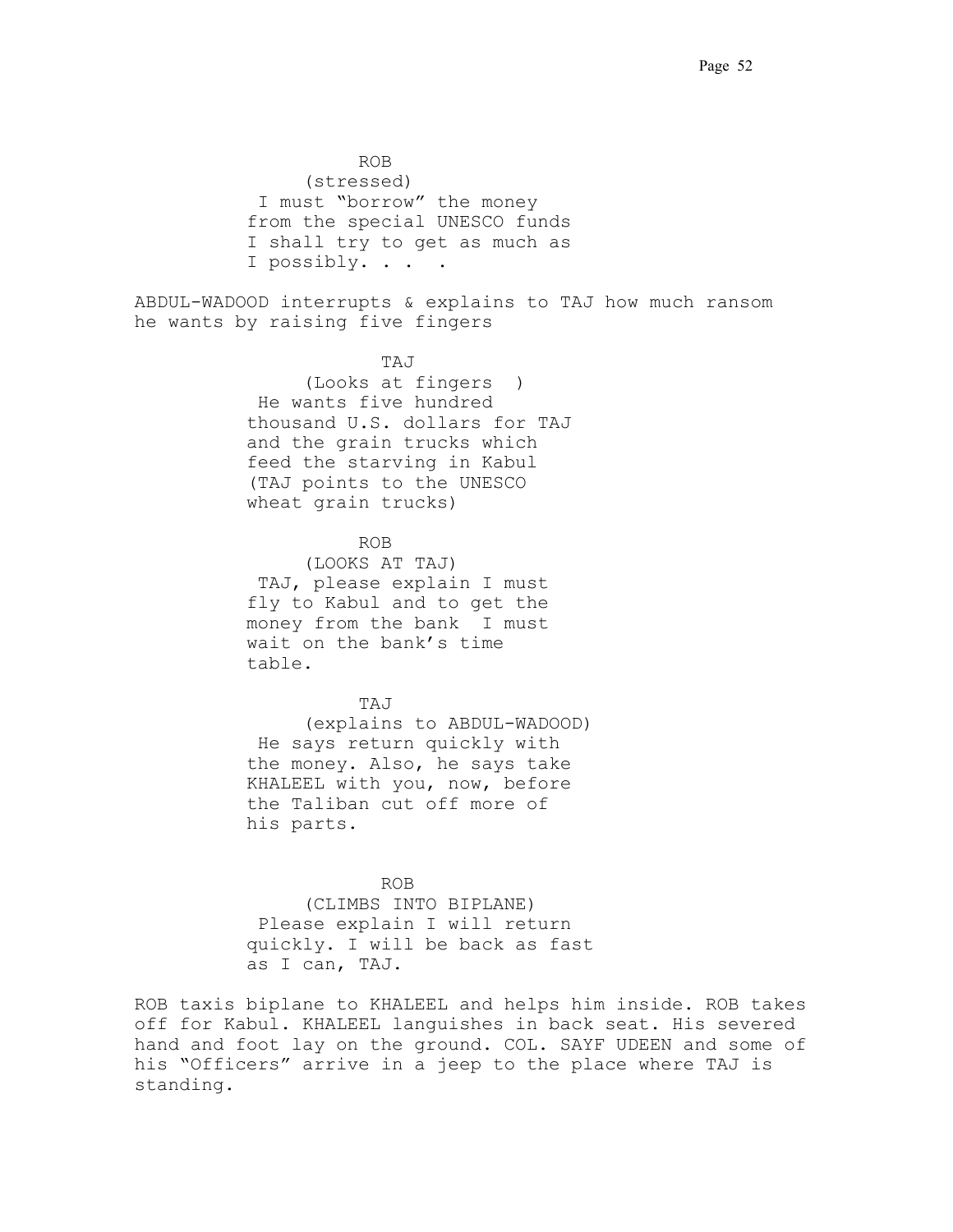COL. SAYF UDEEN (MOTIONS TAJ TO GET INTO JEEP ) Get in.

EXT: RAPE OF TAJ, at Bamiyan, COL. SAYF UDEEN'S TENT -DAY:

 COL. SAYF UDEEN drives TAJ to his opulent tent, where TAJ is led inside with his men. Several carry musical instruments. They turn on a tape player and play accompanyment music while they sit in a circle around TAJ. They eye her.

> Col. Sayf Udeen (GRABS her veil) .Remove your burka and dance for my men.

 TAJ Removes her veil and burka and is wearing only scanty panties and bra. The men are aroused by her curvacious and well-shaped body. They play belly dance music. TAJ belly-dances in fear. The men sweat and become even more aroused. Col. Sayf Udeen becomes aroused at TAJ's beauty. He lusts and wants her.. He gestures to his men to leave the tent. They leave.

INT: RAPE OF TAJ, at Bamiyan, COL. SAYF UDEEN'S TENT -DAY:

COL. SAYF UDEEN (GRABS TAJ AND BENDS HER OVER A TABLE, TEARS OFF HER PANTIES & COMMENCES TO RAPE) You will stay with me.

TAJ sobs and gasps as she is raped by COL. SAYF UDEEN.

.TAJ. (GASPS OUT WORDS COL. SAYF SLAMS & RAPES HER) .I will kill myself if I must stay with you. Kill me now!

EXT: IN DISTANCE, SEVERAL TALIBAN PRAY ON SMALL RUGS- DAY: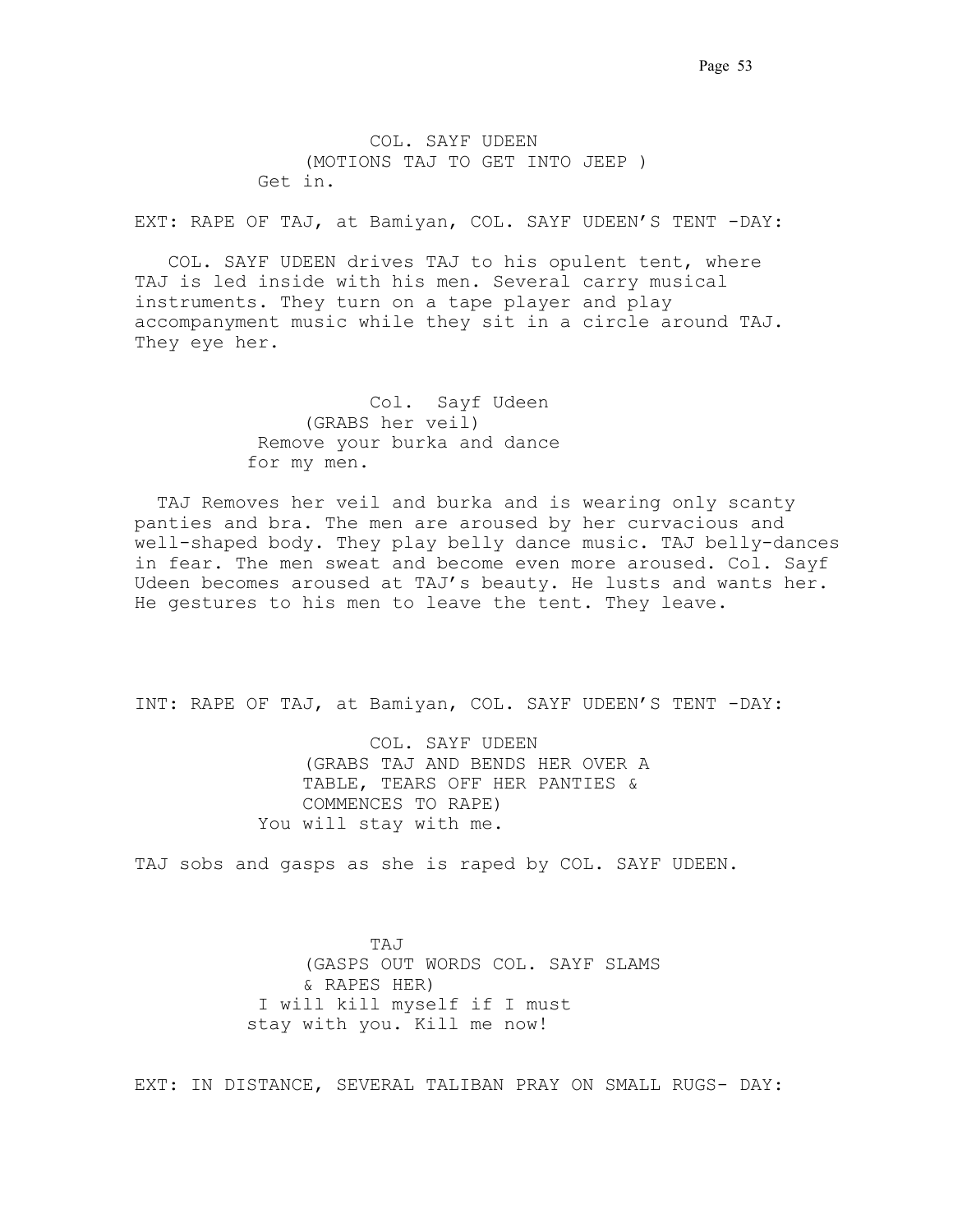INT: RAPE OF TAJ, at Bamiyan, COL. SAYF UDEEN'S TENT -DAY:

COL. SAYF UDEEN (CONTINUES TO RAPE TAJ UNTIL HE IS GRATIFIED) You are a whore for the American! But, now, you are my whore (He slaps and beats TAJ brutally). My men will pay money for you, American whore!

 COL. SAYF UDEEN opens the tent and tells one of his "officers" that TAJ is for sale.

> COL. SAYF UDEEN (Shouts to his men in Afghani) The American whore is for sale!

EXT: IN DISTANCE, SEVERAL TALIBAN PRAY ON SMALL RUGS- DAY:

EXT: Bamiyan, COL. SAYF UDEEN'S TENT -DAY:

COL. SAYF UDEEN collects a sum of money for TAJ. The "officer" enters the tent and commences to repeat the rape. TAJ is abused and almost unconscious as she is repeatedly gang-raped by a succession of COL. SAYF UDEEN"s "Officers," who each pay COL. SAYF UDEEN before entering the tent to rape TAJ. The line of soldiers is long and rough looking. TAJ suffers in silent semi-comatose hysteria as the brutal pummeling and abusive rapes go on and on.

INT: KABUL HOSPITAL, UNESCO TRUCK ARRIVES FAST -NIGHT:

Dr. Labeeb, puzzled, sees the UNESCO truck.

 Dr. Labeeb ROB! What has happened?

 ROB. . . (Points at KHALEEL) The Taliban cut off his hand and foot!

> Dr. Labeeb (Opens Truck door) Ohhhh! KHALEEL!

KHALEEL is feverish and holds forth his stumps.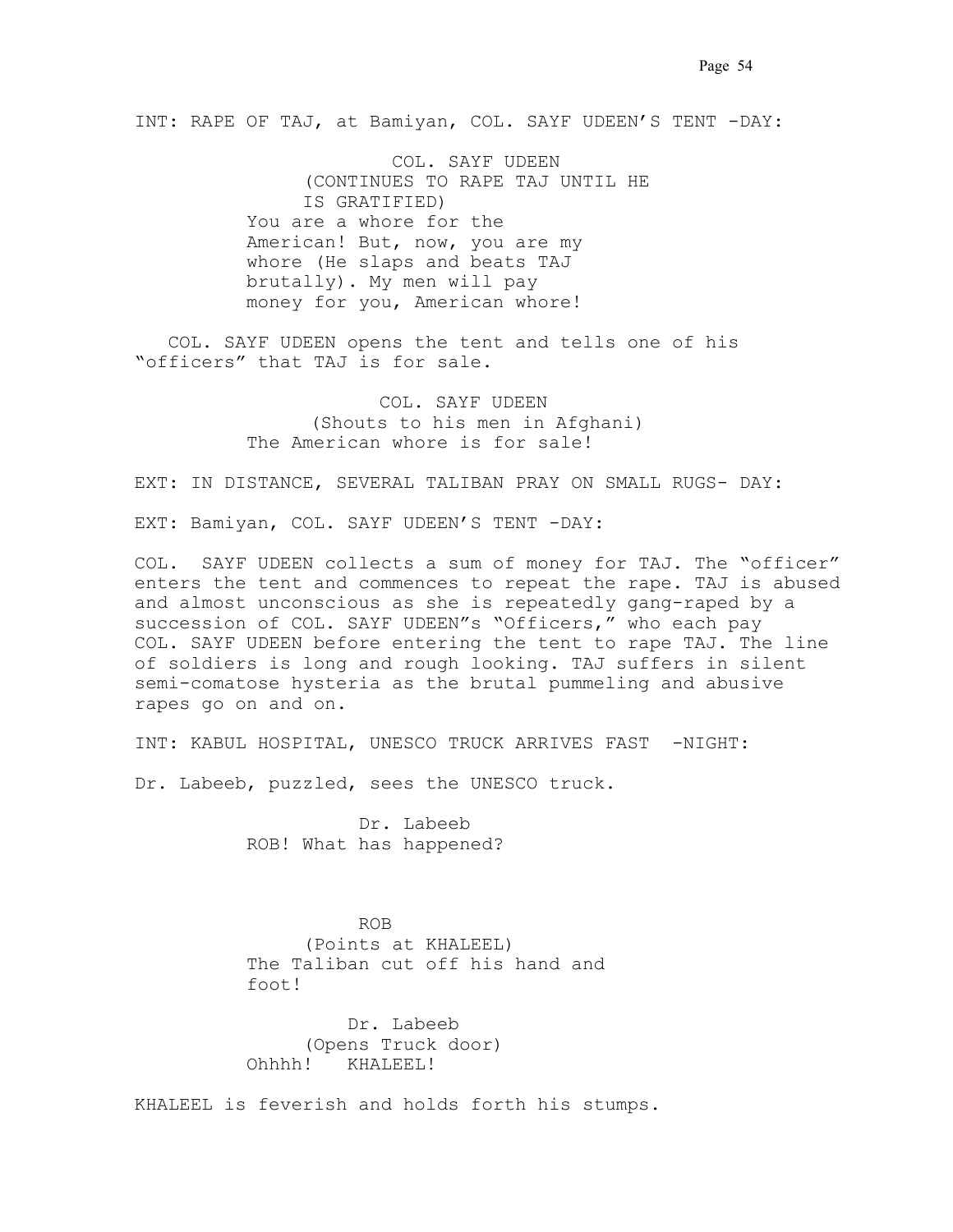KHALEEL (in a soaking sweat) The pain is most severe Labeeb.

Dr. Labeeb (Opens Truck door) I have morphine, KHALEEL.

They help KHALEEL to a bed. Dr. Labeeb injects KHALEEL with Morphine and he passes out into a deep sleep.

ROB (INTENSE) TAJ needs our help. The Taliban hold her and the UNESCO wheat shipment for ransom at Bamiyan..

Dr. Labeeb

.Ransom? .

## ROB

(INTENSE) The statues are smashed and the money won't save them. So, I am going to spend the statue ransom money to save lives instead of saving statues which can't be saved anyway.

Dr. Labeeb I am willing to help. But, I still do not understand what I can do here.

## . ROB. . .

I must take five hundred thousand dollars from the bank of Kabul, tommorrow, to pay the ransom for her release and the wheat. I need your help to withdraw the money and drive the UNESCO truck to my plane because the Taliban will grab the money after I take walk out the front of the bank.

EXT: BAMIYAN MILITIA FIRE ARTILLERY INTO BUDDHAS, -DAY: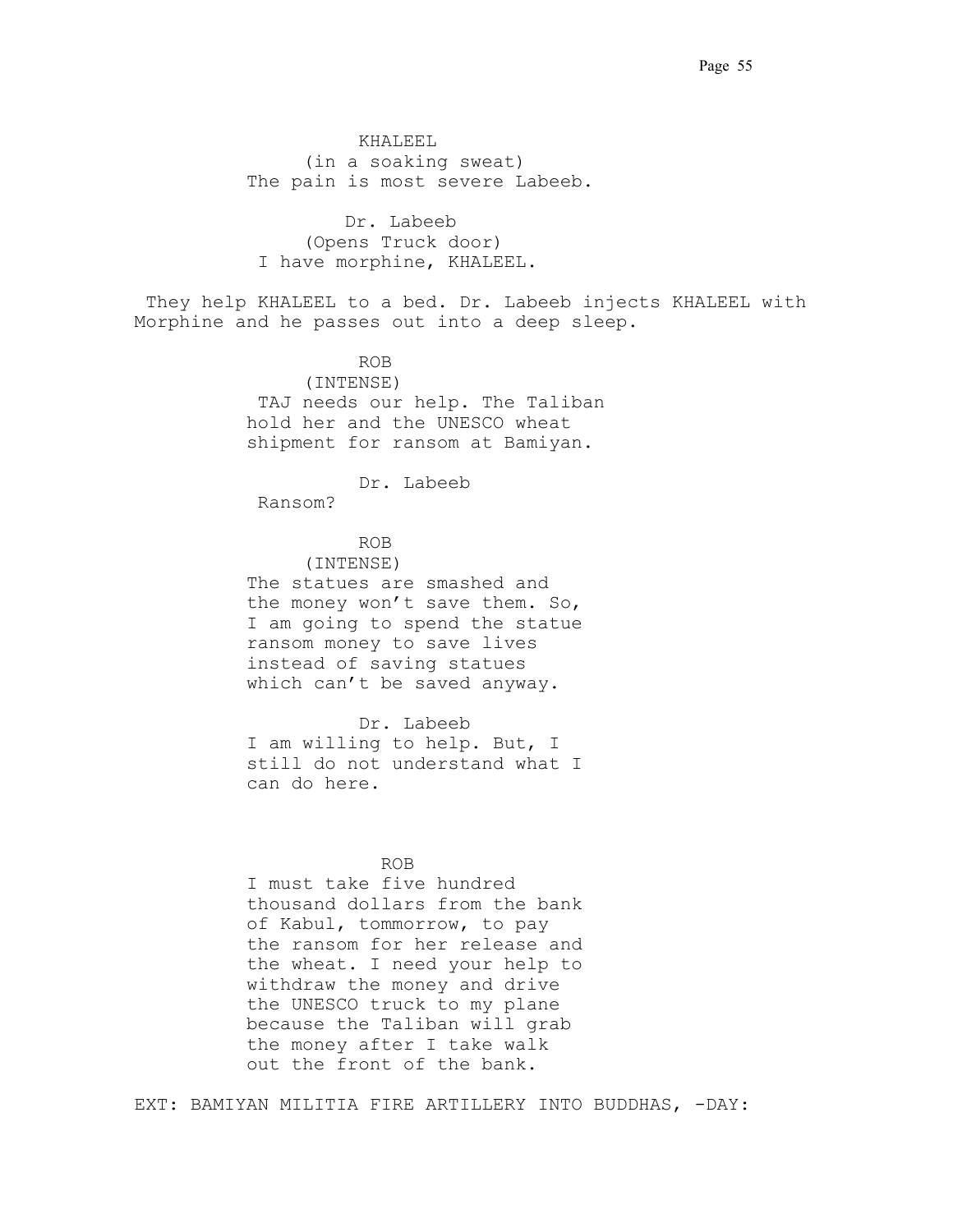INT: RAPE OF TAJ, at Bamiyan, COL. SAYF UDEEN'S TENT -DAY:

TAJ is abused and almost unconscious as she is repeatedly gangraped by a succession of COL. SAYF UDEEN's "Officers" who pay COL. SAYF UDEEN before entering the tent to rape her.

Taliban Officer Grabs taj and bends her over the table & commences to rape..

> .TALIBAN "OFFICER" (In broken English and Afghani). .How does it feel to have a Taliban man? Tell me! American whore!

TAJ sobs and gasps as she is raped.

EXT: IN DISTANCE, SEVERAL TALIBAN PRAY ON SMALL RUGS- DAY:

EXT: KABUL BANK, MONEY WIRE DEPARTMENT -DAY: ROB and HAASHIM, a bank officer, sit at desk.

. ROB. . . (INTENSELY IN FRUSTRATION) Two to three days? HAASHIM, it is very important that I receive the money today, not two to three days!

### HAASHIM

 . (POLITELY) .Mr. Blake, the United States Federal reserve Bank in New York usually takes one day to clear all wired money from the U.S.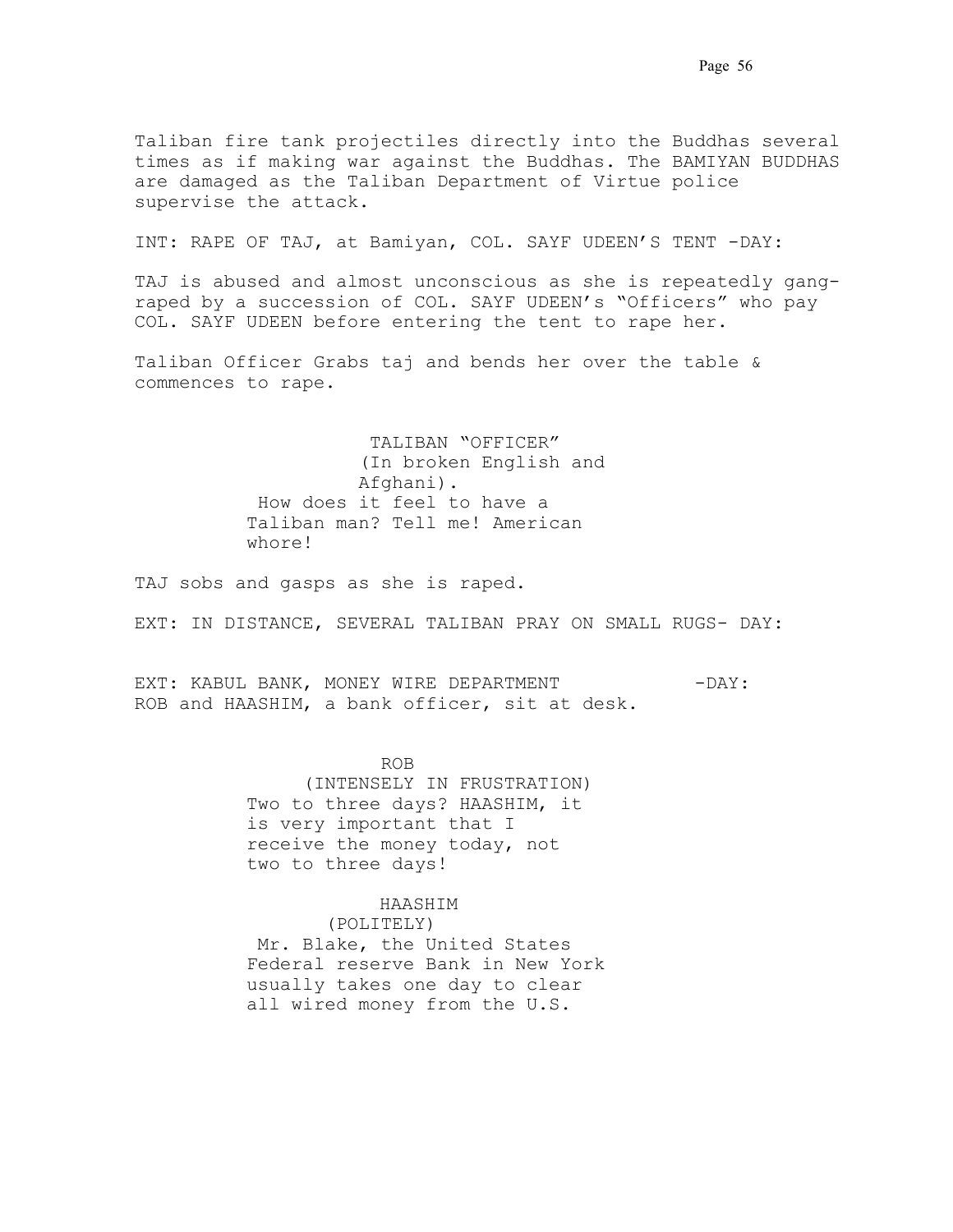. ROB. . . (EDGY) .How can we get it wired in less time? Haashim We cannot. ROB picks up phone on Haashim's desk . ROB. . . (Holding phone) I need to call New York. Haashim .Be my guest. . ROB. . . (TALKING ON PHONE) JOHN BAKER, please. ROB BLAKE JOHN? How are you? Good! Negotiating. Yes! They want \$500 K by today. They have pledged one year time for you to remove the statues. Yes, Bank of Kabul. They want the money today! Thank you John! . ROB (ROB HANGS-UP PHONE AND SPEAKS) TO HAASHIM). They have promised to have the money wired into Afghanistan before eleven this morning. In three hours.

#### . HAASHIM . .

.We cannot promise for certain. But I might be able to get it into your hands before noon if it arrives then.

ROB writes a check for five thousand to HAASHIM.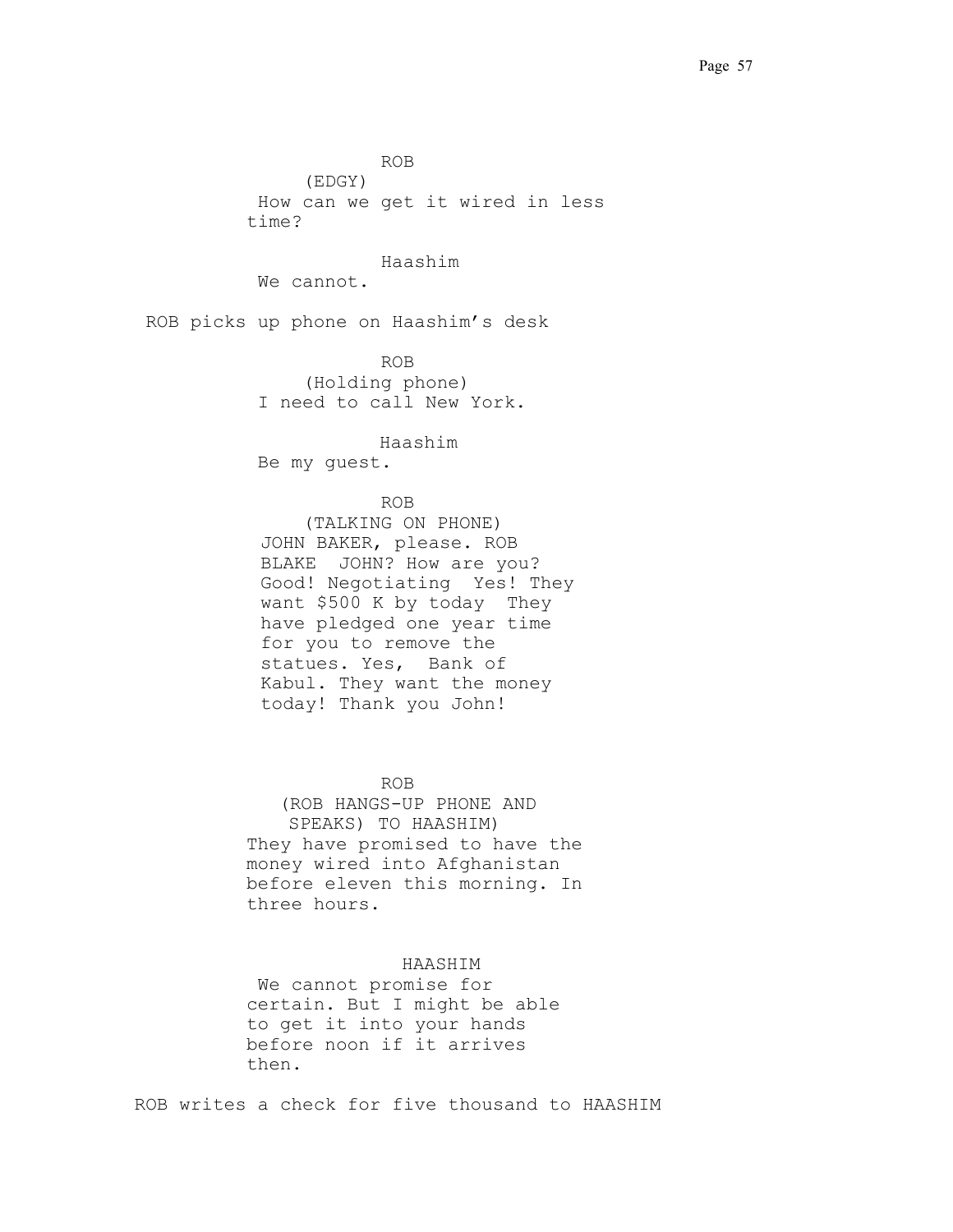. ROB. . .

.DR. LABEEB has my instructions to give this check for five thousand to you if you can get the money into our hands in a reasonable time, preferably before twelve, noon.

INT: GOVERNMENT PALACE, KABUL – NEWS CONFERENCE -DAY:

ROB and Dr LABEEB attend this news conference. They mingle with the crowd of news reporters.

. MULLA AHMAD MUTAWWAKIL.

(Emotion in his voice) The Taliban government of Afghanistan rejects, out-ofhand, the United Nations report that has accused Taliban of violating women's rights with unabated severity. We question the methods used to arrive at such conclusions.

 INDIA NEWS REPORTER (POLITLY ) Mr. MUTAWWAKIL. Can you please tell us why the very well respected UN reporter, Mr. Jawad Nabeeh would write such a critical article if he, himself, is also a member of the same faith he is accused of criticizing?

INT: RAPE OF TAJ, AT BAMIYAN, COL. SAYF UDEEN'S TENT -DAY:

TAJ is abused and almost unconscious as she is repeatedly gang-raped by a succession of COL.SAYF UDEEN's paying "Officers." She breaks down and chokes out a sob.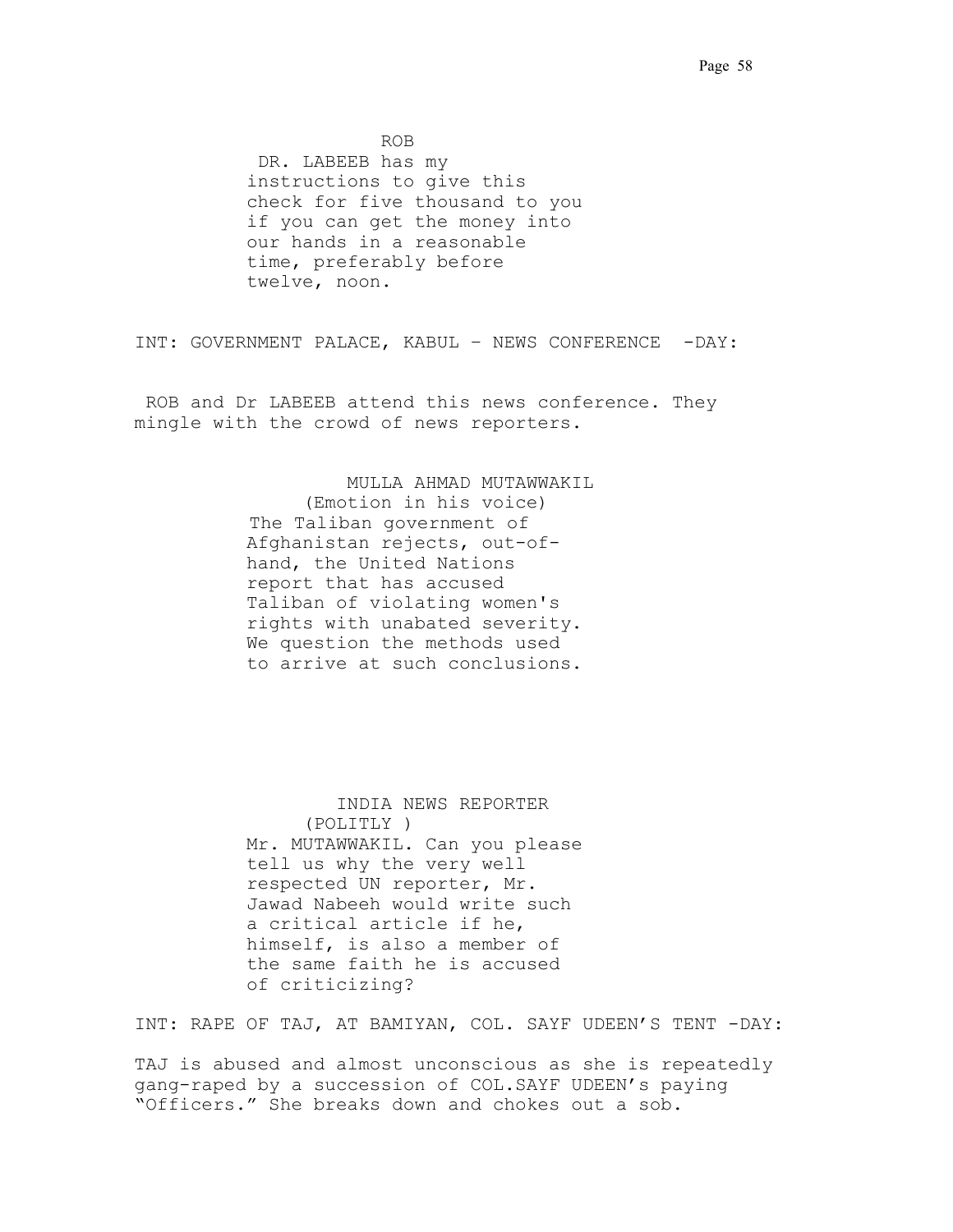EXT: IN DISTANCE, SEVERAL TALIBAN PRAY ON SMALL RUGS- DAY:

INT: GOVERNMENT PALACE, KABUL – NEWS CONFERENCE -DAY:

 MULLA AHMAD MUTAWWAKIL (SIMMERING MAD) The UN reporter, Mr. Jawad Nabeeh, who compiled this exaggerated report, is "obviously an ignorant and incompetent man who writes more for money than truth."

.ROB and Dr. LABEEB mingle with the crowd of news reporters. As ROB turns to speak to Dr. LABEEB, a man hands ROB a note.

ROB (UNFOLDS NOTE AS HE COMMENTS) .LABEEB, I think we need to ask why the Taliban hold the head of the UNESCO food mission in Bamiyan.

ROB reads note and looks grim and motions to LABEEB that it is time to leave. ROB walks outside the Palace with Dr. LABEEB. ROB stops and points to note, which he puts in LABEEB's hand.

 ROB. . . (FRUSTRATED) .Obviously, if we protest that TAJ is being held hostage, then we won't see her again.

> Dr. LABEEB (LOOKING AT NOTE, READS) The note is very clear on that point.

They enter the UNESCO truck and drive away.

EXT: UNESCO COMPOUND, LANDING STRIP AND BIPLANE -DAY: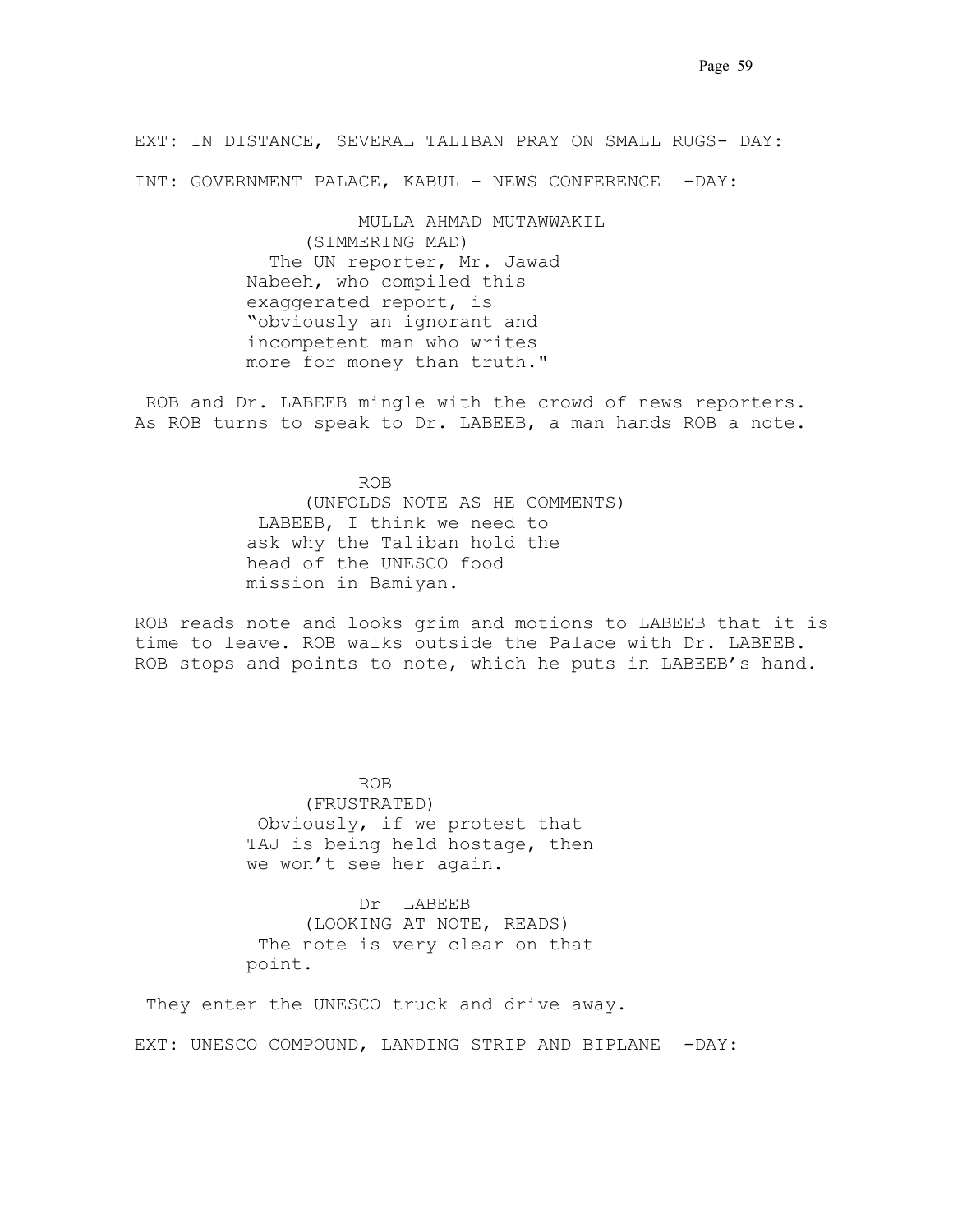ROB (Continuous) is getting into biplane and handing five thousand check to LABEEB.

 ROB. . . (HANDS OVER CHECK) .HAASHIM who knows us both very well has my instructions to turn the money over to you, preferably before or close to twelve, noon. If he can do it, please give him his incentive money.

#### Dr. LABEEB

(Nods ) Let me see if I understand: .After I get the money, I am to drive like hell one block, around the corner to North on Herat Avenue. You land the biplane ahead of me. I drive alongside the biplane, jump in the biplane with the money briefcase in the second or third seat and you take off..

## ROB. . .

Yes, Now, please drive the truck on the right side of the biplane and let's rehearse the move.

Dr. LABEEB smiles and drives to right of biplane. LABEEB goes through motions of pretending the newspaper is a briefcase and dumps it into seat behind ROB and climbs into biplane behind ROB.

ROB We will just leave the truck in Kabul and fly with the money back here to UNESCO to pick up the drivers for the wheat trucks in Bamiyan.

> Dr. LABEEB (SMILES at ROB) This plan will work.

EXT: KABUL BANK, MONEY WIRE DEPARTMENT -DAY: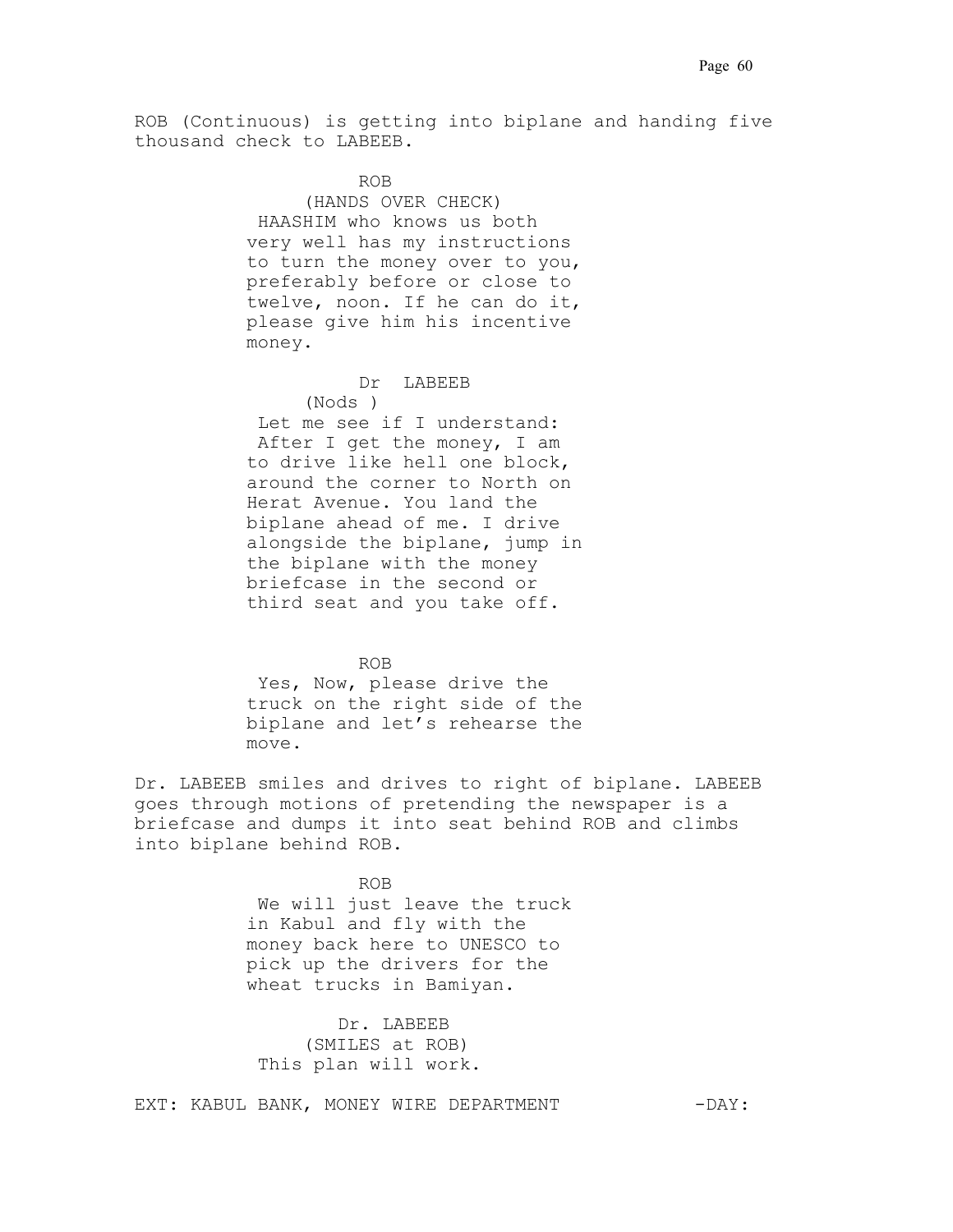HAASHIM looks at clock while he speaks on phone to Bank of Afghanistan central money clearing office.

> HAASHIM. (Looks at clock on wall) Before twelve, ABDUL. Two hundred for you. Four hundred for me. Yes! In your hands today! Another hundred for your manager? Aaiieee, (whining) Agreed. I also feed a family. The check is in front of me! Ah! ABDUL! You are a gentleman! Excellent!

The time is eleven thirty. HAASHIM hangs up the phone, walks to back of bank, converses with management. Management looks at Dr. LABEEB and waves, smiles. Shortly later, HAASHIM emerges with briefcase and motions to Dr. LABEEB to come to the back office. They fan the money in the briefcase to make a cursory check that it is all present.

 Dr. LABEEB signs papers for money and gives five thousand dollar check to HAASHIM & takes money briefcase with \$500K)

## Dr. LABEEB Thank you HAASHIM.

. Dr. LABEEB leaves Kabul bank for Kabul street. One of the dishonest bank clerks telephones the Militia theives who are waiting for the phone call notification to steal the money in an ambush.

 LABEEB sprints to the UNESCO truck and drives like crazy for a long wide street just a block from the bank. He keeps checking his watch. The Militia is not far behind him as he careens around a corner.

 ROB is flying his biplane in a landing approach to the long and wide street. ROB lands and LABEEB abandons the UNESCO utility truck as planned, runs & jumps in the moving biplane with the money and they roar down the street with Militia in hot pursuit..

 Further down the street, a donkey-pulled cart slowly begins to cross their takeoff path. ROB, at the last moment, takes off momentarily and they hop over the donkey cart and touch down on the other side and still trying to gain enough speed for take off..

 The militia truck is gaining. But, ROB manages to take off at the last breathless moment and they escape with the money.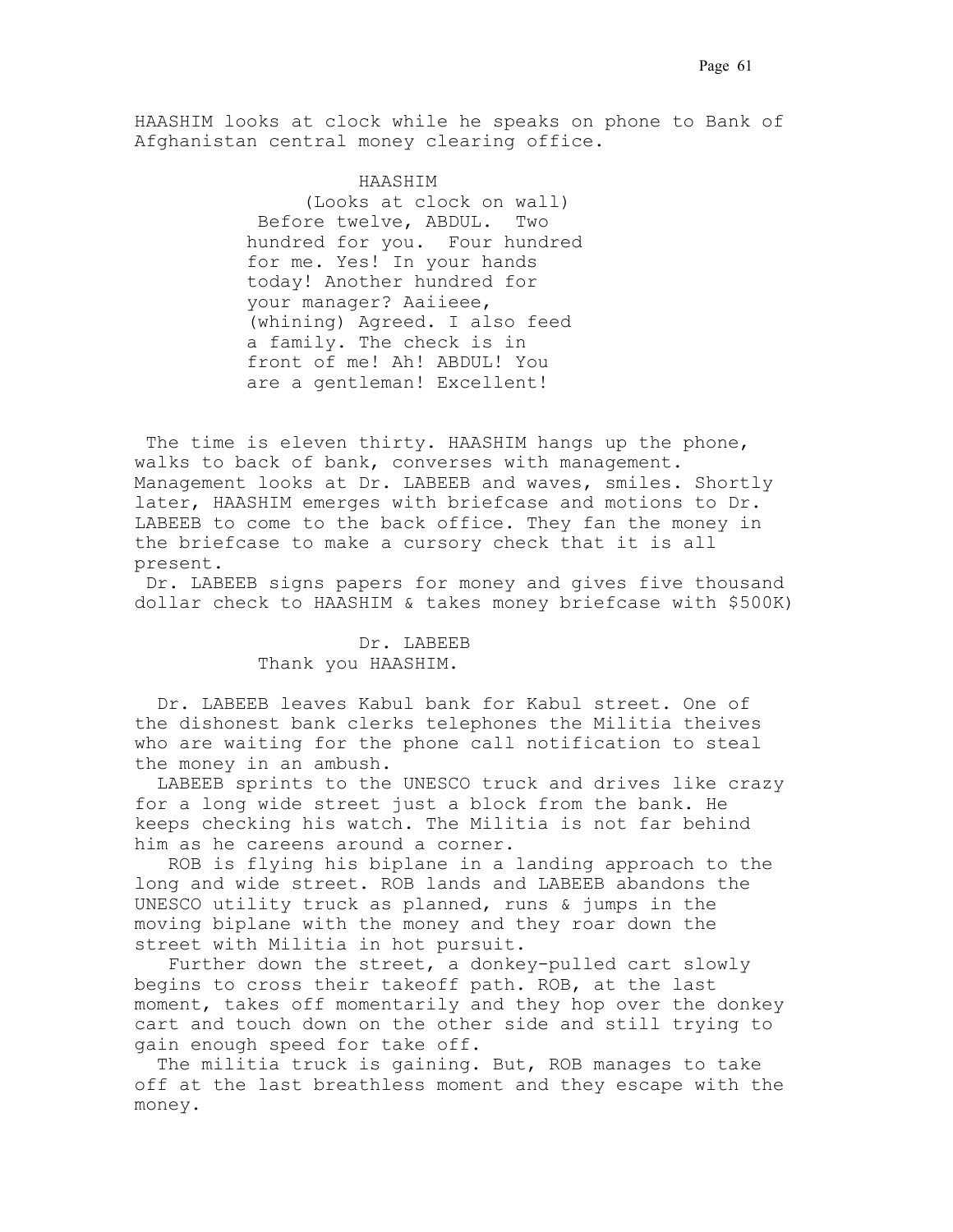EXT: "UNESCO" BLUE BIPLANE FLIES IN CLEAR BLUE SKY -DAY:

**ROB** ROB (FLYING, TALKS TO DR. LABEEB) The drivers for the grain trucks are waiting at the UNESCO compound. We'll be there in five minutes.

EXT: "UNESCO" BLUE BIPLANE LANDS AT UNESCO COMPOUND -DAY:

.The biplane lands and picks up three more men. (Wheat Truck Drivers) at UNESCO Compound. One stands on each bottom wing and holds struts. Another sits in last seat. Biplane struggles down runway and takes off for Bamiyan. ROB plays the radio, English language broadcast.

EXT: "UNESCO" BLUE BIPLANE FLIES IN CLEAR BLUE SKY -DAY:

BIPLANE RADIO ". . .Mutawwakil said 'the human rights issue had been turned into a business by the people like Mr. Jawad Nabeeh. This man hasn't taken the trouble to verify facts, or seek the Taliban version regarding allegations against them."

.

EXT: BAMIYAN, IN DISTANCE, TALIBAN PRAY ON SMALL RUGS-DAY:

INT: RAPE OF TAJ, at Bamiyan, COL. SAYF UDEEN'S TENT -DAY:

 Rape of Taj continues. She is abused and almost unconscious as she is repeatedly raped by Taliban.

> .TAJ. (GASPS OUT BARELY AUDIBLE WORDS) No. . No! . . Uhh!

. . . . .. .

EXT: "UNESCO" BLUE BIPLANE FLIES IN CLEAR BLUE SKY -DAY: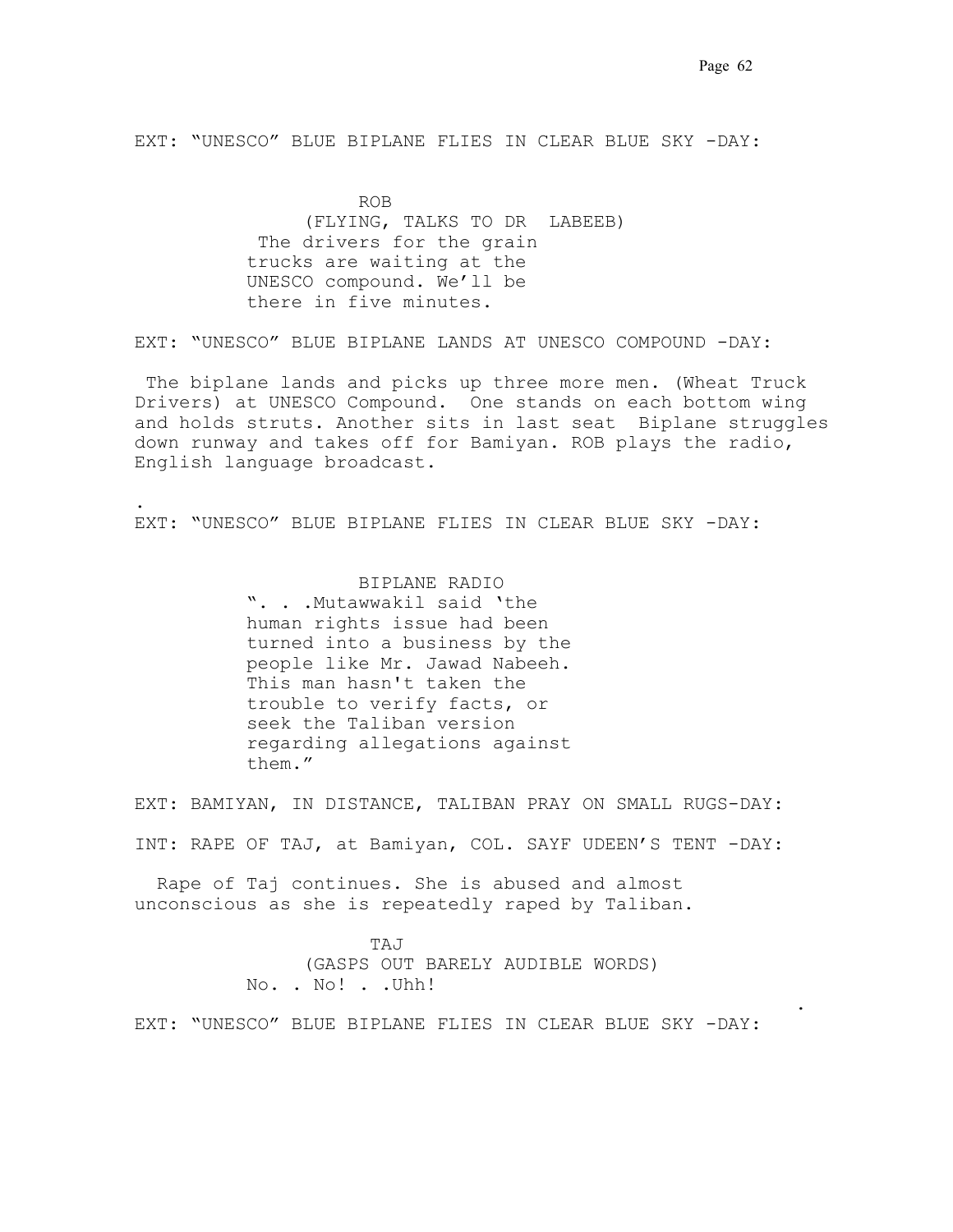BIPLANE RADIO Mutawwakil claimed "Mr.. Jawad Nabeeh lacks experience to write about human rights issues and has published exaggerations against the Taliban, created by their opponents."

INT: RAPE OF TAJ, at Bamiyan, COL. SAYF UDEEN'S TENT -DAY:

 Rape of Taj continues. She screams out as she is repeatedly gang-raped by a succession of COL. SAYF UDEEN's paying "Officers."

> TALIBAN "OFFICER". (GRABS TAJ AND BENDS HER OVER THE TABLE & COMMENCES TO RAPE AND BEAT HER)

.TAJ. (SCREAMS OUT) Stop. . Stop! . Stop!!.Uhh!

EXT: "UNESCO" BLUE BIPLANE FLIES IN CLEAR BLUE SKY -DAY:

BIPLANE RADIO Mulla Mutawwakil has asked: "Where is the proof that Taliban have abducted women or forced them into prostitution? Mr. Jawad Nabeeh has made irresponsible statements and the UN has lost credibility by publicizing such groundless reports."

INT: RAPE OF TAJ, at Bamiyan, COL. SAYF UDEEN'S TENT -DAY:

The rape of Taj continues.

.TAJ. (SCREAMS OUT. STRUGGLES) No!. Wait!. Please stop! . Stop!!.Uhh!

Taj struggles to fend off her attacker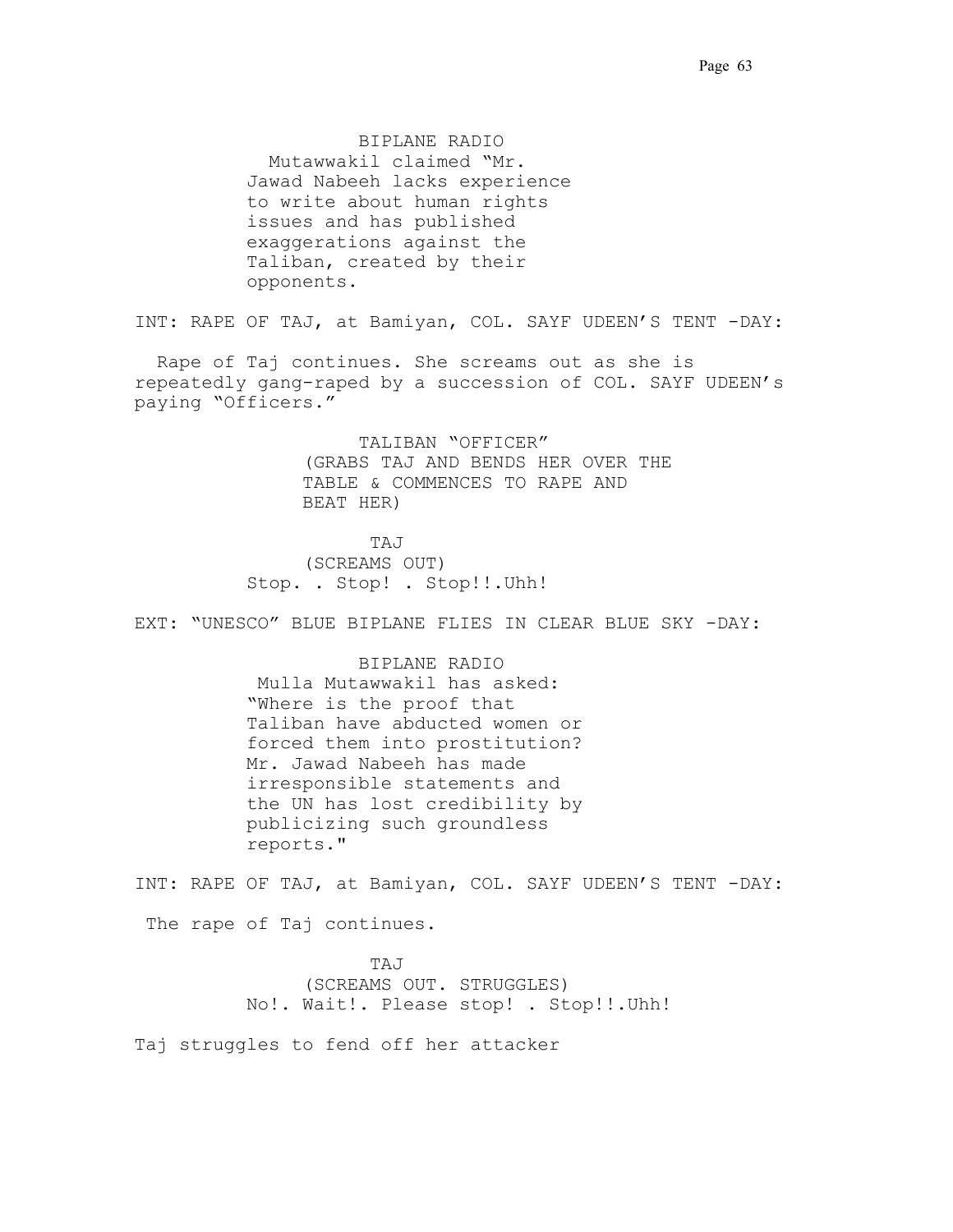TAJ. (STRUGGLES) No!. Wait!. Please stop! . Stop!!. Oh God! Kill me! Kill me!

TALIBAN "OFFICER". (FORCES HER OVER TABLE, RAPES, BEATS HER & SHOUTS ANGRILY) You wish Al Queda death? Whore! I peel-off all your skin and death takes many days.

Taliban draws knife from sheath, grabs Taj by her hair, and throws her to ground. He moves his knife down toward her stomach.

> TALIBAN "OFFICER". (Knife tip cuts slowly on Taj's stomach) Al Queda death is no skin! No skin! I will peel you.

.

Taliban drags Taj from tent past line of Taliban men. They follow.

> TALIBAN "OFFICER". (Drags Taj, viciously. Laughs) I skin you. No skin! No skin!

EXT: BAMIYAN, IN DISTANCE, TALIBAN PRAY ON SMALL RUGS-DAY: EXT: RAPE OF TAJ, at Bamiyan, COL. SAYF UDEEN'S TENT -DAY:

 The Taliban soldiers help drag the struggling Taj to the rock outcrop: Fly covered bodies. A severed hand and foot are on the ground. The fly covered skinned man is still alive and writhes in agony. He makes inhuman noises and touches his skin hide, in the dust, and reaches toward the Taj and Taliban.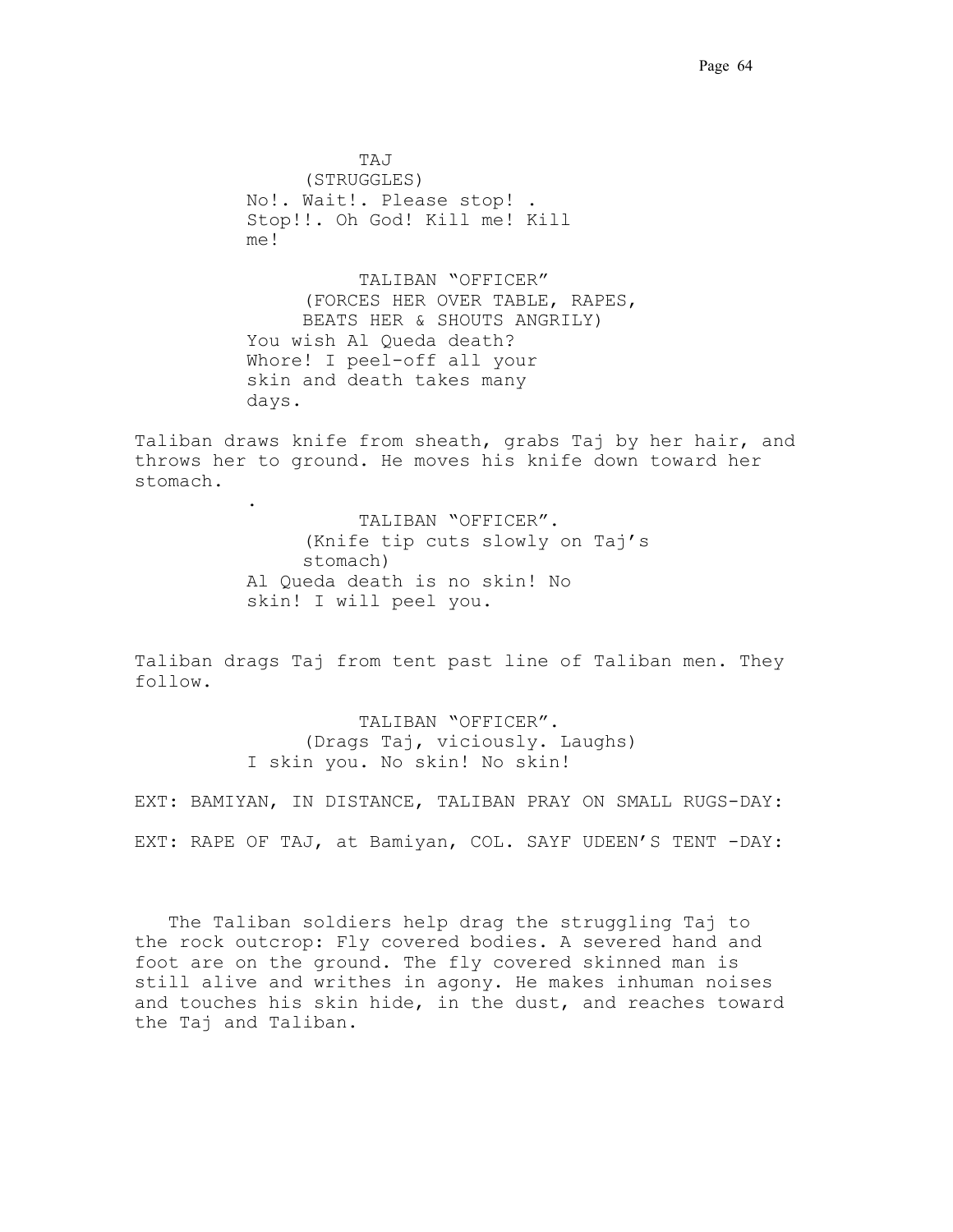SKINNED MAN: (Reaches in horrific agony) Eeeii, uhhh. . . Allah! Allah!

 TAJ. (IN Horror) .Kill me! Kill me! . TALIBAN (Chant in Afghani & broken English) Skin the Whore! Skin the whore!

EXT: BAMIYAN, DISTANCE, TALIBAN STAND BY SMALL RUGS-DAY: The praying TALIBAN notice TAJ screaming and stand to watch EXT: "UNESCO" BLUE BIPLANE FLIES IN CLEAR BLUE SKY -DAY:

> RADIO ANNOUNCER, BIPLANE RADIO Mr. Jawad Nabeeh, is the Former government minister of Bangladesh. He published his refugee investigation after surveying camps in Pakistan and Afghanistan last year.

EXT: THE TALIBAN HOLD TAJ DOWN NEAR SKINNED MAN - DAY:

She looks at them in silence. The skinned man reaches toward Taj. The Taliban savagely kick him many times.

> TALIBAN "OFFICER". (Poises knife to cut Taj, and sneers with satisfaction) Uuhhmmmmmm

EXT: IN DISTANCE, WARLORD ABDUL-WADOOD RUNS TO TAJ -DAY: He is shouting. The Taliban hesitate and look at him. The skinned man gasps.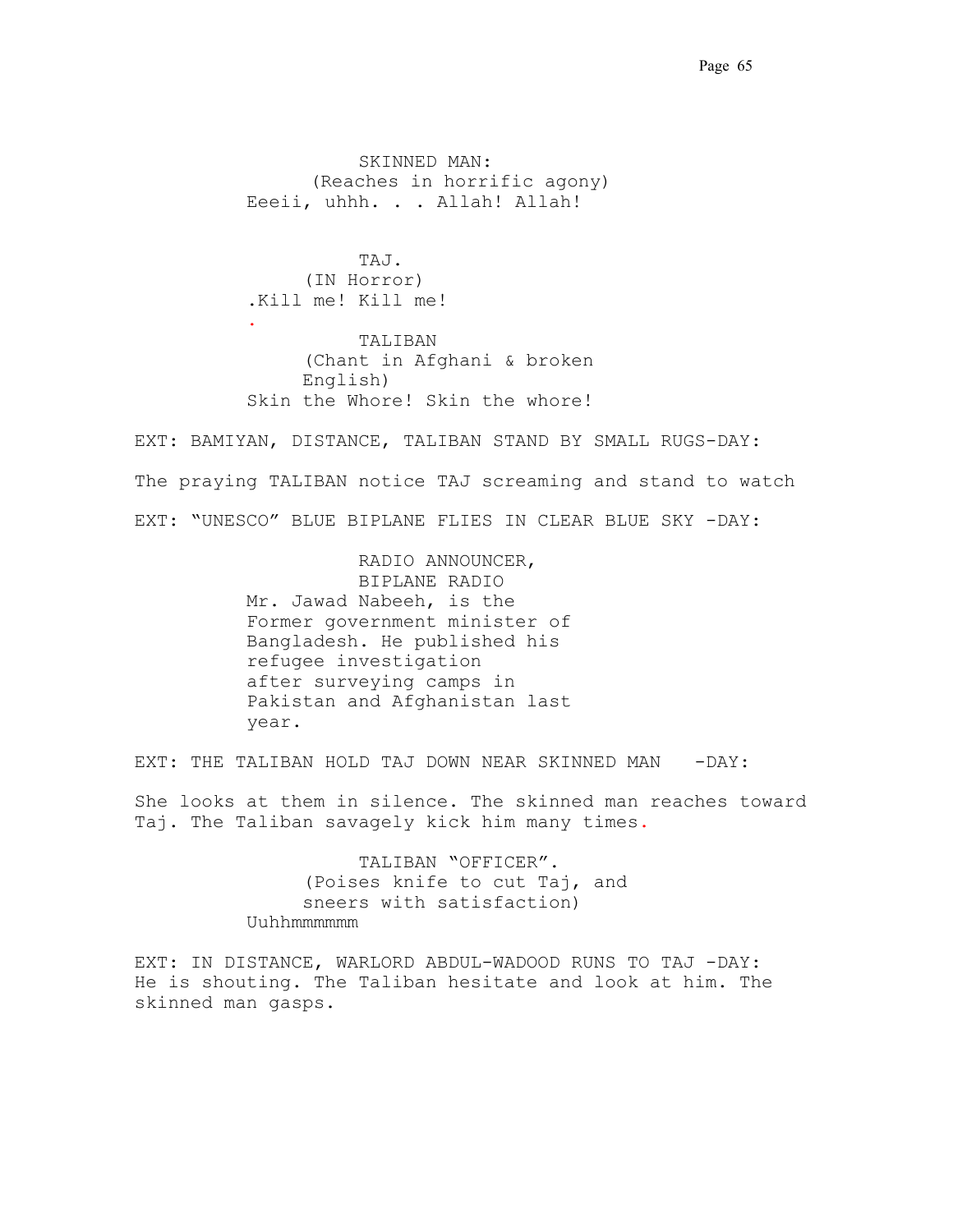ABDUL-WADOOD (Shouts angrily at Taliban holding Taj) Stop! She is for ransom!.

EXT: "UNESCO" BLUE BIPLANE FLIES IN CLEAR BLUE SKY -DAY:

BIPLANE RADIO Mr. Nabeeh's report will be presented to the UN Commission on Human Rights on March twenty. Nabeeh's investigation reveals Taliban human rights abuses have denied women education, health, and employment. Thereby, making them prisoners of the Taliban government of Afghanistan.

EXT: BAMIYAN, "VINCENT" BIPLANE, LANDING - DAY: There are explosions on the surfaces of the Great Buddhas as the Taliban occasionally shoot them with artillery.

 ROB. . . (Lands biplane) I don't see TAJ.

EXT: WARLORD ABDUL-WADOOD & SAYF UDEEN AWAIT MONEY –DAY:

ROB taxis biplane nearby and stops.

. ROB. . . ABDUL-WADOOD! I have the money and am most anxious to know where is TAJ Parzuli?

> ABDUL-WADOOD (LOOKS ANGRILY AT COL.SAYF UDEEN) Mr. Blake, your friend, TAJ, is in the tent. (POINTS TO

COL.SAYF UDEEN'S TENT WHERE TAJ EMERGES ESCORTED BY TALIBAN). She has been abused without my knowledge. You may remove one hundred thousand to pay for her suffering with my deepest apologies.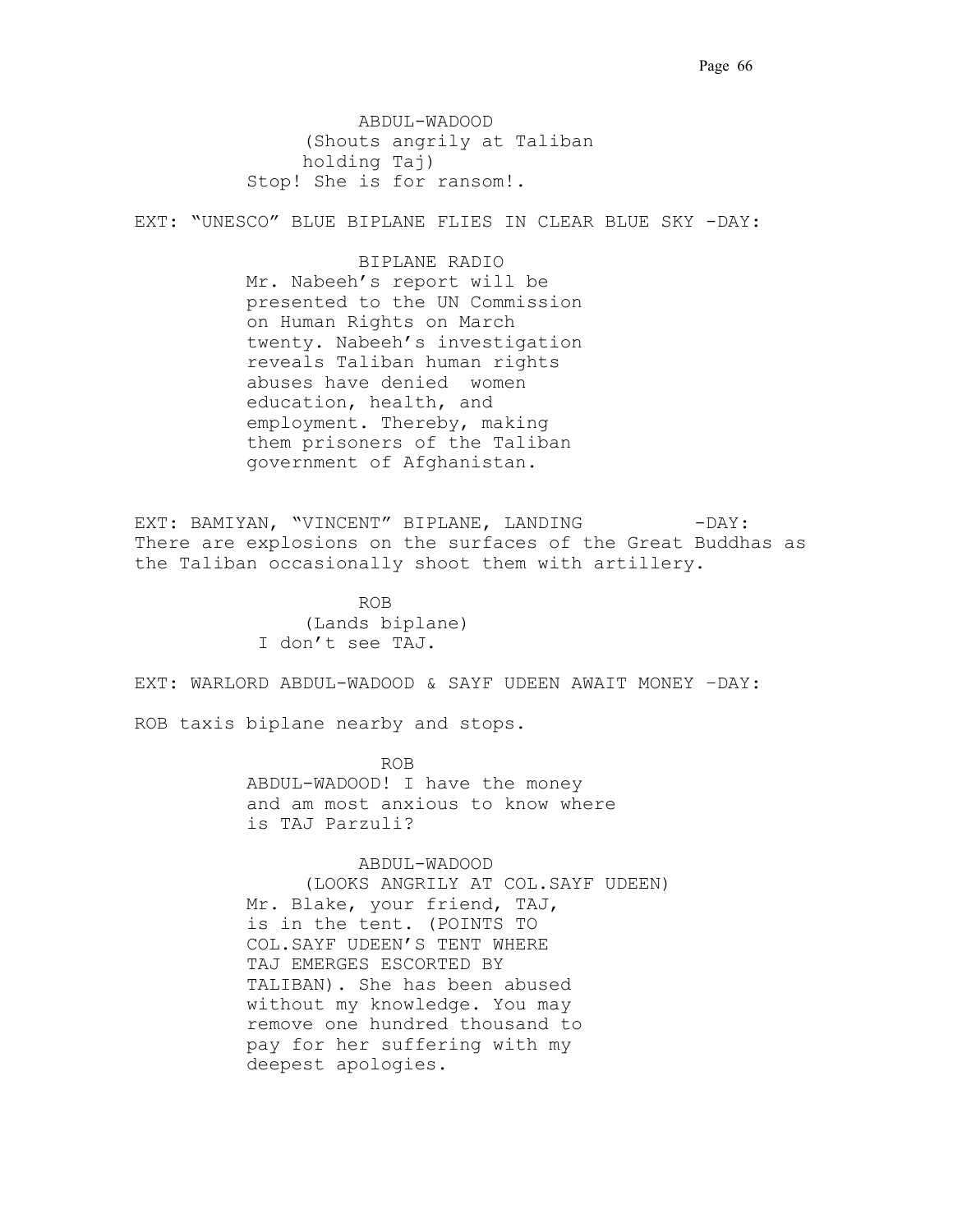ROB. . . (Immediately opens suitcase, counts \$100K, and hands \$400K over to ABDUL-WADOOD) Here is four hundred thousand, General WADOOD.

General WADOOD orders a Taliban to bring TAJ. While they await arrival of TAJ, General WADOOD takes the suitcase with the money and puts the keys for the wheat trucks into ROB's hands..

> ABDUL-WADOOD (LOOKS AT ROB) Take the wheat trucks and your woman. You have ransomed them. The Great Buddhas cannot be rescued. .

EXT: Taliban walk from COL. SAYF UDEEN'S tent DAY:

 The Taliban walk from COL. SAYF UDEEN'S tent, holding TAJ's forearm as she walks unsteadily. Obviously, she is distraught. She sees ROB and DR. LABEEB and tries to smile, but cries instead. Her face is bruised.

 Both ROB and LABEEB run to TAJ. They sense that she has been raped.(Continuous)

ROB: gently touches her bruised face, and wipes small stomach cut, then assists her toward the biplane.

> ROB: Ohhh TAJ! They mistreated you. You cannot fly in this condition!

. . . . . . . . . . . . . . . . . .

 TAJ: (STOPS AND INTERRUPTS) The Taliban have skinned a man. We must stop his suffering!

EXT: Taj grabs LABEEB & ROB & leads toward rock pile DAY:

 (Continuous)In the distance is a small village in front of the Buddhas. A small boy runs shouting toward a woman and small girl gathering firewood. The woman puts down her bundle and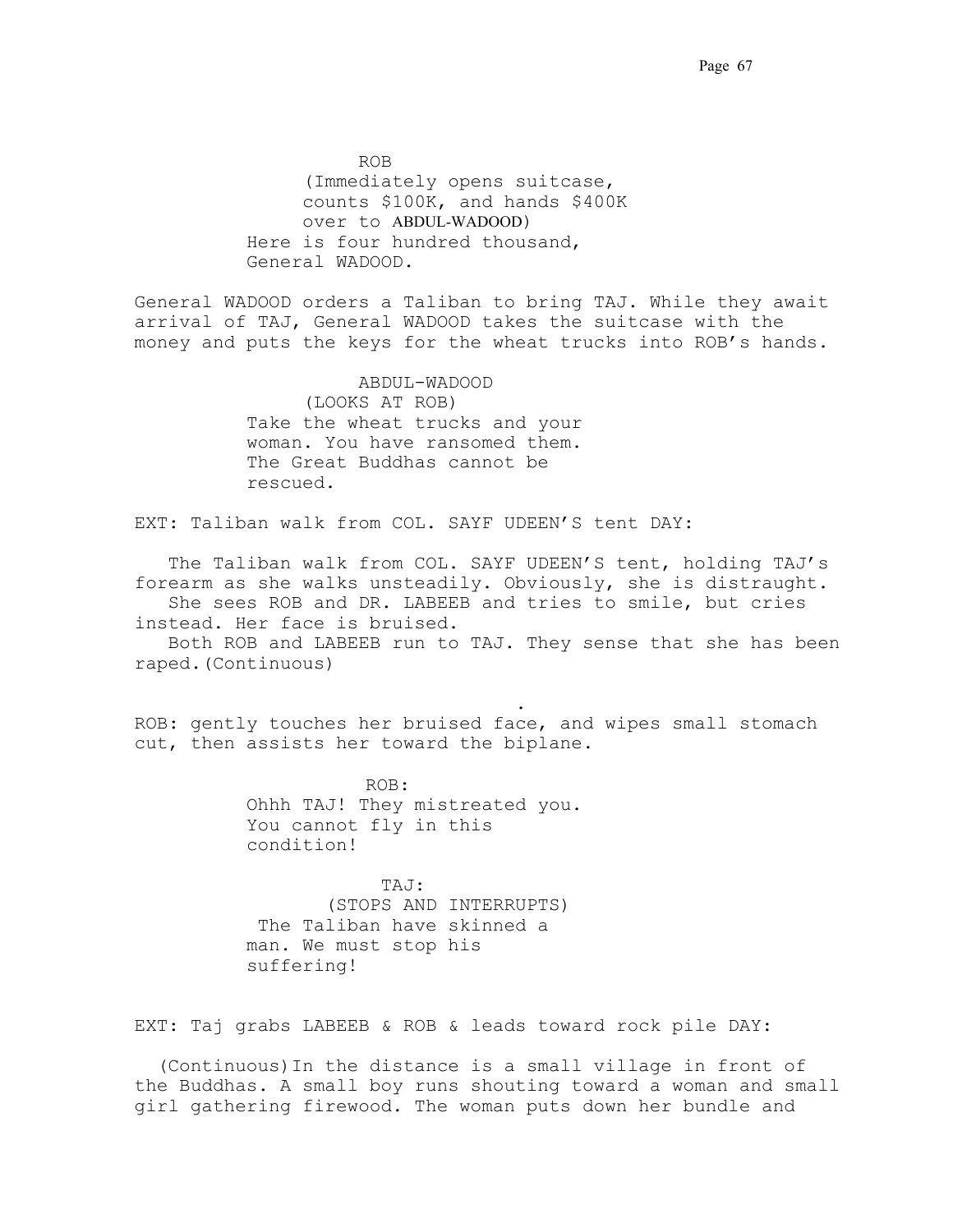hurries toward the area where the Taliban are gathered near the tent and the skinned man. As she comes nearer, she stops and hesitates with her small children. They stare at the skinned man.

 The Taliban are also looking. They all look at the horribly pathetic sight of the skinned man.

EXT: Tears run down the skinned man's face. He sobs DAY:

 (Continuous)The skinned man reaches his hand toward the woman and small boy.

## SKINNED MAN: Ohhh Allah! Allah! Allah!

 The small boy grabs the woman's arm and points to the skinned man while shouting in a sob-choked voice. The woman suddenly shreiks in recognition that the skinned man is her husband. She screams accusingly at the Taliban while the children also scream and cry.

 The skinned man turns his head and looks at them as his family screams in sobs and runs toward him. He hoarsely speaks to them and holds his hand toward them. Tears run down his face.

 Before anyone can react, LABEEB shouts and gestures at Rob to intercept the woman and children. At the same time, Dr. LABEEB grabs ROB'S pistol from its holster and runs toward to the moaning skinned man.

 Rob intercepts the screaming wife and children of the skinned man. Taj grabs the small children and hugs them to her as she prevents them from watching their father suffer. Rob embraces the wife and turns her away from watching Dr. Labeeb. The Taliban look on. Labeeb is trembling violently as he tries to aim and then shoots, but misses the skinned man. Labeeb kneels to get closer and says something softly to the skinned man that none can hear.

 The skinned man reaches up and holds Labeeb's hand steady to assist while guiding the muzzle of the pistol to his forehead and with the skinned man's trembling thumb on the trigger. As the muzzle points at the skinned man's head, he shoots himself in the forehead and is knocked back by the blast, dead.

 Labeeb stands, walks back to ROB, and puts the pistol back in ROB'S holster. Dr. LABEEB is badly trembling and speechless for a short time as he looks into TAJ's battered face.

The wife of the skinned man breaks free of ROB's arms, screams, runs to the dead skinned man, falls to her knees and embraces him.

 The wife screams and kisses her dead husband. The children run to their mother & dead father while they sob and wail.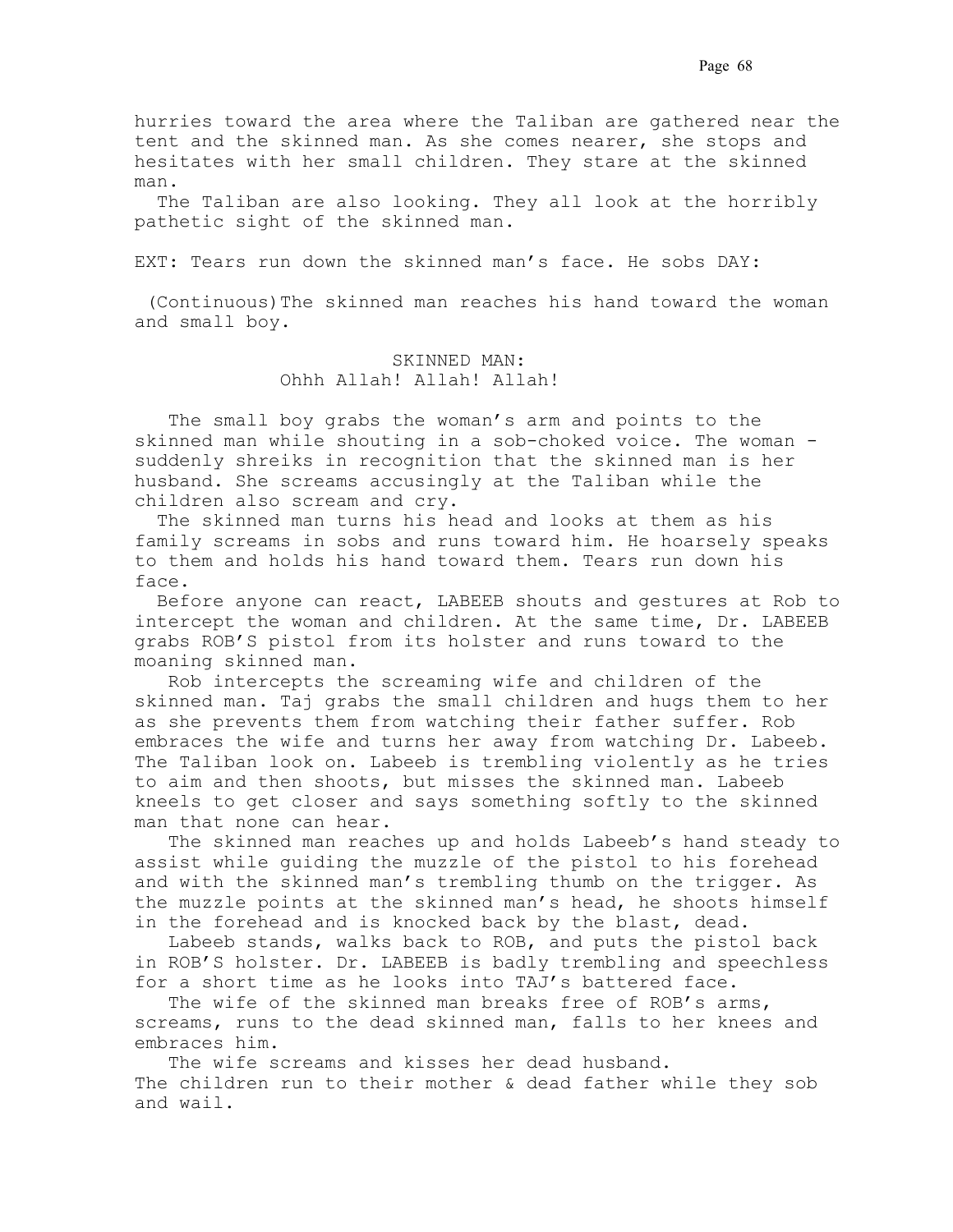EXT: WIFE OF THE SKINNED MAN KNEELS NEXT TO HIM –DAY:

 WIFE OF THE SKINNED MAN: (Bloody and trembling screams at the Taliban) Assassins! Assassins!

 SON OF THE SKINNED MAN: (shouting) Why did you hurt my father?

 Daughter OF THE SKINNED MAN. (CRYS & POINTS ACCUSINGLY AT TALIBAN) My Papa, My Papa, My Papa . . . . . . . . . . . . WIFE OF THE SKINNED MAN. (trembling, sobs at the sky) Allah! Allah! (Sobs)

The wife screams and kisses her dead husband

EXT: BUDDHAS, DISTANCE, TALIBAN HOLD PRAYER RUGS & LOOK ON-Day:

 Taliban do nothing. Some Taliban turn away as if realizing their crime, they cannot look at what they have done.

 Taj puts her arm up around LABEEB'S trembling shoulder and holds as if trying to comfort him. She looks at ROB. Labeeb turns away, sobs and chokes. Tears run down his cheeks. Tears run down Taj's cheeks. Robs eyes fill with tears as he looks at the tragic sight of the skinned man and his family.

> TAJ . (Tears and trembling) I can fly the biplane back to Kabul, myself. If you and LABEEB do not drive the wheat trucks to KABUL, people will die of starvation.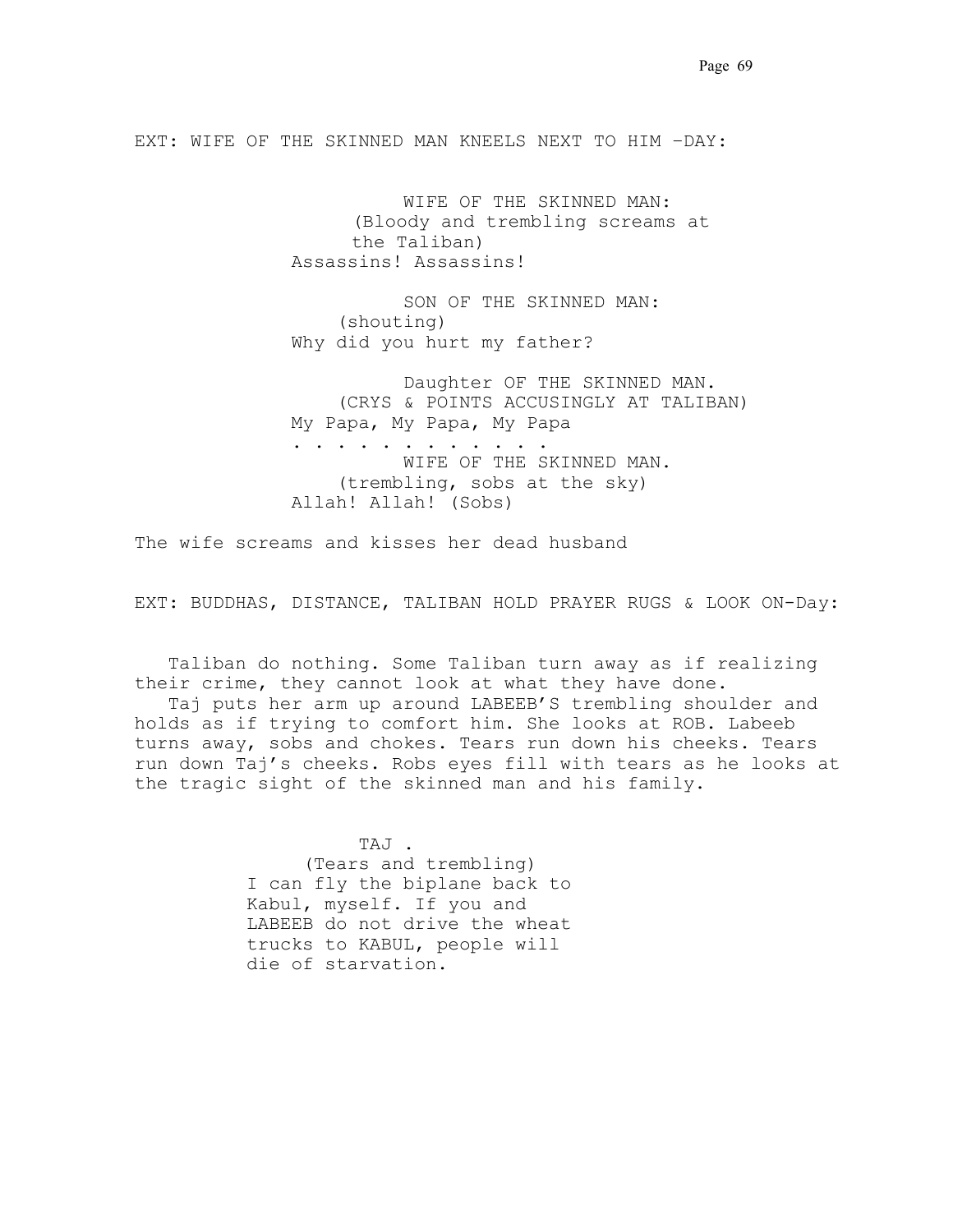**ROB.** ROB. (softly) TAJ, I am worried that . . .

## . TAJ. . .

(INTERRUPTS) .ROB, if you want me to feel better, you will allow me to fly back to Kabul, by myself. And, you and LABEEB will drive the wheat trucks. Otherwise, I shall become ill. (smiles in tears, briefly)

Dr. LABEEB looks into TAJ's battered face and is shaken by what he sees. He reaches into the biplane and takes out his Doctor's  $bag.$ 

> .DR. LABEEB. (Checks TAJ's blood pressure) .TAJ, your blood pressure is not normal. You have suffered a terrible assault. I can see the signs.

 $TAJ$ 

(Pushes LABEEB) LABEEB! I know that I am well enough to fly! Thank you both for your concern. Please, I prefer not to discuss my condition further. I shall fly the plane if you and ROB will drive the wheat trucks to KABUL!

The volunteer wheat truck drivers stand by. ROB passes the truck keys out to the volunteer Afghani drivers and to LABEEB. Both he and LABEEB assist TAJ to climb into the Biplane.

> DR LABEEB (On Biplane footstep) .TAJ, promise me you will see Doctor NASIHA immediately when you arrive in Kabul.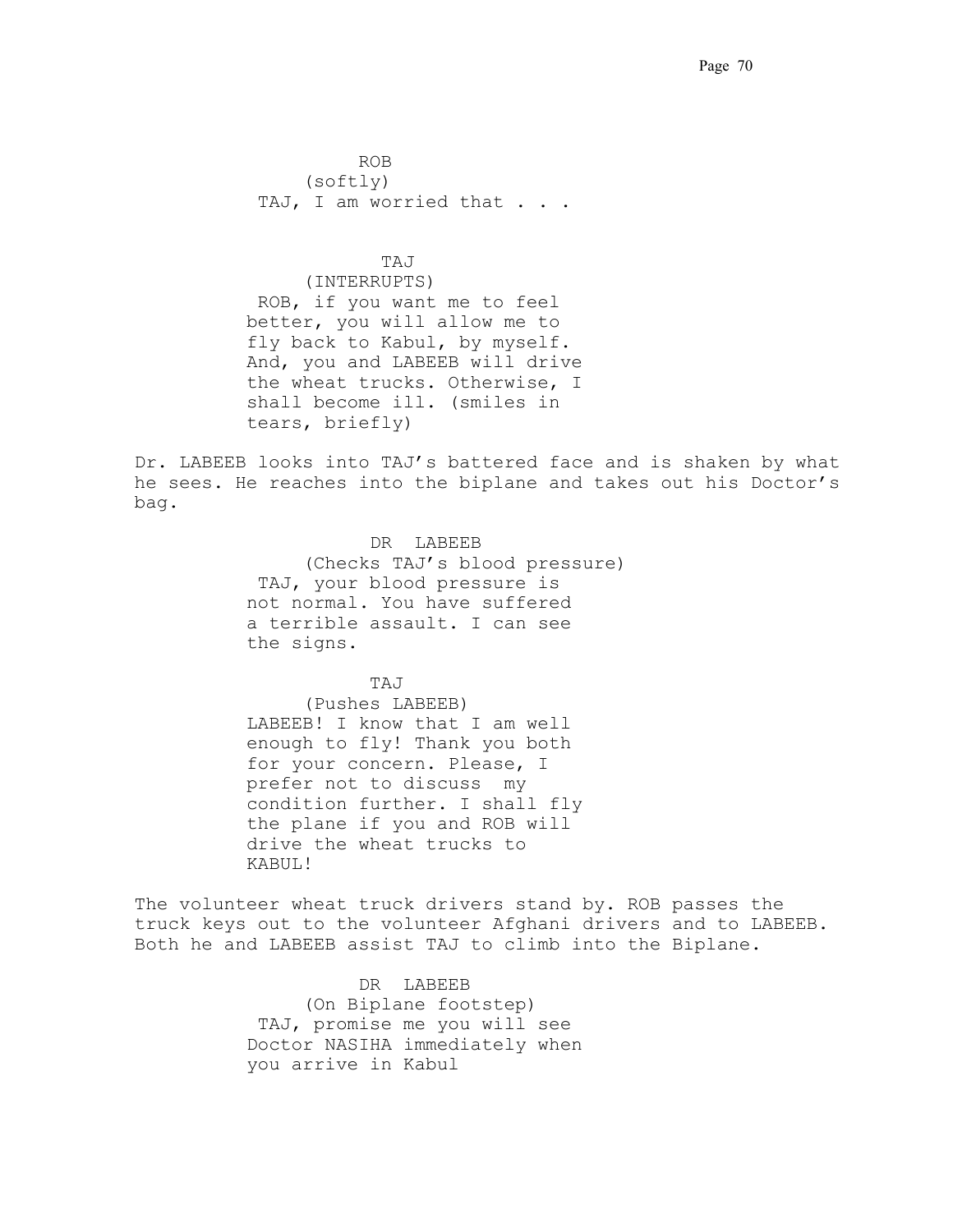. . . . . . . . TAJ. (Reaches and squeezes LABEEB'S hand) .I promise and thank you for your consideration, LABEEB.

## **ROB.** ROB.

(ON BIPLANE FOOTSTEP) .TAJ, You will be in Kabul within the hour. Please get medical attention. General WADOOD paid you a hundred thousand because his men attacked you. Your money is under your front seat.

TAJ (REACHES UNDER FRONT SEAT, PULLS OUT SUITCASE & OPENS IT IT IS STUFFED WITH \$100K) Well, at least General WADOOD appears to think that I am not a "cheap" whore.

#### ROB.

(Smiles & steps down) TAJ, you still have your sense of humor! We'll have the wheat in Kabul, tomorrow.

TAJ starts the biplane motor and taxis biplane..

EXT: TALIBAN WATCH TAJ TAKE OFF IN BIPLANE  $-$  DAY:

 The Taliban watch in envy. She revs the motor and moves down the runway, then takes off. The Taliban stare enviously.

EXT: ROB, LABEEB, WHEAT DRIVERS ENTER WHEAT TRUCKS - DAY:

 ROB and LABEEB with the wheat-truck-driver-volunteers enter the wheat trucks and drive toward the mountain pass leading to Kabul..

EXT: BIPLANE FLOWN BY TAJ, ALONE, CLEAR BLUE SKY -- DAY: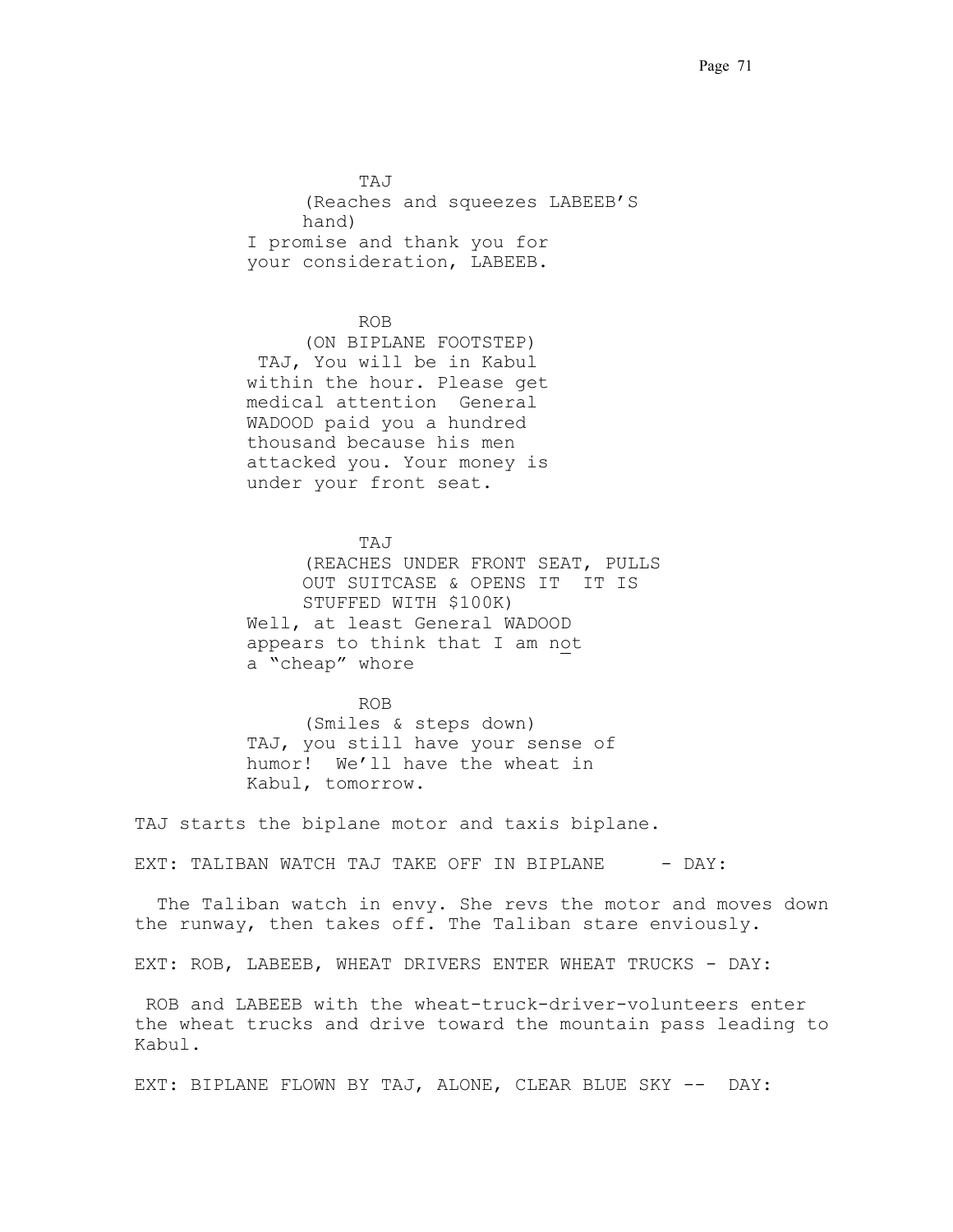TAJ, by herself, listens to music while she flies the biplane back to UNESCO Compound in Kabul to await ROB's arrival with the wheat trucks. She lands at UNESCO. ROB communicates with TAJ by radio from the trucks to the biplane radio.

ROB (DRIVING TRUCK) We are just now entering the Hindu Kush mountains which you flew in an hour. It'll take us two days to drive it.

EXT: KABUL, UNESCO COMPOUND, TAJ ON BIPLANE RADIO - DAY:

 TAJ. (HOLDING RADIO MIKE) I miss you already. So, Please drive safely.

 ROB I promise to drive safely if you promise to get medical attention for your injuries, as soon as possible.

. . . . . TAJ (HOLDING MICROPHONE) .I plan to visit the doctor within the hour.

The radio begins to crackle with static and both TAJ and ROB hear static.

> .ROB. TAJ, too much static.Can't hear you! TAJ, I will call later!

ROB hangs up radio mike.

EXT: KABUL, UNESCO COMPOUND, TAJ HANGS-UP RADIO - DAY:

EXT: AFGHAN MOUNTAIN RD., TALIBAN LAY IN AMBUSH - DAY:

 ROB, LABEEB & the starving Afghanis drive trucks toward UNESCO in Kabul. They are attacked in the mountains by other Warlord TALIBAN; and, two of the food trucks are damaged -

 ROB's and a second truck, whose driver is killed. Dr. LABEEB escapes in his truck. The other remaining drivers in the wheat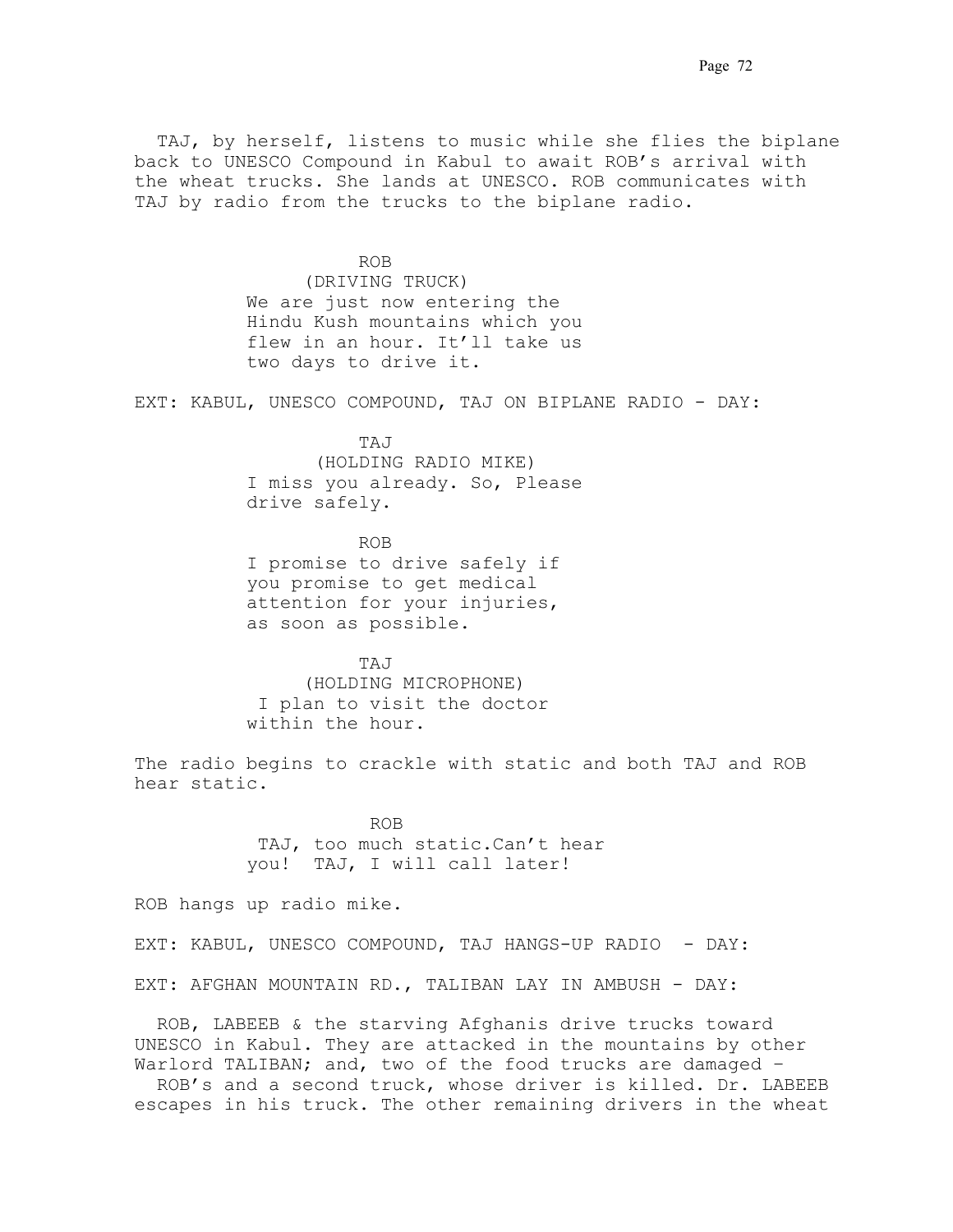convoy escape and follow Dr. Labeeb. They all drive on to KABUL. ROB runs from his bullet riddled truck & is on foot, alone, in hostile TALIBAN territory.

EXT: KABUL, UNESCO COMPOUND, WHEAT CONVOY ARRIVES - DAY:

Wheat convoy drives into UNESCO compound. DR. LABEEB parks truck. TAJ runs out of bakery looking for ROB. She asks LABEEB for ROB. He explains. She cries.

## .LABEEB.

(GENTLY)

We were ambushed by TALIBAN in the mountains ROB's truck and Rafee's truck were damaged and they had to abandon their trucks and run into the desert to escape. We could not stop for them. I can only suggest that we look for them with the biplane.

 .TAJ. (IN TEARS WALKING TO BIPLANE) Are you coming to look with me?

> DR. LABEEB. (Grabs water containers) Let's go look! I will show you where we were ambushed.

EXT: UNESCO COMPOUND, TAJ & LABEEB IN BIPLANE – LATE NOON:

TAJ and LABEEB take off in the biplane and fly over the road, retracing the wheat convoy route back toward HINDU KUSH mountains. They locate the wrecked trucks in the area of the ambush and use binoculars to observe TALIBAN, far below, unloading wheat from the two damaged trucks. TAJ circles for a very long time as light fades from the sky. No ROB to be seen. TAJ continues to fly as it becomes dark.

EXT: - ROB SITS IN TRACKLESS WASTELAND & LOOKS UP -NIGHT:

.

 ROB is sitting on a rock outcrop looking at the sky. He can see the biplane's running lights and silhouette. .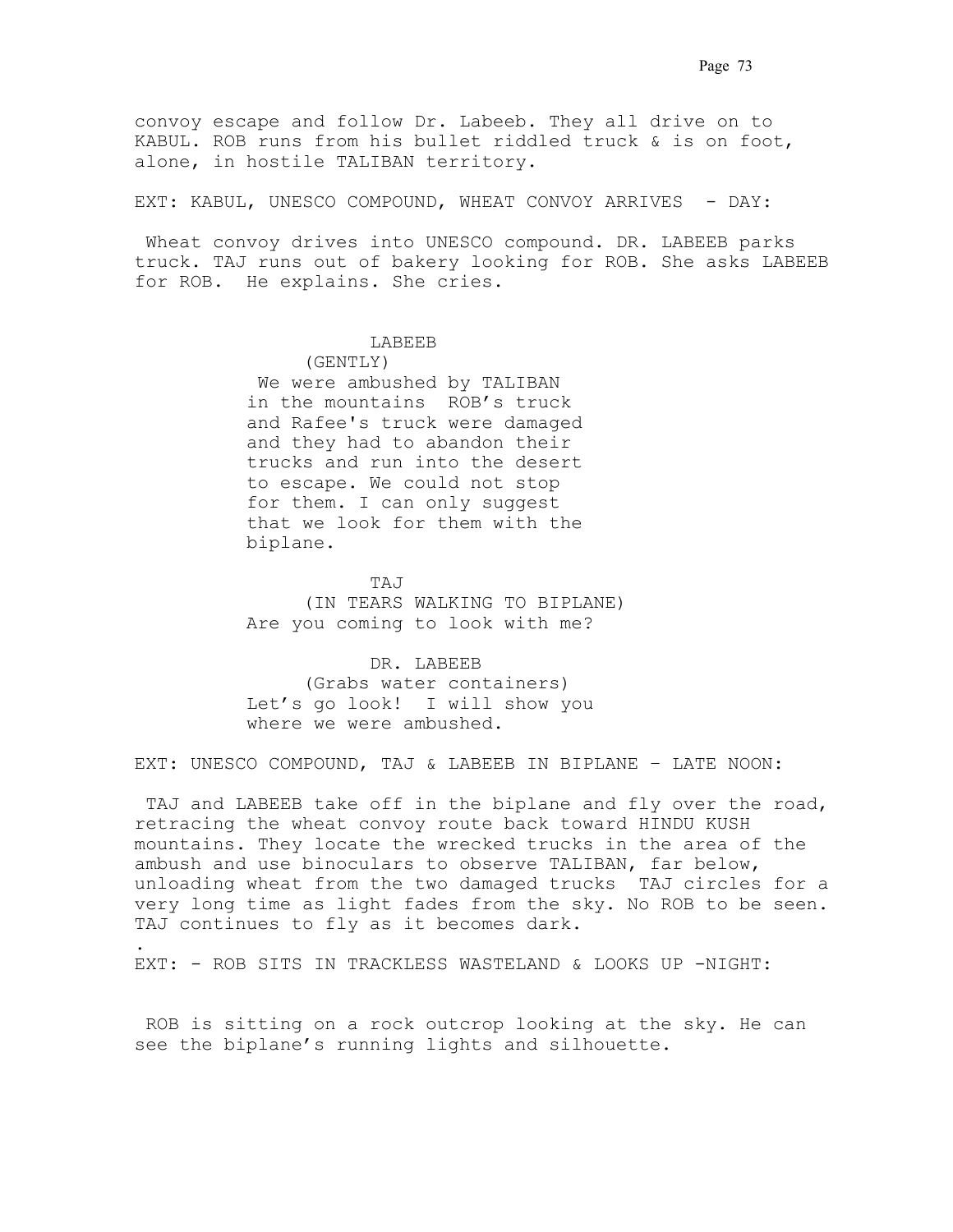Page 74

ROB. ROB. (SMILES LOOKING UP) .My beautiful TAJ. Come back tomorrow. You will find me.

EXT: TAJ FLIES BIPLANE, DR. LABEEB IS PASSENGER NIGHT:

 DR. LABEEB (LOOKS AT FUEL GAUGE) .TAJ, we are low on fuel and even if we see a light, we cannot land out here in the dark. I must get back to the hospital..

TAJ turns the plane toward KABUL and the UNESCO compound. EXT: TAJ FLIES BIPLANE & LANDS AT UNESCO COMPOUND -NIGHT: DR. LABEEB assists TAJ from biplane.

> DR. LABEEB (COMPASSIONATELY) TAJ, we can start at sunrise and find him, tomorrow. I will be here at six in the morning unless I must be at the hospital.

TAJ hugs DR LABEEB and kisses his cheek

 . TAJ . LABEEB, I know you have patients who need you at the hospital. I now have my sister to help me.

EXT: TRACKLESS WASTELAND OF AFGHANISTAN -- DAY - MORNING:

 ROB, wanders in the trackless wasteland of Afghanistan looking for food and water. The sun glares..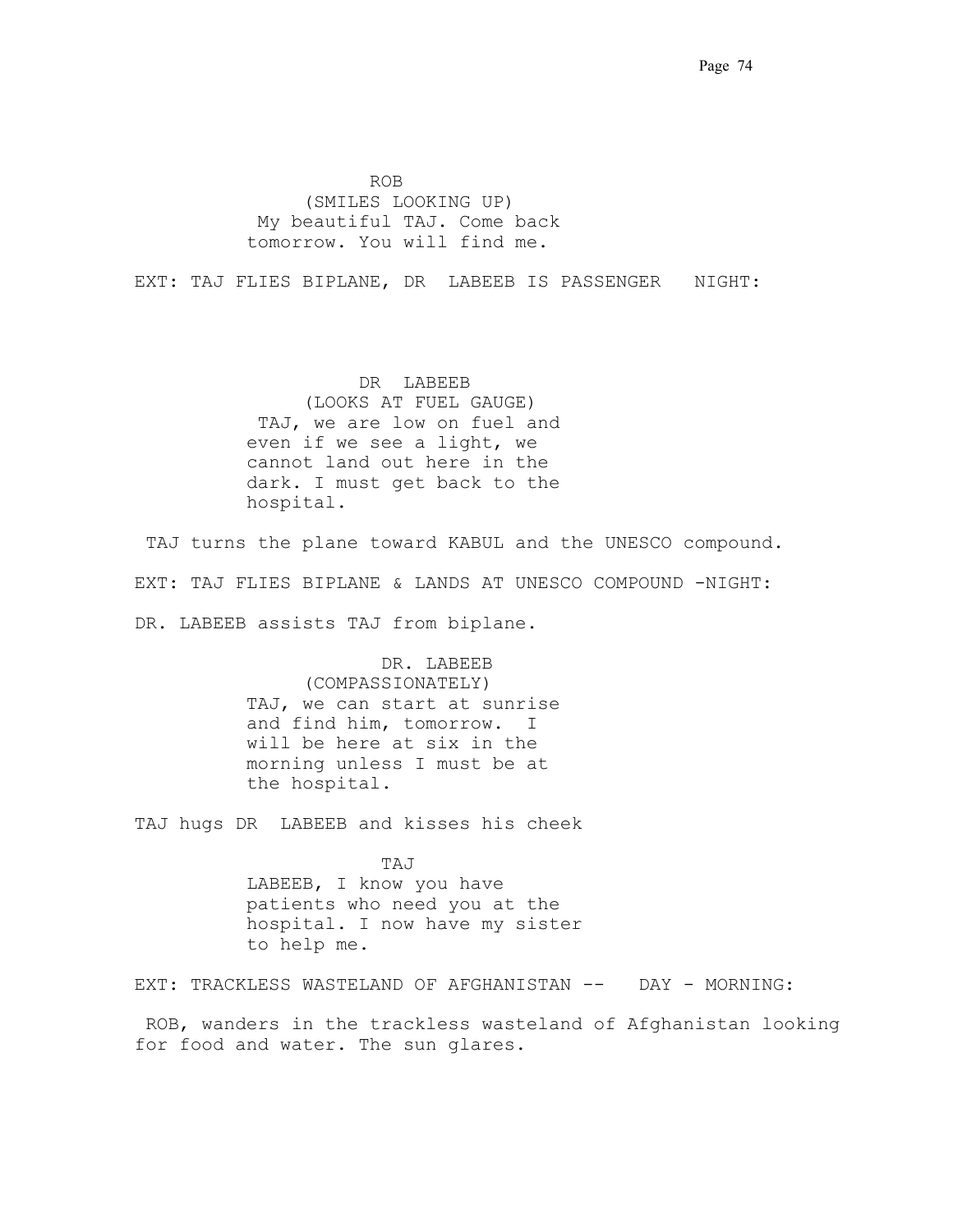ROB. . (STAGGERING ON A VAST OPEN EXPANSE, TALKING TO SELF) Oh, TAJ. I know you can find me..

EXT: TAJ REFUELS BIPLANE AT UNESCO COMPOUND -MORNING:

TAJ, with SAFIYA refuels biplane, loads supplies.

 . TAJ . (LOVINGLY) SAFIYA, You have two children who need you here and not in this airplane. You can help by taking my place in the bakery. I can look for ROB myself.

EXT: TAJ FLIES BIPLANE OVER TRACKLESS WASTELAND -MORNING:

 TAJ flys the biplane across the trackless wastes again and again looking for ROB. TAJ scans the ground with binoculars. She flies from morning to dark, but no luck. She cannot see ROB anywhere..

EXT: TALIBAN WATCH TAJ FLY BIPLANE OVER WASTELAND -MORNING:

 Nearby ROB's location, with binoculars, TALIBAN watch TAJ fly the biplane.

EXT: ROB SEES TALIBAN & HIDES IN TRACKLESS WASTELAND-MORNING

 TAJ. . (LOOKING THROUGH BINOCULARS) Oh, yes. I do love him very much.

EXT: ROB IN TRACKLESS WASTELAND  $---$  DAY:

 ROB, suffering from sun & thirst, staggers through the vast expanse of the arid Afghan plains looking for water. ROB walks, but does not see biplane.

EXT: TAJ FLIES BIPLANE OVER TRACKLESS WASTELAND-TWILIGHT: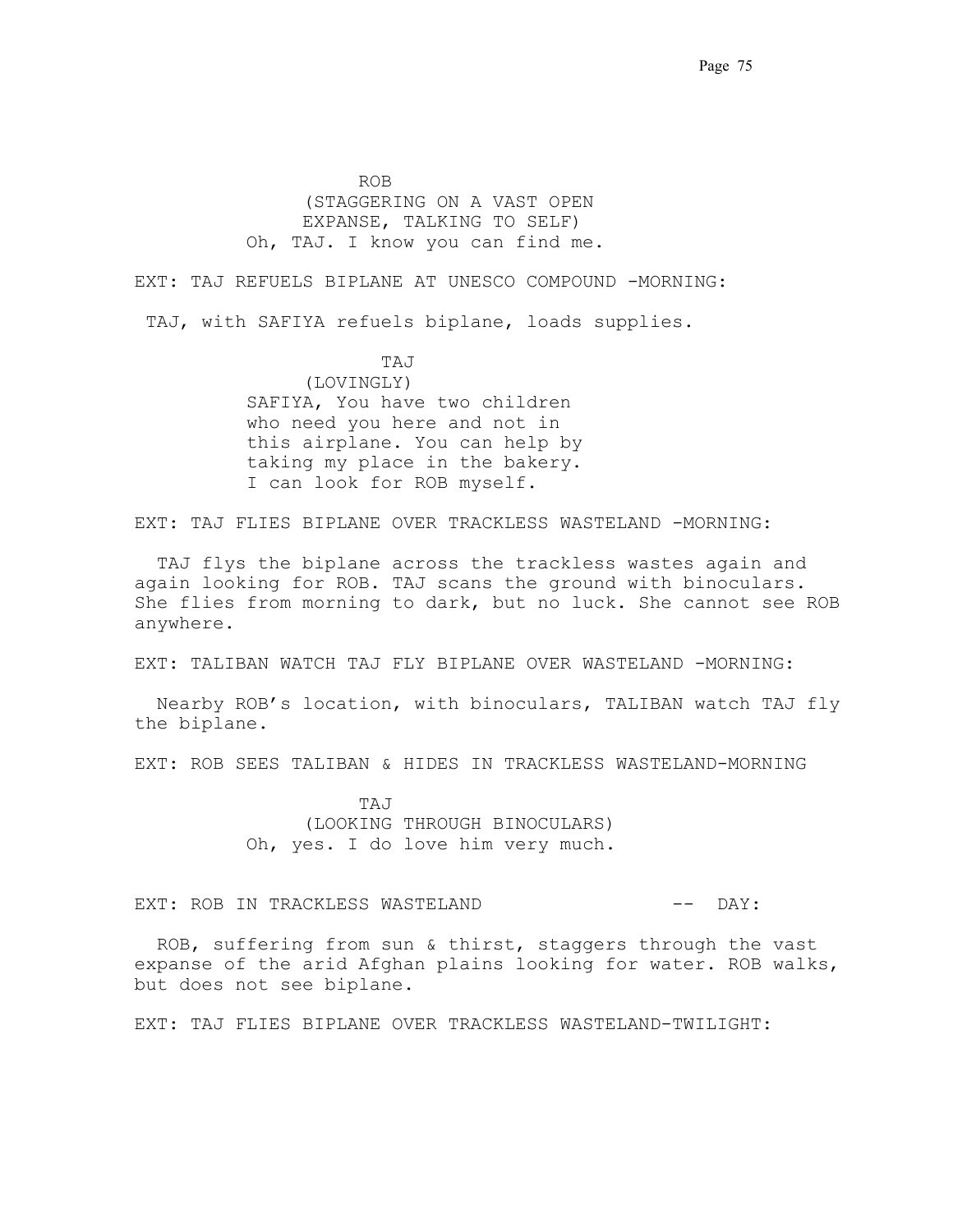ROB. . (walking on a vast open expanse, talking to self) Oh, TAJ. I know you can find me..

EXT: TAJ FLIES BIPLANE, SEES TALIBAN AT UNESCO - NIGHT:

 During landing, TAJ sees the Taliban loading a truck with her bakery workers. With wooden rod whips, the Taliban beat SAFIYA and the female workers, LATEEFA, SALMA, RAFA, TAROOB, who stumble as they climb into the truck. SAFIYA'S children scream as SAFIYA is hauled away by the Taliban.

### . SAFIYA.

(Crying from the whips) .TAJ! TAJ! The Taliban police have arrested us for working!

 SAFIYA is thrashed by Taliban.LATEEFA, SALMA, RAFA, are all crying. They cry-out to TAJ

EXT: TALIBAN AT UNESCO COMPOUND -  $NIGHT$ :

.

SAFIYA (Shouting) .Please, TAJ, take care of my children!

TAJ rushes from biplane to her friends and to SAFIYA, running alongside the truck, she grasps their hands as the Taliban drive them away.

 .TAJ . . (Nods her head in affirmative) . SAFIYA, I will find a lawyer for you. I will help.

INT: TAJ UNESCO COMPOUND BAKERY  $-NIGHT$ :

TAJ walks back to the quiet bakery, empty of people, sits at a table and bursts into tears for a moment. WIDAD appears from the tunnel at the back of the pantry room where she was hiding. TAJ looks up and sees WIDAD. They embrace in tears.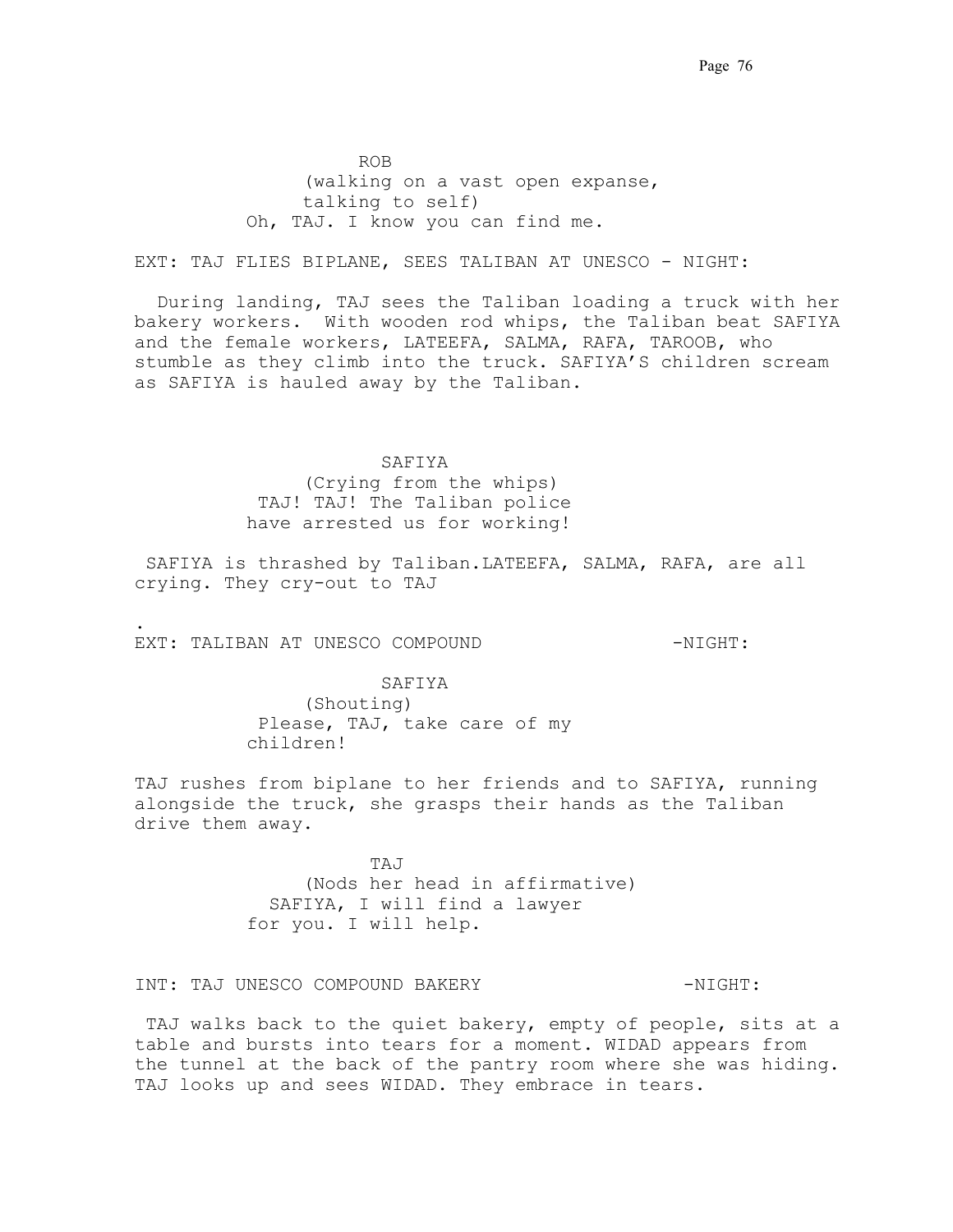TAJ . . (stops crying) WIDAD, go hide in the pantry until I return.

 TAJ wipes her own tears and walks to the UNESCO bread truck.. She enters and drives toward KABUL.

EXT: ROB WALKS IN TRACKLESS WASTELAND -- NIGHT:

 ROB, suffering from thirst, staggers through the vast expanse of the arid Afghan plains looking for water..

 ROB . . (CHECKS COMPASS-almost delirious) .TAJ, I am really thirsty!. When you find me, please have lots of water (Yells); I need a water! (Laughs deliriously). Beer. Ohh, a gallon of beer! (Shouts at sky) TAJ, bring beer! (Then, more quietly:) Cold beer would be nice.

EXT: KABUL. TAJ DRIVES UNESCO BREAD TRUCK -NIGHT:

TAJ drives to BAASIM's alley house and knocks on the door. An old lady (BAASIM'S mother) answers. TAJ has a brief word and is invited in.

INT: BAASIM'S HOME - A ONE ROOM HOVEL - NIGHT: . BAASIM enters room and TAJ explains she needs manpower for the bakery tonight.

 .TAJ . . The Taliban have arrested my sister, SAFIYA, and my workers, BAASIM. I need to hire your friends and yourself to work at the UNESCO bakery until I can free my workers..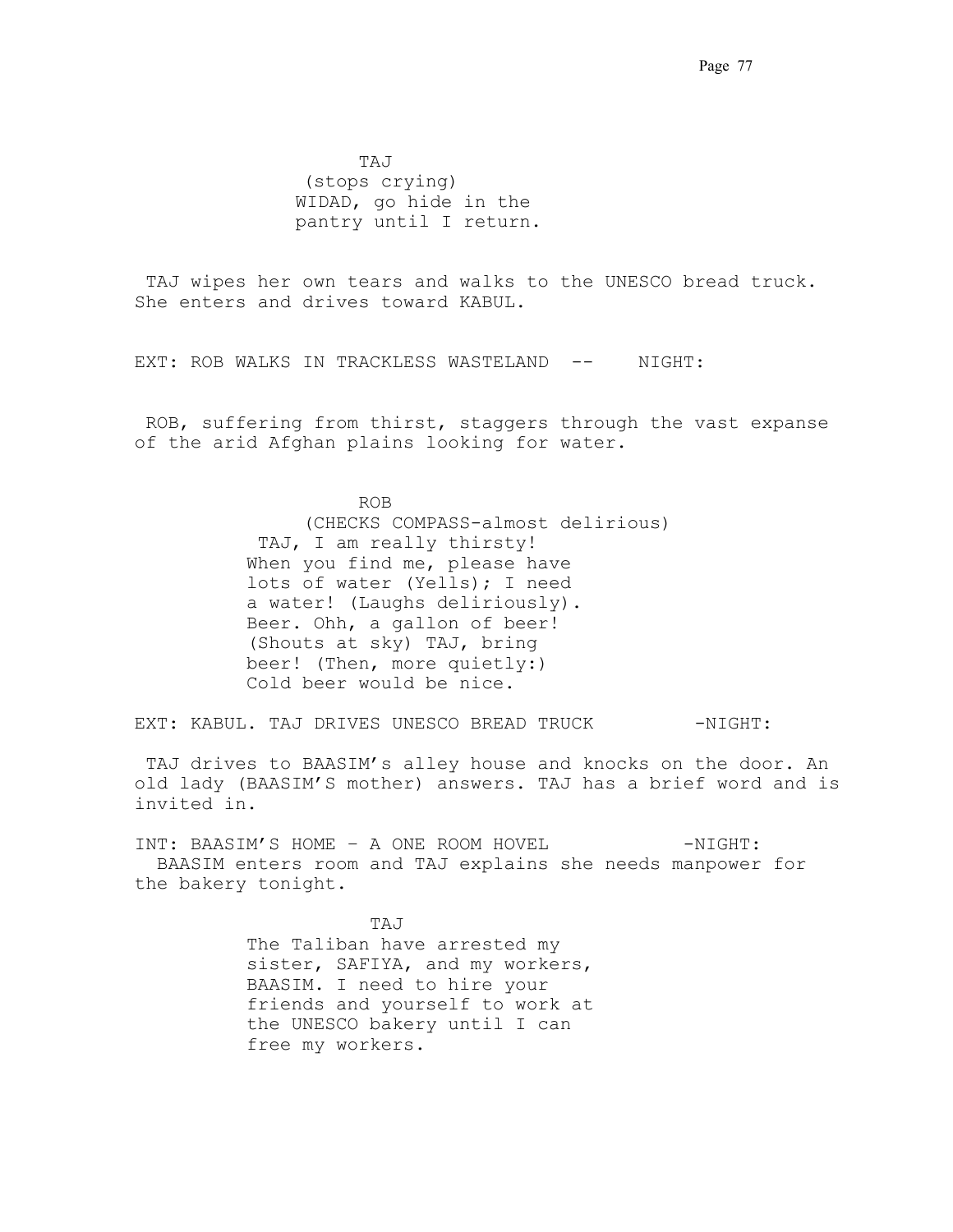. BAASIM . . TAJ, how much may I tell my friends they will be paid?

 .TAJ . . One dollar and five loaves of bread each day.

BAASIM is motivated – almost electrified.. He runs to put on his sandals and hurriedly explains to TAJ

> . BAASIM . . TAJ, I will have the workers here for you in one hour. (TAJ hugs him).

 .TAJ. . (TO BAASIM AS SHE LEAVES AND ENTERS UNESCO TRUCK) I will meet you here in one hour BAASIM.

INT: KABUL HOSPITAL, TAJ LOOKS FOR DR. LABEEB -- NIGHT:

DR LABEEB, walking out of a ward room, sees TAJ.

 .DR.. LABEEB. (SURPRISED) TAJ, what brings you here?

LABEEB gently takes TAJ's hand.

 .TAJ. (STRESSED VOICE) I need a lawyer to defend my sister, SAFIYA, and my UNESCO employees in court tomorrow. .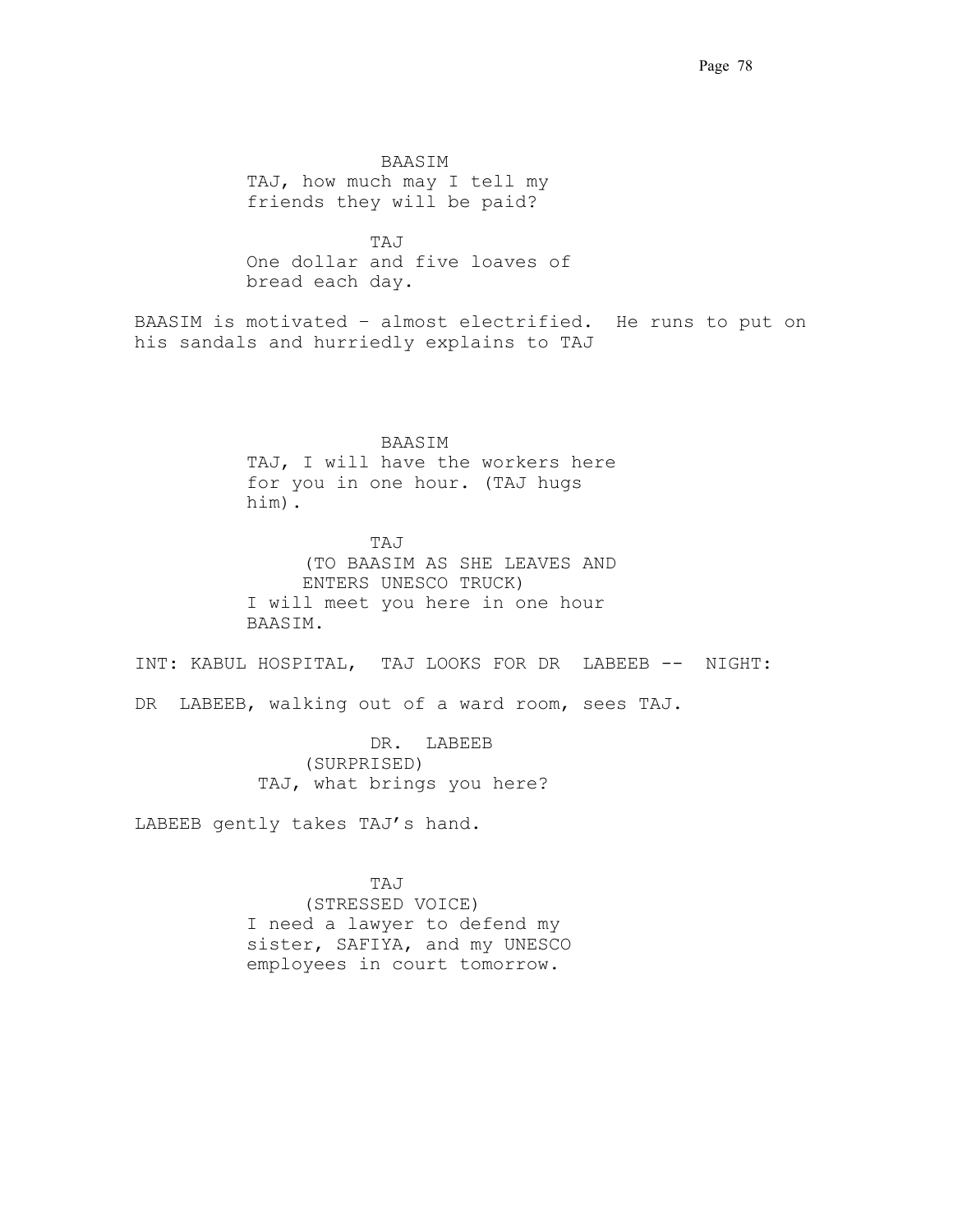.DR. LABEEB. What has happened?

LABEEB holding TAJ's hand

 .TAJ. (stressed) The Taliban arrested them at the UNESCO bakery on violation of the law which prohibits women from working.

### Dr. LABEEB

 Your workers were unemployed homeless women on the streets before you gave them work, salary, and food to eat. Now, the Taliban arrest them for working and not starving..

.TAJ.

(LOOKS AT LABEEB) Can you find a lawyer tonight?

## Dr. LABEEB

(REACHING FOR PHONE) Yes! Now! (LABEEB speaks on phone) TAAMIR! This is LABEEB. Yes, good. I have five women for you to defend in a charge of violating the work law. Yes, TAJ, the manager of the UNESCO bakery will pay your fee. Four o'clock, Department of Virtue. . EXT: KABUL, TAJ DRIVES UNESCO BREAD TRUCK -NIGHT:

.TAJ drives to BAASIM's alley house. Her new work crew is a group of five boys. All are about nine to ten years old, except BAASIM, who is eleven. They enter truck and TAJ drives away.

INT: UNESCO BAKERY, TAJ AND WIDAD TEACH BAKING -MORNING: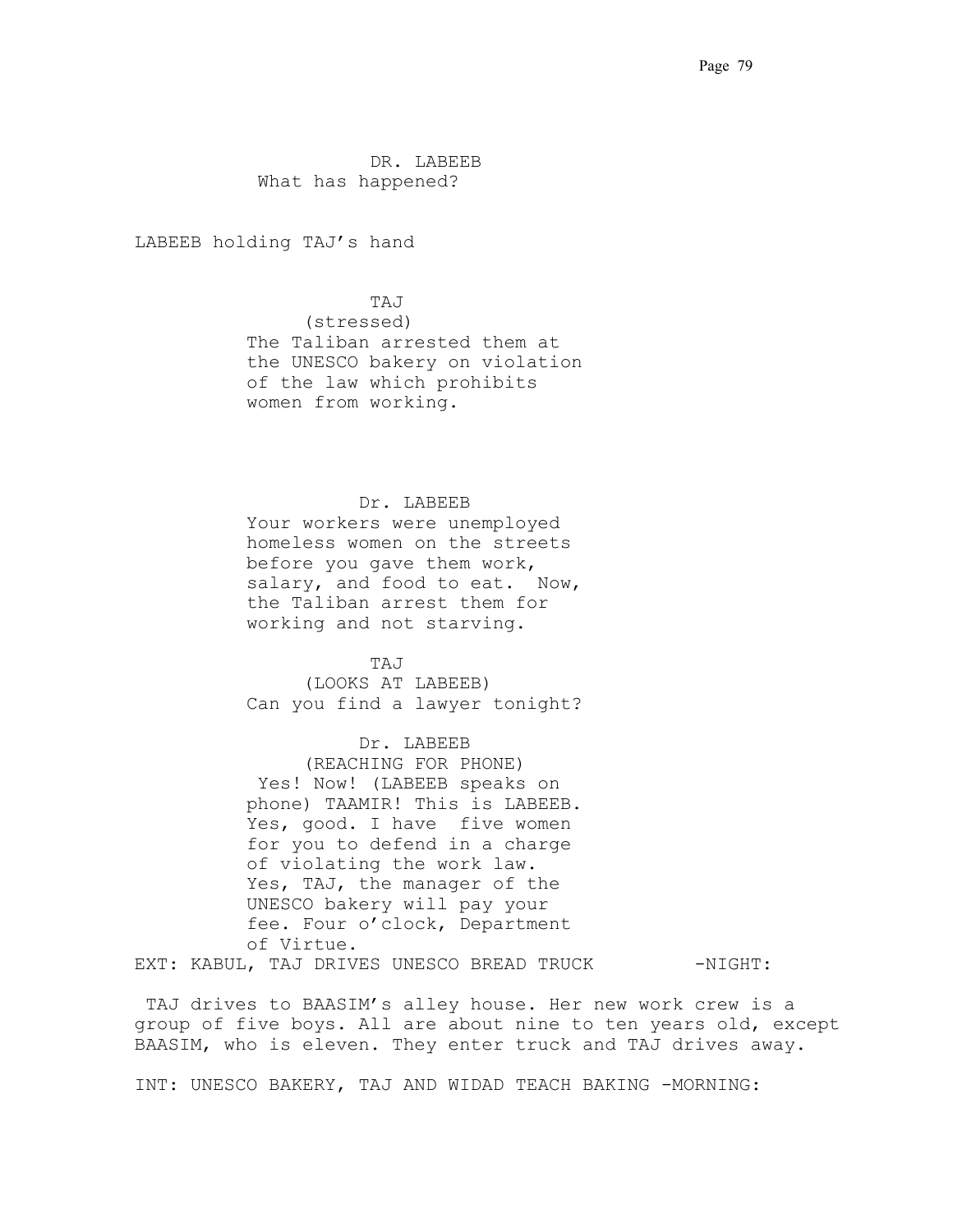.Everyone is busy at the UNESCO Bakery while TAJ and WIDAD show the boys what must be done. BAASIM teaches WIDAD how to drive the UNESCO truck around the compound. WIDAD continues the teaching and baking while TAJ prepares the biplane for another search flight to look for ROB.

BAASIM drives the truck and teaches WIDAD again.

 BAASIM. (DRIVING TRUCK WITH EXPERTISE & ASSURANCE) WIDAD, my father taught me how to drive before he died. I am expert! I can drive anything!

WIDAD takes wheel from BASIM, drives the truck, and stops it by the bakery building where TAJ is preparing maps and supplies for her planned flight in the biplane.

TAJ WIDAD, Please continue to show the boys how to bake the bread. I must look for ROB, now.

> WIDAD. ALLAH be with you, TAJ

EXT: TAJ REFUELS BIPLANE AT UNESCO COMPOUND -MORNING:

 TAJ loads supplies. She climbs into biplane and takes off. The boys watch with keen interest from the bakery.

EXT: TAJ FLIES BIPLANE OVER TRACKLESS WASTELAND -MORNING:

TAJ is desperate to find ROB. She flys the biplane across the trackless wastes again and again looking for him. While she flies, TAJ scans the ground with binoculars, but no luck. Nearby ROB's location, with binoculars, TALIBAN watch TAJ fly the biplane. She cannot see ROB anywhere.

 ROB sees the TALIBAN and hides. Eventually, the TALIBAN decide they have wasted enough time and they drive away.

EXT: ROB IN TRACKLESS WASTELAND -- - MORNING:

 ROB, suffering from thirst, staggers through the vast expanse of the arid Afghan plains looking for water. He collapses and remains sprawled on the ground. The sun glares. Suddenly, he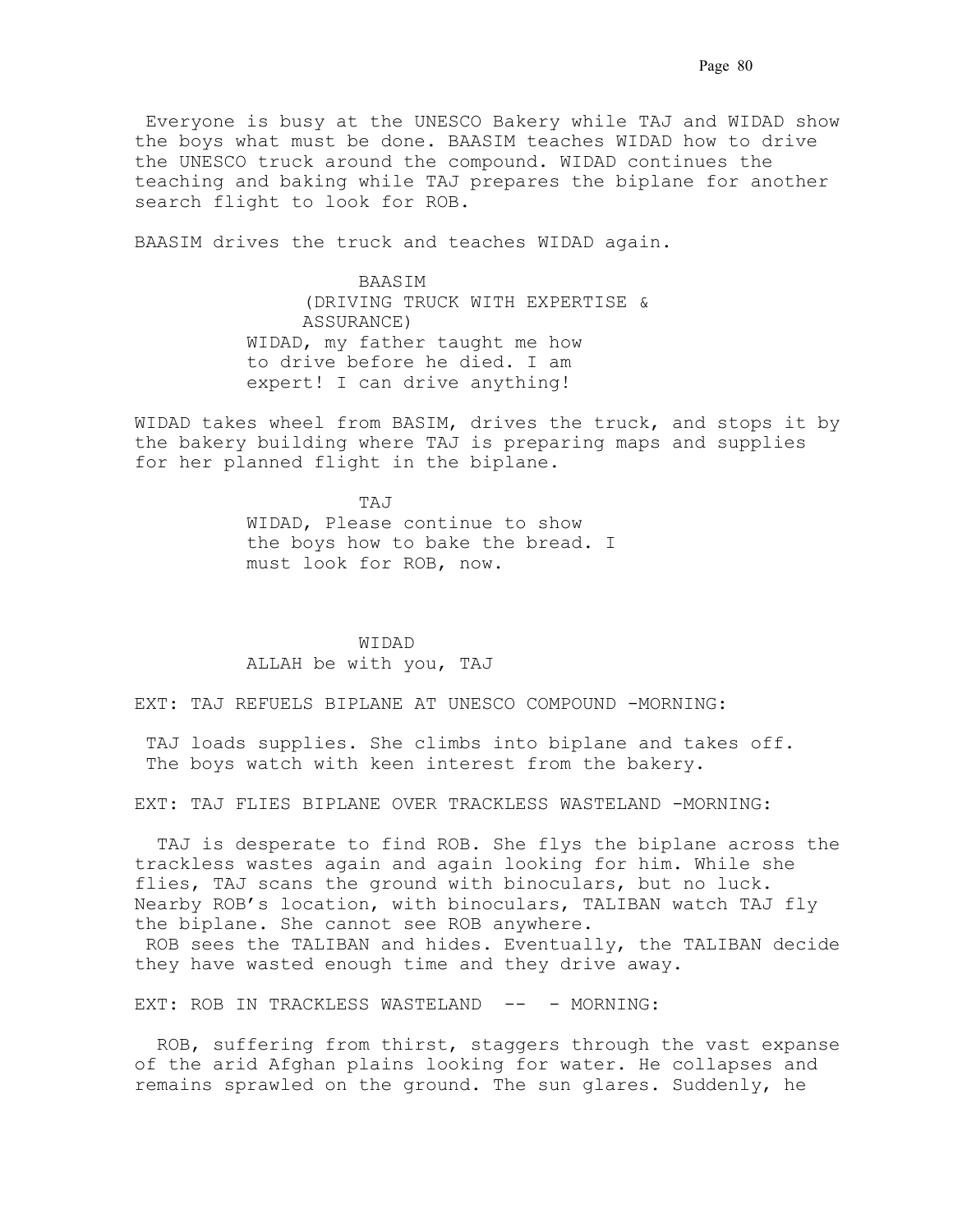hears the biplane. He looks desperately. Sun glares. The biplane cannot be seen.

EXT: TAJ FLIES BIPLANE OVER TRACKLESS WASTELAND -MORNING:

TAJ, desperate to find ROB, begins sobbing. She flies the biplane and scans with binoculars. She stops crying as she sees a figure on the ground through her binoculars. TAJ swoops lower for a closer look. The TALIBAN slow their jeep and watch the biplane. TAJ sees the TALIBAN. She looks at the figure

EXT: TALIBAN IN JEEP WATCH BIPLANE SWOOP LOW -MORNING:

TALIBAN stop their jeep.

 . TALIBAN . (Gestures toward biplane) She is going to land.

EXT: TAJ FLIES LOW, SCREAMS IN RECOGNITION -MORNING:

EXT: ROB sprawled ON TRACKLESS WASTELAND -- DAY:

ROB, raises head and sees TAJ. TAJ sees him. They wave frantically at each other.

EXT: TAJ FLIES LOW, SCREAMS IN RECOGNITION -MORNING: As she passes low over ROB, she drops a canteen of water near him. ROB crawls and staggers, grabs it and drinks feverishly while TAJ turns into a landing approach on the flat expanse.

# TAJ (FRANTIC WITH JOY) ROB! I'm coming

EXT: TALIBAN IN JEEP WATCH BIPLANE SWOOP LOW -MORNING:

 TALIBAN swerve their jeep around and head in the direction of the landing biplane. They are almost within rifle range. The TALIBAN in the front passenger seat readies his Kalishnikov assault rifle as the jeep speeds across the flat expanse toward TAJ and ROB.

EXT: TAJ LANDS BIPLANE, SCREAMS JOYFULLY -MORNING:

 TAJ taxis biplane near ROB. They see the dust cloud of the TALIBAN jeep closing toward them. TAJ jumps out of the biplane, embraces, and kisses ROB as she helps him climb into the biplane. TAJ then hurriedly climbs into the pilot's seat, reves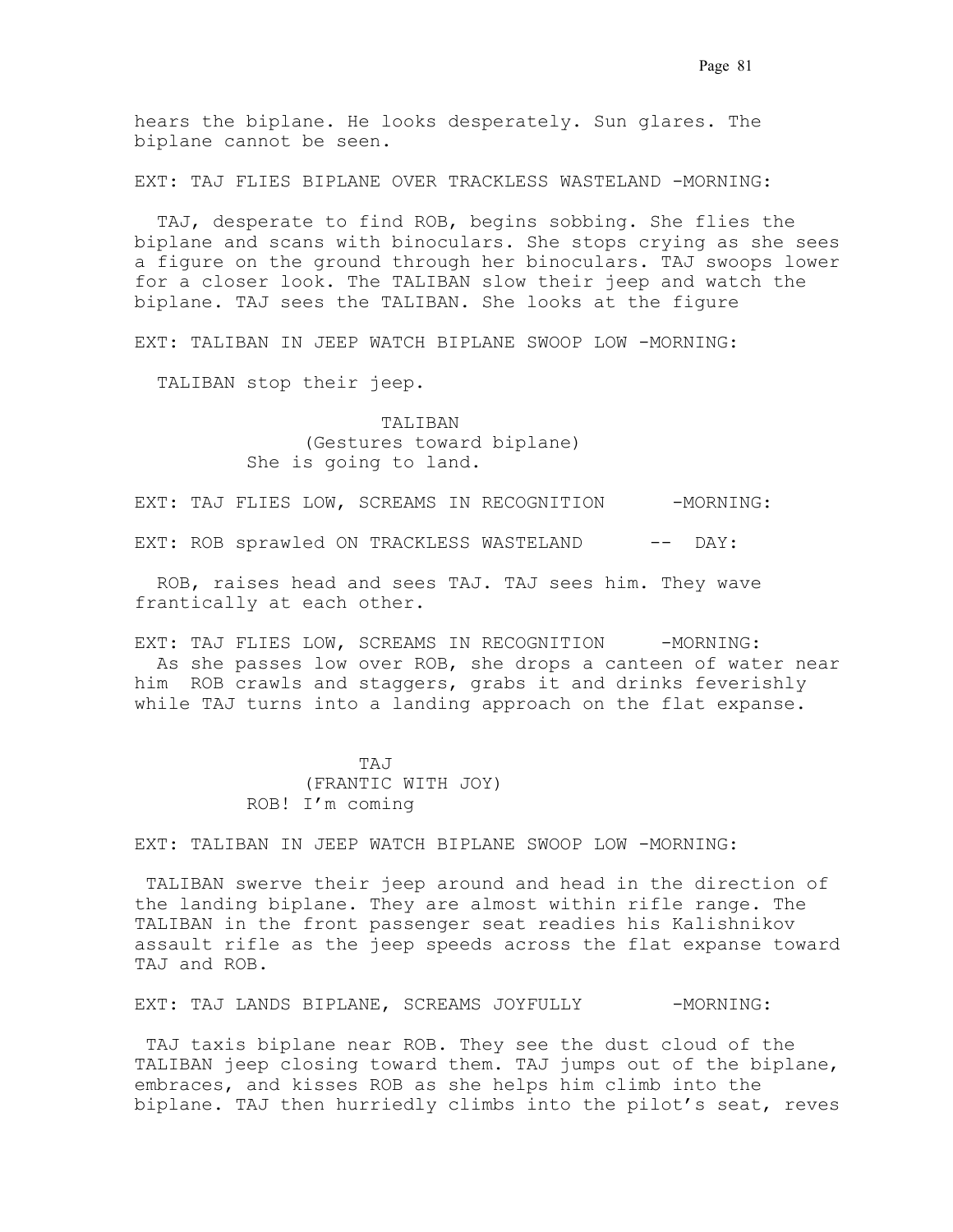the engine and starts to roll toward take-off, slowly gathering  $momentum.$ 

EXT: TALIBAN IN JEEP GAIN ON BIPLANE -MORNING:

 TALIBAN shoots burst from his automatic rifle at Biplane. The bullets kick dust walking toward the biplane, but, do not quite reach.. He fires another burst. This time they walk much closer. Another burst; and, they walk closer, yet.

.. EXT: TAJ GUNS BIPLANE APPROACHING TAKE OFF SPEED-MORNING:

Bullets kick dust behind biplane. Biplane lifts off and is airborne. Biplane gathers more and more speed as TAJ flies it in a low angle fast climb. The TALIBAN fall behind, still shooting. Soon, TALIBAN are no longer a threat as biplane gains speed and TAJ and ROB escape. TAJ looks back at ROB, who is still drinking water, laughing, and shouting love to TAJ. . .

EXT: TAJ FLIES BIPLANE, LANDING AT UNESCO COMPOUND-MORNING:

 They exit biplane and greet Widad and the boys. TAJ explains to ROB about the arrests of her staff. .

 .TAJ . . The Taliban arrested them for working here in violation of the MULLAH law prohibiting women from working.

. . .. . . ROB. . The Taliban knew that the women also lived in their home, here, at the bakery. Technically, the women were working out of their home, therefore, were not violating the law.

 .TAJ . . I have retained a lawyer through LABEEB. The Taliban court will hear their case at four this afternoon.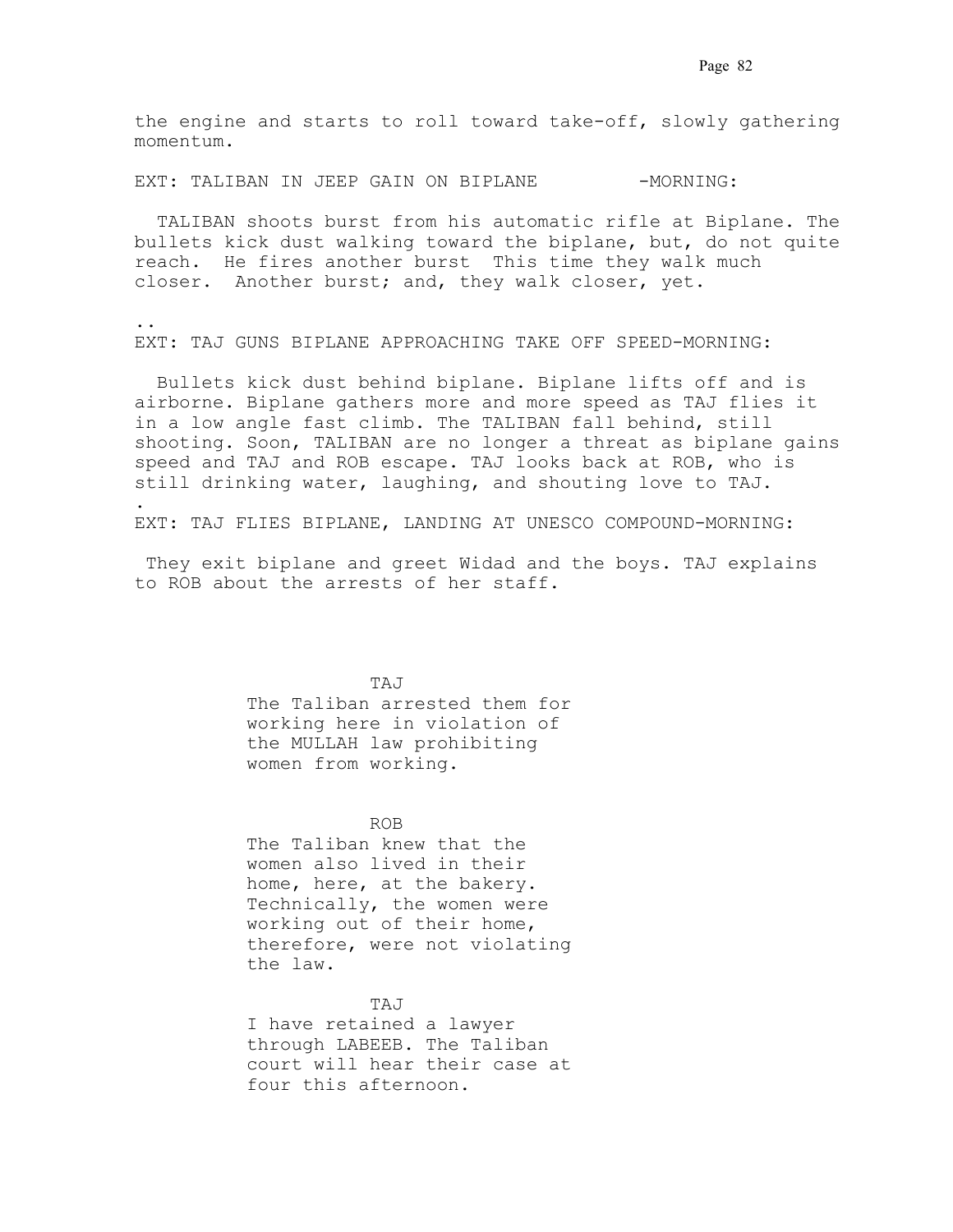ROB. . I can testify that they live here. I'm going to Kabul to visit KHALEEL and will also attend the court hearing.

EXT: KABUL HOSPITAL, ROB, TAJ, SPEAK WITH DR LABEEB DAY:

. . . . . . .

Dr. LABEEB .KHALEEL is sleeping. The wounds are healing; and, He can leave the hospital in three days.

EXT: KABUL, *DEPPARTMENT OF VIRTUE* COURT BUILDING -DAY:

 ROB enters courthouse with TAJ who is trembling because she knows the penalty for prostitution can be death. LATEEFA, RAFA, TAROOB, and SAFIYA huddle in terror as they sit in some chairs under guard by Taliban. TAAMIR DAWOUD, the lawyer hired by TAJ to defend the Bakery women is seated at small lawyer table. Seated next to him is his co-counsel, LAWYER FAWAZ UDEEN. They see TAJ and ROB and introduce themselves.

> LAWYER TAAMIR DAWOUD. (Extends his hand) Ah, TAJ PARZULI and you are Mr. ROB BLAKE, the museum representative. I am TAAMIR DAWOUD, and this is my partner, FAWAZ UDEEN. We are pleased to represent this work-law matter to the court for your friends.

They all shake hands. TAAMIR DAWOUD shuffles papers.

# ROB. .

(TO LAWYER TAAMIR DAWOUD) All the workers live at the UNESCO compound. This fact should exonerate them from the "no-work" rule. It provides proof that they cannot be involved in prostitution because they work and (cont'd)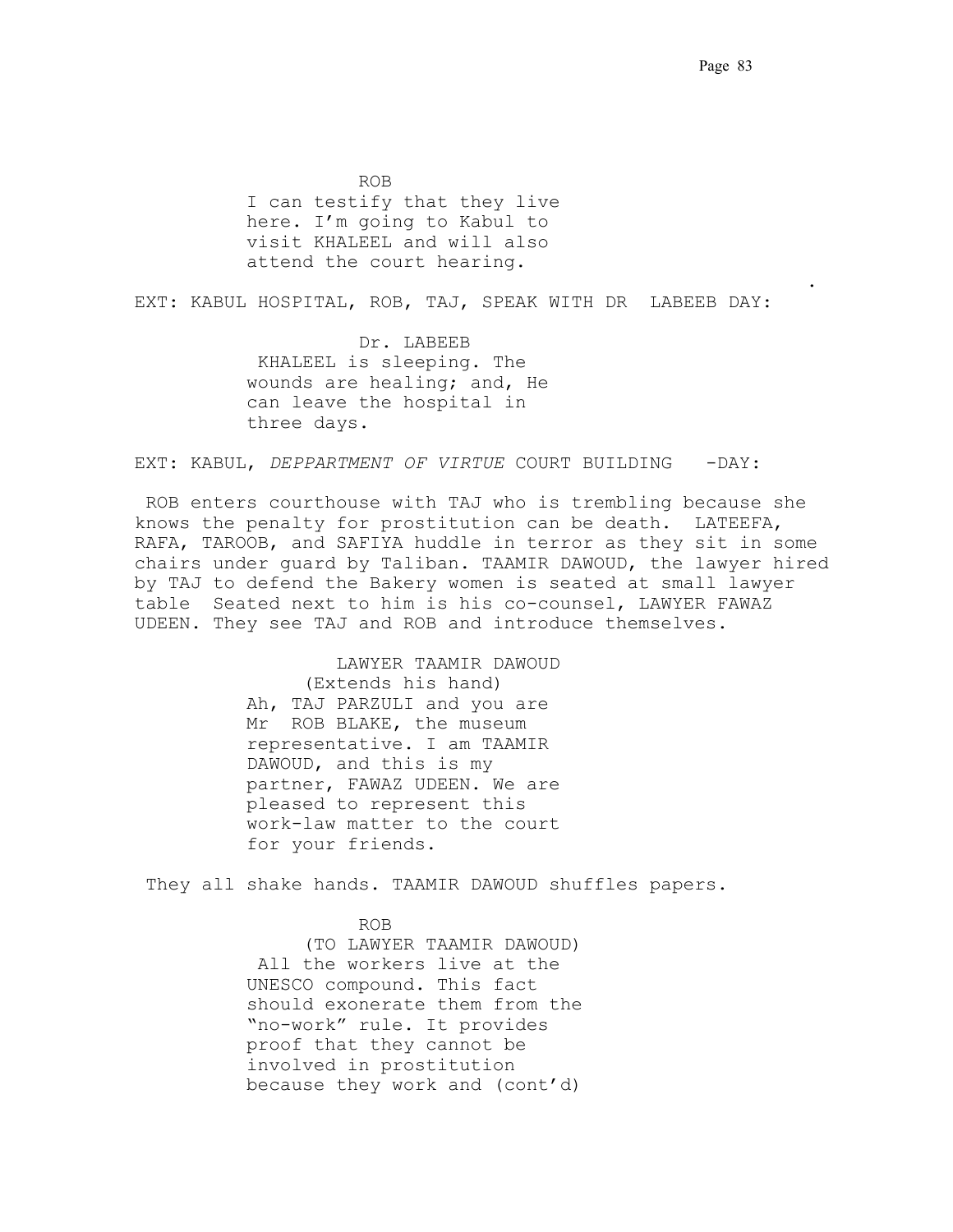live at the UNESCO compound, far outside of Kabul.

 LAWYER TAAMIR DAWOUD You are quite correct, Mr. BLAKE. This will be my defense. This should be sufficient to free the workers. But, the Mullahs may find reason to punish the women workers for other unwritten violations. There are no solid defenses in these matters.

EXT: KABUL HOSPITAL, TALIBAN SPEAK WITH DR. LABEEB DAY: KHALEEL stares in terror from his hospital bed..

> DR LABEEB My patient, KHALEEL, is very ill. His wounds are not healing; and, He will become very ill if he must leave the hospital.

.The Taliban laugh, ignore LABEEB, and drag KHALEEL from his bed. DR. LABEEB hands KHALEEL a crutch as the Taliban take him away.

EXT: KABUL, DEPPARTMENT OF VIRTUE COURT BUILDING -DAY:

 LAWYER TAAMIR DAWOUD (TO ROB AND TAJ) The judges are entering. I will tell them that you wish to address the court.

EXT: KHALEEL SITS IN DEPARTMENT OF VIRTUE COURT#23 -DAY:

 KHALEEL is addressing a group of MULLAH Judges in another courtroom, part of the DEPPARTMENT OF VIRTUE COURT compound..He sweats and is very afraid.. KHALEEL projects the air of an innocent man who knows he is wrongly accused and in mortal danger as he faces a court with the odds against him. Yet, he makes every effort to seek understanding and justice, in his naive belief that he will be deemed innocent by his explanation of the truth.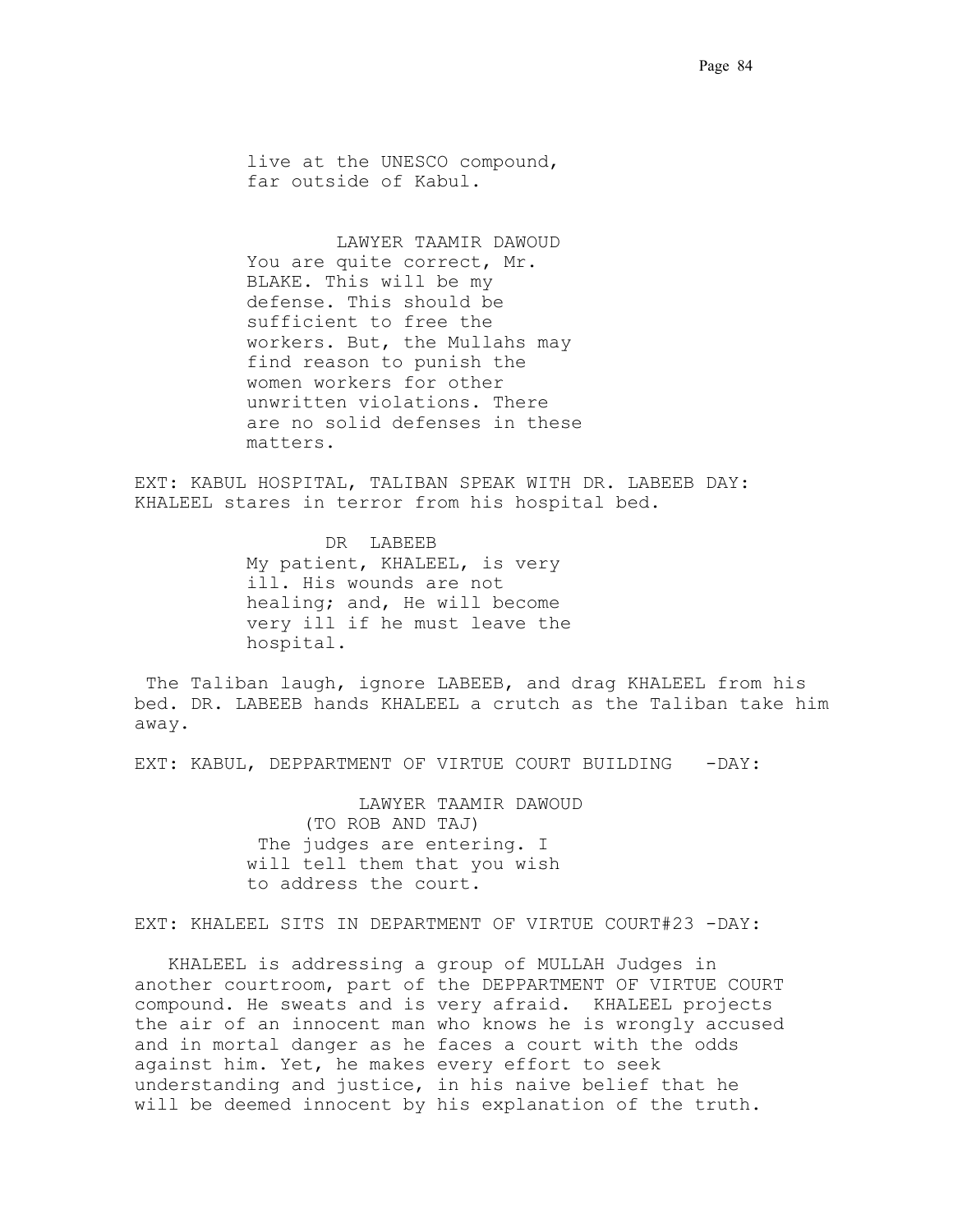.KHALEEL. (SWEATS AND EXPLAINS SINCERELY) No! No! I do not know how to turn on a Military transceiver. If the radio was on when I found it, I did not notice. I am not a spy.

 MULLAH JUDGE #1. (LEANS OVER) .Do you expect us to believe that you were not paying any attention to the transceiver the entire time it was on?

## .KHALEEL.

(SINCERELY) No! No! If the radio was on when I found it, I did not notice.

## MULLAH JUDGE #1.

(LEANS OVER) You concealed the transceiver in your robe. Do you expect us to believe that you were not paying any attention to the transceiver the entire time it was turned on and concealed in your robes?

.

EXT: KABUL, *DEPPARTMENT OF VIRTUE* COURT#1 BUILDING - DAY: SAFIYA, LATEEFA, RAFA, and TAROOB are huddled in some chairs under guard by several Taliban. TAAMIR DAWOUD, the lawyer hired by TAJ to defend the Bakery women is seated at a small lawyer table from where he has been speaking to the assembled MULLAH JUDGES. .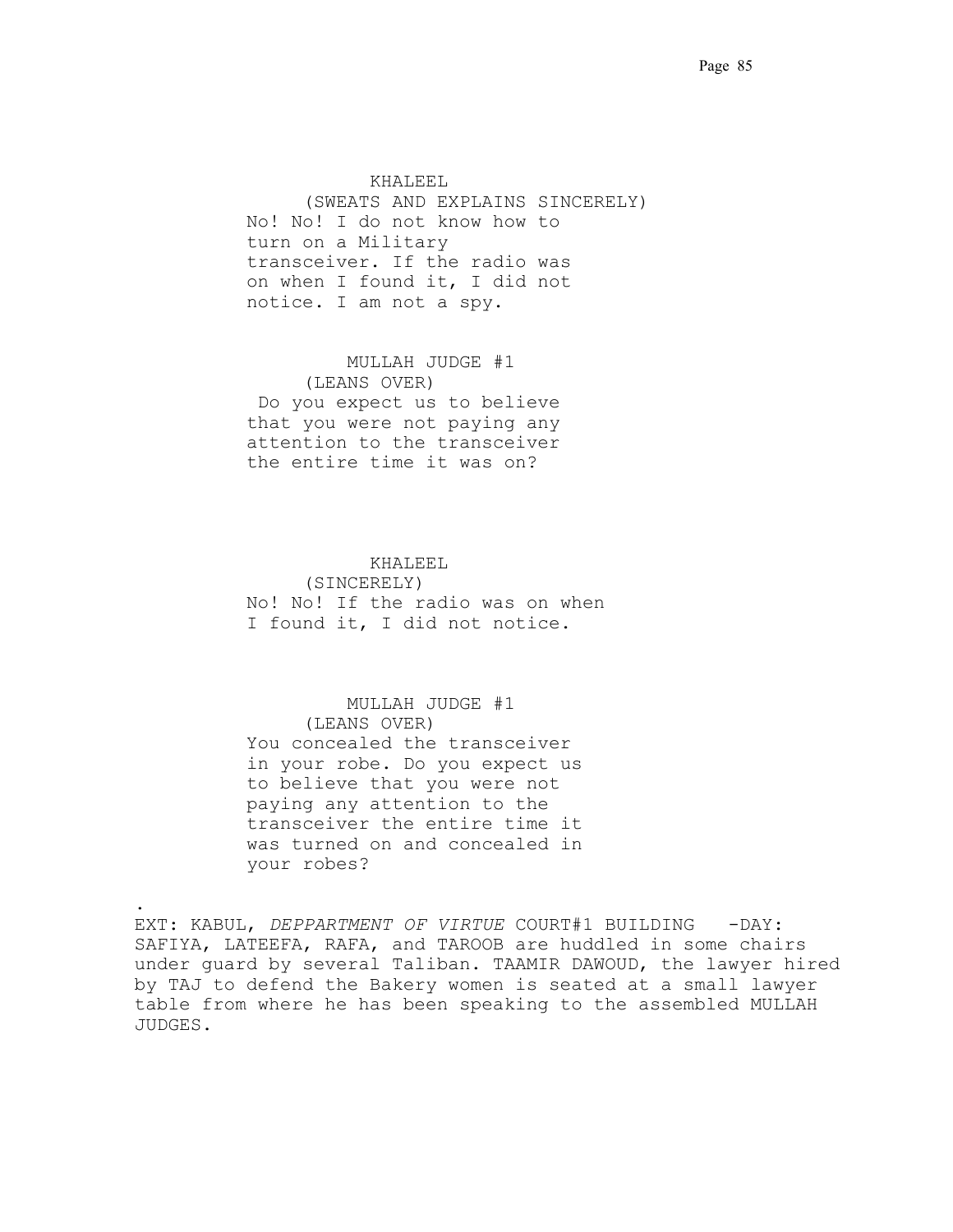LAWYER TAAMIR DAWOUD (Stands and Addresses the MULLAH JUDGES) Prior to living at the UNESCO compound for the past seven months, each of these women was living on the streets of Kabul, starving and eating garbage with their children to stay alive. These women are widows of Taliban soldiers who died for Afghanistan.

.The MULLAH Judges converse briefly among themselves

 ROB. . (To TAJ) What are they doing?

> TAJ. (CONCERNED) They are planning and the girls will be punished, one way or another.

 MULLAH JUDGE#1 The women who worked at the UNESCO bakery were in violation of the work laws of Afghanistan. We view the UNESCO compound as their temporary shelter, same as a hotel, which does not qualify as a "home," under the law.

 LAWYER TAAMIR DAWOUD (ADDRESSES THE MULLAH JUDGES) The landlords took the houses from these women and threw them and their children on the streets after their husbands were killed. The UNESCO bakery is the only home of these women because they had no home and lived on the streets before their arrival at the UNESCO compound near Kabul.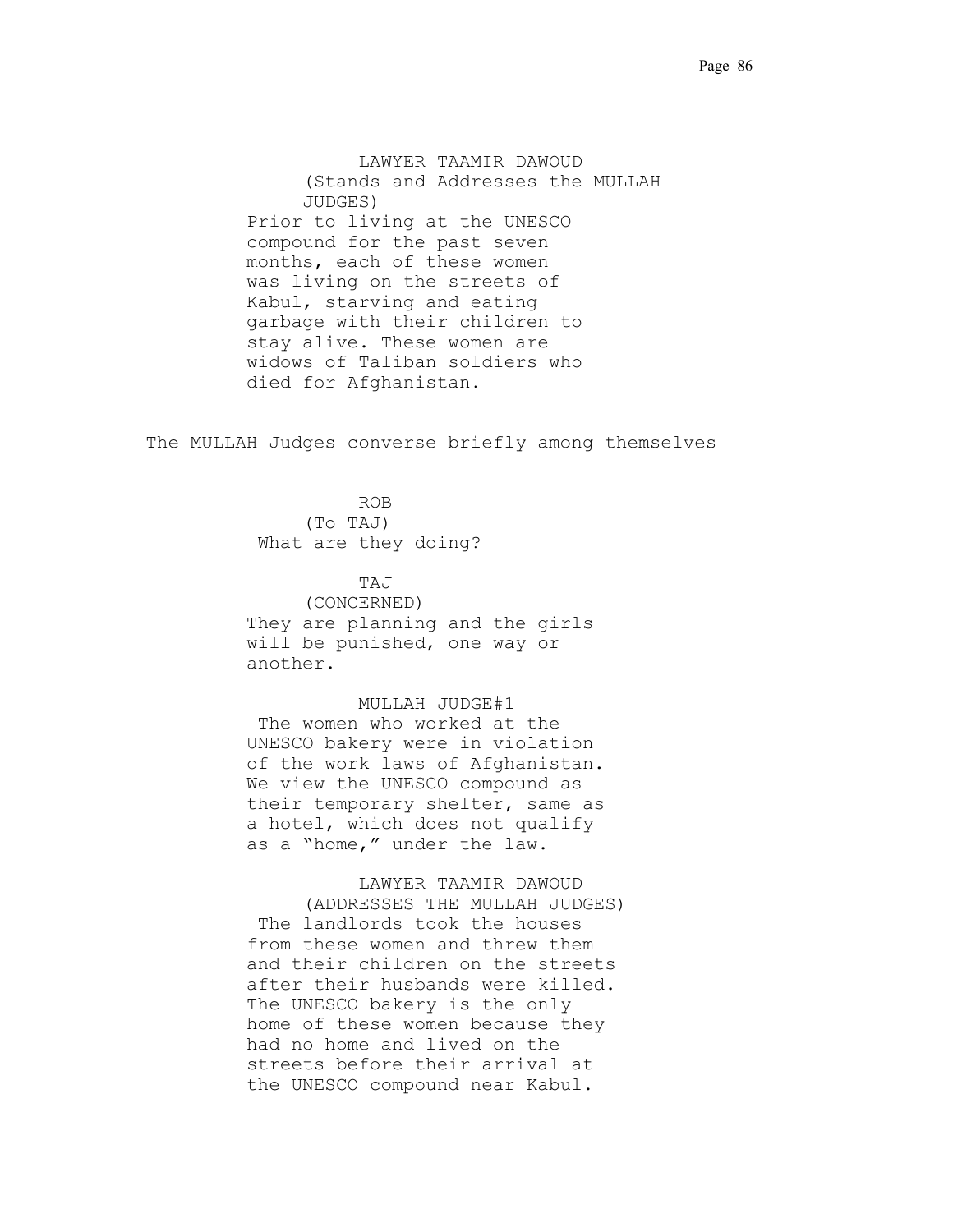MULLAH #1 (Looks at TAAMIR DAWOUD) The women, SAFIYA PARZULI, and RAFA SAMAD have been examined and must be circumcised before they are released.

.TAJ is shocked

ROB. .

I knew it They are determined to apply technical language, rather than justice. But, they want to appear fair. The MULLAHpriests are politicians more than they are holy men.

## LAWYER TAAMIR DAWOUD (NERVOUS)

 These women were offered a home and food at the UNESCO bakery by TAJ Parzuli, manager of the UNESCO mission. Each woman bakes bread, which is given free of cost to the starving of KABUL. If these women cannot work, there is no bread for the starving. . . .

LAWYER TAAMIR DAWOUD sweats as he presents his case before the Mullah Judges.

### $MULLAH$  #1

(Looks at LAWYER TAAMIR DAWOUD) The women, SAFIYA PARZULI, LATEEFA HALEEM, and TAROOB JAMAAL are charged with prostitution.. Have them stand and answer the charges.. .

SAFIYA, LATEEFA, and TAROOB stand at the docket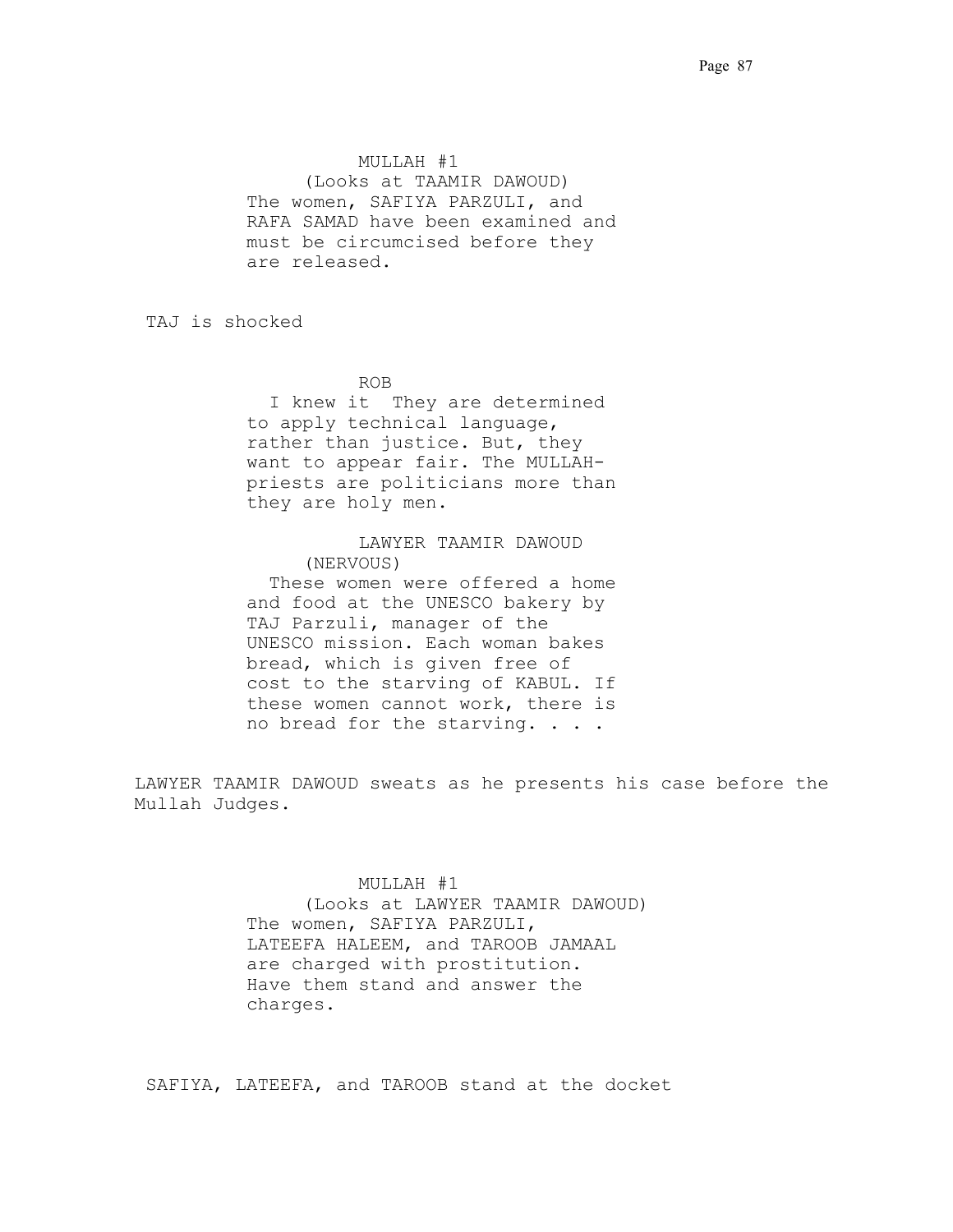LAWYER TAAMIR DAWOUD The women, SAFIYA PARZULI, LATEEFA HALEEM, and TAROOB JAMAAL plead "not guilty" to prostitution.

EXT: DEPARTMENT OF VIRTUE, ROB & NU'MAN DISCUS BRIBE -DAY:

NU'MAN, KoKo's OWNER, and ROB stand outside the Department of Virtue in conversation.

 ROB. . How much do you want for SAFIYA, NU'MAN? .

#### . NU'MAN . .

She promised to work if I gave her a room. I have been in the United States. You have similar "Health Club" contracts which your courts enforce in the United States, same as our Taliban law. A person agrees to pay for membership in a health club. If they leave the club before the contract expires, they owe the club money – same as Taliban law.

# .ROB.

 Your Whore House is a Health club? You provide her a filthy Bordello room to sleep with men; and, this gives you ownership of her for life?.

### NU'MAN.

 She was very fortunate that she looks so good, so I gave her a room and chance to make money.. Our contract was that she promised to work. She cheated by leaving and must pay her contract promise. I cannot afford to give rooms to all the trash who beg for the opportunity.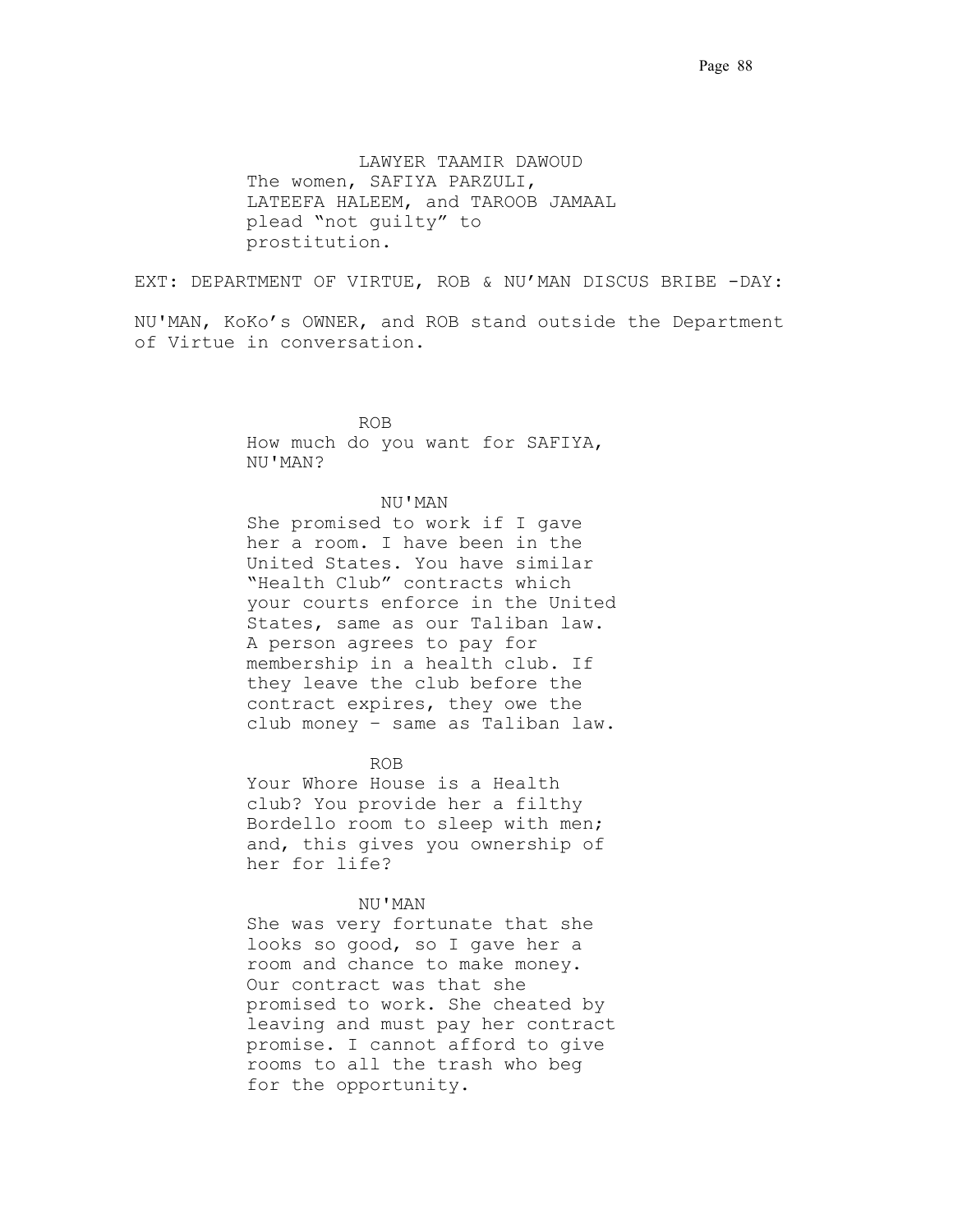.ROB. She was lucky "trash" that you gave her so much. How much money do you want for this "Trash?"

#### . NU'MAN .

 The price to buy a woman to be your wife in Afghanistan is eighteen hundred dollars. But, SAFIYA could have made me much more money than this.

 .ROB. How much for this "Trash"?

### . NU'MAN .

(RUBBING HIS FINGERS) I want five thousand.

# .ROB.

(WRITES CHECK FOR \$5K) Here is the check for five thousand, unsigned. When the Mullah Judge drops the charge of prostitution against her in-court and releases her, I will sign this check in court, or put the cash in your hands, today, according to your preference.

### . NU'MAN .

(TAKES CHECK) I will inform the procurator, now, that I have dropped the charges.

# .ROB.

How much to release the other women LATEEFA HALEEM, and TAROOB JAMAAL from the charges of prostitution? And, how much will it cost to release the others from their violation of the work laws?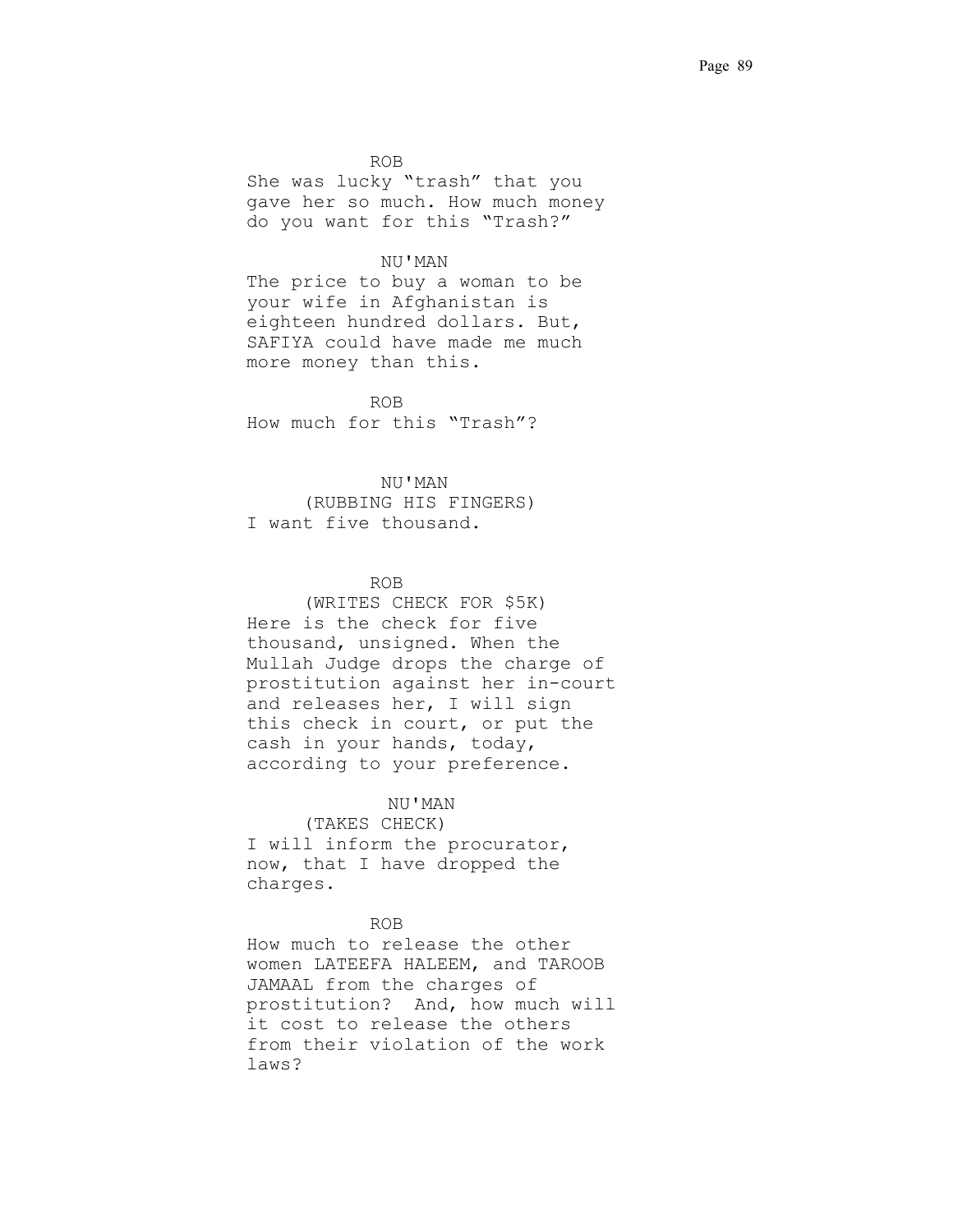. NU'MAN . I did not make any charges against the other women. The Taliban charged them with prostitutions of other times and places. I can do nothing.

.

INT: DEPARTMENT OF VIRTUE, MULLAH COURT, TAJ & ROB -DAY:

 LAWYER TAAMIR DAWOUD My client, TAJ PARZULI, sister of the woman, Safiya Parzuli, and employer of the women, and RAFA Samad, claims her right to be heard as a witness on behalf of the accused.

Judge Mullah #1 Let her step forth and be heard.

.TAJ. . . . . .

(EXTREMELY & VISIBLY UPSET) Everyday, we see starving women and children on the streets in Kabul. Their husbands, brothers, or sons were Taliban soldiers who were killed fighting for Afghanistan.

 MULLAH JUDGE. What do you mean?

.TAJ.

 You starve Women of Afghani soldiers killed fighting for Afghanistan. Women are prohibited from work and driven to starvation and prostitution, to eat garbage like street dogs. Why are women of Pakistani Taliban not refused work and do not starve like garbageeating dogs.

 .MULLAH . (GLANCES AT MULLAHS & shouts) You speak too freely!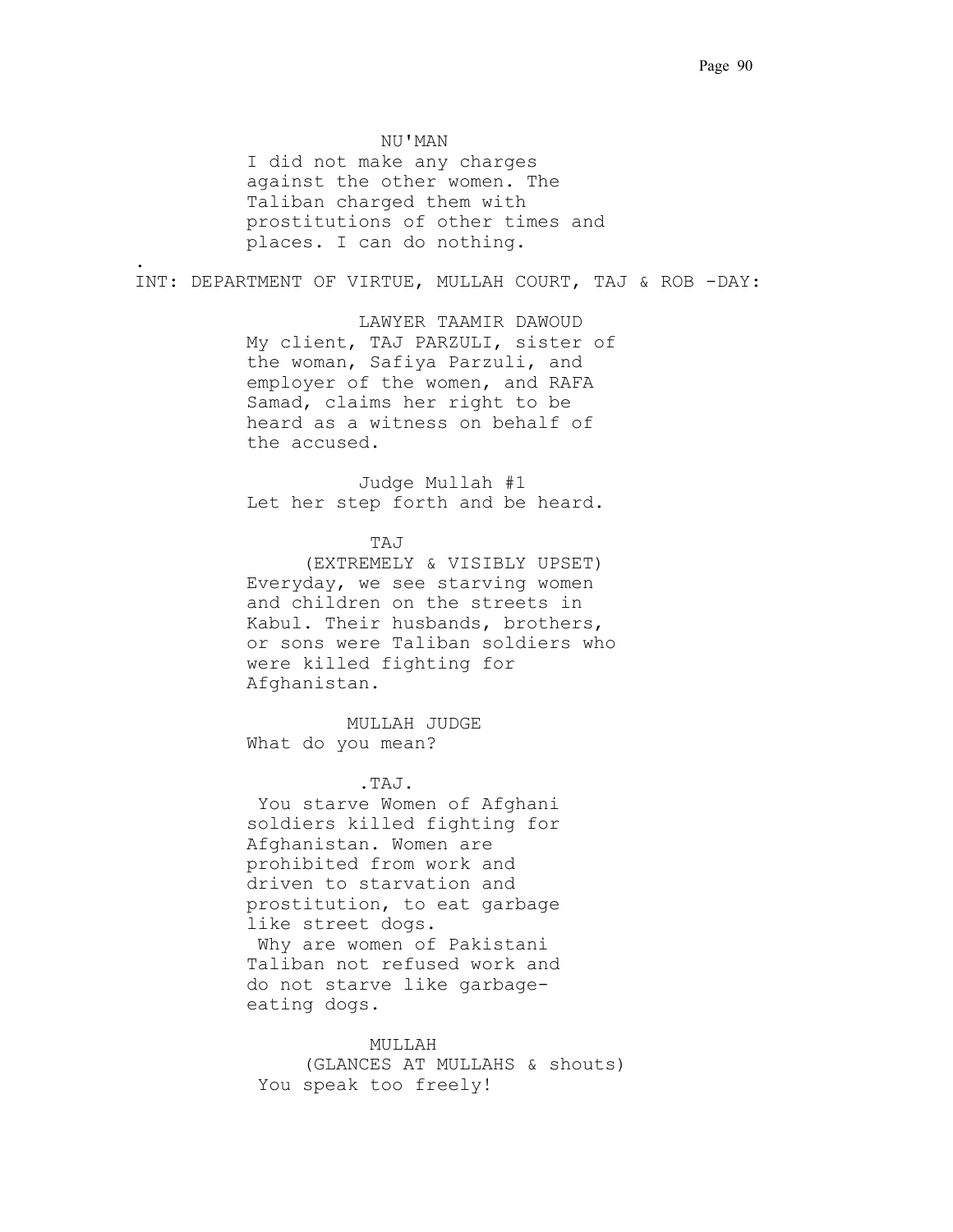.TAJ.

 .My sister and my employees are charged with crimes of Prostitution, for which the penalty is death. You have informed us that they all have been examined and will also be circumcised. The situation requires I speak freely to seek justice for them.

MULLAH JUDGE #1

Information presented to this court indicates these women have been associated with prostitution which breeds venereal and AIDS disease..

# TAJ

Genital mutilation of women is done by Mullahs who see women as lower life forms than men.. "Circumcision" of the famale is like tearing off a priest penis with pliers. Never in the history of Afghanistan has a man suffered amputation of his penis in the way Mullahs cut off the clitoris of women.

 MULLAH JUDGE #2 Circumcising woman at infancy removes pleasure of prostitution and reduces spread of venereal AIDS disease. If circumcision was not done at infancy, then it must be done to the adult.

# TAJ

Taliban Mullahs are not interested in stopping violence against women and children. We need only look at the streets and graveyards of Afghanistan to see that starving women and children eat garbage with dogs. This is the work of Taliban and *not* the work of Allah.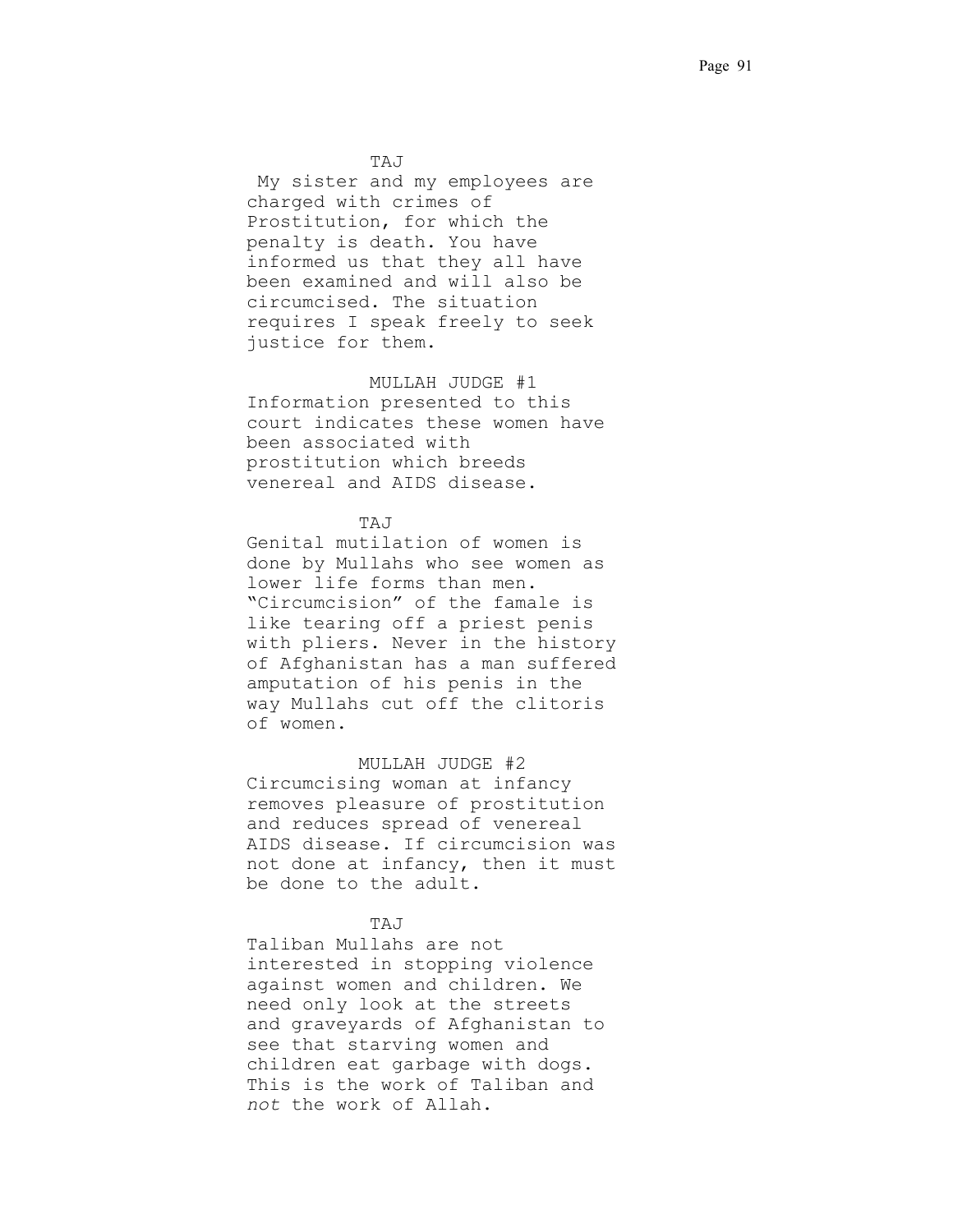MULLAH JUDGE #2 (shouts) You have said enough! Step down!

TAJ steps down from the witness dock

INT: DEPARTMENT OF VIRTUE COURT# 1 -- DAY:

 MULLAH JUDGE #1 The charges against the woman, Safiya Parzuli, have been dropped. She will be released after she is circumcised.. The woman, RAFA Samad, violated work laws and will be given seven lashes. Each must be circumcised before release. Trial of LATEEFA HALEEM, and TAROOB JAMAAL, is continued to third day of this month at this same time. Court is adjourned.

The Mullahs arise and leave. TAJ stands near witness dock

 LAWYER TAAMIR DAWOUD (POLITELY ADDRESSES COURT) .My client, TAJ PARZULI, sister of the woman, Safiya Parzuli, and employer of the woman RAFA Samad will return to this court as required.

INT: DEPARTMENT OF VIRTUE COURTROOM -- DAY:

 SAFIYA & other women are led from the Department Of Virtue Courtroom..SAFIYA cries out and TAJ screams for her sister and tries to embrace her. The Taliban roughly push and lash their whips at TAJ and SAFIYA and drag SAFIYA away.

> SAFIYA . (SCREAMING) TAJ! TAJ! TAJ!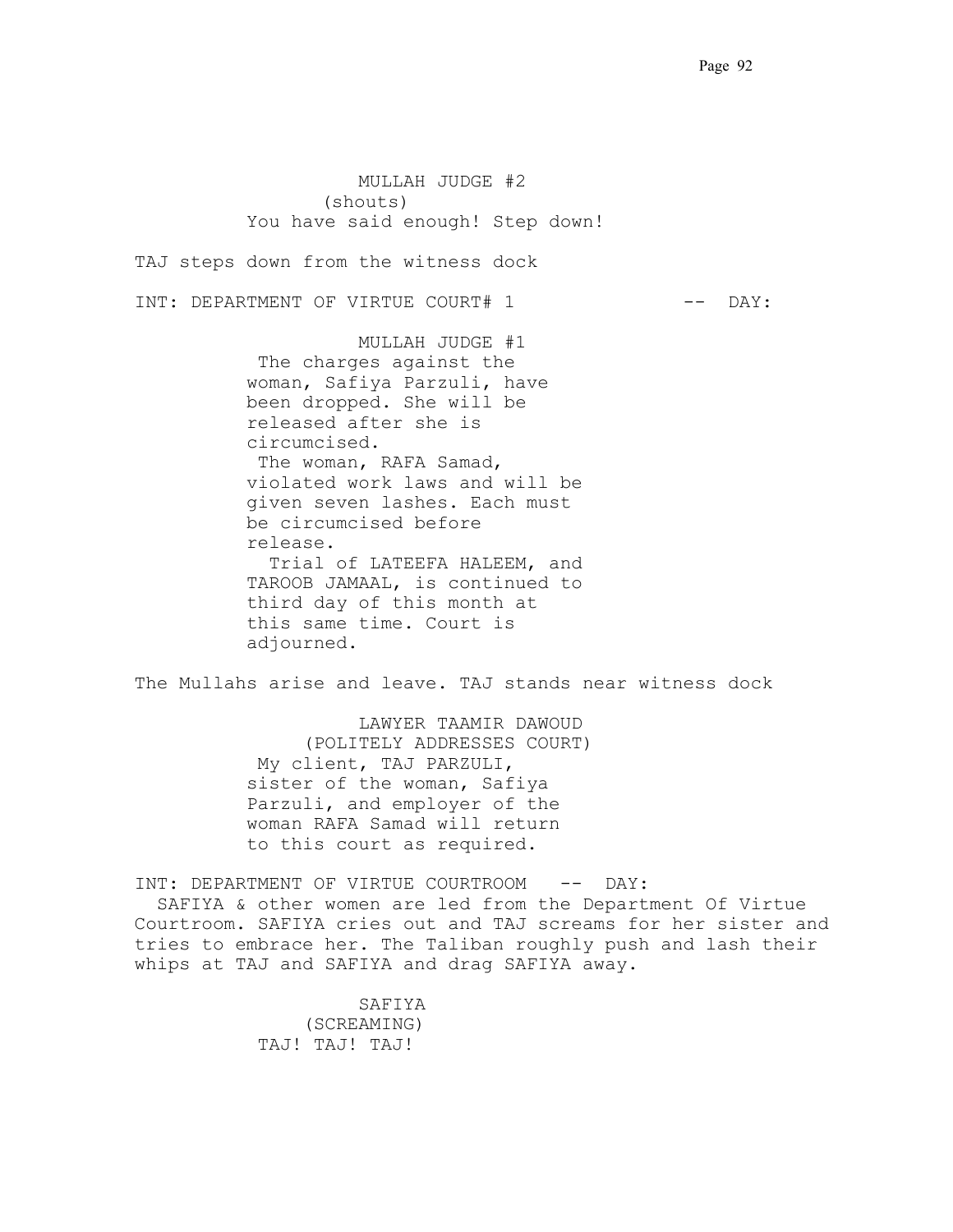TAJ. (REACHING TOWARD SAFIYA) .OOOHH! . . . . . . . . . . . . . ROB. (HOLDS TAJ UP & CARRIES HER) .Come on TAJ. LAWYER TAAMIR DAWOUD (TO TAJ AND ROB) .Please! It will be best if you leave now and return to the UNESCO bakery. There is nothing we can do. I will keep you informed.

ROB leaves Department of Virtue with TAJ.

INT: UNESCO BAKERY KITCHEN, TAJ ANXIOUS ON PHONE -- DAY: The recently hired boys work and bake bread.

 .TAJ . (HOLDING PHONE TO EAR) These genitalia mutilations cause degenerative infections, ulcers, running sores, sterility, and death. Oh! These Mullah-priests make war on women and children and against life itself.

INT: UNESCO BAKERY, TAJ & ROB TALK, BOYS BAKE -MORNING:

EXT: DEPARTMENT OF VIRTUE JAIL CHART COMMENT OF VIRTUE JAIL

.KHALEEL is harshly led and pushed from a jail cell to a large prisoner truck, where he limps and is made to sit down. The truck drives away with KHALEEL inside.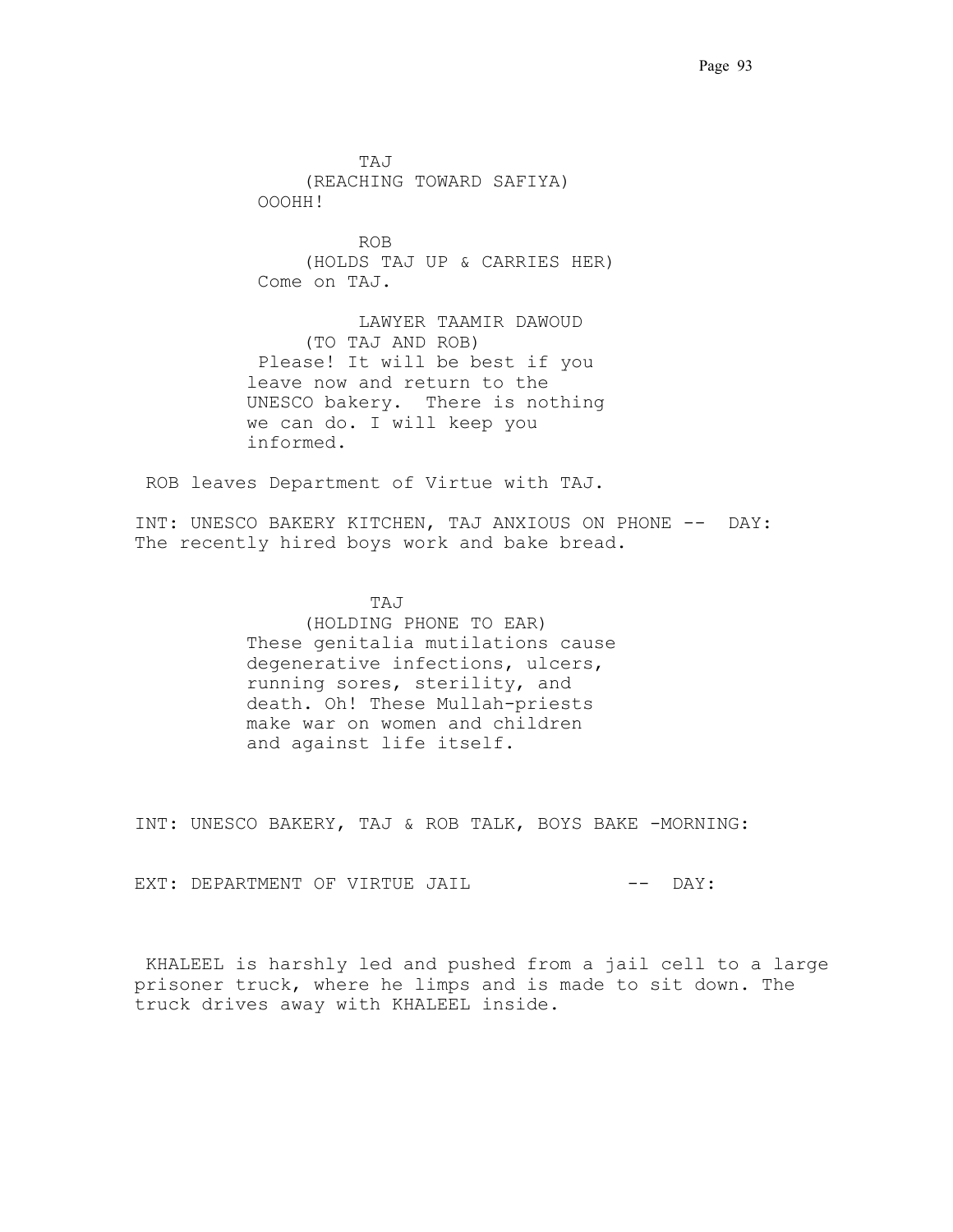.Mullah. (IN COURTROOM SPEAKING TO LATEEFA & TAROOB) The women, LATEEFA HALEEM, and TAROOB JAMAAL, have been found guilty of prostitution. You will be hanged until dead, this afternoon, at the Kabul justice grounds.

 LATEEFA HALEEM and TAROOB JAMAAL cry out in terror. They are alone. The Taliban guards grab and drag them from the courtroom. LATEEFA HALEEM and TAROOB JAMAAL are brought to the Department Of Virtue Jail courtyard, whipped severely, and loaded into a truck, then driven away.

INT: UNESCO BAKERY, TAJ & ROB TALK, BOYS BAKE -NOON:

 Through the window of the bakery a speeding car is seen as it moves toward the UNESCO compound. It arrives in the courtyard and screeches to a stop. LAWYER TAAMIR DAWOUD and his partner, LAWYER FAWAZ UDEEN, sweating and breathing hard, together, jump from the car and run to the bakery. Everyone is watching.

> LAWYER TAAMIR DAWOUD. (ANXIOUS) .LATEEFA HALEEM, TAROOB and KHALEEL have been sentenced to death and are being transported to the execution grounds this afternoon. If you intend to ask the Mullahs for mercy on their sentence, you must do so very quickly.

ROB and TAJ are running with TAAMIR and LAWYER FAWAZ UDEEN toward their UNESCO truck.

 .ROB. (LEADING TAJ TOWARD TRUCK) We"ll follow you, TAAMIR.

LAWYER TAAMIR DAWOUD & LAWYER FAWAZ UDEEN run to their car. TAJ and ROB jump into UNESCO truck. They start their vehicles and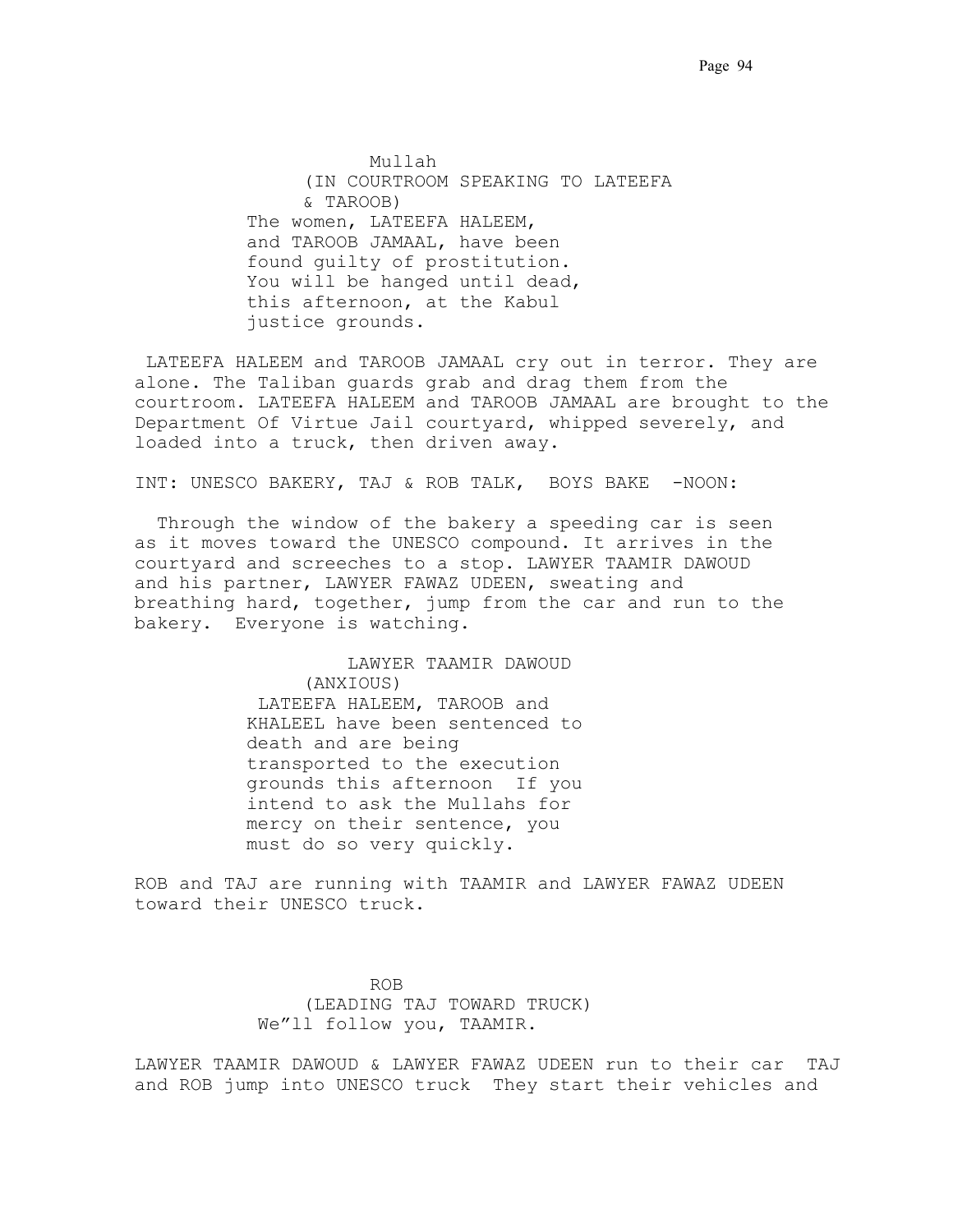TAJ & ROB follow TAAMIR & LAWYER FAWAZ UDEEN at high speed EXT: KABUL EXECUTION GROUNDS, LARGE STADIUM, CROWD - DAY:

.MULLAHS sit prominently in special MULLAH court box, off toward one end of the stadium. A large group of lawyers and relatives stand in line in proximity to the Mullah court box, waiting their turn to seek mercy or last minute reprieves for condemned relatives in the stadium. Nearby, inside the stadium, bound condemned men and women stand in line with their guards. As TAJ and ROB enter the stadium with LAWYER TAAMIR DAWOUD, in the background, several men are being whipped for "Adultery." The men cry out as they are lashed.

EXT: KABUL JUSTICE GROUNDS, LARGE STADIUM, CROWD - DAY:

 Near the center of the "exhibition" field is a large iron grate basket which is half-full with severed human heads, swarming with flies. Roaches also crawl on the dead faces..

 Men are being whipped. The master of ceremonies steps forth holding a microphone as the whipping of the adulterer men is finished and they are released, staggering in pain away from the whipping posts. The crowd claps lightly and falls silent.

 The master of ceremonies makes another announcement and a woman is escorted to the center of the stadium and handed a very large carving knife. The crowd stands and claps enthusiastically for her as a bound man is dragged toward her and forced to lay on the ground at her feet..

LAWYER TAAMIR DAWOUD speaks to rob as they wait in line at the mullah judge box

> LAWYER TAAMIR DAWOUD. Her son was murdered by that man and she has right to put him to death.

 The woman kneels down, pulls the man's head back and begins sawing his head off by drawing the sharp knife across his throat. He thrashes, but guards hold him still while his throat is cut & blood spurts. The woman saws his head off and discards it on the ground. The crowd claps as she washes her hands and guards throw the head in the iron grate basket, drag away the body, and throw it into a pile of fly-swarmed headless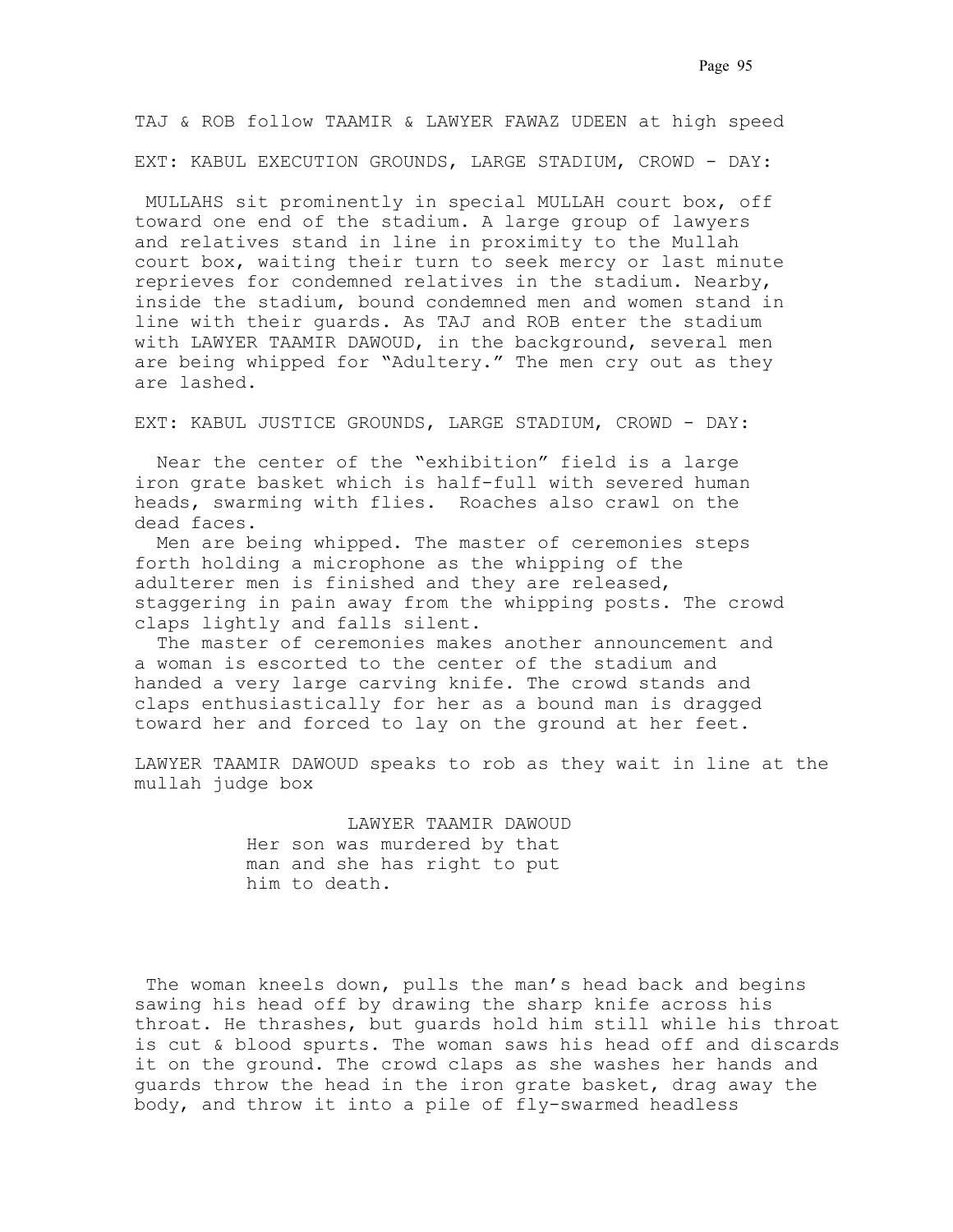bodies on the back of a truck. Flies buzz and swarm.

EXT: STADIUM MULLAH JUDGE BOX - DAY:

 .LAWYER FAWAZ UDEEN. (TO ROB AS THEY WAIT IN LINE AT THE MULLAH JUDGE BOX) These are gay men who are allowed to be freed if the battle tank does not crush them.

EXT: CENTER OF STADIUM, EXECUTION AREA -- DAY:

 Three gay men are next led to the front of a wall. They are dressed in the traditional Afghani robes; but, their robes are more silken and have a design which tells an observer that they are gay. They hold hands in solidarity as they face death.

EXT: AUDIENCE SEATING AREA OF STADIUM -- DAY:

 There is a small group of five rough Afghani men in the stadium, amused by the plight of the Gays. The crowd is silent; but, the small group of five rough Taliban men laugh when the Gay men are lined against a stone wall.

EXT: CENTER OF STADIUM, EXECUTION AREA -- DAY:

 A large T-72 Battle Tank drives slowly to the back face of the wall and then drives into the back of the wall knocking it over on top of the three gay men. The gay men cry out in agony as the tank drives over the wall and crushes them. Blood bursts in geysers, shooting in spurts from the under edges of the wall. The gay men obviously suffer as they cry out in agony while bones audibly crack and they are being horribly crushed.

 One Gay man survives and crawls from under the debris of the wall, bloody, badly broken, and gasping for air. He staggers and falls. The crowd is silent, but the small group of five rough Taliban men laugh. The surviving gay man crawls on all fours to freedom as the crowd claps for him.

 The laughing "red neck" Afghanis make sound effects and vulger motions with their mouths and hands pointing to their groins and rectums as the Gay man crawls to freedom.

### INT: DEPARTMENT OF VIRTUE "CIRCUMCISION" ROOM -DAY:

. Under guard, Safiya Parzuli, SALMA BAARI, and RAFA Samad wait to be "circumcised." The "circumcision" Mullah (soiled robes) sits outside the DEPARTMENT OF VIRTUE building with a soiled looking rag which he takes from his robe. He unwraps the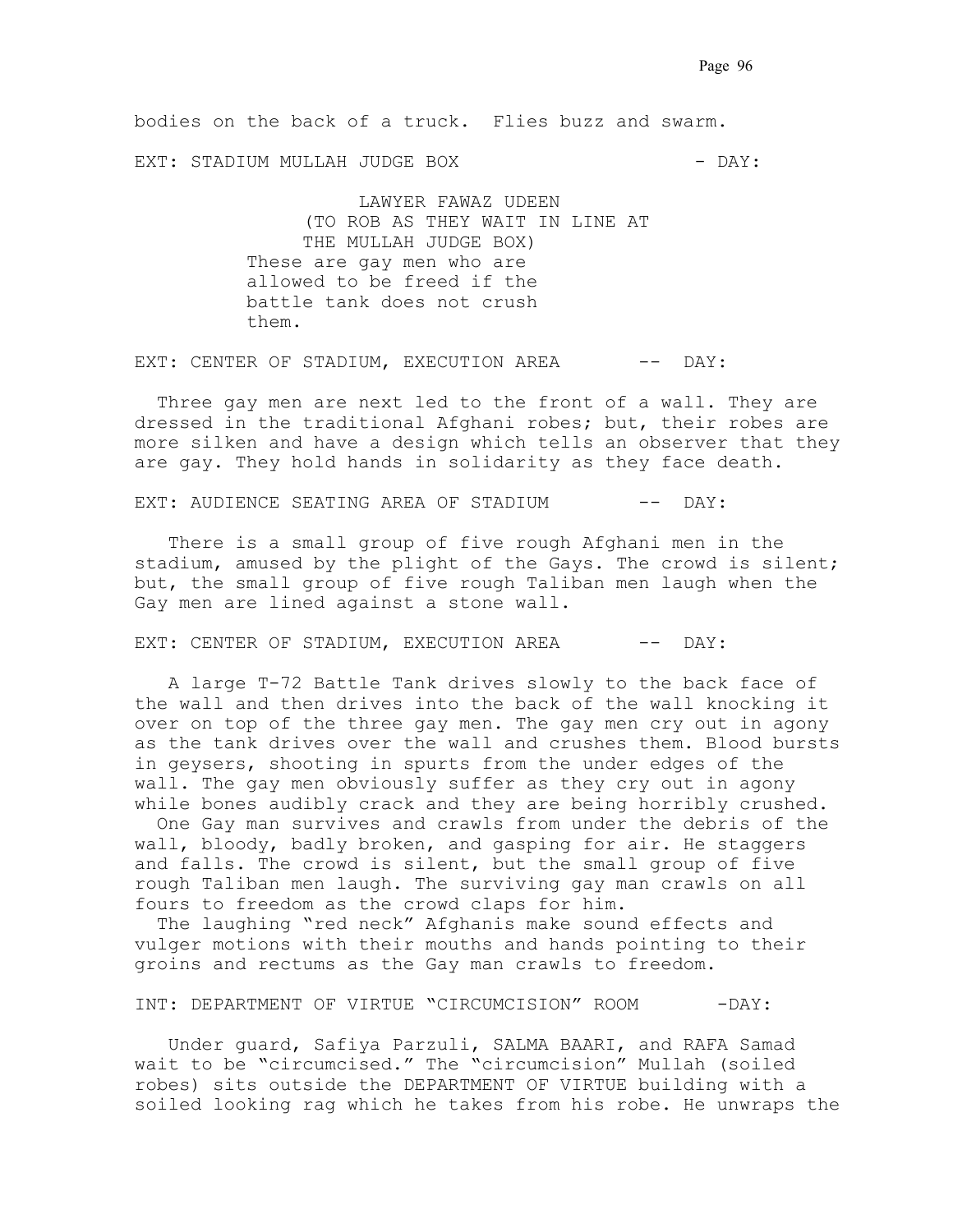rag from which he withdraws his "circumcision instruments." Wrapped in the rag are his "cutters" -- a pair of vicious tile cutter pliers. He sharpens the jaws with a file and alternately scrapes the cutter edges on the filthy cement front stairs of the jail. He also sharpens a kitchen knife which he lays alongside a pair of auto-mechanic's long nosed pliers. He smiles. Swarms of flies buzz around his instruments.

#### EXT: STADIUM MULLAH JUDGE BOX - DAY:

.

 LAWYER TAAMIR DAWOUD. (TO ROB AS THEY WAIT IN LINE AT THE MULLAH JUDGE BOX) .These men have been found guilty of murder. .

EXT: CENTER OF STADIUM, EXECUTION AREA -- DAY:

 The Taliban guards lead in more men who have been convicted of murder and force them to kneel. The relatives of the men beseech the Mullah in the Mullah judge box. The Mullah wave them away and signal that the headsman is to proceed..

 The headsman with a large heavy sword walks over and beheads the first condemned man. The man's relative at the Mullah box cries out in anguish. The crowd claps. The headsman beheads the second and crowd claps..

 The wife and son of the third condemned man run to the Mullah box and present papers accompanied by the wife of the murderer's victim. The Mullahs wave-off the headsman, reprieve the condemned murderer, and allow him to stand-up and be escorted away..

The headsman, finally, beheads the fourth while the condemned man's relative runs away from the Mullah box. The crowd claps..

INT: DEPARTMENT OF VIRTUE "CIRCUMCISION" ROOM - DAY:

 Under guard, Safiya Parzuli, SALMA BAARI, and RAFA Samad wait to be "circumcised" The "circumcision" Mullah walks into the "Department Of Virtue Circumcision" Room. The room is a small dirty janitor's room with fly infested trash cans in the back near an alley. Trash litters the floor and a single dim light lights the "operating table" which is an old greasy work bench with mechanic's tools and various broken parts of furniture at one end. The Mullah, "circumcision surgeon," brushes them to one side and calls for his first "circumcision patient." The Taliban drag SALMA BARRI into the "circumcision room." SALMA screams and struggles as Taliban force her onto the table. . .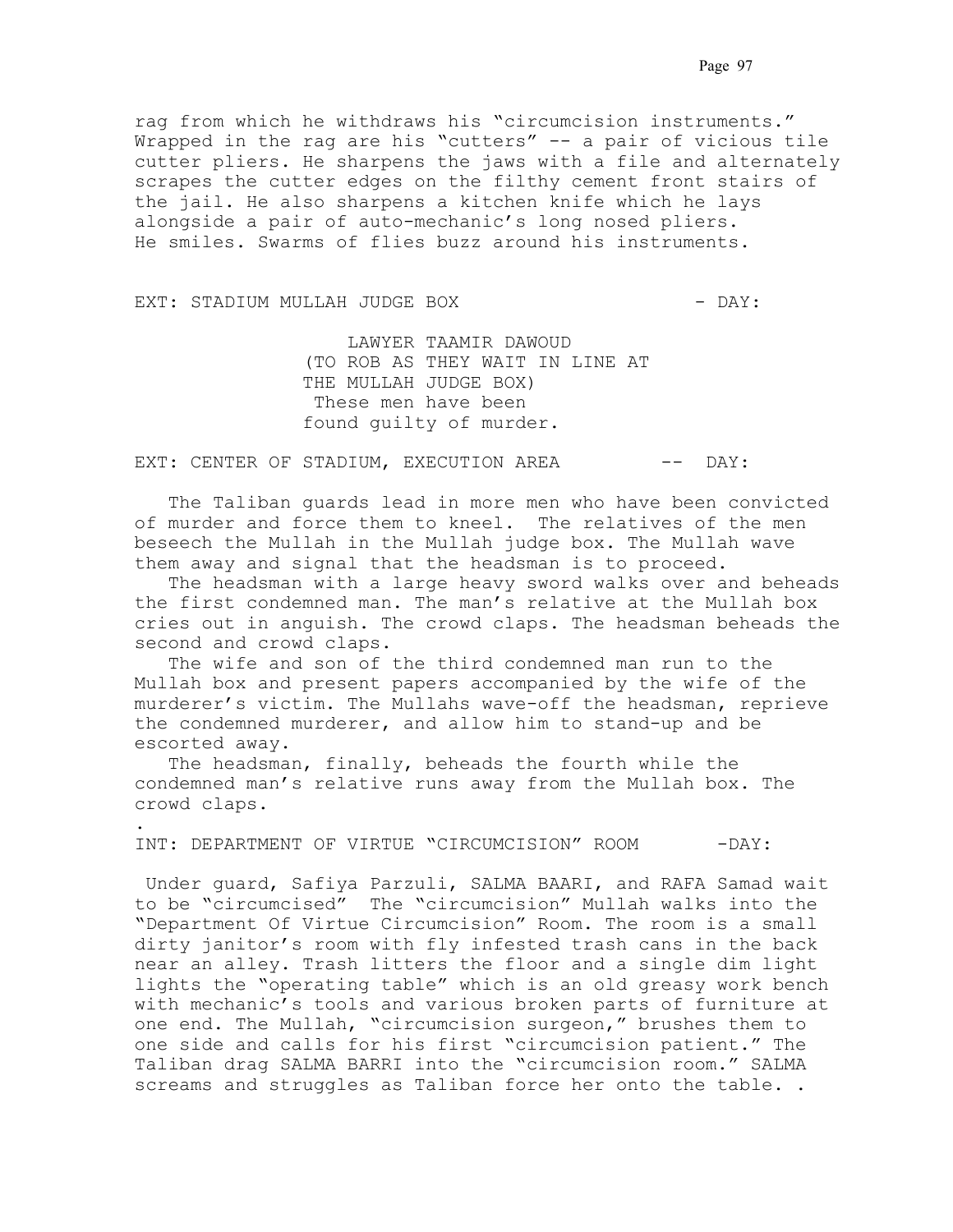## INT: JUSTICE EXECUTION STADIUM  $-DAY$ :

.ROB.

(TO LAWYER TAAMIR DAWOUD) TAAMIR, How much can we pay to save KHALEEL and the girls..

LAWYER TAAMIR DAWOUD (TO ROB AS THEY WAIT IN LINE AT THE MULLAH JUDGE BOX) Mr. Blake, the Mullah are not interested in money to be paid for these people. Just like the statues, no amount of money will make any difference.

TAJ speaks to LAWYER FAWAZ UDEEN

.TAJ.

(SHE SEES SAFIYA IN HER MIND) ROB, I must go see if my sister is in danger. I will go with FAWAZ and meet with you later at the bakery. Please stay here and try to help the ladies. .

### ROB.

(NODS) I will do everything I can to help them, TAJ.

TAJ speaks to LAWYER FAWAZ UDEEN and they hurriedly leave the stadium.<br>

EXT: CENTER OF KABUL STADIUM, EXECUTION AREA -DAY:

Four men are brought into the stadium. An announcer announces their crimes.

> LAWYER TAAMIR DAWOUD. (TO ROB AS THEY WAIT IN LINE AT THE MULLAH JUDGE BOX) These men are soldiers who have deserted or have been convicted of crimes.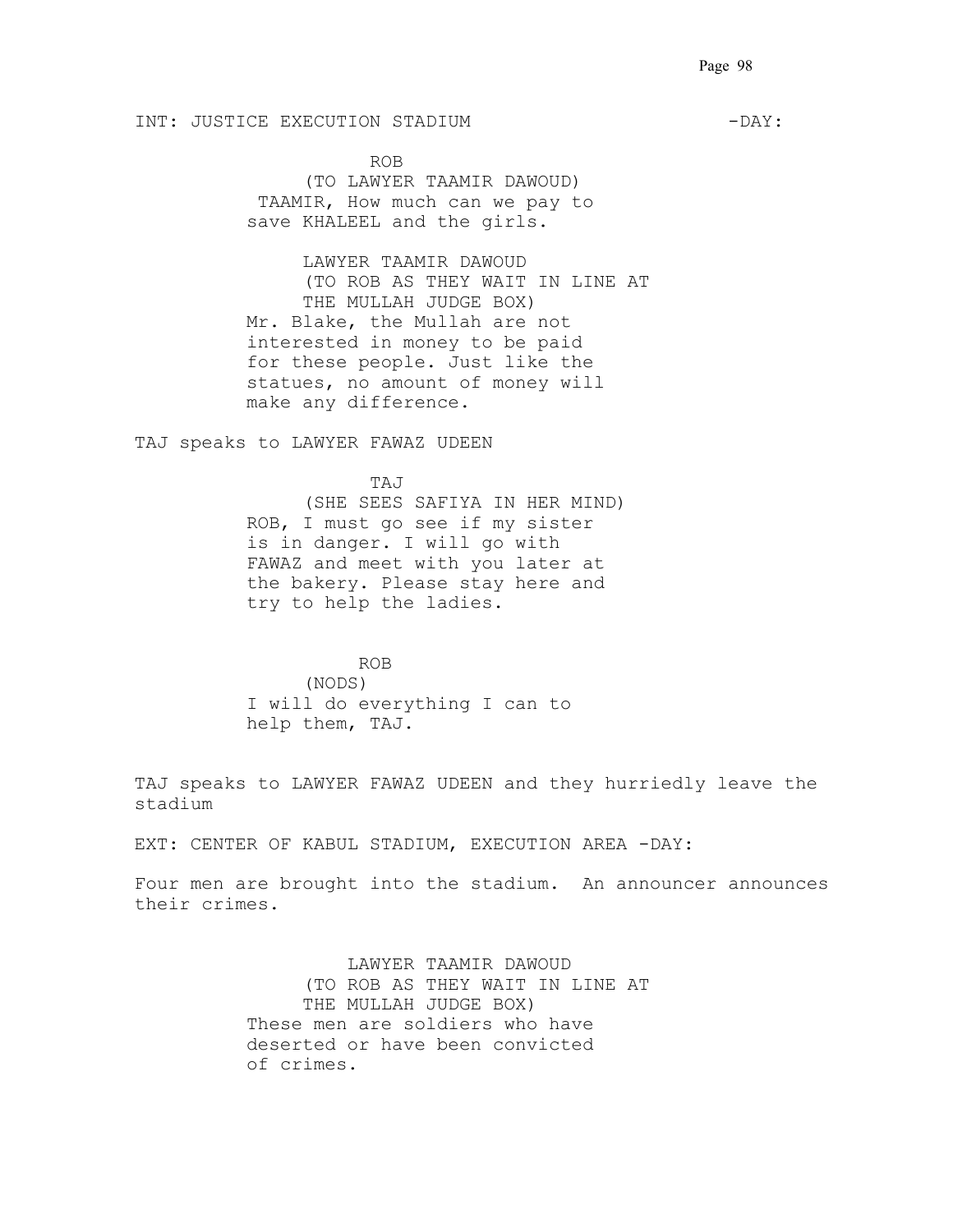The Taliban force the men to turn around as they stand in line. A Taliban soldier steps up and shoots each of them in the back of the head. They fall as they are shot The headsman walks over, beheads each corpse, and throws the head in the iron grate basket. The crowd claps politely.

 .ROB. (TO LAWYER TAAMIR DAWOUD) TAAMIR, is there anything we can do for these women?

INT: DEPARTMENT OF VIRTUE "CIRCUMCISION" ROOM - DAY: The "circumcision" Mullah holds his cutting pliers and bends over SALMA BAARI, who is visible only from the waist up and from the knees down, groin not visible, held by the Taliban firmly on the table with legs spread open, groin not visible. The Mullah holds the pliers in one hand while he puts his other hand on her groin - not visible. She screams in terror. The Mullah moves his cutter pliers into place while she struggles; and, he cuts and tears off her clitoris -- not visible. SALMA shreiks in pain, again and again. The Mullah takes a hot cauterizing iron and cauterizes the wound - not visible. He places a filthy rag against SALMA's groin and moves her hand to hold the rag against the wound. The Taliban lift her from the table, make her stand-up, and roughly push her as she staggers, spread-legged, out the door. She gasps in agony, holding the rag against her bloody groin as her sandals leave bloody footprints from the blood running down her legs. .

. The "circumcision" Mullah drops the cut and torn piece of SALMA BAARI's clitoris into his "specimen collection jar " He smirks and signals for his next victim.

INT: DEPARTMENT OF VIRTUE "CIRCUMCISION" HALLWAY -DAY:

 Under guard, Safiya Parzuli, and RAFA Samad wait in the hallway to be "circumcised".

EXT: MULLAH BOX KABUL STADIUM, EXECUTION AREA -DAY:

LATEEFA HALEEM and TAROOB JAMAAL cry out in terror. The Taliban guards grab and drag them from the truck to the hanging scaffold in front of the MULLAH's box. They see ROB and scream to him and to LAWYER TAAMIR DAWOUD. ROB grabs TAAMIR and they approach the MULLAH box. LAWYER TAAMIR DAWOUD points to the women & pleads with the MULLAH for their lives. He points to ROB and the word UNESCO can be heard several times while he speaks amid the noise of the large crowd in the stadium..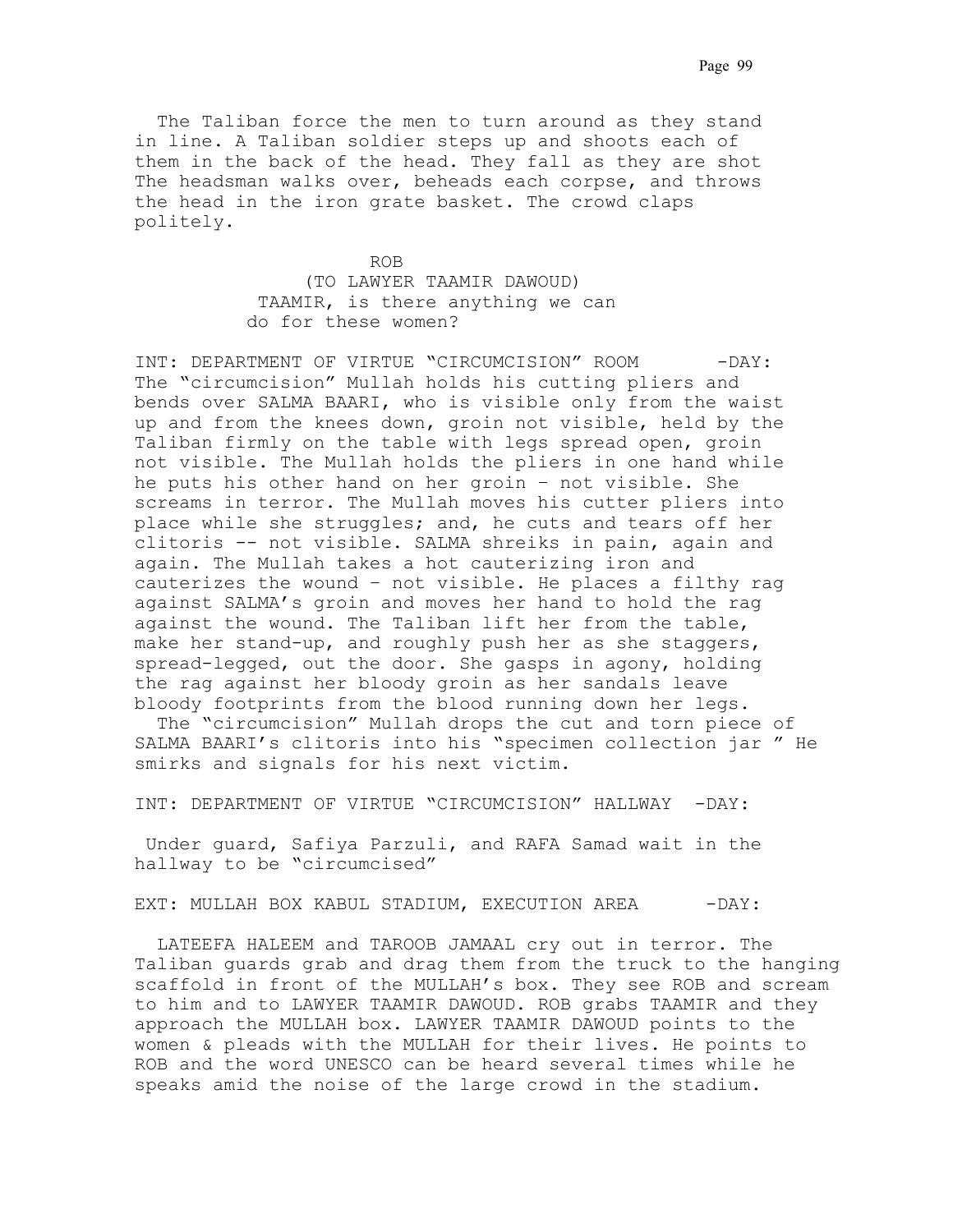The MULLAHS look at ROB and then at LATEEFA HALEEM and TAROOB JAMAAL. The hangman lifts the noose and is about to put it around the neck of LATEEFA HALEEM. The MULLAH signals the hang man to wait and politely listens to LAWYER TAAMIR DAWOUD.

**ROB.** ROB. (GRASPS TAAMIR's ARM) Please explain we request an opportunity to continue this case to obtain more evidence. I will pay all costs.

> LAWYER TAAMIR DAWOUD. (SPEAKS AFGHANI TO MULLAH) We request an opportunity to continue this case to obtain more evidence. Our clients will pay all costs.

The MULLAH look at ROB and then past him to the execution area... . . . . . . . . . . . . . . . . . . . . . . .

EXT: CENTER OF KABUL STADIUM, EXECUTION AREA -DAY:

 Behind ROB, suddenly, KHALEEL is harshly pushed from a large prisoner truck and he sprawls as he hits the ground with his crutch in hand. He struggles to stand and limps on his stump as he is pushed towards the headsman.

> .KHALEEL. (TERRIFIED. SHOUTS IN AGONY) Mr. ROB! Mr. ROB! I am not a bad man Please! Mr. ROB! I have a family. (KHALEEL LOOKS AT LATEEFA HALEEM and TAROOB JAMAAL) We have families. We are not bad people!.

. ROB whirls and sees KHALEEL waving and shouting at him. ROB is shocked to see KHALEEL awaiting the headsman... A Taliban starts to tie KHALEEL's good arm and stump arm behind his back. KHALEEL struggles to resist, But the Taliban tie his arms and drag him toward the headsman..

EXT: MULLAH BOX KABUL STADIUM, EXECUTION AREA - - DAY:

. LATEEFA HALEEM and TAROOB JAMAAL cry out in terror as their hands are tied behind their backs. The MULLAH nod toward the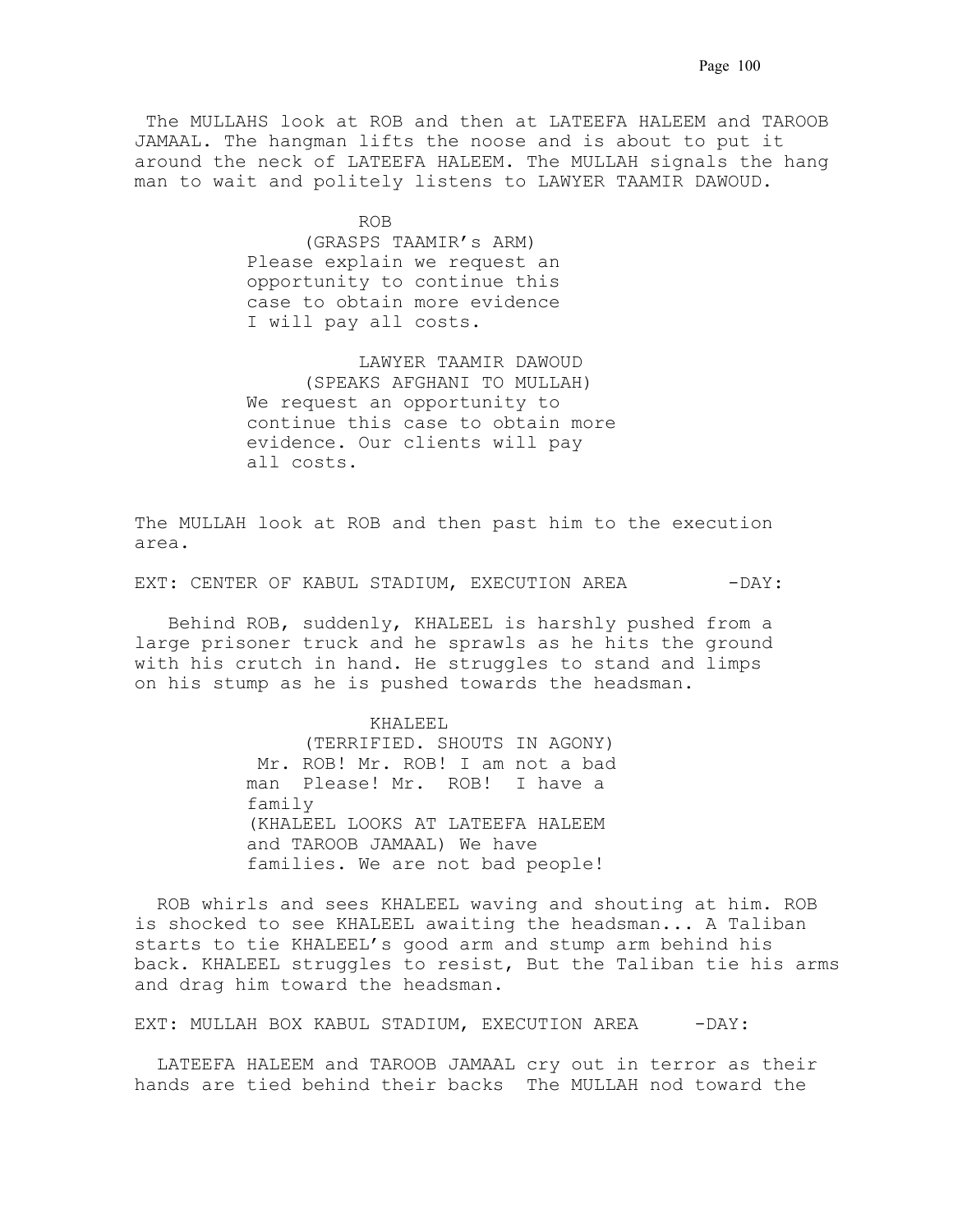hangman. The hangman puts a rope noose around the neck of LATEEFA HALEEM and then one around the neck of TAROOB JAMAAL..

 LAWYER TAAMIR DAWOUD is red in the face, sweating, almost shouting at the MULLAH as he gestures toward TAROOB JAMAAL, LATEEFA HALEEM and KHALEEL. TAAMIR is trying his best to save lives with language and is experiencing the stress of a man who feels his efforts may not be sufficient..

 The MULLAH nods at the hangman and the hangman then yanks the rope tight on TAROOB JAMAAL and hoists her into the air while her feet are kicking violently as if trying to run in air. She continues to kick as LATEEFA HALEEM screams while the hangman grabs her neck rope. Her voice chokes to a gurgle as she is hoisted, kicking into the air. The women kick violently as they slowly choke to death. One MULLAH nudges another and moves his fingers to imitate the death-kicking of the women. The other MULLAH points his fingers and imitates the death kicking. They laugh, imitate, and laugh again, over and over.

EXT: CENTER OF KABUL STADIUM, EXECUTION AREA -DAY:

 KHALEEL is forced to his knees while he struggles to free his arms. As the headsman draws back his sword and readies it to swing, KHALEEL manages to free his stump arm and bring it up just in time to be in the way of the sword blade as it swings toward his head.. The sword chops off about ten inches of KHALEEL's stump arm which falls to the ground..

 KHALEEL struggles to his feet and holds out his chopped-off arm spurting blood toward the crowd, as if to show he has paid enough and should be reprieved. He staggers on his good leg with his previously amputated leg stump limping in the dust in a tilt to one side.

 There is shouting from the crowd to spare him. The spectacle is reminiscent of an ancient Roman coliseum. It looks like he might be spared. He struggles to walk, weak from loss of blood. Staggers & falls to one knee. Crowd silence..

 The Mullah nods. LAWYER TAAMIR DAWOUD explains to ROB that it looks as if the Mullah's nod may have given permission to release KHALEEL..

EXT: MULLAH BOX KABUL STADIUM, EXECUTION AREA - DAY:

 LAWYER TAAMIR DAWOUD. (SPEAKS TO ROB) I hope the MULLAH have signaled mercy.

 Optimism: Some applaud what looks like a possible reprieve for KHALEEL..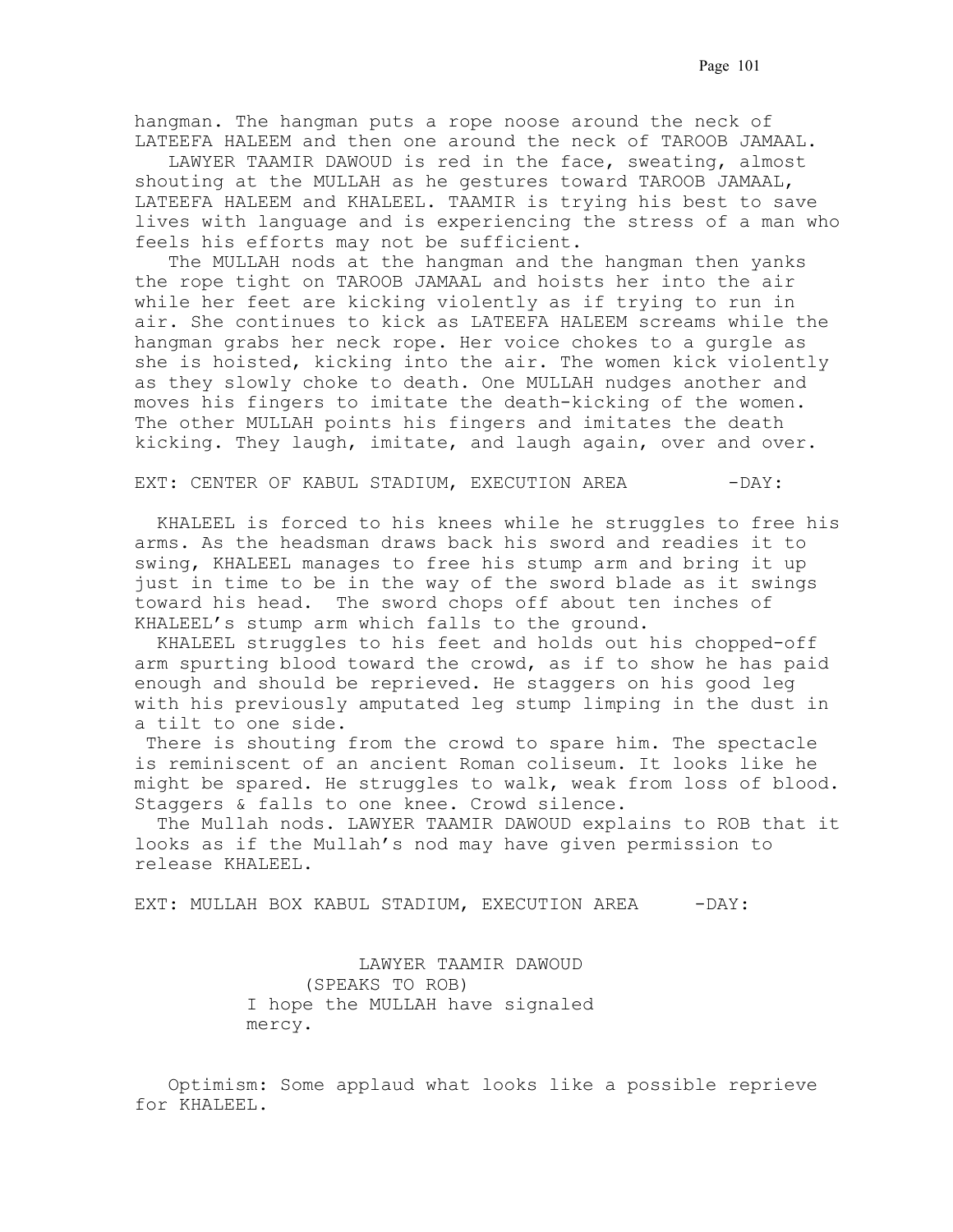The headsman walks up to KHALEEL with sword down and not in a threatening posture.

 KHALEEL is starting to stand and then stands-up, forcing a grimacing smile, holding his stump forward and up with his good hand when the headsman sidesteps nimbly and spins with a sweeping sword hack at the back of KHALEEL's neck, which cuts KHALEELs head completely off and leaves his torso standing momentarily in a grotesque stagger as a blood geyser shoots from his neck stump. KHALEEL's torso then stumbles forward and collapses to the dust. The headsman holds-up KHALEEL's head for display then tosses it into the open grid iron bar basket filled with the other heads. KHALEEL's torso is dragged in a bloody trail like the carcass of a dead animal to the fly swarming torso truck. Prisoners throw lye on KHALEEL's torso and stack it like wood on top of other torsos in the bed of the truck..

 TAROOB JAMAAL, & LATEEFA HALEEM hang from their ropes. They are dead.

EXT: MULLAH BOX KABUL STADIUM, EXECUTION AREA - - DAY:

 ROB and LAWYER TAAMIR DAWOUD look on in silent shock and then walk away. The crowd is noisy as and Adulterer and Adulteress are brought out and forced to kneel. They are surrounded by Taliban and volunteers who begin stoning them with large rocks, almost a foot in diameter, ROB and LAWYER TAAMIR DAWOUD leave the stadium and walk toward their car as the Adulterer and Adulteress are being bashed to death by crowd throwing the stones.

 The Mullah are still preoccupied pointing their fingers and imitating the death kicking with their fingers. They laugh, imitate with their fingers and laugh again, over and over.

EXT: TAJ & LAWYER UDEEN DRIVE BY MEN PRAYING ON RUGS -DAY:

EXT: DEPARTMENT OF VIRTUE PARKING COURTYARD -DAY:

TAJ and LAWYER FAWAZ UDEEN arrive in car. They get out of the car and LAWYER FAWAZ UDEEN makes inquiries about Safiya Parzuli, and RAFA Samad.

INT: DEPARTMENT OF VIRTUE "CIRCUMCISION" ROOM -DAY:

 The "circumcision" Mullah holds his cutting pliers and bends over RAFA SAMAD who is held by the Taliban firmly on the table with legs spread open, groin not visible. The Mullah moves his cutter pliers into place while she struggles; and, he cuts and tears off her clitoris, not visible. RAFA SAMAD shreiks in pain, again and again. She suffers essentially the same as SALMA BAARI..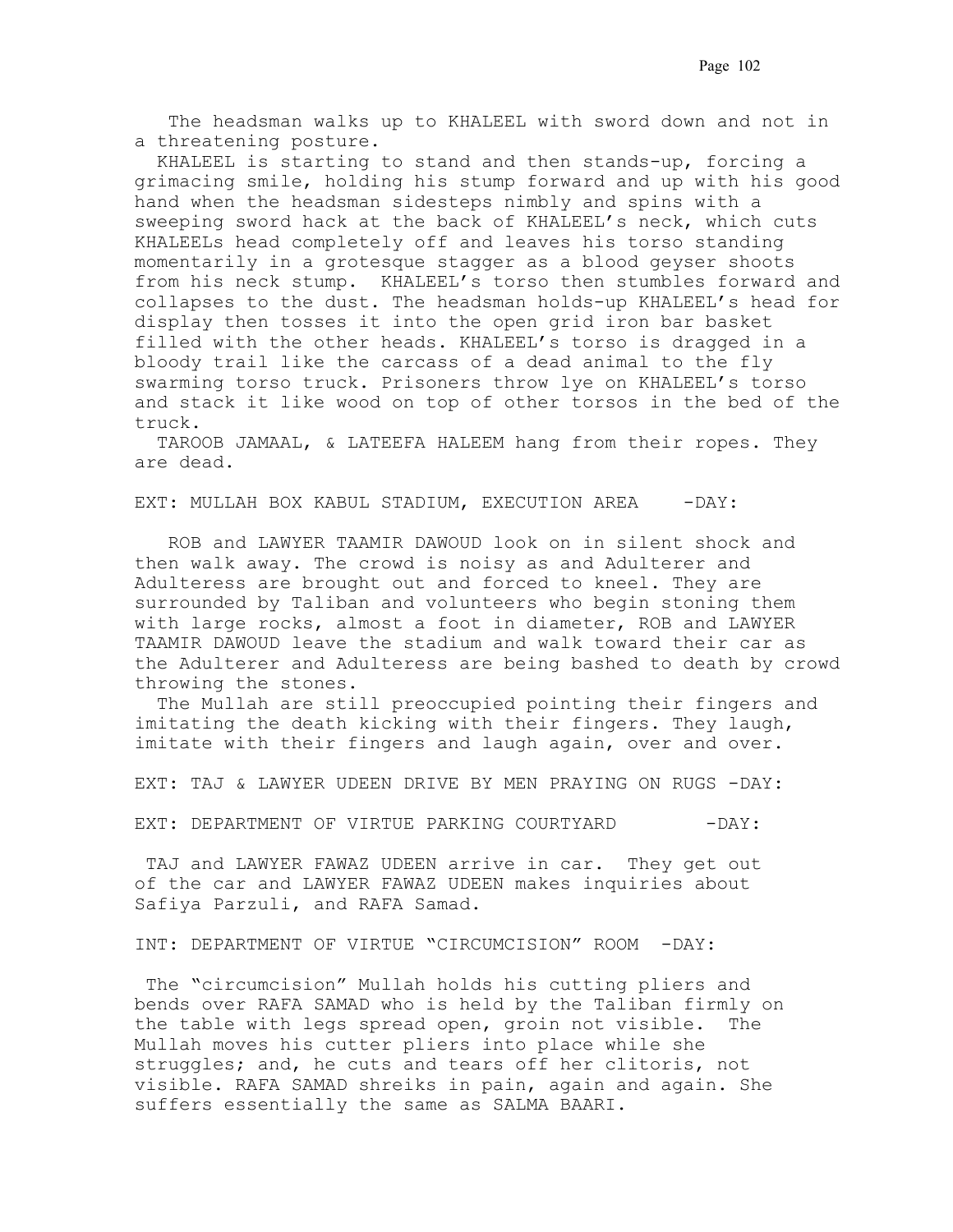INT: DEPARTMENT OF VIRTUE "CIRCUMCISION" HALLWAY -DAY:

The "circumcision" Mullah drops RAFA SAMAD's clitoris into his "specimen collection jar." He signals for his next victim, SAFIYA PARZULI..

EXT: DEPARTMENT OF VIRTUE PARKING COURTYARD -DAY:

.TAJ and LAWYER FAWAZ UDEEN knock on numerous doors at the Department of Virtue They search for the jail entrance, which is not posted with signs. They hear womens' shrieks from inside the jail area. TAJ is frantic to find SAFIYA.

INT: DEPARTMENT OF VIRTUE "CIRCUMCISION" ROOM -DAY:

 SAFIYA PARZULI is dragged into the "CIRCUMCISION" room.

 The "circumcision" Mullah holds his cutting pliers and bends over SAFIYA who is held by the Taliban firmly on the table with legs spread open. The Mullah, essentially, repeats his previous attack and holds the pliers in one hand while he puts his other hand on her groin – not visible. She screams in terror. The Mullah moves his cutter pliers into place while she struggles; and, he cuts and tears off her clitoris – not visible. SAFIYA shreiks in pain, again and again. The Mullah takes a hot cauterizing iron and cauterizes the wound – not visible.. He places a filthy rag against SAFIYA's groin and moves her hand to hold the rag against the bloody wound.. The Taliban lift her from the table, make her stand-up, and roughly push her as she staggers, spread-legged, out the door.. She gasps in agony, holding the rag against her bloody groin as her sandals leave bloody footprints from the blood running down her legs. .

. The "circumcision" Mullah drops the cut and torn piece of SAFIYA's clitoris into his "specimen collection jar." He signals the guards to throw the women out of the jail to the street.

> "CIRCUMCISION" Mullah. (RUDELY) The court has ordered seven lashes each. Carry out the sentence and throw this trash out.

 The guards drag, whip, and roughly push SALMA BAARI, RAFA SAMAD, and SAFIYA PARZULI, who stagger as they hold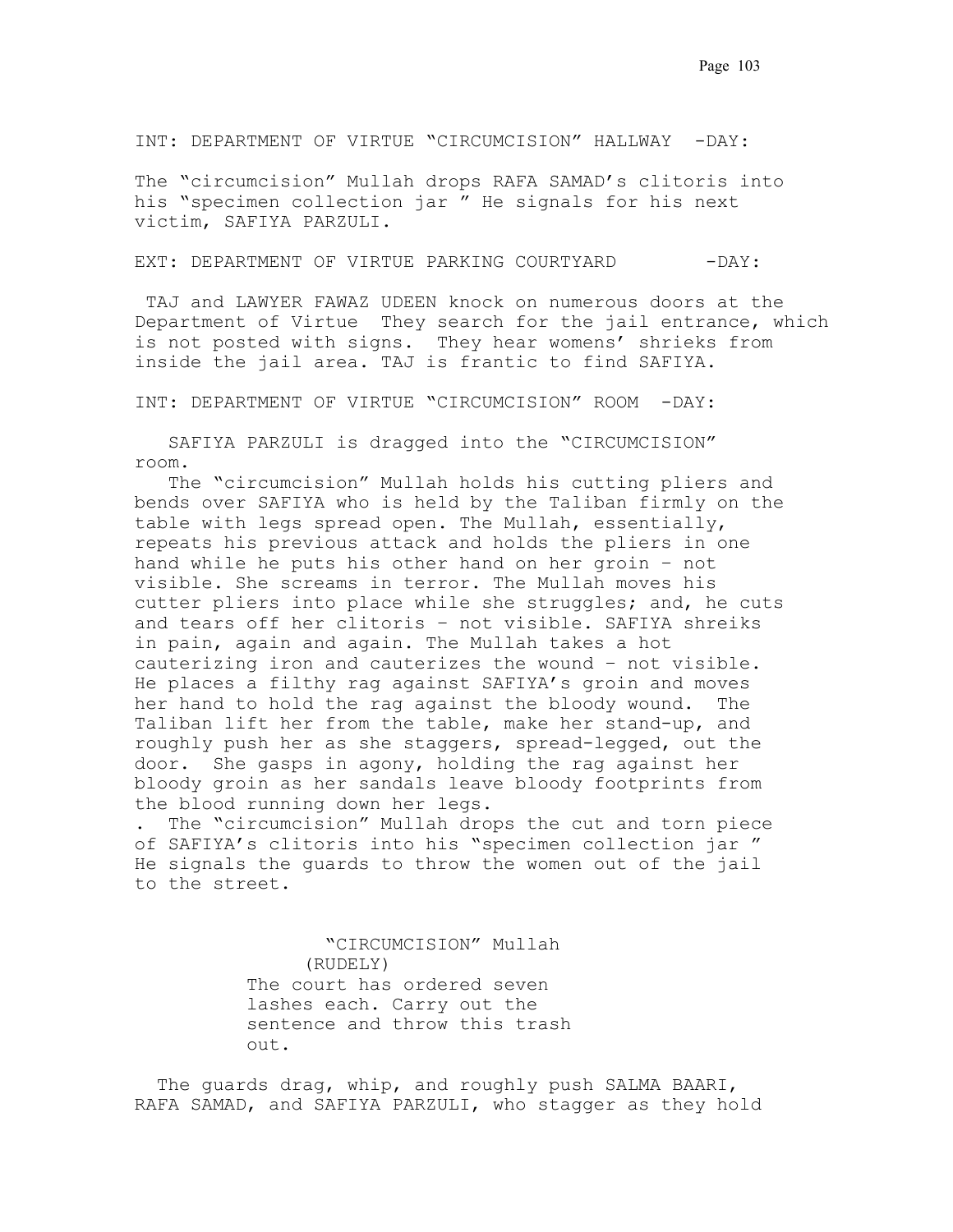bloody rags against their groins, out the jail door into the courtyard. They stumble and fall from the whips..

 Once outside, the guards savagely whip the mutilated women. Red blood lines appear on their backs where the whip cuts through the cloth of their Burkas. SAFIYA collapses but the Taliban do not stop beating her. Their cane whips are merciless. SAFIYA is nearly unconscious from the beating. As she turns to ask mercy, the cane whip lashes a cut across her face making it bleed severely. The others suffer a series of lashes.

INT: DEPARTMENT OF VIRTUE COURTYARD JAIL EXIT -DAY:

TAJ and LAWYER FAWAZ UDEEN hear the screams and come running. TAJ screams in heartbreak as she sees Safiya being beaten with blood on her back, groin and legs. TAJ runs to shield her and holds her as the Taliban continue to lash them both. TAJ also bleeds from the cutting whip..

 LAWYER FAWAZ UDEEN holds SALMA BAARI and RAFA SAMAD.. Then FAWAZ runs to his car and drives it alongside the injured women.. TAJ and FAWAZ help the women climb into FAWAZ's car as Taliban whip. FAWAZ drives them away..

EXT: ROB ON PHONE IN LAW OFFICE LAWYER TAAMIR DAWOUD -DAY:

ROB speaks to BAASIM who is at the UNESCO bakery

 ROB (ON PHONE) .BAASIM, if TAJ phones, please tell her we looked for her at the jail and now we will look at the hospital.

EXT: BAASIM ON PHONE, UNESCO BAKERY, SPEAKS TO ROB -DAY:

Behind BAASIM's back, in the distance, is a dust cloud made by trucks driving toward UNESCO compound

> BAASIM. (ON PHONE) Yes, ROB I will explain to TAJ that you are at Dr. LABEEB's office in the hospital.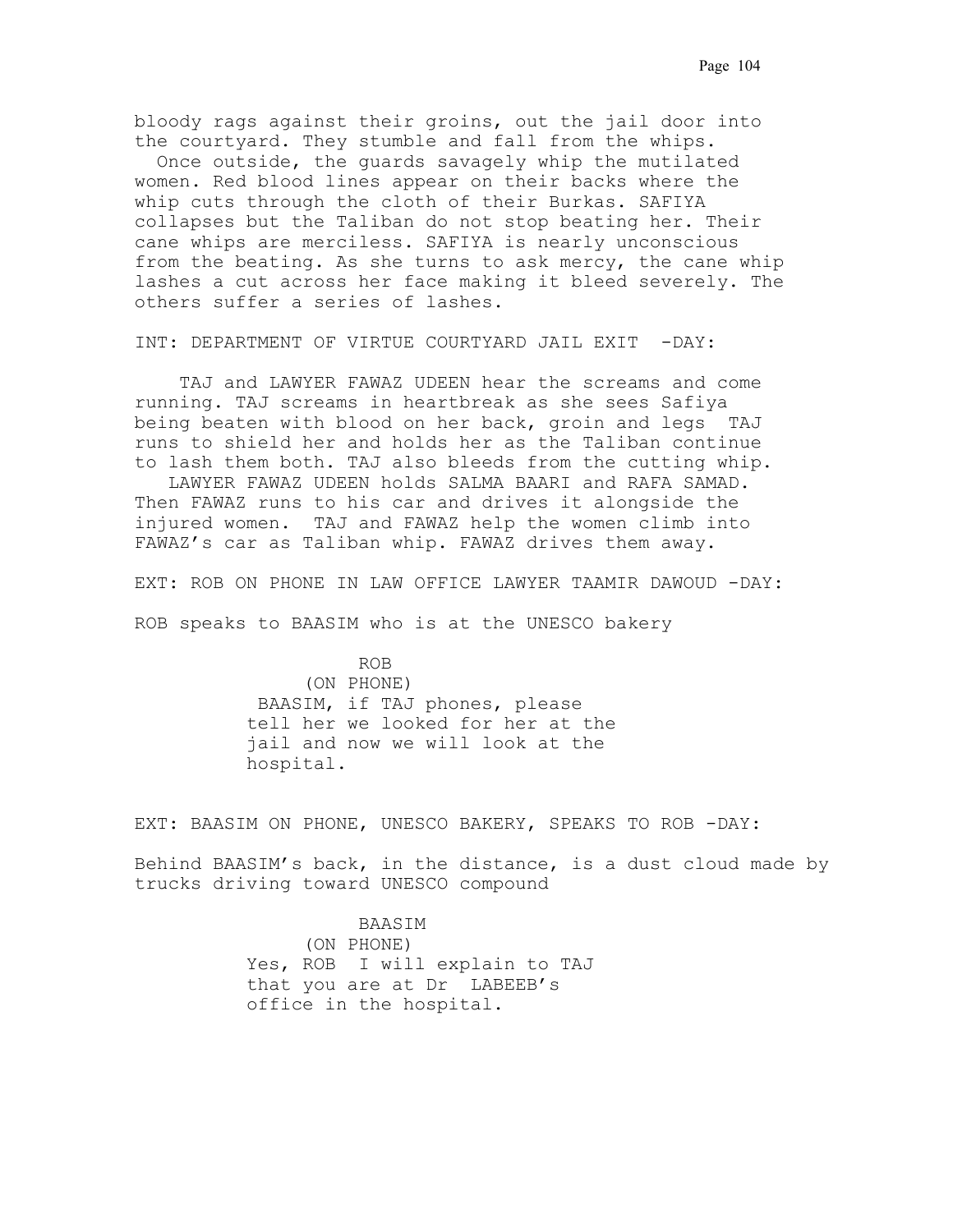. AYMAN (GRABS BAASIM's ARM) . BAASIM! BAASIM! The Taliban are coming.

INT: UNESCO BAKERY, BAASIM ON PHONE TO ROB -- DAY:

 BAASIM (TURNS AND SEES TALIBAN) Mr ROB! The Taliban are coming! What shall I do?

EXT: ROB ON PHONE IN LAW OFFICE LAWYER TAAMIR DAWOUD -DAY:

 ROB. (CONCERNED) They want to arrest Safiya and TAJ, again. Please tell them we took the truck to Jalalabad to pull a trailer of wheat back to Kabul for the bakery. Call me at the hospital when they leave

 BAASIM (LOOKS AT TALIBAN ARRIVING) I understand Mr. ROB. I will never tell the Taliban anything. I call you when they leave.

EXT: KABUL HOSPITAL - DAY: THE SERVICE OF SALE OF STRIPS AND HER SERVICE.

 FAWAZ drives TAJ, SAFIYA, SALMA BAARI and RAFA SAMAD into the KABUL hospital driveway..TAJ and FAWAZ help the injured women into the woman's area of the hospital. DR. LABEEB and Dr NASIHA tend to the injured

> Dr. NASIHA (EXAMINING SAFIYA) These are such cruel injuries

DR. LABEEB (CONCERNED AS HE SEES INJURY) .Ohh! When will this end?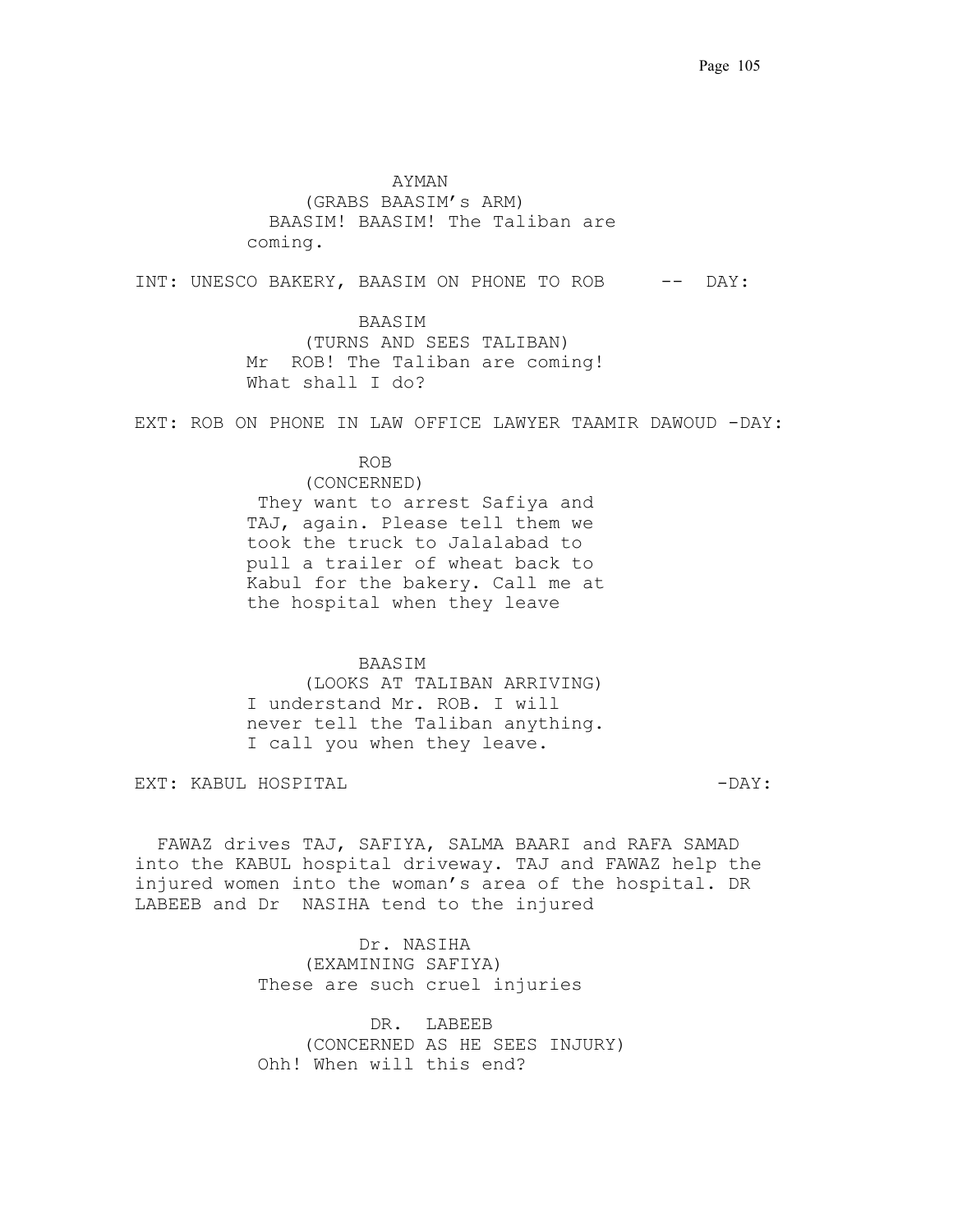.FAWAZ. (INTENSE) It will end when the twisted Mullah priests leave our government.

EXT: UNESCO COMPOUND, TALIBAN IN TRUCKS -DAY:

. Taliban Officer interrogates BAASIM and the boys as his men search the bakery and living quarters

> .TALIBAN OFFCER. (ROUGHLY) We want to speak to the sisters, TAJ and SAFIYA PARZULI. Where are they?

 .BAASIM (PRETENDING COOPERATION) They told me they must drive the truck to pull a trailer of wheat from Jalalabad. They will return tommorrow night.

The Taliban soldiers make a shambles of the bakery, roughly overturning tables and knocking down bread racks to look for TAJ and SAFIYA. Loaves of bread are all over the floor, wheat and flour are spilled everywhere.

> .TALIBAN OFFICER. (POINTS HIS WHIP AT BAASIM) They return when?

. BAASIM . (COOPERATIVELY)

Tommorrow, at night

 .TALIBAN OFFICER. (LOWERS HIS WHIP AND LEAVES) UMM

Taliban soldiers follow their leader and drive away..

INT: KABUL HOSPITAL LOBBY, ROB & LAWYER TAAMIR DAWOUD -DAY: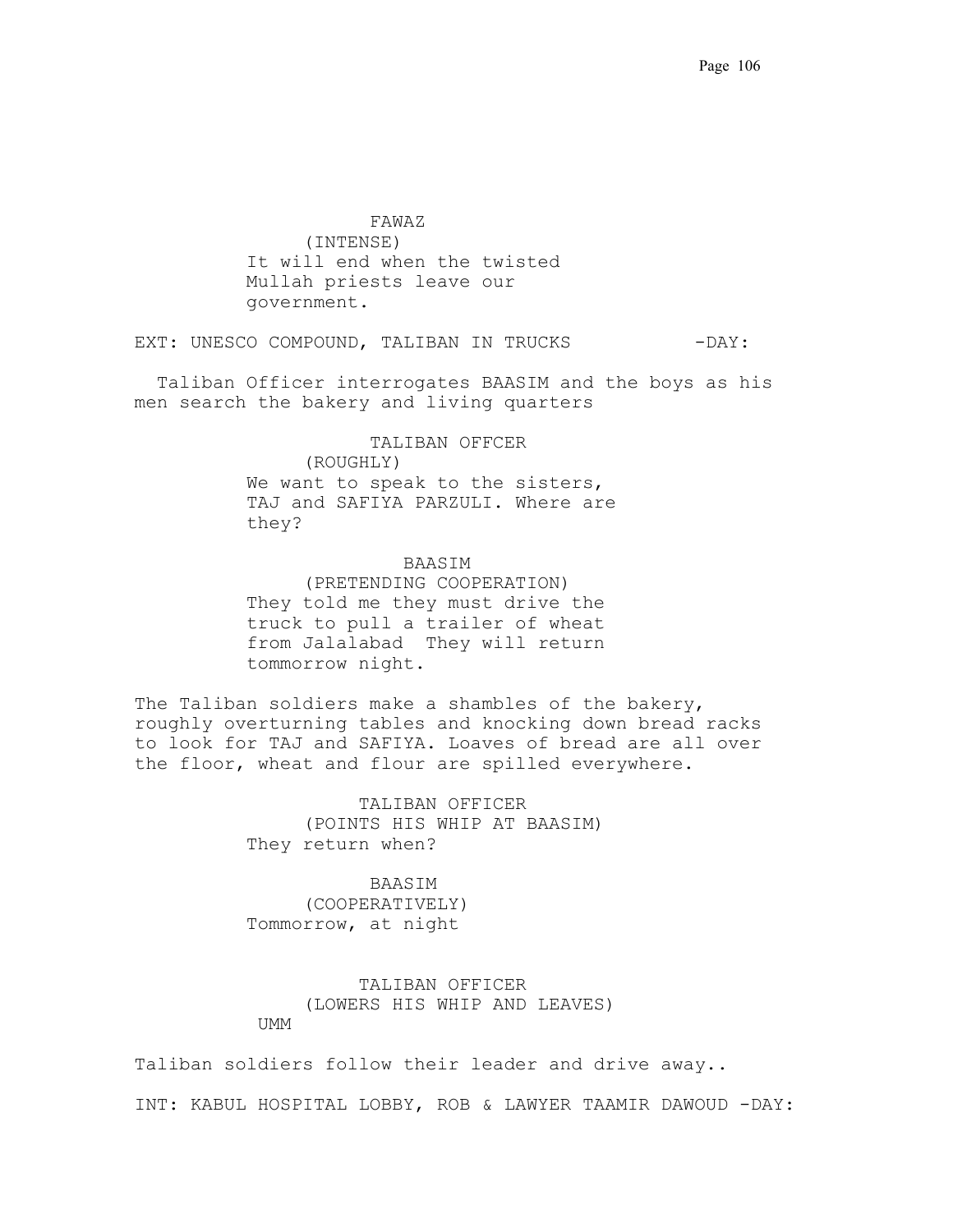ROB & LAWYER TAAMIR DAWOUD enter the lobby and speak with nurse. They enter emergency room. TAJ and FAWAZ are with DR. LABEEB and Dr. NASIHA, speaking with SAFIYA, SALMA BAARI and RAFA SAMAD, who are laying on beds recovering ROB & LAWYER TAAMIR DAWOUD greet everyone and ROB holds Safiya's hand while he speaks with TAJ and Safiya to one side, out of earshot of the others, in a low voice, while the others converse

INT: KABUL HOSPITAL EMERGENCY RM., ROB, TAJ, SAFIYA -DAY:

.ROB

(TO TAJ) BAASIM just told me on the phone that the Taliban came looking for you and Safiya at the bakery. We should expect the worst and assume they are trying to make a case against SAFIYA for prostitution

**TAJ** (TO ROB) .I cannot guess why they look for  $m$ e.

ROB. (DISTRAUGHT) You and SAFIYA look alike! The Taliban can therefore put you both on trial, separately, for prostitution if they find former customers of SAFIYA who will point their finger at either one or both of you!

 . SAFIYA. (GRABS ROB's HAND) Where can we go? The Taliban will find us. (Holds both TAJ's hand and ROB's) Kabul is only fifteen air minutes from the border of Pakistan in my biplane*.*. We can fly across the border to Pakistan and then to India in about an hour.

A nurse hands the phone to DR. LABEEB.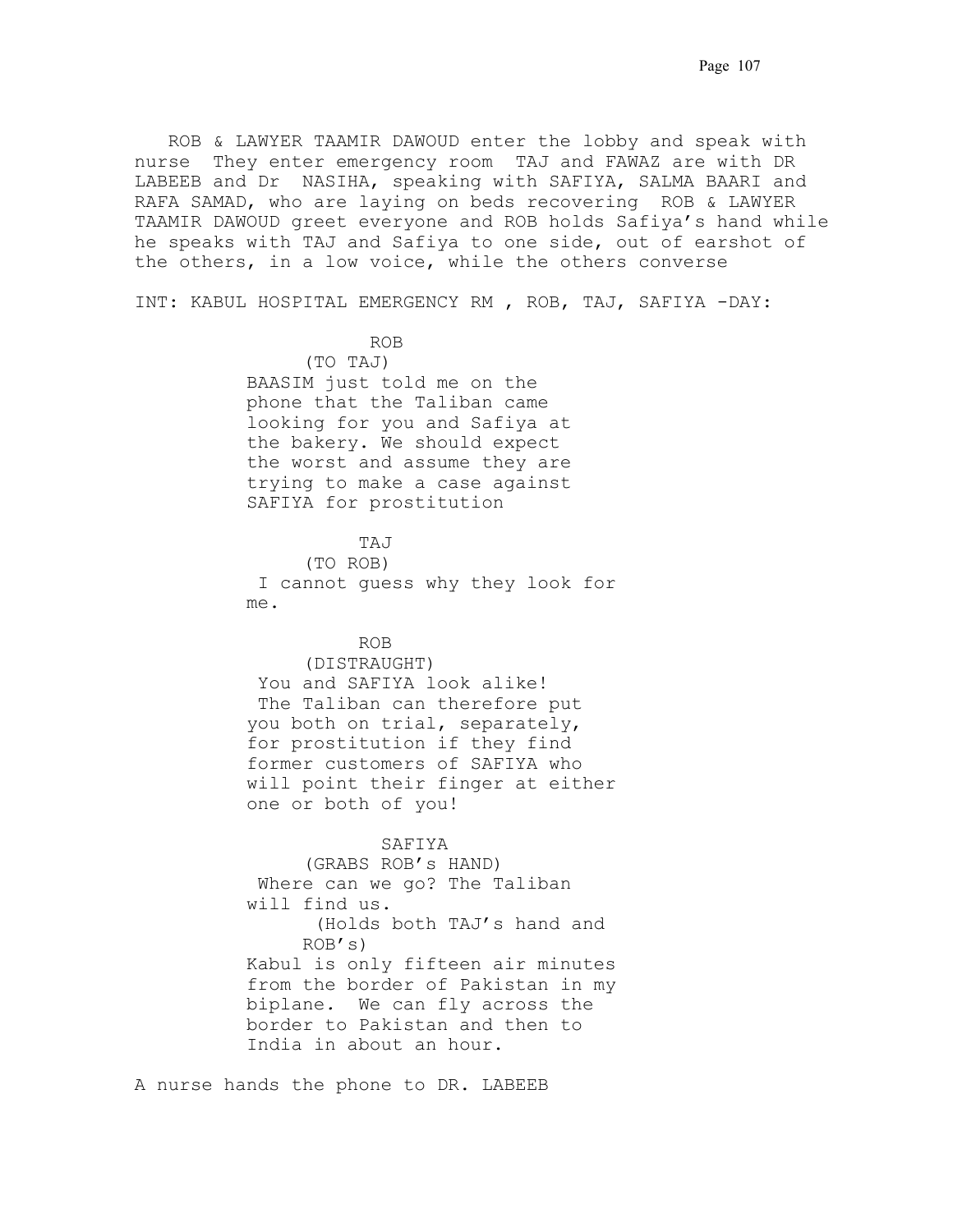DR. LABEEB (HANDING PHONE TO ROB ) He is right here BAASIM.

ROB takes phone

 ROB. (SPEAKS ON PHONE TO BAASIM) Yes BAASIM. Thank you for warning us so quickly. Here, speak to TAJ.

. As TAJ speaks to BAASIM, ROB quickly assists SAFIYA out of bed. Dr. Labeeb walks over to her bed

> DR. LABEEB (CONCERNED) SAFIYA be careful that you do not tear your stitches They must be removed in about two weeks.

DR LABEEB assists SAFIYA from the bed. He embraces her and then TAJ. He shakes hands with ROB.

> DR. LABEEB. (TO ROB AND TAJ) IF Taliban come to look for you, what would you like me to say?

 .ROB (SHAKING HANDS) BAASIM told them we drove to Jalalabad to pick up a wheat shipment.

DR. LABEEB (SMILES) Yes! Wheat in Jalalabad

ROB, TAJ & SAFIYA say goodbye to SALMA BAARI and RAFA SAMAD.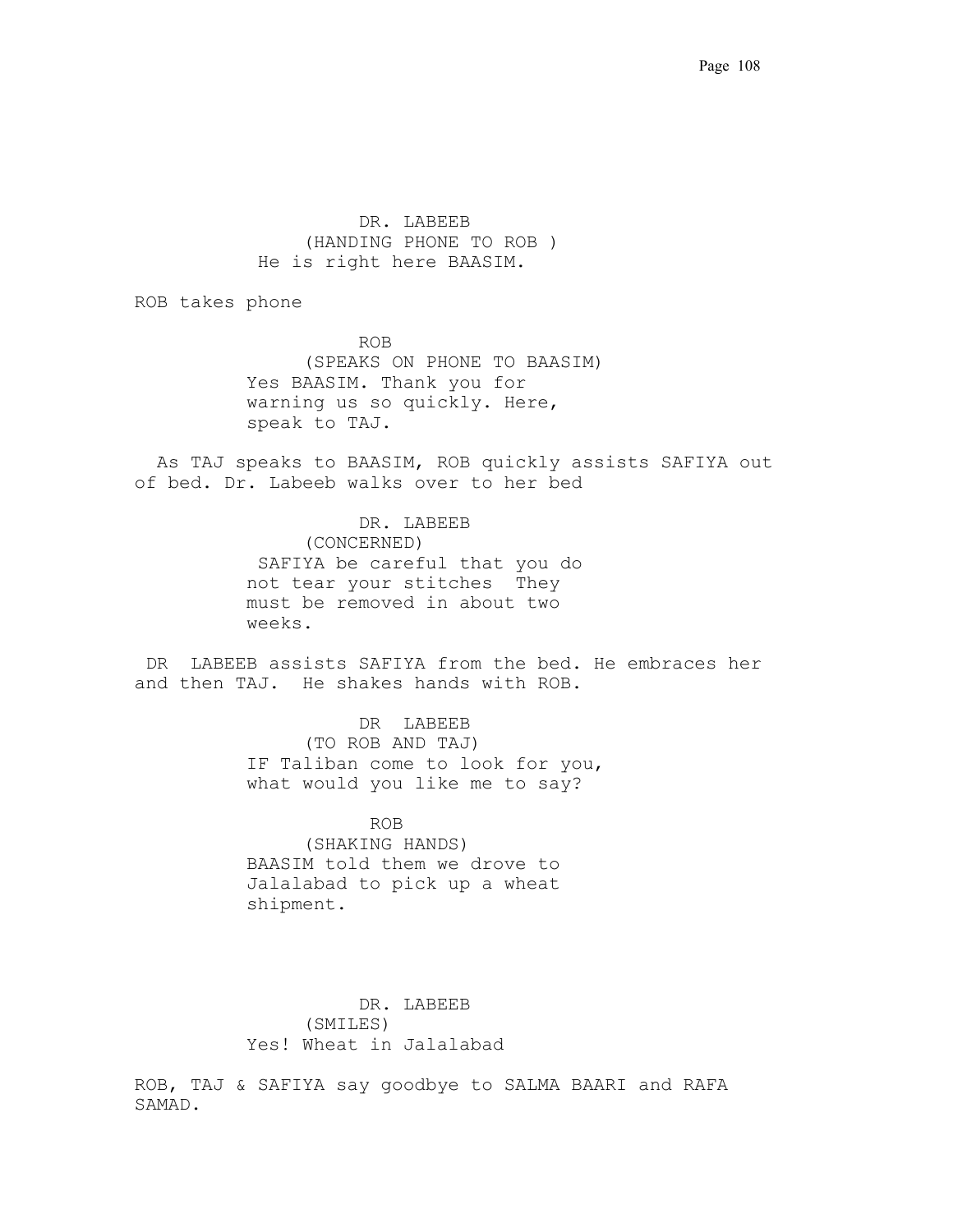TAJ (TO SALMA and RAFA) I opened accounts for you at the Bank of Kabul. There is money for your families. I will be in touch with you.

TAJ leans over and kisses each of them on the cheek They embrace and shed tears..

EXT: KABUL, UNESCO TRUCK, TAJ, SAFIYA, AND ROB - DAY:

 ROB drives the back dusty roads of KABUL to avoid the Taliban. They see a Taliban patrol in the distance and move the truck into an alley until it passes. They continue to drive until the UNESCO compound comes into view..

EXT: UNESCO COMPOUND, BAASIM AND BOYS GREET TRUCK - DAY:

 BAASIM helps SAFIYA from the truck. Her two children run and hug her.

## .SAFIYA

(TO HER CHILDREN) ZAAFIR, you and AFRAH must help me pack quickly.

 ZAAFIR, and AFRAH run ahead into the bakery and back to the living quarters. TAJ assists SAFIYA. ROB is fueling and servicing the biplane in haste. He hurriedly throws supplies inside the fuselage baggage compartment. The pace is frantic and fast. BAASIM assists ROB while the other boys assist TAJ.

EXT: KABUL HOSPITAL TALIBAN TALK WITH DR. LABEEB -- DAY: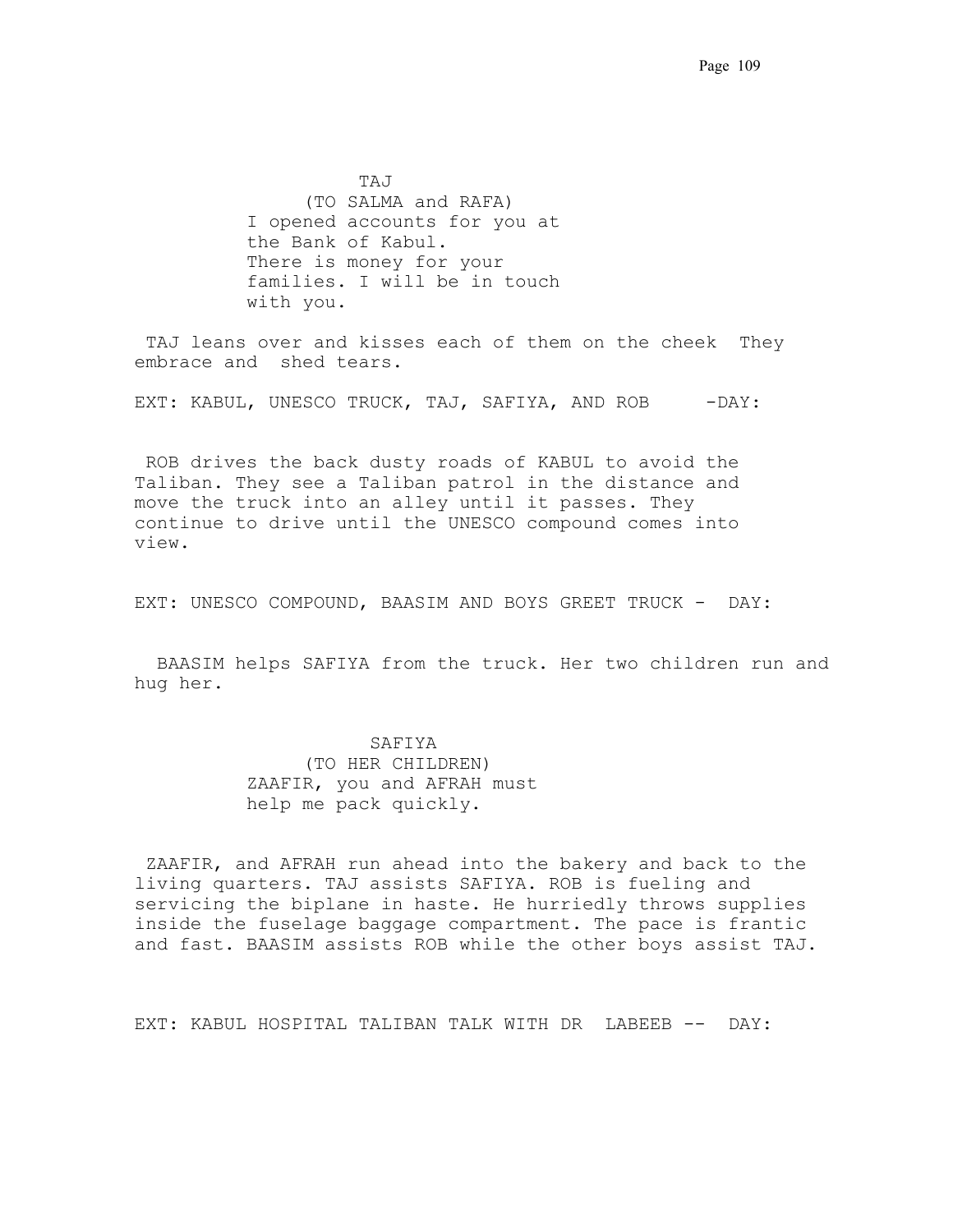.DR. LABEEB (POINTS TOWARD JALALABAD) They left here for their wheat in Jalalabad just ten minutes ago.. . . . . .

The Taliban officer leaves the hospital with his men. He calls on his Jeep radio. Communicates briefly on his radio, then directs his driver toward the UNESCO compound.

> .TALIBAN OFFICER (POINTING TOWARD UNESCO) .UNESCO! . . . . . . . . . . . .

As the driver drives, a handmade wooden sign painted in blue becomes visible with the word "UNESCO" and arrow pointing toward UNESCO. The driver heads toward UNESCO. The officer checks his submachine gun and cranks a round into the chamber.. He looks across the flat expanse with high power binoculars toward UNESCO.

EXT:UNESCO COMPOUND, biplane, ROB, TAJ, SAFIYA, KIDS -DAY:

 ROB, TAJ, SAFIYA, ZAAFIR, and AFRAH climb into biplane. In the distance is a dust cloud. They wave good bye to the boys who stand in front of the bakery.

 ROB starts the motor of the biplane as the dust cloud in the distance grows larger. He hurriedly revs the biplane and taxis it down the runway, turns and starts his take-off run.

 The Taliban are almost within rifle range and shoot. Their bullets can be seen hitting the ground as a voluminous dust puffs about one half mile short of the runway. The biplane roars in the opposite direction down the runway as the bullets move closer with terrifying rapidity.. Just as the bullets reach the runway, the biplane lifts off and starts its gradual climb. It has not yet reached its full speed and the Taliban are still gaining as it climbs. The Taliban continue to shoot. A Taliban bullet hits the fuel tank and causes a leak. But, the biplane seems unaffected. ROB continues to climb. He shouts back to TAJ and signals with his thumb up. TAJ looks back at the third seat and SAFIYA who waves..

TAJ signals ROB with thumbs-up.. ROB points to ear phones with mike. TAJ puts them on. SAFIYA puts hers on. The Taliban are left behind and out of range.

EXT: TALIBAN, IN TRUCK, PURSUE & SHOOT AT BIPLANE - DAY: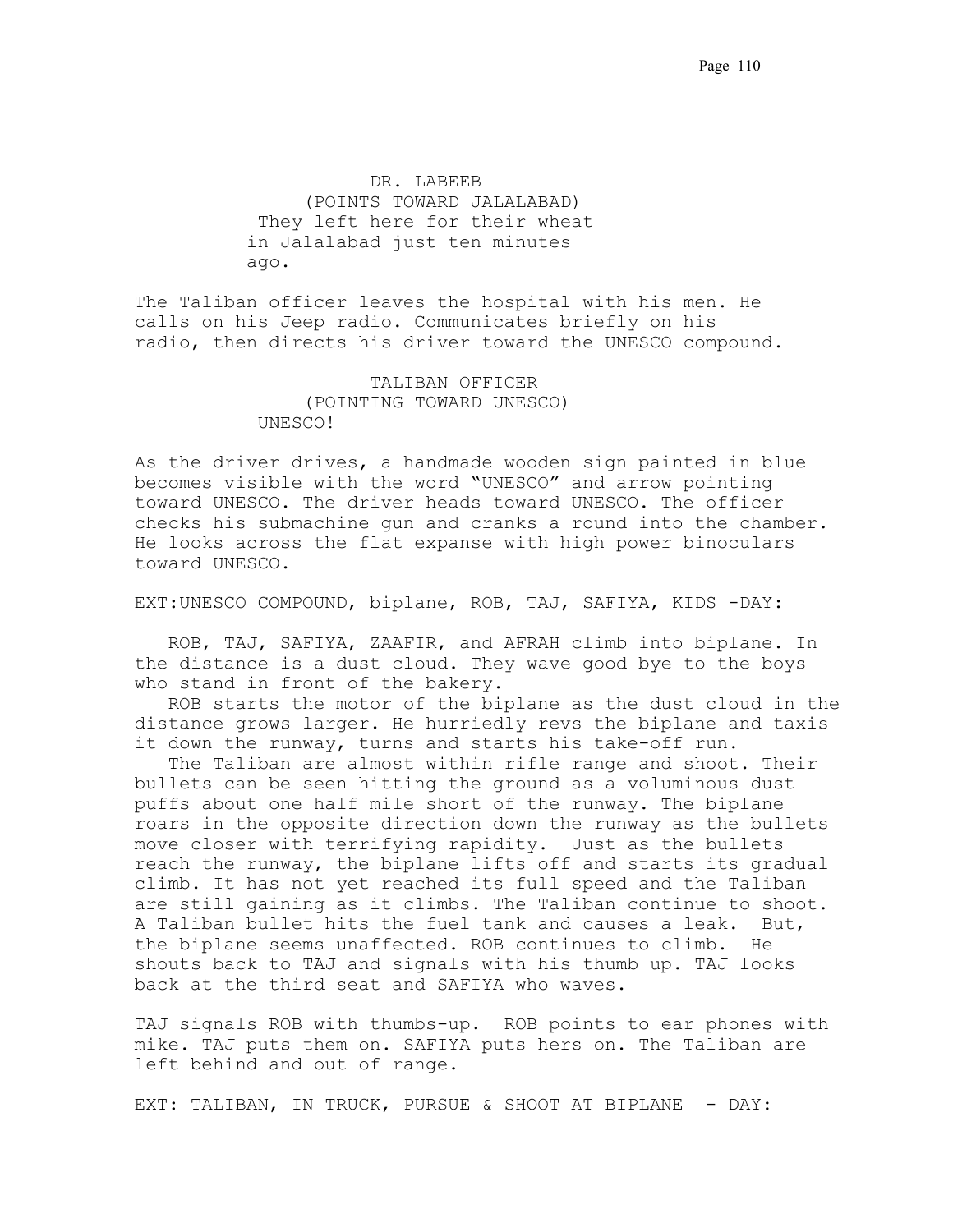The Taliban are seen on ground below, following the biplane Again they fire more tracers at the biplane; but, the tracers miss and the biplane is "out-of-range."

 .ROB. (SPEAKING ON HEADSET MIKE) TAJ, tell SAFIYA to make sure the children are double buckled in their seatbelts very safely because I may have to fly upside down to avoid "Stinger" missiles.

.TAJ instructs SAFIYA and she double belts the kids very securely. ROB points down and TAJ looks through high power binoculars toward Pakistan border. She sees a small group of Taliban military trucks moving fast in the same direction of the biplane.

EXT: BIPLANE, ROB EXPLAINS TO TAJ  $---$  DAY:

 ROB. (TENSELY) Warn me if you see a trail of white missile smoke coming up at us. I gotta move fast if they shoot a "Stinger" missile at us.

EXT: TAJ POV: TALIBAN CONVOY APPEARS ON GROUND - DAY:

Through High Power Binoculars, TAJ sees TALIBANS in Jeeps. Some carry "Stinger" missiles (Shoulder type) in their hands and they are trying to aim at the faster biplane as it pulls away from them.

EXT: BIPLANE, TAJ SHOUTS IN HEADSET AND POINTS DOWN -DAY:

 ROB looks down and sees white contrail of "Stinger" missile streaking from jeeps on ground toward biplane. He has barely seconds to react.

 ROB immediately banks the biplane into a tight circular turn as the missile approaches. Then he suddenly drops the nose into a powered dive straight down, then a spinning loop.. The missile misses. ROB levels the biplane and continues to pull away from the TALIBAN on the ground..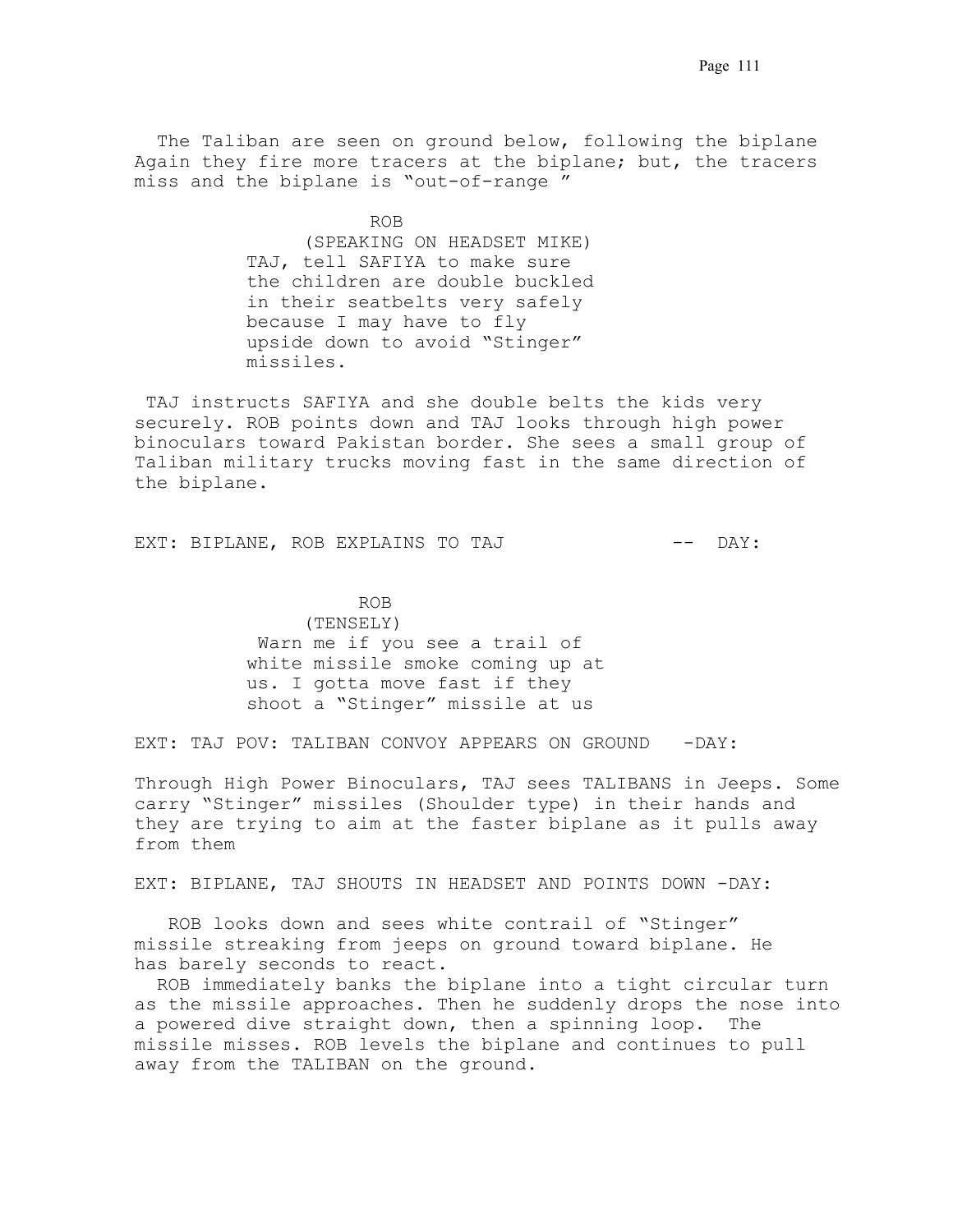## EXT: TAJ LOOKS AT TALIBAN CONVOY ON GROUND -  $\overline{DAY}:$

The convoy is far behind the biplane; but, yet, another "Stinger" missile streaks up from the convoy toward the biplane. The Stinger is coming up from behind the biplane. ROB takes evasive action and it misses. By now, the TALIBAN are so far behind the biplane that they are no longer visible. TAJ laughs in relief. SAFIYA smiles. ROB raises hand in thumb-up sign.

 .ROB (POINTS FINGER AHEAD) Pakistan!

TAJ looks and sees Pakistani border guards looking at the biplane with binoculars. Guards run into BORDER guard house.. .

EXT: PAKISTAN BORDER GUARD HOUSE, GUARD ON PHONE -- DAY: Pakistan border guard informs HQ that biplane is entering Pakistan airspace from Afghanistan.

> ROB. (LOOKS AT INSTRUMENT PANEL) We will be crossing the border into INDIA, in less than fifteen minutes. Lots of mountains and clouds ahead. I have the latest radar in my Vincent to see Pakistani Taliban fighters.

ROB looks at color radar. TAJ speaks in her headset mike to SAFIYA . . . . . . . . . . . . . . . . . . . . . . . . . . . .

EXT: PAKISTAN MILITRY AIRFIELD, 2 FIGHTERS TAKE OFF -DAY:

The fighters climb and their pilots talk.

 .PILOT #1. (LOOKS AHEAD) We are to shoot down a biplane in the clouds of Zascar mountains.. We cannot risk flying *between* mountain peaks.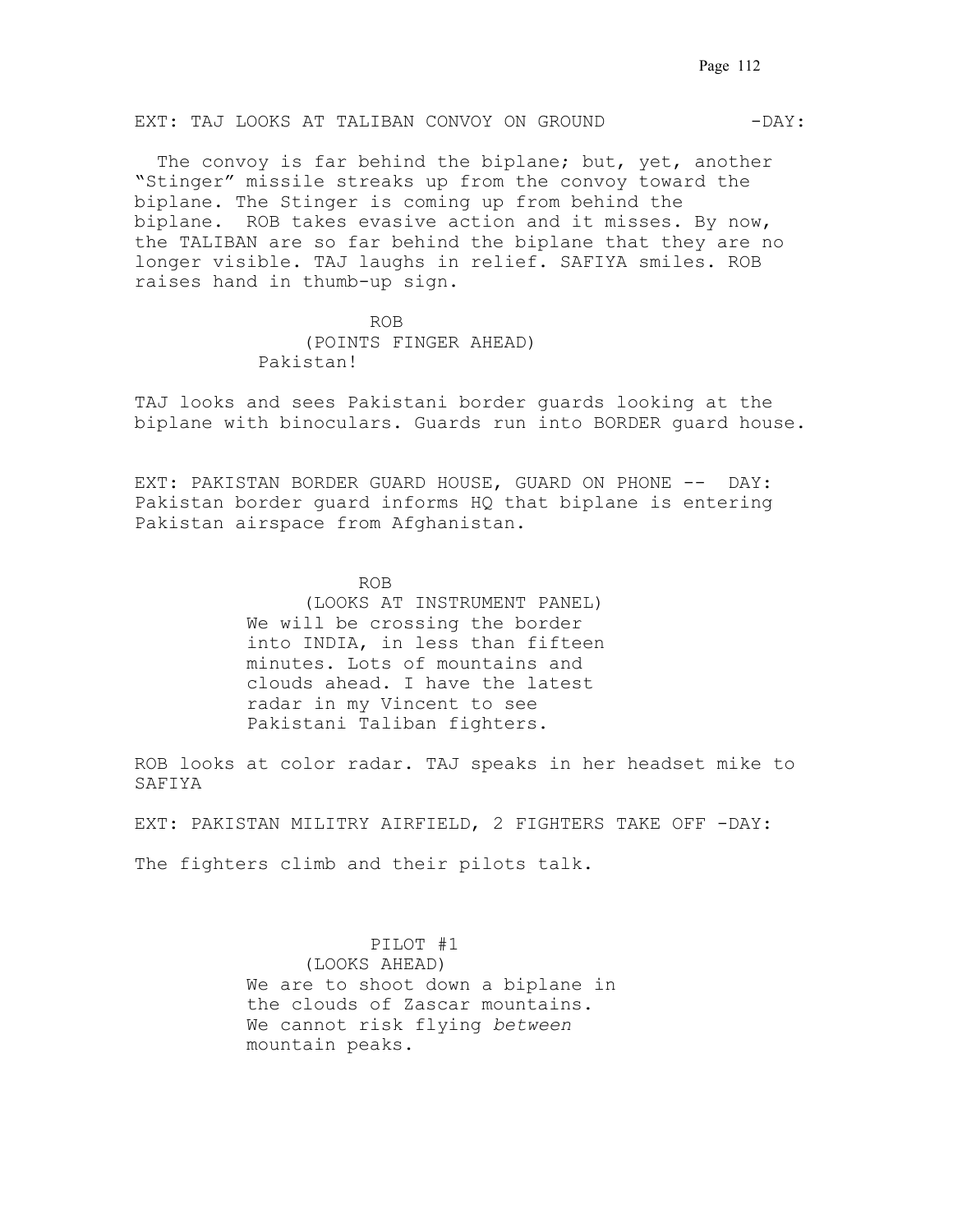.PILOT #2. (LOOKS AHEAD) If the biplane flies between Zascar mountains under the clouds, how can we see him? We do not have down-looking radar in this fighter.

 .PILOT #1. (LOOKS AHEAD) The government obviously did not consult us when it bought this fighter from the Russians.

EXT: BIPLANE, ROB FLIES UNDER CLOUDS BETWEEN PEAKS -DAY:

 Above the biplane is a blanket of protective clouds and mist. Side to side are mountain walls as they fly between the mountains. Below are beautiful sun-dappled valleys

## ROB

(TURNS ON MUSIC) .Little music everybody? (THE BEAUTIFUL SOUNDS OF MOZART FILL THE AIR) We'll be crossing the border into INDIA in about five minutes.

EXT: PAKISTAN MILITRY AIRFIELD, RANKING OFFICER -DAY:

A voice from CAPTAIN MOHAMMED can be heard on the speaker.

> GENERAL ALI (SPEAKS INTO MIKE) I know you cannot fly between the peaks of twenty-fivethousand-foot mountains. And, you do not have down-looking radar!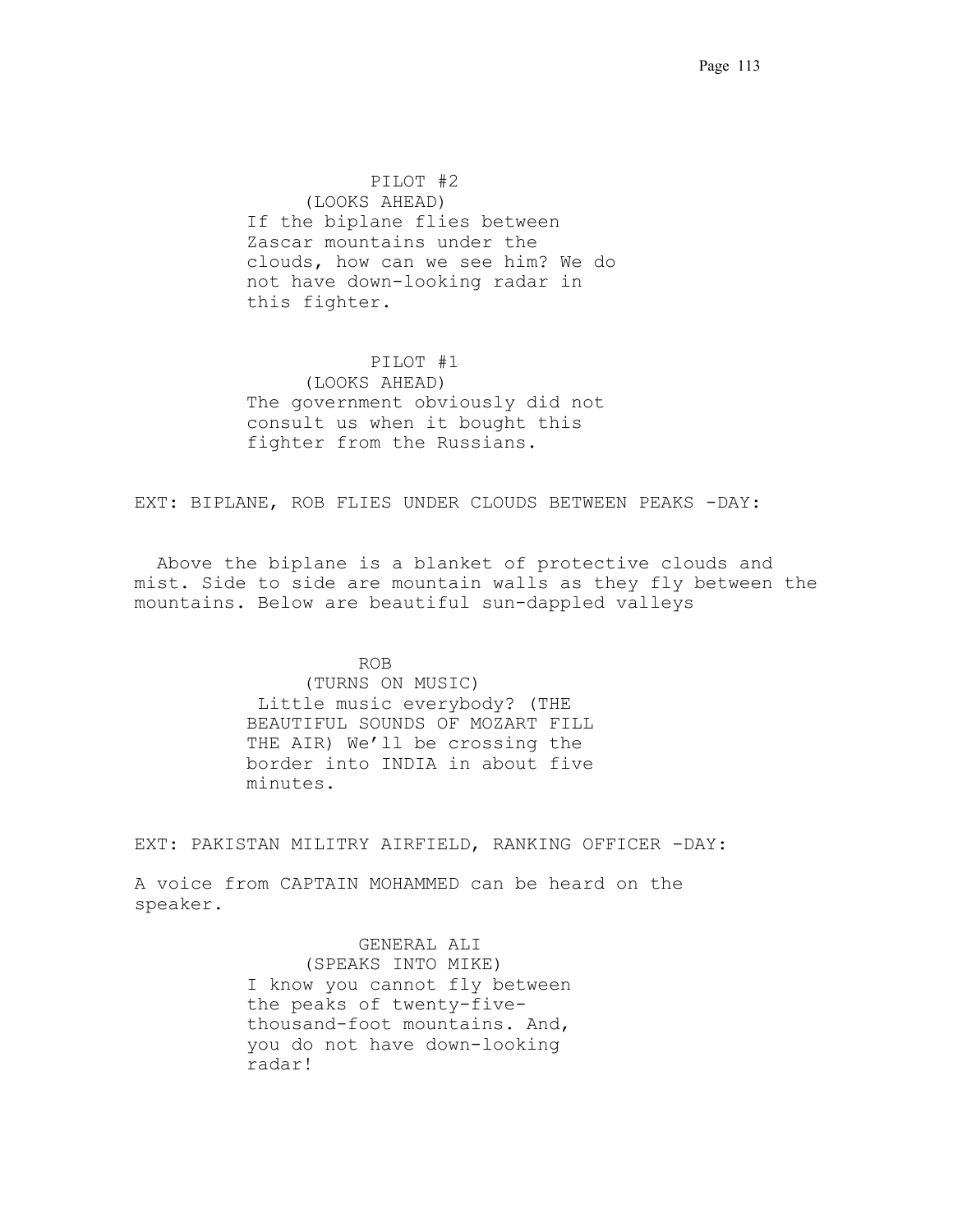A voice from Captain Mohammed can be heard on the speaker

. GENERAL ALI (SPEAKS INTO MIKE) This is why you must fly up! UP! UP! UP! Very high! Then fly down to get a reading on your radar screen. When you have the reading, Shoot! Shoot! Shoot! Understood?

EXT: PAKISTAN TALIBAN FIGHTERS FLY OVER MOUNTAIN CLOUDS -DAY: The fighters climb and their pilots talk

> PILOT MOHAMMED (CLIMBING) Yes Sir! Up! Up! Up!

 PILOT #2. (LOOKS AHEAD) Up! Up! Up! UUUUP!! (IMITATES CHICKEN)

 PILOT MOHAMMED (CLIMBING) Up! Up! Up!

EXT: Both fighters climb  $-DAY$ 

 PILOT MOHAMMED (DIVING) DOWN! DOWN! DOWN! We have about thirty seconds before they are cross the border to India. Time for one missile

 PILOT #2. (DIVING) DOWN! DOWN! DOWN!!! (IMITATES CHICKEN)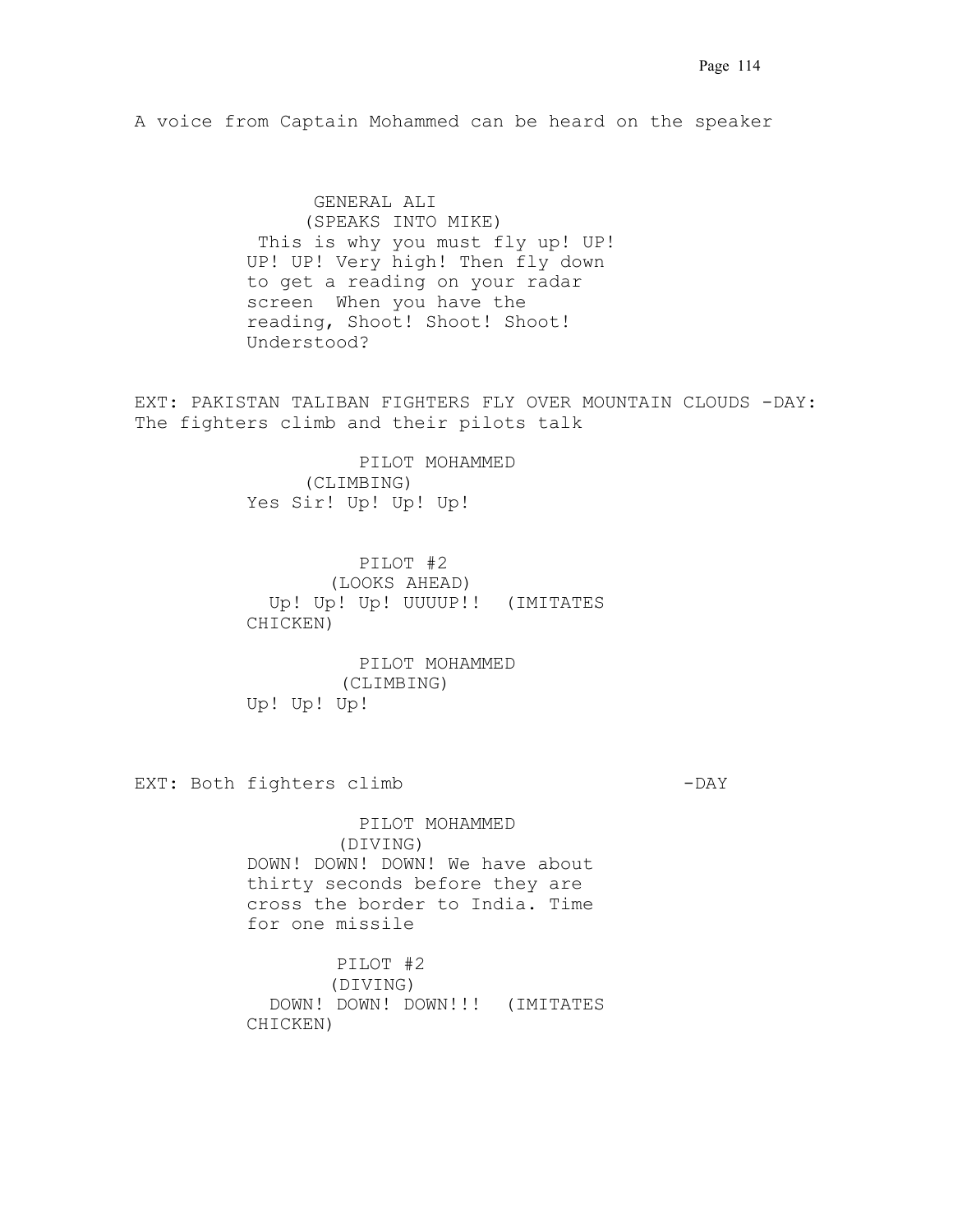PILOT MOHAMMED (DIVING, SEES BIPLANE ON RADAR SCREEN) Ahh! I have a target

 PILOT #2 (DIVING, SEES BIPLANE ON RADAR SCREEN) I also have a target

Both fighters dive

EXT: BIPLANE, ROB FLIES UNDER CLOUDS BETWEEN PEAKS -DAY:

 ROB (SMILES AS HE TALKS TO TAJ) .In about twenty seconds we cross the border into India so, I have two questions to ask  $you.$ 

 TAJ (SMILES) Please ask me.

 ROB . (SMILES) Shall I make a right or left turn at the next mountain, my dear?.

 TAJ (SMILES) You know you must turn right to go East into INDIA. (LAUGHS) Next question?

 ROB (SMILES) I'm in love and want to marry you. Will you marry me?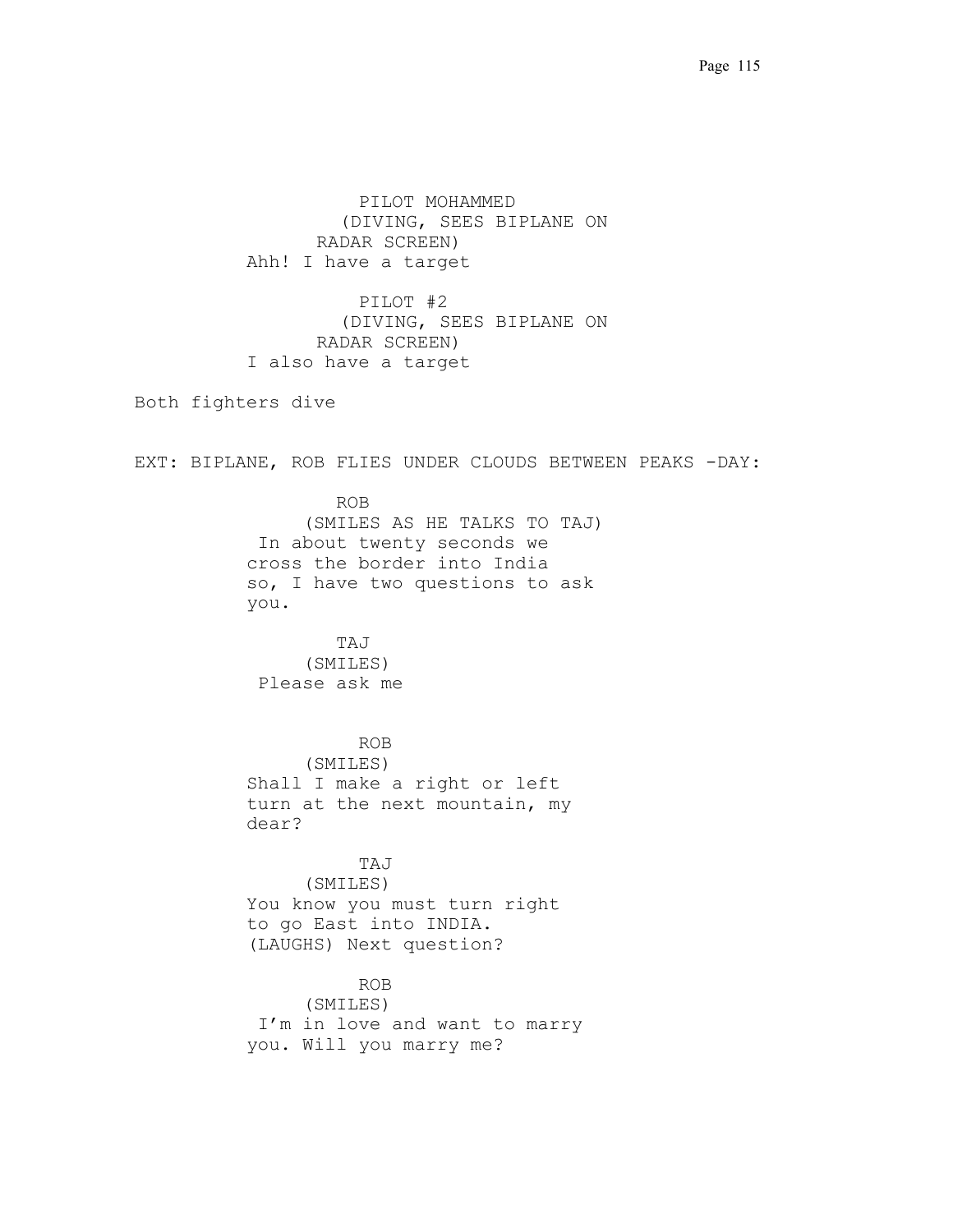.Before TAJ can answer, ROB sees the Taliban fighters on his radar.

**ROB.** ROB. (GRIM) Taliban fighters behind us. I gotta make that right turn now!

ROB yanks the biplane hard to the right and down. TAJ looks back with the binoculars and sees nothing but clouds.

EXT: TWO TALIBAN FIGHTERS DIVE AT MOUNTAIN CLOUDS -DAY: The fighters dive and each shoots one missile.

> PILOT MOHAMMED (DIVING) First and last shot . . . . . .

 PILOT #2. (LOOKS AHEAD) MY last shot is gone.

 PILOT MOHAMMED (CLIMBING OUT OF DIVE) Up! Up! Up!

Both TALIBAN fighters climb and their missiles head toward the biplane.

EXT: BIPLANE, ROB FLIES UNDER CLOUDS BETWEEN PEAKS -DAY:

 ROB grimaces as he turns right and watches the missiles on his radar.

> ROB (STRAINING) .Com'on! Com'on! Don't let me down, Vincent! Com'on!

The two missiles appear as flashing marks on ROB's Radar. . ROB continues to pull hard right. The radar screen alarm is shrill..

. But, ROB's hard right turn has put a large mountain between the missiles and the biplane. The missiles crash and explode against the side of the mountain.

EXT: BIPLANE, ROB FLIES UNDER CLOUDS BETWEEN PEAKS -DAY: